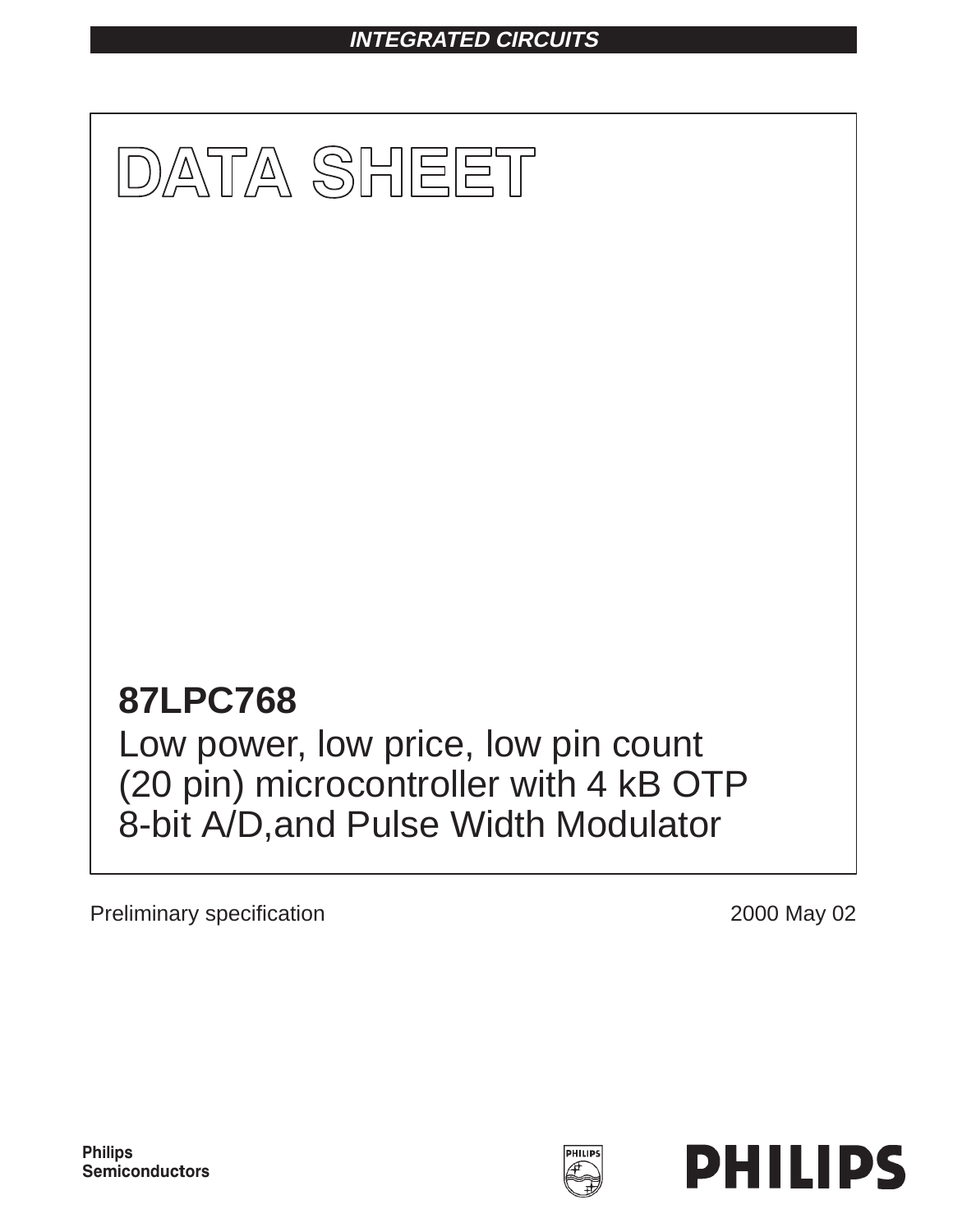87LPC768

|                                                                                                                                                                                                                                | 1              |
|--------------------------------------------------------------------------------------------------------------------------------------------------------------------------------------------------------------------------------|----------------|
|                                                                                                                                                                                                                                | 1              |
|                                                                                                                                                                                                                                | $\overline{2}$ |
|                                                                                                                                                                                                                                | $\overline{2}$ |
|                                                                                                                                                                                                                                | $\overline{2}$ |
|                                                                                                                                                                                                                                | 3              |
|                                                                                                                                                                                                                                | 5              |
|                                                                                                                                                                                                                                | 9              |
|                                                                                                                                                                                                                                | 9              |
|                                                                                                                                                                                                                                | 9              |
|                                                                                                                                                                                                                                | 9              |
|                                                                                                                                                                                                                                | 10             |
|                                                                                                                                                                                                                                | 11             |
|                                                                                                                                                                                                                                | 12             |
| Analog Comparators (a) respectively and the control of the control of the control of the control of the control of the control of the control of the control of the control of the control of the control of the control of th | 13             |
| I2C Serial Interface (and according to the control of the control of the control of the control of the control of the control of the control of the control of the control of the control of the control of the control of the | 20             |
|                                                                                                                                                                                                                                | 24             |
|                                                                                                                                                                                                                                | 26             |
|                                                                                                                                                                                                                                | 28             |
|                                                                                                                                                                                                                                | 30             |
|                                                                                                                                                                                                                                | 32             |
|                                                                                                                                                                                                                                | 33             |
|                                                                                                                                                                                                                                |                |
|                                                                                                                                                                                                                                | 35             |
|                                                                                                                                                                                                                                | 36             |
|                                                                                                                                                                                                                                | 39             |
|                                                                                                                                                                                                                                | 49             |
|                                                                                                                                                                                                                                | 51             |
|                                                                                                                                                                                                                                | 52             |
|                                                                                                                                                                                                                                | 53             |
|                                                                                                                                                                                                                                | 54             |
|                                                                                                                                                                                                                                | 55             |
|                                                                                                                                                                                                                                | 55             |
|                                                                                                                                                                                                                                | 57             |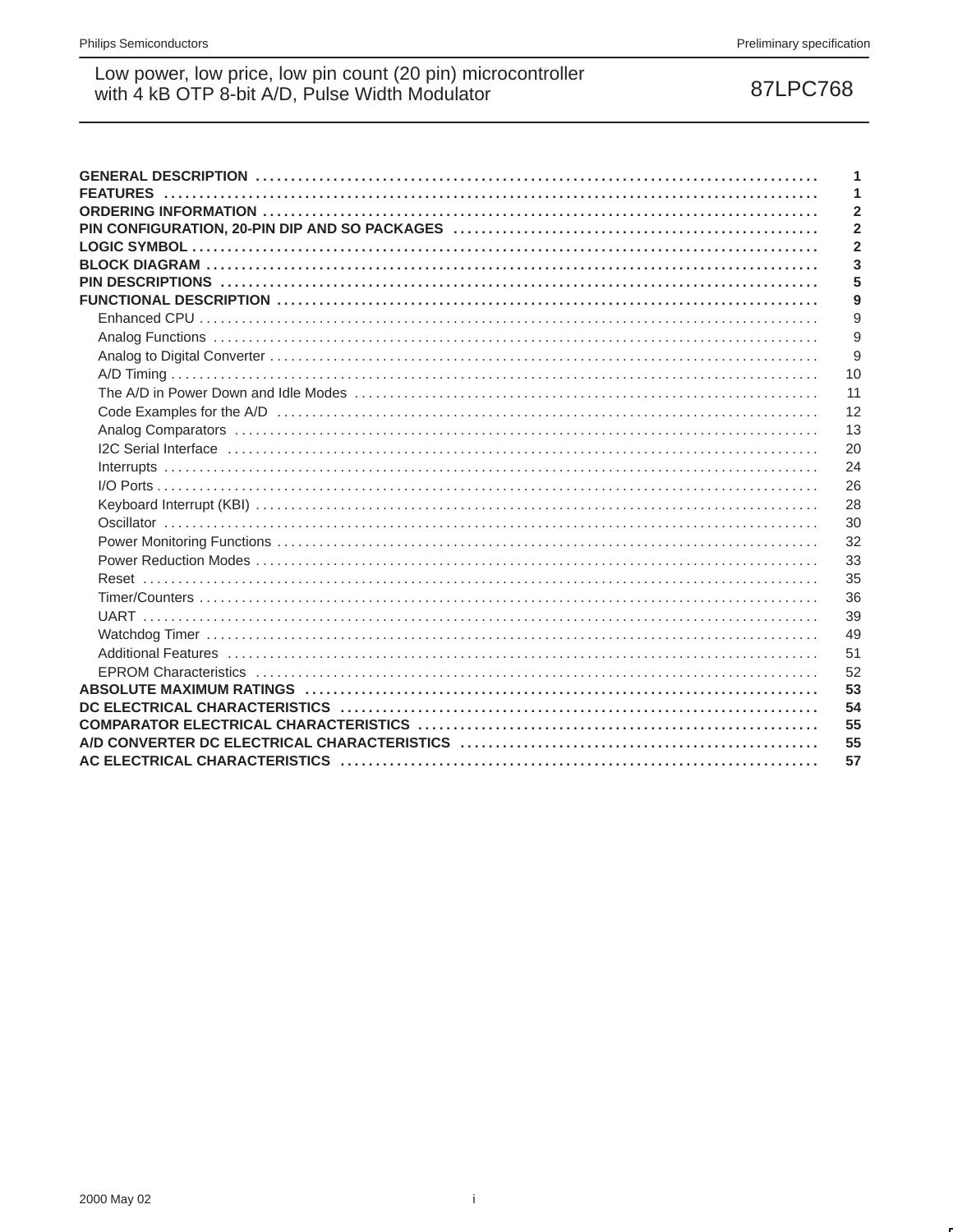### **GENERAL DESCRIPTION**

The 87LPC768 is a 20-pin single-chip microcontroller designed for low pin count applications demanding high-integration, low cost solutions over a wide range of performance requirements. A member of the Philips low pin count family, the 87LPC768 offers programmable oscillator configurations for high and low speed crystals or RC operation, wide operating voltage range, programmable port output configurations, selectable Schmitt trigger inputs, LED drive outputs, and a built-in watchdog timer. The 87LPC768 is based on an accelerated 80C51 processor architecture that executes instructions at twice the rate of standard 80C51 devices.

### **FEATURES**

- An accelerated 80C51 CPU provides instruction cycle times of 300–600 ns for all instructions except multiply and divide when executing at 20 MHz. Execution at up to 20 MHz when  $V_{DD} = 4.5$  V to 6.0 V, 10 MHz when  $V_{DD} = 2.7$  V to 6.0 V.
- Four-channel 10-bit Pulse Width Modulator
- Four-channel multiplexed 8-bit A/D converter. Conversion time of  $9.3\mu$ S at  $f_{\text{osc}} = 20$  MHz.
- 2.7 V to 6.0 V operating range for digital functions.
- 4 K bytes EPROM code memory.
- 128 byte RAM data memory.
- 32-byte customer code EPROM allows serialization of devices, storage of setup parameters, etc.
- Two 16-bit counter/timers. Each timer may be configured to toggle a port output upon timer overflow.
- Two analog comparators.
- Full duplex UART.
- I<sup>2</sup>C communication port.
- Eight keypad interrupt inputs, plus two additional external interrupt inputs.
- Four interrupt priority levels.
- Watchdog timer with separate on-chip oscillator, requiring no external components. The watchdog timeout time is selectable from 8 values.
- Active low reset. On-chip power-on reset allows operation with no external reset components.
- Low voltage reset. One of two preset low voltage levels may be selected to allow a graceful system shutdown when power fails. May optionally be configured as an interrupt.
- Oscillator Fail Detect. The watchdog timer has a separate fully on-chip oscillator, allowing it to perform an oscillator fail detect function.
- Configurable on-chip oscillator with frequency range and RC oscillator options (selected by user programmed EPROM bits). The RC oscillator option allows operation with no external oscillator components.
- Programmable port output configuration options: quasi-bidirectional, open drain, push-pull, input-only.
- Selectable Schmitt trigger port inputs.
- LED drive capability (20 mA) on all port pins.
- Controlled slew rate port outputs to reduce EMI. Outputs have approximately 10 ns minimum ramp times.
- 15 I/O pins minimum. Up to 18 I/O pins using on-chip oscillator and reset options.
- Only power and ground connections are required to operate the 87LPC768 when fully on-chip oscillator and reset options are selected.
- Serial EPROM programming allows simple in-circuit production coding. Two EPROM security bits prevent reading of sensitive application programs.
- Idle and Power Down reduced power modes. Improved wakeup from Power Down mode (a low interrupt input starts execution). Typical Power Down current is 1 µA.
- 20-pin DIP and SO packages.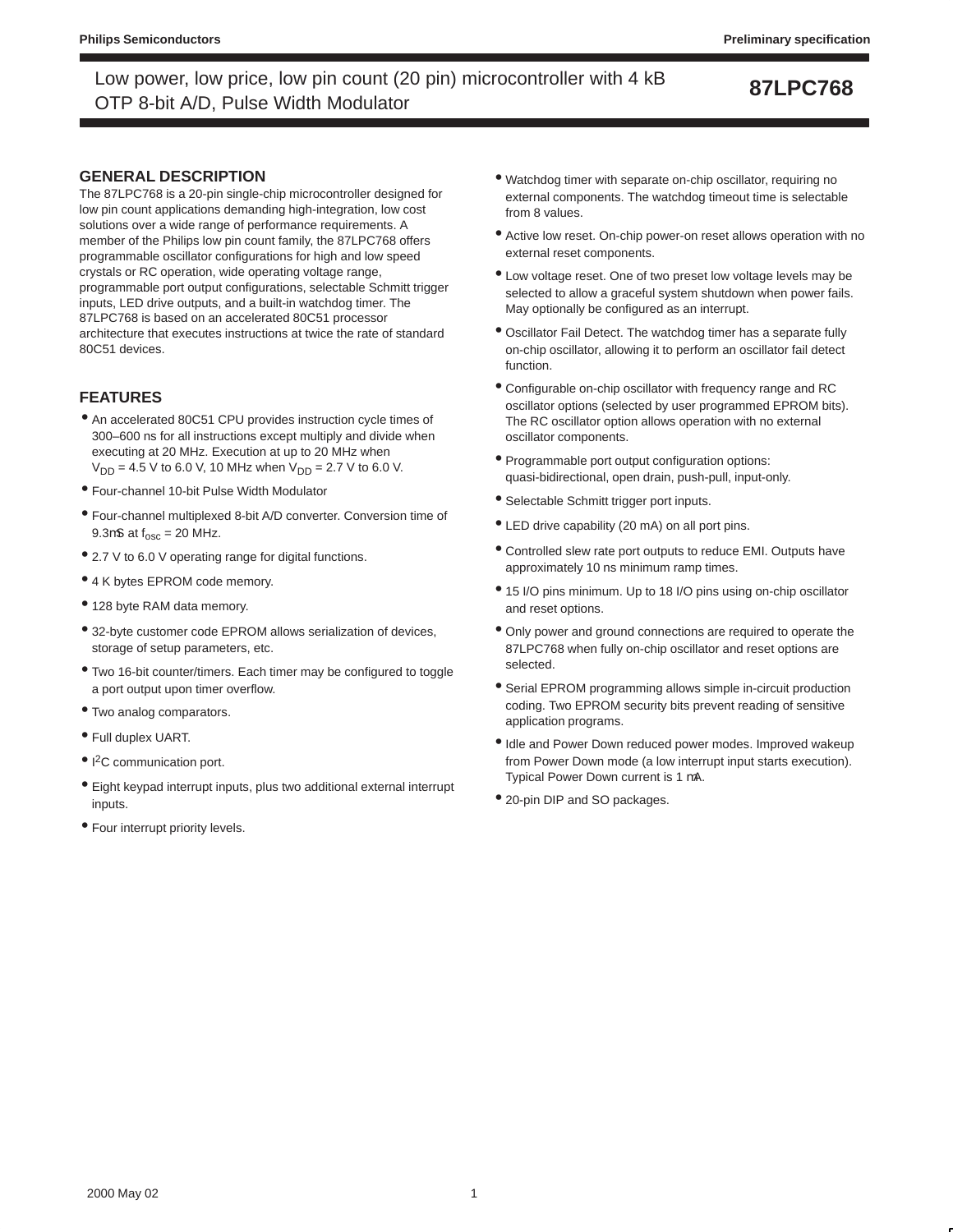### **ORDERING INFORMATION**

| <b>Part Number</b> | Temperature Range °C and Package          | Frequency                  | <b>Drawing Number</b> |
|--------------------|-------------------------------------------|----------------------------|-----------------------|
| <b>P87LPC768BN</b> | 0 to +70, Plastic Dual In-Line Package    | 20 MHz (5 V), 10 MHz (3 V) | SOT <sub>146-1</sub>  |
| <b>P87LPC768BD</b> | 0 to +70, Plastic Small Outline Package   | 20 MHz (5 V), 10 MHz (3 V) | SOT <sub>163-1</sub>  |
| P87LPC768FN        | -45 to +85, Plastic Dual In-Line Package  | 20 MHz (5 V), 10 MHz (3 V) | SOT <sub>146-1</sub>  |
| P87LPC768FD        | -45 to +85, Plastic Small Outline Package | 20 MHz (5 V), 10 MHz (3 V) | SOT <sub>163-1</sub>  |

### **PIN CONFIGURATION, 20-PIN DIP AND SO PACKAGES**



### **LOGIC SYMBOL**

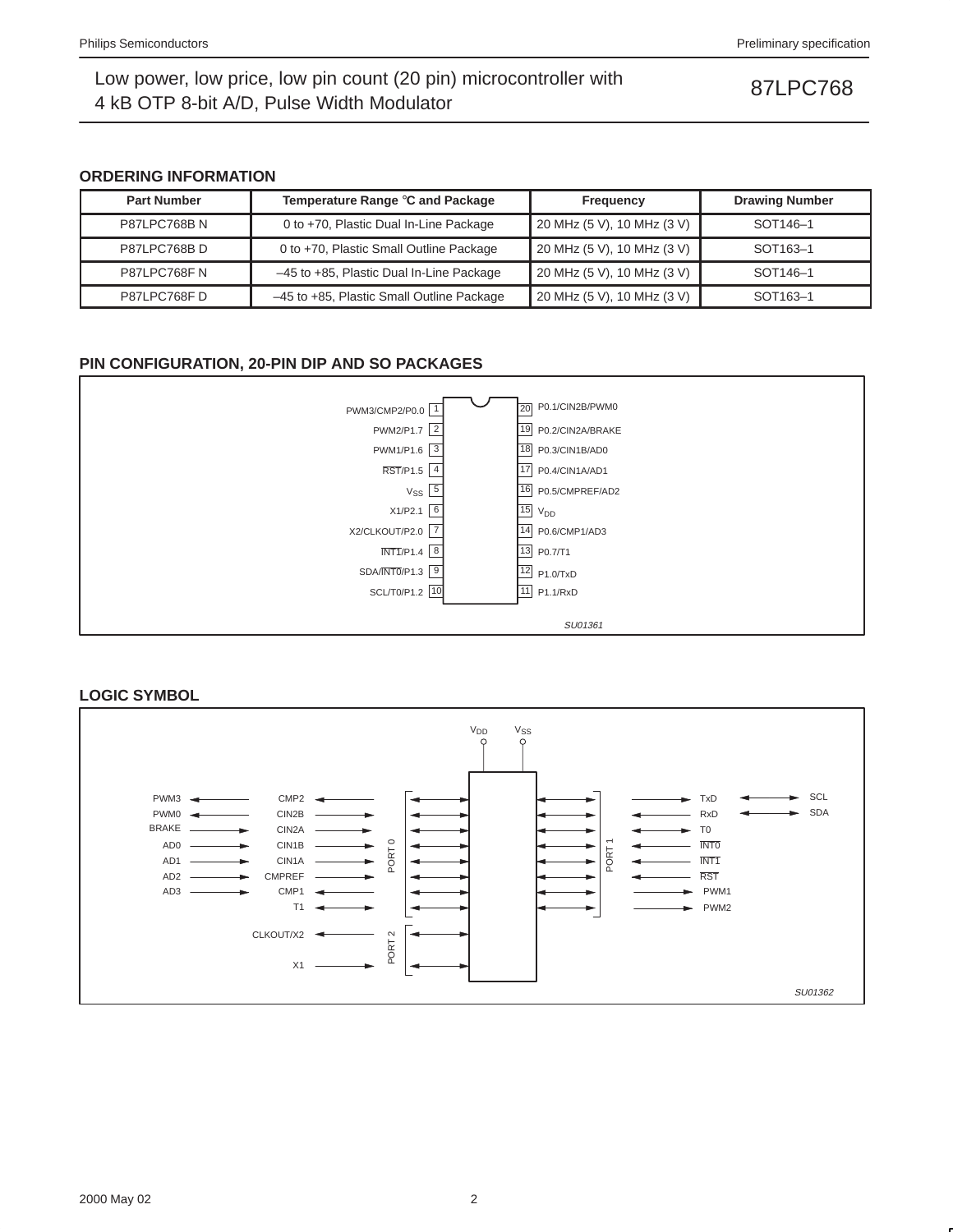### **BLOCK DIAGRAM**

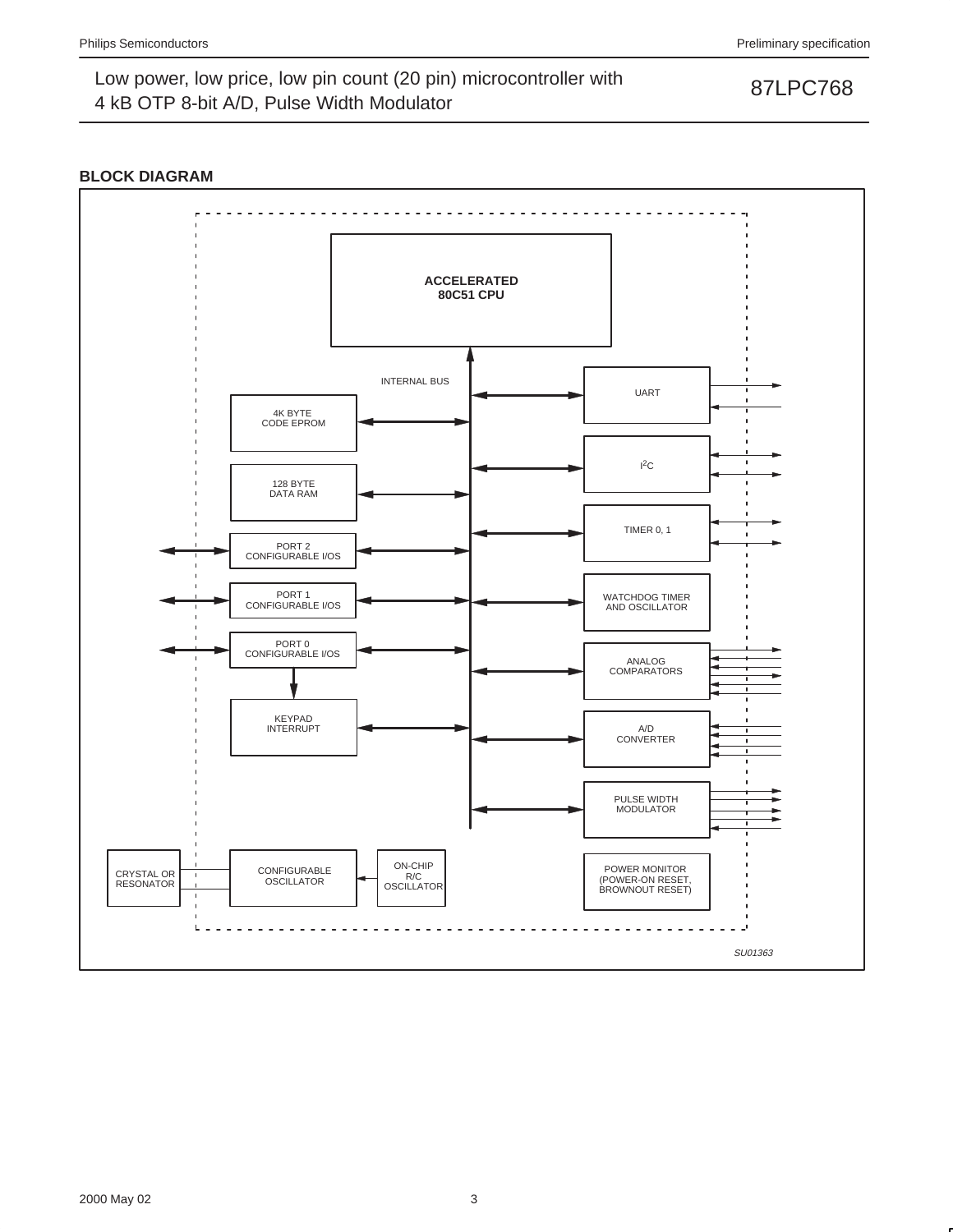

**Figure 1. 87LPC768 Program and Data Memory Map**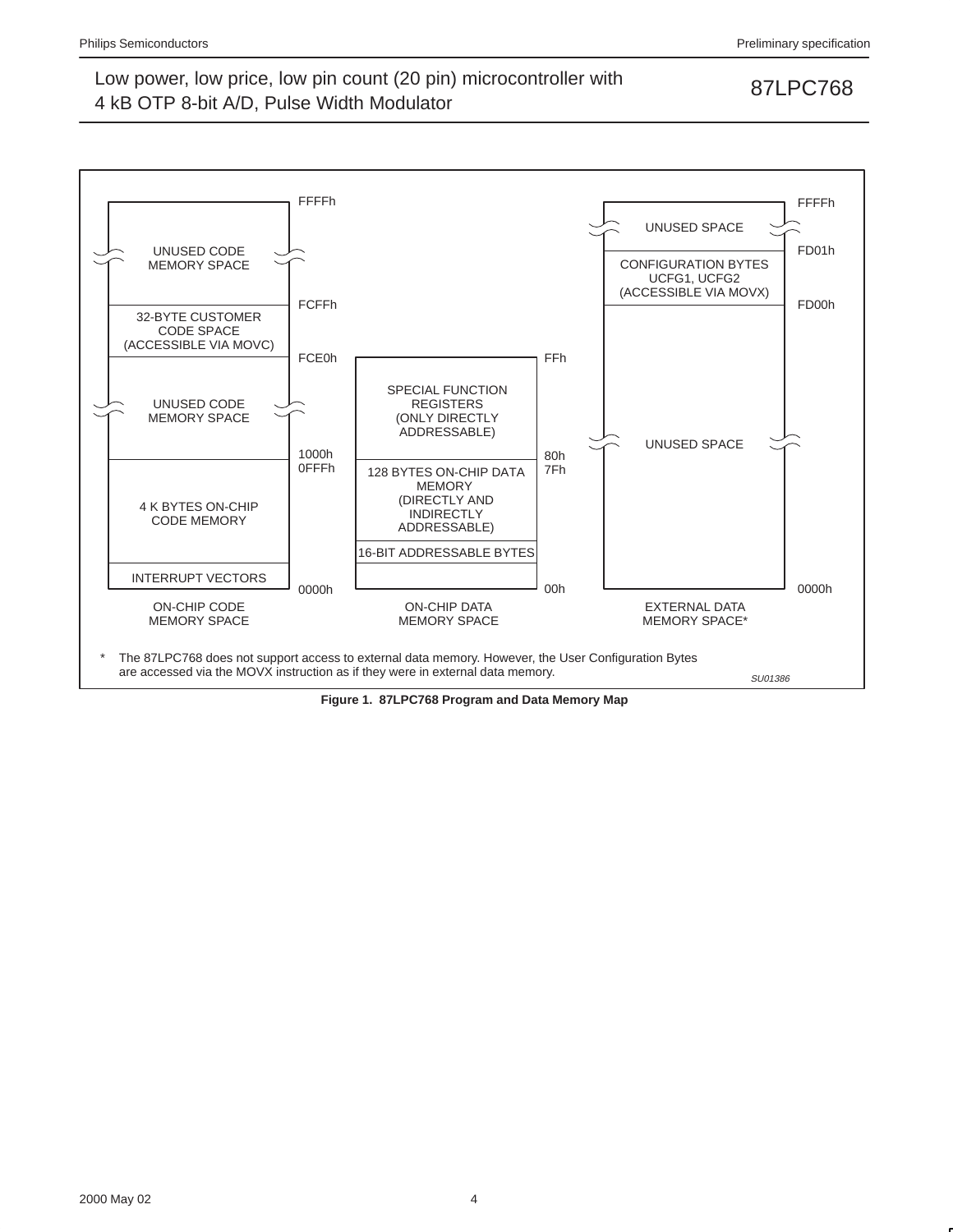### **PIN DESCRIPTIONS**

| <b>MNEMONIC</b> | PIN NO.                 | <b>TYPE</b>            |                  | <b>NAME AND FUNCTION</b>                                  |                                                                                                                                                                                                                                                                                                                                                                                                                                                                                                                                                                                                                     |  |  |  |  |
|-----------------|-------------------------|------------------------|------------------|-----------------------------------------------------------|---------------------------------------------------------------------------------------------------------------------------------------------------------------------------------------------------------------------------------------------------------------------------------------------------------------------------------------------------------------------------------------------------------------------------------------------------------------------------------------------------------------------------------------------------------------------------------------------------------------------|--|--|--|--|
| P0.0-P0.7       | 1, 13, 14,<br>$16 - 20$ | $\mathsf{U}\mathsf{O}$ |                  |                                                           | Port 0: Port 0 is an 8-bit I/O port with a user-configurable output type. Port 0 latches are configured in<br>the quasi-bidirectional mode and have either ones or zeros written to them during reset, as determined<br>by the PRHI bit in the UCFG1 configuration byte. The operation of port 0 pins as inputs and outputs<br>depends upon the port configuration selected. Each port pin is configured independently. Refer to the<br>section on I/O port configuration and the DC Electrical Characteristics for details.                                                                                        |  |  |  |  |
|                 |                         |                        |                  | The Keyboard Interrupt feature operates with port 0 pins. |                                                                                                                                                                                                                                                                                                                                                                                                                                                                                                                                                                                                                     |  |  |  |  |
|                 |                         |                        |                  |                                                           | Port 0 also provides various special functions as described below.                                                                                                                                                                                                                                                                                                                                                                                                                                                                                                                                                  |  |  |  |  |
|                 | 1                       | O                      | P <sub>0.0</sub> | CMP <sub>2</sub>                                          | Comparator 2 output.                                                                                                                                                                                                                                                                                                                                                                                                                                                                                                                                                                                                |  |  |  |  |
|                 |                         |                        |                  | PWM <sub>3</sub>                                          | Pulse Width Modulator 3 output.                                                                                                                                                                                                                                                                                                                                                                                                                                                                                                                                                                                     |  |  |  |  |
|                 | 20                      |                        | <b>P0.1</b>      | CIN2B                                                     | Comparator 2 positive input B.                                                                                                                                                                                                                                                                                                                                                                                                                                                                                                                                                                                      |  |  |  |  |
|                 |                         |                        |                  | <b>PWM0</b>                                               | Pulse Width Modulator 0 output.                                                                                                                                                                                                                                                                                                                                                                                                                                                                                                                                                                                     |  |  |  |  |
|                 | 19                      |                        | <b>P0.2</b>      | CIN <sub>2</sub> A                                        | Comparator 2 positive input A.                                                                                                                                                                                                                                                                                                                                                                                                                                                                                                                                                                                      |  |  |  |  |
|                 |                         |                        |                  | <b>BRAKE</b>                                              | PWM brake input.                                                                                                                                                                                                                                                                                                                                                                                                                                                                                                                                                                                                    |  |  |  |  |
|                 | 18                      |                        | P <sub>0.3</sub> | CIN1B                                                     | Comparator 1 positive input B.                                                                                                                                                                                                                                                                                                                                                                                                                                                                                                                                                                                      |  |  |  |  |
|                 |                         |                        |                  | AD <sub>0</sub>                                           | A/D channel 0 input.                                                                                                                                                                                                                                                                                                                                                                                                                                                                                                                                                                                                |  |  |  |  |
|                 | 17                      |                        | P <sub>0.4</sub> | CIN1A                                                     | Comparator 1 positive input A.                                                                                                                                                                                                                                                                                                                                                                                                                                                                                                                                                                                      |  |  |  |  |
|                 |                         |                        |                  | AD1                                                       | A/D channel 1 input.                                                                                                                                                                                                                                                                                                                                                                                                                                                                                                                                                                                                |  |  |  |  |
|                 | 16                      |                        | P <sub>0.5</sub> | <b>CMPREF</b>                                             | Comparator reference (negative) input.                                                                                                                                                                                                                                                                                                                                                                                                                                                                                                                                                                              |  |  |  |  |
|                 |                         |                        |                  | AD <sub>2</sub>                                           | A/D channel 2 input.                                                                                                                                                                                                                                                                                                                                                                                                                                                                                                                                                                                                |  |  |  |  |
|                 | 14                      | O                      | P <sub>0.6</sub> | CMP <sub>1</sub>                                          | Comparator 1 output.                                                                                                                                                                                                                                                                                                                                                                                                                                                                                                                                                                                                |  |  |  |  |
|                 |                         |                        |                  | AD <sub>3</sub>                                           | A/D channel 3 input.                                                                                                                                                                                                                                                                                                                                                                                                                                                                                                                                                                                                |  |  |  |  |
|                 | 13                      | 1/O                    | <b>P0.7</b>      | <b>T1</b>                                                 | Timer/counter 1 external count input or overflow output.                                                                                                                                                                                                                                                                                                                                                                                                                                                                                                                                                            |  |  |  |  |
| $P1.0 - P1.7$   | $2 - 4, 8 - 12$         | $\mathsf{U}\mathsf{O}$ |                  |                                                           | <b>Port 1:</b> Port 1 is an 8-bit I/O port with a user-configurable output type, except for three pins as noted<br>below. Port 1 latches are configured in the quasi-bidirectional mode and have either ones or zeros<br>written to them during reset, as determined by the PRHI bit in the UCFG1 configuration byte. The<br>operation of the configurable port 1 pins as inputs and outputs depends upon the port configuration<br>selected. Each of the configurable port pins are programmed independently. Refer to the section on I/O<br>port configuration and the DC Electrical Characteristics for details. |  |  |  |  |
|                 |                         |                        |                  |                                                           | Port 1 also provides various special functions as described below.                                                                                                                                                                                                                                                                                                                                                                                                                                                                                                                                                  |  |  |  |  |
|                 | 12                      | O                      | P <sub>1.0</sub> | TxD                                                       | Transmitter output for the serial port.                                                                                                                                                                                                                                                                                                                                                                                                                                                                                                                                                                             |  |  |  |  |
|                 | 11                      |                        | P1.1             | <b>RxD</b>                                                | Receiver input for the serial port.                                                                                                                                                                                                                                                                                                                                                                                                                                                                                                                                                                                 |  |  |  |  |
|                 | 10                      | 1/O                    | P <sub>1.2</sub> | T0                                                        | Timer/counter 0 external count input or overflow output.                                                                                                                                                                                                                                                                                                                                                                                                                                                                                                                                                            |  |  |  |  |
|                 |                         | 1/O                    |                  | <b>SCL</b>                                                | I <sup>2</sup> C serial clock input/output. When configured as an output, P1.2 is open<br>drain, in order to conform to $1^2C$ specifications.                                                                                                                                                                                                                                                                                                                                                                                                                                                                      |  |  |  |  |
|                 | 9                       |                        | P <sub>1.3</sub> | <b>INTO</b>                                               | External interrupt 0 input.                                                                                                                                                                                                                                                                                                                                                                                                                                                                                                                                                                                         |  |  |  |  |
|                 |                         | I/O                    |                  | <b>SDA</b>                                                | I <sup>2</sup> C serial data input/output. When configured as an output, P1.3 is open<br>drain, in order to conform to I <sup>2</sup> C specifications.                                                                                                                                                                                                                                                                                                                                                                                                                                                             |  |  |  |  |
|                 | 8                       | ı                      | P1.4             | INT <sub>1</sub>                                          | External interrupt 1 input.                                                                                                                                                                                                                                                                                                                                                                                                                                                                                                                                                                                         |  |  |  |  |
|                 | 4                       | $\mathsf{l}$           | P1.5             | <b>RST</b>                                                | External Reset input (if selected via EPROM configuration). A low on this pin<br>resets the microcontroller, causing I/O ports and peripherals to take on their<br>default states, and the processor begins execution at address 0. When used<br>as a port pin, P1.5 is a Schmitt trigger input only.                                                                                                                                                                                                                                                                                                               |  |  |  |  |
|                 | 3                       | O                      | P1.6             | PWM1                                                      | Pulse Width Modulator 1 output                                                                                                                                                                                                                                                                                                                                                                                                                                                                                                                                                                                      |  |  |  |  |
|                 | 2                       | O                      | P <sub>1.7</sub> | PWM <sub>2</sub>                                          | Pulse Width Modulator 2 output                                                                                                                                                                                                                                                                                                                                                                                                                                                                                                                                                                                      |  |  |  |  |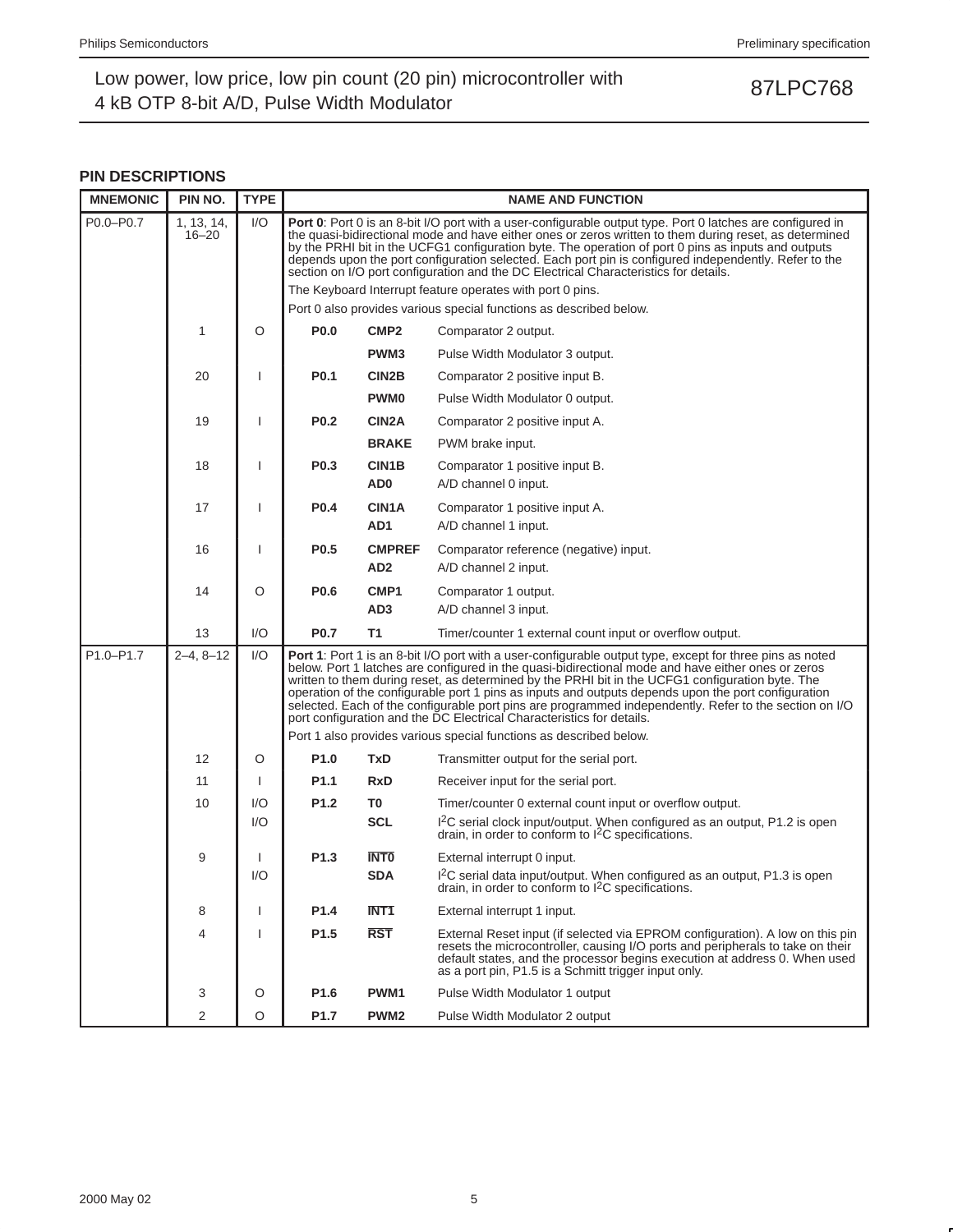| <b>MNEMONIC</b> | PIN NO. | <b>TYPE</b> |                       | <b>NAME AND FUNCTION</b>                                                                                            |                                                                                                                                                                                                                                                                                                                                                                                                                                                                                                                                                                                                          |  |  |  |  |
|-----------------|---------|-------------|-----------------------|---------------------------------------------------------------------------------------------------------------------|----------------------------------------------------------------------------------------------------------------------------------------------------------------------------------------------------------------------------------------------------------------------------------------------------------------------------------------------------------------------------------------------------------------------------------------------------------------------------------------------------------------------------------------------------------------------------------------------------------|--|--|--|--|
| $P2.0 - P2.1$   | 6, 7    | I/O         |                       |                                                                                                                     | <b>Port 2:</b> Port 2 is a 2-bit I/O port with a user-configurable output type. Port 2 latches are configured in the<br>quasi-bidirectional mode and have either ones or zeros written to them during reset, as determined by<br>the PRHI bit in the UCFG1 configuration byte. The operation of port 2 pins as inputs and outputs<br>depends upon the port configuration selected. Each port pin is configured independently. Refer to the<br>section on I/O port configuration and the DC Electrical Characteristics for details.<br>Port 2 also provides various special functions as described below. |  |  |  |  |
|                 |         | O           | <b>P2.0</b>           | X2                                                                                                                  | Output from the oscillator amplifier (when a crystal oscillator option is<br>selected via the EPROM configuration).                                                                                                                                                                                                                                                                                                                                                                                                                                                                                      |  |  |  |  |
|                 |         |             |                       | <b>CLKOUT</b>                                                                                                       | CPU clock divided by 6 clock output when enabled via SFR bit and in<br>conjunction with internal RC oscillator or external clock input.                                                                                                                                                                                                                                                                                                                                                                                                                                                                  |  |  |  |  |
|                 | 6       |             | P <sub>2.1</sub>      | <b>X1</b>                                                                                                           | Input to the oscillator circuit and internal clock generator circuits (when<br>selected via the EPROM configuration).                                                                                                                                                                                                                                                                                                                                                                                                                                                                                    |  |  |  |  |
| $V_{SS}$        | 5       |             | Ground: 0V reference. |                                                                                                                     |                                                                                                                                                                                                                                                                                                                                                                                                                                                                                                                                                                                                          |  |  |  |  |
| V <sub>DD</sub> | 15      |             |                       | <b>Power Supply:</b> This is the power supply voltage for normal operation as well as Idle and<br>Power Down modes. |                                                                                                                                                                                                                                                                                                                                                                                                                                                                                                                                                                                                          |  |  |  |  |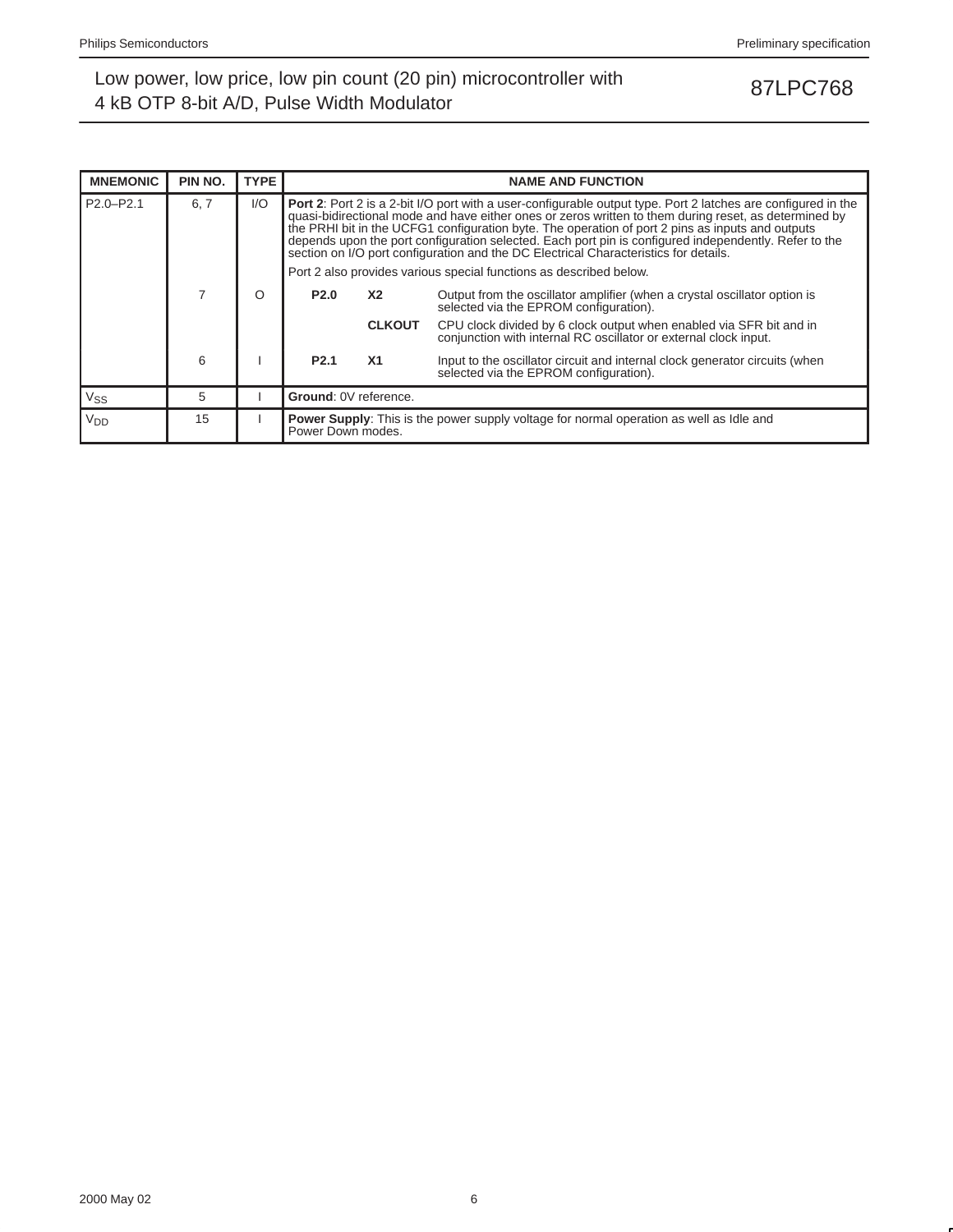## **Table 1. Special Function Registers**

| Name              | <b>Description</b>                    | <b>SFR</b><br><b>Address</b> | <b>Bit Functions and Addresses</b><br><b>MSB</b><br><b>LSB</b> |                          |                          |                 |                          |                          |                                 | Reset<br>Value                             |                  |
|-------------------|---------------------------------------|------------------------------|----------------------------------------------------------------|--------------------------|--------------------------|-----------------|--------------------------|--------------------------|---------------------------------|--------------------------------------------|------------------|
|                   |                                       |                              | E7                                                             | E <sub>6</sub>           | E <sub>5</sub>           | E4              | E <sub>3</sub>           | E <sub>2</sub>           | E1                              | E <sub>0</sub>                             |                  |
| ACC*              | Accumulator                           | E <sub>0</sub> h             |                                                                |                          |                          |                 |                          |                          |                                 |                                            | 00h              |
|                   |                                       |                              | C7                                                             | C <sub>6</sub>           | C <sub>5</sub>           | C <sub>4</sub>  | C <sub>3</sub>           | C <sub>2</sub>           | C <sub>1</sub>                  | CO                                         |                  |
| ADCON#*           | A/D Control                           | C <sub>0</sub> h             | <b>ENADC</b>                                                   |                          | $\overline{\phantom{0}}$ | <b>ADCI</b>     | <b>ADCS</b>              | <b>RCCLK</b>             | AADR1                           | AADR0                                      | 00h              |
| AUXR1#            | <b>Auxiliary Function Register</b>    | A <sub>2</sub> h             | <b>KBF</b>                                                     | <b>BOD</b>               | <b>BOI</b>               | <b>LPEP</b>     | <b>SRST</b>              | 0                        | $\overline{\phantom{0}}$        | <b>DPS</b>                                 | 02h <sup>1</sup> |
|                   |                                       |                              | F7                                                             | F <sub>6</sub>           | F <sub>5</sub>           | F <sub>4</sub>  | F <sub>3</sub>           | F <sub>2</sub>           | F <sub>1</sub>                  | F <sub>0</sub>                             |                  |
| $\mathsf{B}^*$    | <b>B</b> register                     | F <sub>0</sub> h             |                                                                |                          |                          |                 |                          |                          |                                 |                                            | 00h              |
| CMP1#             | Comparator 1 control<br>register      | ACh                          | L,                                                             | $\overline{\phantom{0}}$ | CE1                      | CP <sub>1</sub> | CN <sub>1</sub>          | OE1                      | CO <sub>1</sub>                 | CMF1                                       | 00h <sup>1</sup> |
| CMP <sub>2#</sub> | Comparator 2 control<br>register      | ADh                          | L,                                                             | L,                       | CE <sub>2</sub>          | CP <sub>2</sub> | CN <sub>2</sub>          | OE <sub>2</sub>          | CO <sub>2</sub>                 | CMF <sub>2</sub>                           | 00h <sup>1</sup> |
| CNSW0             | PWM Counter Shadow<br>Register 0      | D <sub>1</sub> h             | CNSW7                                                          | CNSW6                    | CNSW <sub>5</sub>        | CNSW4           | CNSW3                    | CNSW <sub>2</sub>        | CNSW1                           | CNSW0                                      | <b>FFh</b>       |
| CNSW1             | PWM Counter Shadow<br>Register 1      | D <sub>2</sub> h             | $\equiv$                                                       | $\overline{\phantom{0}}$ | $\overline{\phantom{0}}$ | $\overline{a}$  | $\overline{\phantom{0}}$ | $\overline{\phantom{0}}$ | CNSW9                           | CNSW8                                      | <b>FFh</b>       |
| CPSW <sub>0</sub> | PWM Compare Shadow<br>Register 0      | D <sub>3</sub> h             | CPSW07                                                         | CPSW06                   | CPSW05                   | CPSW04          | CPSW03                   | CPSW02                   | CPSW01                          | CPSW00                                     | 00h              |
| CPSW1             | PWM Compare Shadow<br>Register 1      | D <sub>4</sub> h             | CPSW17                                                         | CPSW16                   | CPSW15                   | CPSW14          | CPSW13                   | CPSW12                   | CPSW11                          | CPSW10                                     | 00h              |
| CPSW2             | PWM Compare Shadow<br>Register 2      | D <sub>5</sub> h             | CPSW27                                                         | CPSW26                   | CPSW25                   | CPSW24          | CPSW23                   | CPSW22                   | CPSW21                          | CPSW20                                     | 00h              |
| CPSW3             | PWM Compare Shadow<br>Register 3      | D <sub>6</sub> h             | CPSW37                                                         | CPSW36                   | CPSW35                   | CPSW34          | CPSW33                   | CPSW32                   | CPSW31                          | CPSW30                                     | 00h              |
| CPSW4             | PWM Compare Shadow<br>Register 4      | D7h                          | CPSW39                                                         | CPSW38                   | CPSW29                   | CPSW28          | CPSW19                   | CPSW18                   | CPSW09                          | CPSW08                                     | 00h              |
| DAC0#             | A/D Result                            | C <sub>5</sub> h             |                                                                |                          |                          |                 |                          |                          |                                 |                                            | 00h              |
| DIVM#             | CPU clock divide-by-M<br>control      | 95h                          |                                                                |                          |                          |                 |                          |                          |                                 |                                            | 00h              |
| DPTR:             | Data pointer (2 bytes)                |                              |                                                                |                          |                          |                 |                          |                          |                                 |                                            |                  |
| <b>DPH</b>        | Data pointer high byte                | 83h                          |                                                                |                          |                          |                 |                          |                          |                                 |                                            | 00h              |
| <b>DPL</b>        | Data pointer low byte                 | 82h                          |                                                                |                          |                          |                 |                          |                          |                                 |                                            | 00h              |
|                   |                                       |                              | <b>CF</b>                                                      | <b>CE</b>                | CD                       | CC              | CB                       | CA                       | C <sub>9</sub>                  | C <sub>8</sub>                             |                  |
| I2CFG#*           | <sup>2</sup> C configuration register | C8h/RD                       | <b>SLAVEN</b>                                                  | <b>MASTRQ</b>            | 0                        | <b>TIRUN</b>    | $\overline{\phantom{0}}$ | $\overline{\phantom{m}}$ | CT <sub>1</sub>                 | C <sub>T0</sub>                            | 00h <sup>1</sup> |
|                   |                                       | C8h/WR                       | <b>SLAVEN</b>                                                  | <b>MASTRQ</b>            | <b>CLRTI</b>             | <b>TIRUN</b>    |                          | $\overline{\phantom{0}}$ | CT <sub>1</sub>                 | C <sub>T0</sub>                            |                  |
| $I2CON#*$         | <sup>2</sup> C control register       | D8h/RD                       | DF<br><b>RDAT</b>                                              | DE<br><b>ATN</b>         | <b>DD</b><br><b>DRDY</b> | DC<br>ARL       | DB<br><b>STR</b>         | DA<br><b>STP</b>         | D <sub>9</sub><br><b>MASTER</b> | D <sub>8</sub><br>$\overline{\phantom{0}}$ | 80h <sup>1</sup> |
|                   |                                       | D8h/WR                       | <b>CXA</b>                                                     | <b>IDLE</b>              | CDR                      | CARL            | <b>CSTR</b>              | <b>CSTP</b>              | <b>XSTR</b>                     | <b>XSTP</b>                                |                  |
| I2DAT#            | I <sup>2</sup> C data register        | D9h/RD                       | <b>RDAT</b>                                                    | $\mathbf 0$              | 0                        | 0               | 0                        | 0                        | 0                               | 0                                          | 80h              |
|                   |                                       | D9h/WR                       | <b>XDAT</b>                                                    | $\pmb{\mathsf{X}}$       | X                        | X               | X                        | X                        | x                               | X                                          |                  |
|                   |                                       |                              | AF                                                             | AE                       | AD                       | AC              | AB                       | AA                       | A <sub>9</sub>                  | A <sub>8</sub>                             |                  |
| IEN0*             | Interrupt enable 0                    | A8h                          | EA                                                             | <b>EWD</b>               | EBO                      | ES              | ET <sub>1</sub>          | EX1                      | ET <sub>0</sub>                 | EX0                                        | 00h              |
|                   |                                       |                              | EF                                                             | EE                       | ED                       | EC              | EB                       | EA                       | E <sub>9</sub>                  | E <sub>8</sub>                             |                  |
| IEN1#*            | Interrupt enable 1                    | E8h                          | ETI                                                            | $\qquad \qquad -$        | EC <sub>1</sub>          | EAD             | $\qquad \qquad -$        | EC <sub>2</sub>          | <b>EKB</b>                      | EI <sub>2</sub>                            | 00h <sup>1</sup> |
|                   |                                       |                              | <b>BF</b>                                                      | BE                       | <b>BD</b>                | BC              | BB                       | BA                       | B <sub>9</sub>                  | B <sub>8</sub>                             |                  |
| $IPO*$            | Interrupt priority 0                  | B <sub>8</sub> h             | -                                                              | <b>PWD</b>               | PBO                      | PS              | PT <sub>1</sub>          | PX1                      | PT <sub>0</sub>                 | PX <sub>0</sub>                            | 00h <sup>1</sup> |
| IP0H#             | Interrupt priority 0 high byte        | B7h                          | -                                                              | <b>PWDH</b>              | PBOH                     | <b>PSH</b>      | PT <sub>1</sub> H        | PX1H                     | <b>PT0H</b>                     | <b>PX0H</b>                                | 00h <sup>1</sup> |
|                   |                                       |                              | FF                                                             | <b>FE</b>                | <b>FD</b>                | FC              | FB                       | FA                       | F9                              | F <sub>8</sub>                             |                  |
| $IP1*$            | Interrupt priority 1                  | F <sub>8</sub> h             | PTI                                                            | $\overline{\phantom{m}}$ | PC <sub>1</sub>          | PAD             | $\qquad \qquad -$        | PC <sub>2</sub>          | <b>PKB</b>                      | PI <sub>2</sub>                            | 00h <sup>1</sup> |
| IP1H#             | Interrupt priority 1 high byte        | F7h                          | PTIH                                                           | $\equiv$                 | PC1H                     | PADH            | $\equiv$                 | PC <sub>2H</sub>         | <b>PKBH</b>                     | PI2H                                       | 00h <sup>1</sup> |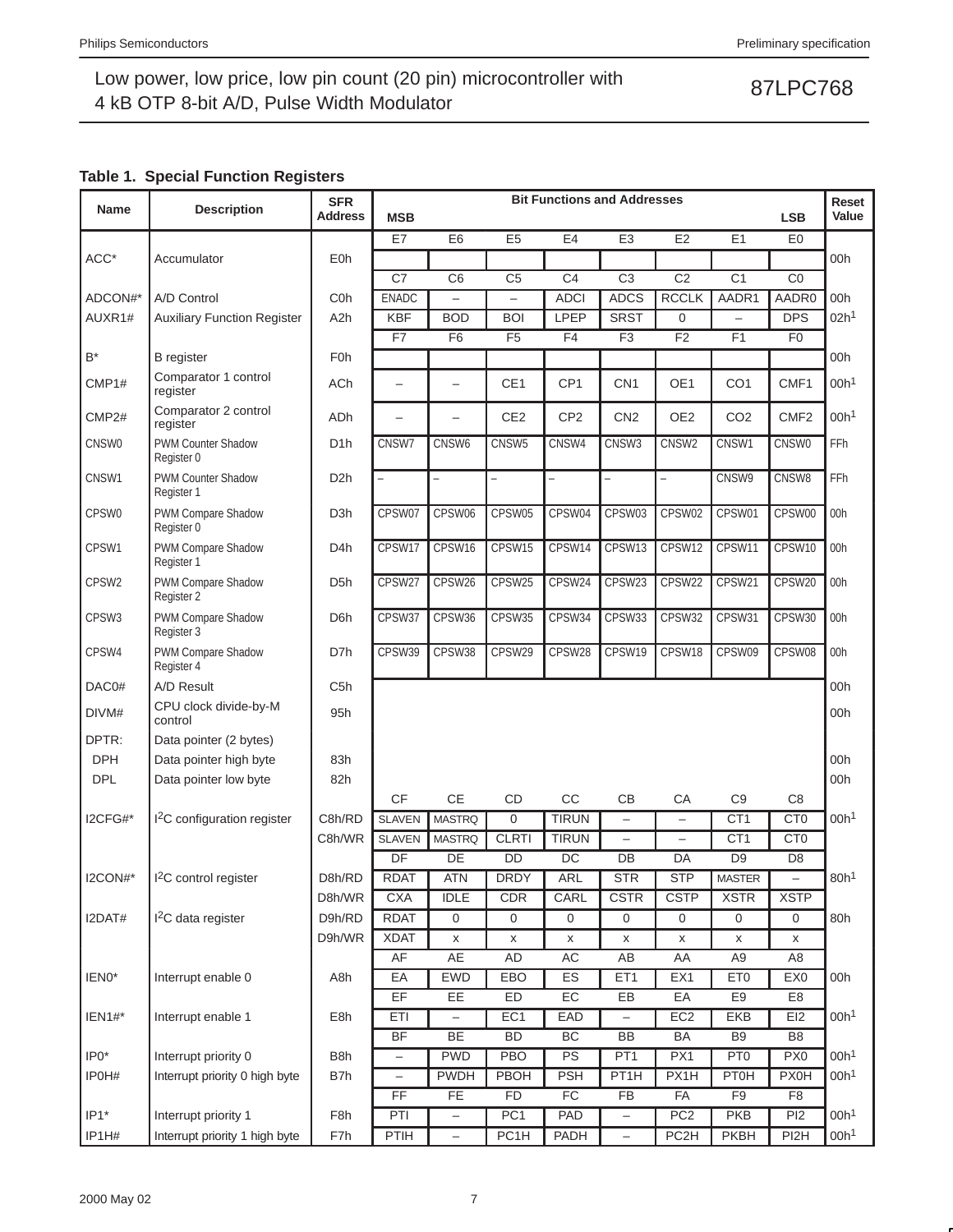| 2000 May 02 |  |
|-------------|--|

\* SFRs are bit addressable.

# SFRs are modified from or added to the 80C51 SFRs.

| <b>Name</b>     | <b>Description</b>                  | <b>SFR</b><br><b>Address</b> | <b>MSB</b>       |                   |                          | <b>Bit Functions and Addresses</b> |                          |                          |                 | <b>LSB</b>       | Reset<br>Value   |
|-----------------|-------------------------------------|------------------------------|------------------|-------------------|--------------------------|------------------------------------|--------------------------|--------------------------|-----------------|------------------|------------------|
| KBI#            | Keyboard Interrupt                  | 86h                          |                  |                   |                          |                                    |                          |                          |                 |                  | 00h              |
|                 |                                     |                              | 87               | 86                | 85                       | 84                                 | 83                       | 82                       | 81              | 80               |                  |
| $P0*$           | Port 0                              | 80h                          | T <sub>1</sub>   | CMP1              | <b>CMPREF</b>            | CIN1A                              | CIN1B                    | CIN <sub>2</sub> A       | CIN2B           | CMP <sub>2</sub> | Note 2           |
|                 |                                     |                              | 97               | 96                | 95                       | 94                                 | 93                       | 92                       | 91              | 90               |                  |
| $P1*$           | Port 1                              | 90h                          | (P1.7)           | (P1.6)            | <b>RST</b>               | INT <sub>1</sub>                   | <b>INTO</b>              | T <sub>0</sub>           | <b>RxD</b>      | TxD              | Note 2           |
|                 |                                     |                              | A7               | A <sub>6</sub>    | A <sub>5</sub>           | A4                                 | A <sub>3</sub>           | A2                       | A <sub>1</sub>  | A <sub>0</sub>   |                  |
| $P2*$           | Port 2                              | A0h                          |                  |                   |                          |                                    | $\overline{\phantom{0}}$ |                          | X1              | X <sub>2</sub>   | Note 2           |
| <b>P0M1#</b>    | Port 0 output mode 1                | 84h                          | (P0M1.7)         | (P0M1.6)          | (P0M1.5)                 | (P0M1.4)                           | (P0M1.3)                 | (P0M1.2)                 | (P0M1.1)        | (P0M1.0)         | 00h              |
| <b>P0M2#</b>    | Port 0 output mode 2                | 85h                          | (P0M2.7)         | (P0M2.6)          | (P0M2.5)                 | (P0M2.4)                           | (P0M2.3)                 | (P0M2.2)                 | (P0M2.1)        | (P0M2.0)         | 00H              |
| P1M1#           | Port 1 output mode 1                | 91h                          | (P1M1.7)         | $($ P1M1.6)       | $\overline{\phantom{0}}$ | $($ P1M1.4 $)$                     | $\equiv$                 | $\overline{\phantom{0}}$ | $($ P1M1.1)     | $($ P1M1.0)      | 00h <sup>1</sup> |
| P1M2#           | Port 1 output mode 2                | 92h                          | (P1M2.7)         | (P1M2.6)          | $\overline{\phantom{0}}$ | $($ P1M2.4)                        |                          |                          | (P1M2.1)        | $($ P1M2.0)      | 00h <sup>1</sup> |
| P2M1#           | Port 2 output mode 1                | A4h                          | P <sub>2</sub> S | P <sub>1</sub> S  | P <sub>0</sub> S         | <b>ENCLK</b>                       | T <sub>1</sub> OE        | T0OE                     | (P2M1.1)        | (P2M1.0)         | 00h              |
| P2M2#           | Port 2 output mode 2                | A <sub>5</sub> h             |                  |                   |                          |                                    |                          |                          | (P2M2.1)        | (P2M2.0)         | 00h <sup>1</sup> |
| <b>PCON</b>     | Power control register              | 87h                          | SMOD1            | SMOD <sub>0</sub> | <b>BOF</b>               | <b>POF</b>                         | GF <sub>1</sub>          | GF <sub>0</sub>          | PD              | IDL              | Note 3           |
|                 |                                     |                              | D7               | D <sub>6</sub>    | D <sub>5</sub>           | D <sub>4</sub>                     | D <sub>3</sub>           | D <sub>2</sub>           | D <sub>1</sub>  | D <sub>0</sub>   |                  |
| PSW*            | Program status word                 | D <sub>0</sub> h             | CY               | <b>AC</b>         | F <sub>0</sub>           | RS <sub>1</sub>                    | R <sub>S0</sub>          | OV                       | F <sub>1</sub>  | P                | 00h              |
| PT0AD#          | Port 0 digital input disable        | F6h                          |                  |                   |                          |                                    |                          |                          |                 |                  | 00h              |
|                 |                                     |                              |                  |                   |                          |                                    |                          |                          |                 |                  |                  |
|                 |                                     |                              | 9F               | 9E                | 9 <sub>D</sub>           | 9C                                 | 9B                       | <b>9A</b>                | 99              | 98               |                  |
| <b>PWMCON0</b>  | PWM Control Register 0              | DAh                          | <b>RUN</b>       | <b>XFER</b>       | PWM3I                    | PWM2I                              | $\overline{\phantom{0}}$ | PWM1I                    | <b>PWM0I</b>    |                  | 00h              |
| PWMCON1         | PWM Control Register 1              | <b>DBh</b>                   | <b>BKCH</b>      | <b>BKPS</b>       | <b>BPEN</b>              | <b>BKEN</b>                        | PWM3B                    | PWM2B                    | PWM1B           | PWM0B            | 00h              |
| SCON*           | Serial port control                 | 98h                          | SM <sub>0</sub>  | SM <sub>1</sub>   | SM <sub>2</sub>          | <b>REN</b>                         | TB8                      | RB <sub>8</sub>          | TI              | R <sub>1</sub>   | 00h              |
| <b>SBUF</b>     | Serial port data buffer<br>register | 99h                          |                  |                   |                          |                                    |                          |                          |                 |                  | xxh              |
| SADDR#          | Serial port address register        | A9h                          |                  |                   |                          |                                    |                          |                          |                 |                  | 00h              |
| SADEN#          | Serial port address enable          | B9h                          |                  |                   |                          |                                    |                          |                          |                 |                  | 00h              |
| <b>SP</b>       | Stack pointer                       | 81h                          |                  |                   |                          |                                    |                          |                          |                 |                  | 07h              |
|                 |                                     |                              | 8F               | 8E                | 8D                       | 8C                                 | 8B                       | 8A                       | 89              | 88               |                  |
| TCON*           | Timer 0 and 1 control               | 88h                          | TF1              | TR <sub>1</sub>   | TF <sub>0</sub>          | TR <sub>0</sub>                    | IE <sub>1</sub>          | IT <sub>1</sub>          | IE <sub>0</sub> | IT <sub>0</sub>  | 00h              |
| TH <sub>0</sub> | Timer 0 high byte                   | 8Ch                          |                  |                   |                          |                                    |                          |                          |                 |                  | 00h              |
| TH <sub>1</sub> | Timer 1 high byte                   | 8Dh                          |                  |                   |                          |                                    |                          |                          |                 |                  | 00h              |
| TL <sub>0</sub> | Timer 0 low byte                    | 8Ah                          |                  |                   |                          |                                    |                          |                          |                 |                  | 00h              |
| TL <sub>1</sub> | Timer 1 low byte                    | 8Bh                          |                  |                   |                          |                                    |                          |                          |                 |                  | 00h              |
| <b>TMOD</b>     | Timer 0 and 1 mode                  | 89h                          | <b>GATE</b>      | C/T               | M1                       | M <sub>0</sub>                     | <b>GATE</b>              | C/T                      | M1              | M <sub>0</sub>   | 00h              |
|                 |                                     |                              |                  |                   |                          |                                    |                          |                          |                 |                  |                  |
| WDCON#          | Watchdog control register           | A7h                          |                  |                   | <b>WDOVF</b>             | <b>WDRUN</b>                       | <b>WDCLK</b>             | WDS2                     | WDS1            | WDS0             | Note 4           |
| WDRST#          | Watchdog reset register             | A6h                          |                  |                   |                          |                                    |                          |                          |                 |                  | xxh              |
| <b>NOTES:</b>   |                                     |                              |                  |                   |                          |                                    |                          |                          |                 |                  |                  |

1. Unimplemented bits in SFRs are X (unknown) at all times. Ones should not be written to these bits since they may be used for other purposes in future derivatives. The reset value shown in the table for these bits is 0. 2. I/O port values at reset are determined by the PRHI bit in the UCFG1 configuration byte.

3. The PCON reset value is x x BOF POF–0 0 0 0b. The BOF and POF flags are not affected by reset. The POF flag is set by hardware upon power up. The BOF flag is set by the occurrence of a brownout reset/interrupt and upon power up.

4. The WDCON reset value is xx11 0000b for a Watchdog reset, xx01 0000b for all other reset causes if the watchdog is enabled, and xx00 0000b for all other reset causes if the watchdog is disabled.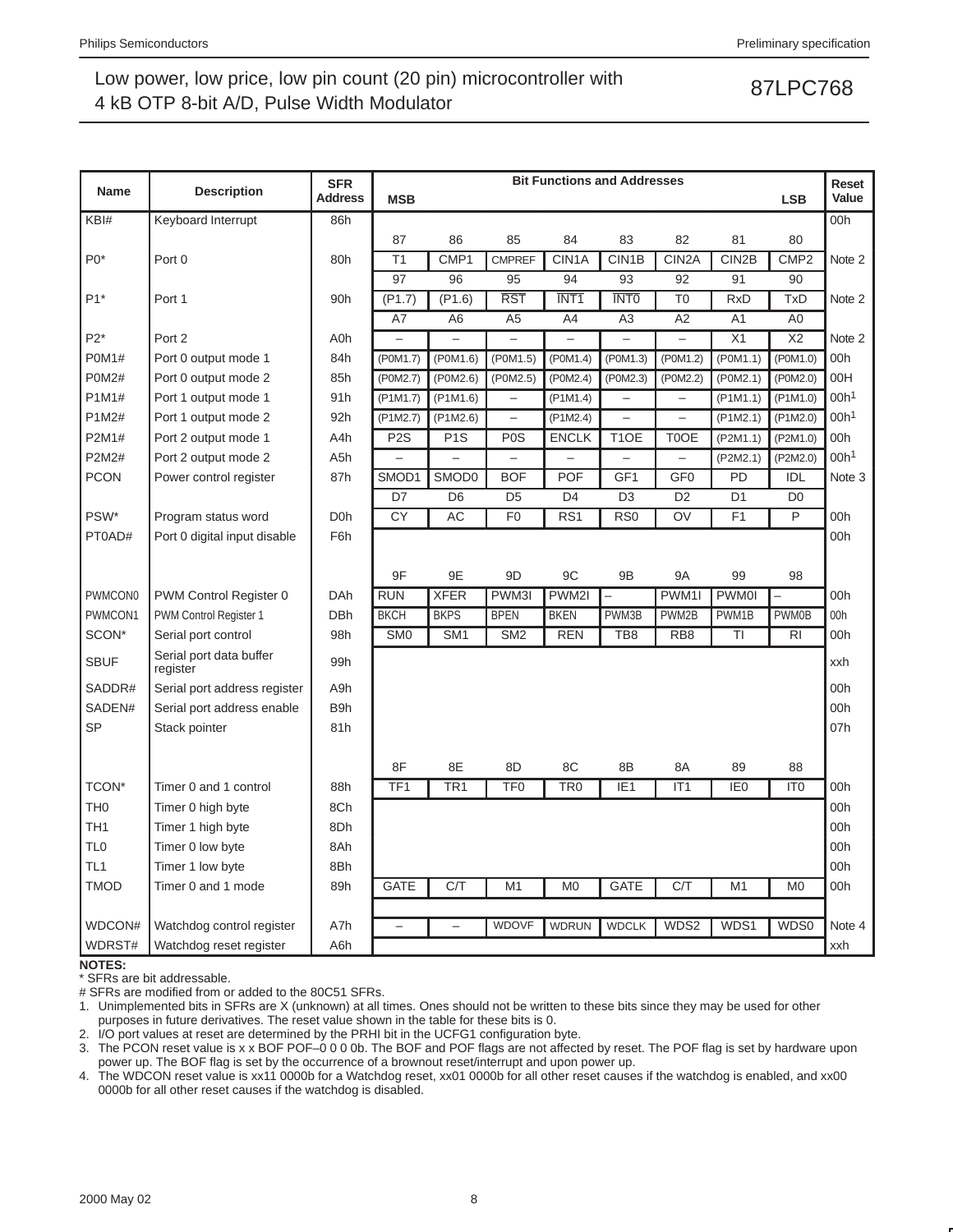**FUNCTIONAL DESCRIPTION**

Details of 87LPC768 functions will be described in the following sections.

### **Enhanced CPU**

The 87LPC768 uses an enhanced 80C51 CPU which runs at twice the speed of standard 80C51 devices. This means that the performance of the 87LPC768 running at 5 MHz is exactly the same as that of a standard 80C51 running at 10 MHz. A machine cycle consists of 6 oscillator cycles, and most instructions execute in 6 or 12 clocks. A user configurable option allows restoring standard 80C51 execution timing. In that case, a machine cycle becomes 12 oscillator cycles.

In the following sections, the term "CPU clock" is used to refer to the clock that controls internal instruction execution. This may sometimes be different from the externally applied clock, as in the case where the part is configured for standard 80C51 timing by means of the CLKR configuration bit or in the case where the clock is divided down via the setting of the DIVM register. These features are described in the Oscillator section.

### **Analog Functions**

The 87LPC768 incorporates analog peripheral functions: an Analog to Digital Converter and two Analog Comparators. In order to give the best analog function performance and to minimize power consumption, pins that are being used for analog functions must have the digital outputs and inputs disabled.

Digital outputs are disabled by putting the port output into the Input Only (high impedance) mode as described in the I/O Ports section.

Digital inputs on port 0 may be disabled through the use of the PT0AD register. Each bit in this register corresponds to one pin of Port 0. Setting the corresponding bit in PT0AD disables that pin's digital input. Port bits that have their digital inputs disabled will be read as 0 by any instruction that accesses the port.

### **Analog to Digital Converter**

The 87LPC768 incorporates a four channel, 8-bit A/D converter. The A/D inputs are alternate functions on four port 0 pins. Because the

device has a very limited number of pins, the A/D power supply and references are shared with the processor power pins,  $V_{DD}$  and  $V_{SS}$ . The A/D converter operates down to a  $V_{DD}$  supply of 3.0V.

The A/D converter circuitry consists of a 4-input analog multiplexer and an 8-bit successive approximation ADC. The A/D employs a ratiometric potentiometer which guarantees DAC monotonicity.

The A/D converter is controlled by the special function register ADCON. Details of ADCON are shown in Figure 2. The A/D must be enabled by setting the ENADC bit at least 10 microseconds before a conversion is started, to allow time for the A/D to stabilize. Prior to the beginning of an A/D conversion, one analog input pin must be selected for conversion via the AADR1 and AADR0 bits. These bits cannot be changed while the A/D is performing a conversion.

An A/D conversion is started by setting the ADCS bit, which remains set while the conversion is in progress. When the conversion is complete, the ADCS bit is cleared and the ADCI bit is set. When ADCI is set, it will generate an interrupt if the interrupt system is enabled, the A/D interrupt is enabled (via the EAD bit in the IE1 register), and the A/D interrupt is the highest priority pending interrupt.

When a conversion is complete, the result is contained in the register DAC0. This value will not change until another conversion is started. Before another A/D conversion may be started, the ADCI bit must be cleared by software. The A/D channel selection may be changed by the same instruction that sets ADCS to start a new conversion, but not by the same instruction that clears ADCI.

The connections of the A/D converter are shown in Figure 3.

The ideal A/D result may be calculated as follows:

Result = 
$$
(V_{IN} - V_{SS}) \times \frac{256}{V_{DD} - V_{SS}}
$$
 (round result to the nearest integer)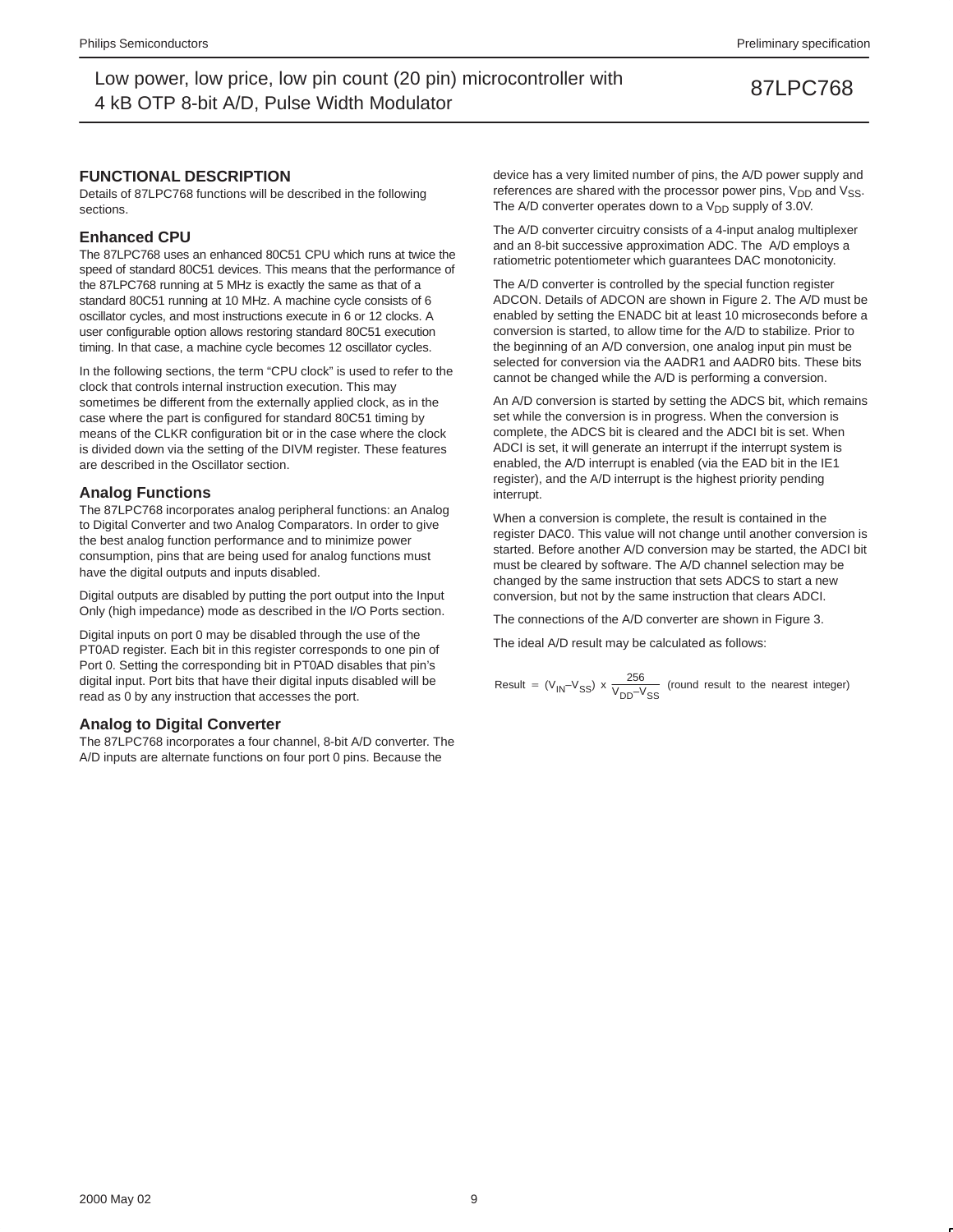| <b>ADCON</b>     | Address: C0h   | 7                                                                                                                                                                                                                                                                 | 6                                                                                                                                                                                                   | 5 | 4           | 3           | 2            |       | $\boldsymbol{0}$                                                                        |
|------------------|----------------|-------------------------------------------------------------------------------------------------------------------------------------------------------------------------------------------------------------------------------------------------------------------|-----------------------------------------------------------------------------------------------------------------------------------------------------------------------------------------------------|---|-------------|-------------|--------------|-------|-----------------------------------------------------------------------------------------|
| Bit addressable  |                | <b>ENADC</b>                                                                                                                                                                                                                                                      |                                                                                                                                                                                                     |   | <b>ADCI</b> | <b>ADCS</b> | <b>RCCLK</b> | AADR1 | AADR0                                                                                   |
| Reset Value: 00h |                |                                                                                                                                                                                                                                                                   |                                                                                                                                                                                                     |   |             |             |              |       |                                                                                         |
| <b>BIT</b>       | <b>SYMBOL</b>  | <b>FUNCTION</b>                                                                                                                                                                                                                                                   |                                                                                                                                                                                                     |   |             |             |              |       |                                                                                         |
| ADCON.7          | <b>ENADC</b>   | When ENADC = 1, the A/D is enabled and conversions may take place. Must be set 10<br>microseconds before a conversion is started. ENADC cannot be cleared while ADCS or ADCI<br>are 1.                                                                            |                                                                                                                                                                                                     |   |             |             |              |       |                                                                                         |
| ADCON.6          |                | Reserved for future use. Should not be set to 1 by user programs.                                                                                                                                                                                                 |                                                                                                                                                                                                     |   |             |             |              |       |                                                                                         |
| ADCON.5          |                | Reserved for future use. Should not be set to 1 by user programs.                                                                                                                                                                                                 |                                                                                                                                                                                                     |   |             |             |              |       |                                                                                         |
| ADCON.4          | <b>ADCI</b>    | software.                                                                                                                                                                                                                                                         | A/D conversion complete/interrupt flag. This flag is set when an A/D conversion is completed.<br>This bit will cause a hardware interrupt if enabled and of sufficient priority. Must be cleared by |   |             |             |              |       |                                                                                         |
| ADCON.3          | <b>ADCS</b>    | A/D start. Setting this bit by software starts the conversion of the selected A/D input. ADCS<br>remains set while the A/D conversion is in progress and is cleared automatically upon<br>completion. While ADCS or ADCI are one, new start commands are ignored. |                                                                                                                                                                                                     |   |             |             |              |       |                                                                                         |
|                  | ADCI, ADCS     | A/D Status                                                                                                                                                                                                                                                        |                                                                                                                                                                                                     |   |             |             |              |       |                                                                                         |
|                  | 0 <sub>0</sub> | A/D not busy, a conversion can be started.                                                                                                                                                                                                                        |                                                                                                                                                                                                     |   |             |             |              |       |                                                                                         |
|                  | 0 <sub>1</sub> | A/D busy, the start of a new conversion is blocked.                                                                                                                                                                                                               |                                                                                                                                                                                                     |   |             |             |              |       |                                                                                         |
|                  | 1 <sub>0</sub> | An A/D conversion is complete. ADCI must be cleared prior to starting a new conversion.                                                                                                                                                                           |                                                                                                                                                                                                     |   |             |             |              |       |                                                                                         |
|                  | 11             | An A/D conversion is complete. ADCI must be cleared prior to starting a new conversion. This<br>state exists for one machine cycle as an A/D conversion is completed.                                                                                             |                                                                                                                                                                                                     |   |             |             |              |       |                                                                                         |
| ADCON.2          | <b>RCCLK</b>   | oscillator is used as the A/D clock. This bit is writable while ADCS and ADCI are 0.                                                                                                                                                                              |                                                                                                                                                                                                     |   |             |             |              |       | When RCCLK = 0, the CPU clock is used as the A/D clock. When RCCLK = 1, the internal RC |
| ADCON.1, 0       | AADR1,0        | Along with AADR0, selects the A/D channel to be converted. These bits can only be written<br>while ADCS and ADCI are 0.                                                                                                                                           |                                                                                                                                                                                                     |   |             |             |              |       |                                                                                         |
|                  | AADR1, AADR0   | A/D Input Selected                                                                                                                                                                                                                                                |                                                                                                                                                                                                     |   |             |             |              |       |                                                                                         |
|                  | 0 <sub>0</sub> | AD0 (P0.3).                                                                                                                                                                                                                                                       |                                                                                                                                                                                                     |   |             |             |              |       |                                                                                         |
|                  | 0 <sub>1</sub> | AD1 (P0.4).                                                                                                                                                                                                                                                       |                                                                                                                                                                                                     |   |             |             |              |       |                                                                                         |
|                  | 10             | AD2 (P0.5).                                                                                                                                                                                                                                                       |                                                                                                                                                                                                     |   |             |             |              |       |                                                                                         |
|                  | 11             | AD3 (P0.6).                                                                                                                                                                                                                                                       |                                                                                                                                                                                                     |   |             |             |              |       |                                                                                         |
|                  |                |                                                                                                                                                                                                                                                                   |                                                                                                                                                                                                     |   |             |             |              |       | SU01354                                                                                 |

**Figure 2. A/D Control Register (ADCON)**

### **A/D Timing**

The A/D may be clocked in one of two ways. The default is to use the CPU clock as the A/D clock source. When used in this manner, the A/D completes a conversion in 31 machine cycles. The A/D may be operated up to the maximum CPU clock rate of 20 MHz, giving a conversion time of 9.3 µs. The formula for calculating A/D conversion time when the CPU clock runs the A/D is: 186 µs / CPU clock rate (in MHZ). To obtain accurate A/D conversion results, the CPU clock must be at least 1 MHz.

The A/D may also be clocked by the on-chip RC oscillator, even if the RC oscillator is not used as the CPU clock. This is accomplished by setting the RCCLK bit in ADCON. This arrangement has several advantages. First, the A/D conversion time is faster at lower CPU clock rates. Also, the CPU may be run at speeds below 1 MHz without affecting A/D accuracy. Finally, the Power Down mode may be used to completely shut down the CPU and its oscillator, along

with other peripheral functions, in order to obtain the best possible A/D accuracy. This should not be used if the MCU uses an external clock source greater than 4 MHz.

When the A/D is operated from the RCCLK while the CPU is running from another clock source, 3 or 4 machine cycles are used to synchronize A/D operation. The time can range from a minimum of 3 machine cycles (at the CPU clock rate) + 108 RC clocks to a maximum of 4 machine cycles (at the CPU clock rate) + 112 RC clocks.

Example A/D conversion times at various CPU clock rates are shown in Table 2. In Table 2, maximum times for  $RCCLK = 1$  use an RC clock frequency of 4.5 MHz (6 MHz - 25%). Minimum times for RCCLK = 1 use an RC clock frequency of 7.5 MHz (6 MHz + 25%). Nominal time assume an ideal RC clock frequency of 6 MHz and an average of 3.5 machine cycles at the CPU clock rate.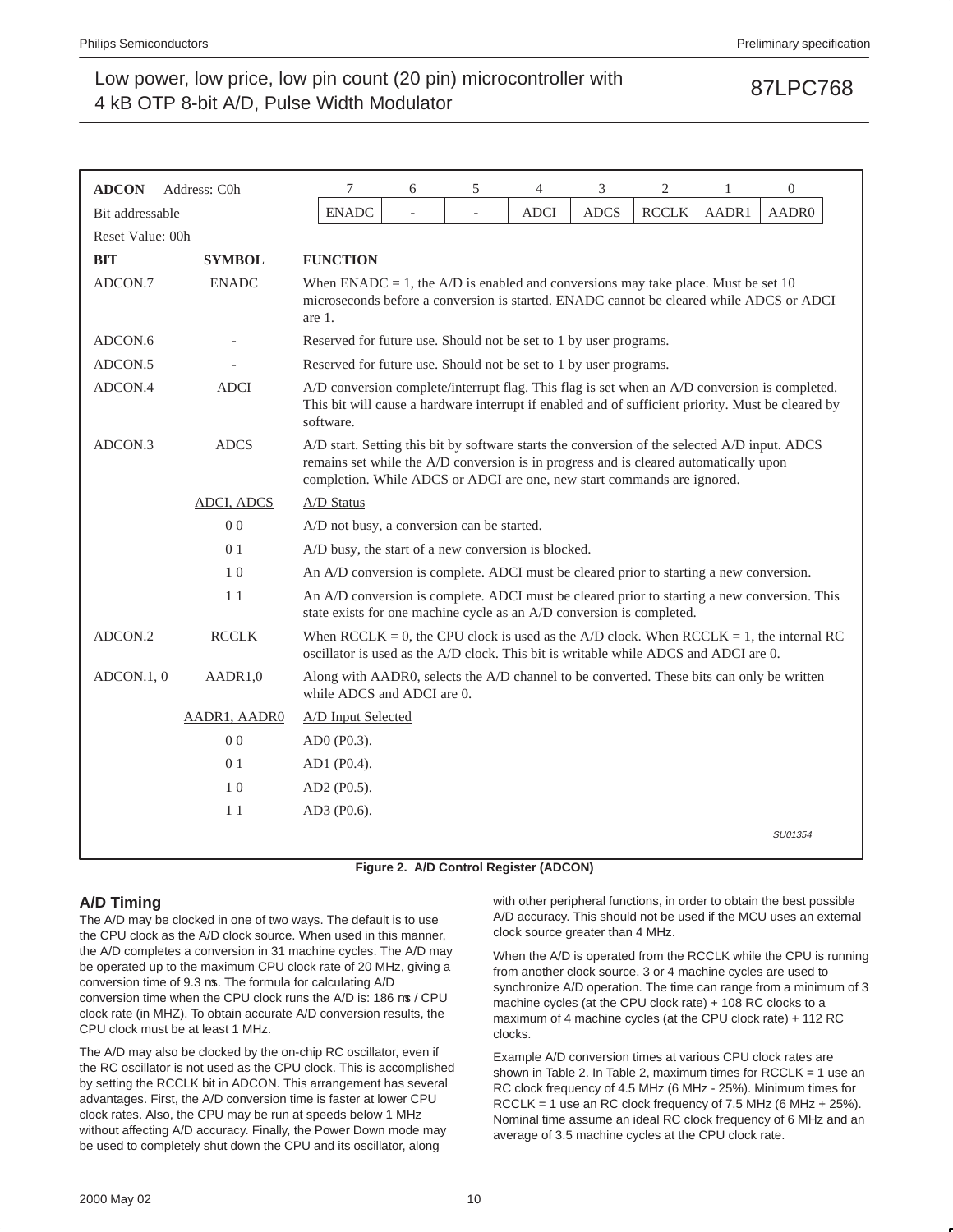|  |  |  | Table 2. Example A/D Conversion Times |  |
|--|--|--|---------------------------------------|--|
|--|--|--|---------------------------------------|--|

| <b>CPU Clock Rate</b> | $RCCLK = 0$              | $RCCLK = 1$                |                            |                      |  |  |  |  |  |
|-----------------------|--------------------------|----------------------------|----------------------------|----------------------|--|--|--|--|--|
|                       |                          | minimum                    | nominal                    | maximum              |  |  |  |  |  |
| 32 kHz                | <b>NA</b>                | 563.4 us                   | $659 \,\mathrm{\upmu s}$   | 757 µs               |  |  |  |  |  |
| 1 MHz                 | $186 \,\mathrm{\upmu s}$ | $32.4 \text{ }\mu\text{s}$ | $39.3 \text{ }\mu\text{s}$ | $48.9 \,\mu s$       |  |  |  |  |  |
| 4 MHz                 | $46.5 \,\mu s$           | $18.9 \,\mu s$             | $23.6 \,\mu s$             | $30.1 \,\mu s$       |  |  |  |  |  |
| 11.0592 MHz           | $16.8 \,\mathrm{us}$     | 16 <sub>us</sub>           | $20.2 \text{ }\mu\text{s}$ | $27.1 \,\mathrm{us}$ |  |  |  |  |  |
| 12 MHz                | $15.5 \,\mathrm{us}$     |                            |                            |                      |  |  |  |  |  |
| 16 MHz                | $11.6 \,\mu s$           |                            |                            |                      |  |  |  |  |  |
| 20 MHz                | $9.3 \mu s$              |                            |                            |                      |  |  |  |  |  |

Note: Do not clock ADC from the RC oscillator when MCU clock is greater than 4 MHz.





### **The A/D in Power Down and Idle Modes**

While using the CPU clock as the A/D clock source, the Idle mode may be used to conserve power and/or to minimize system noise during the conversion. CPU operation will resume and Idle mode terminate automatically when a conversion is complete if the A/D interrupt is active. In Idle mode, noise from the CPU itself is eliminated, but noise from the oscillator and any other on-chip peripherals that are running will remain.

The CPU may be put into Power Down mode when the A/D is clocked by the on-chip RC oscillator (RCCLK=1). This mode gives the best possible A/D accuracy by eliminating most on-chip noise sources.

If the Power Down mode is entered while the A/D is running from the CPU clock (RCCLK=0), the A/D will abort operation and will not wake up the CPU. The contents of DAC0 will be invalid when operation does resume.

When an A/D conversion is started, Power Down or Idle mode must be activated within two machine cycles in order to have the most accurate A/D result. These two machine cycles are counted at the CPU clock rate. When using the A/D with either Power Down or Idle mode, care must be taken to insure that the CPU is not restarted by another interrupt until the A/D conversion is complete. The possible causes of wakeup are different in Power Down and Idle modes.

A/D accuracy is also affected by noise generated elsewhere in the application, power supply noise, and power supply regulation. Since the 87LPC768 power pins are also used as the A/D reference and supply, the power supply has a very direct affect on the accuracy of A/D readings. Using the A/D without Power Down mode while the clock is divided through the use of CLKR or DIVM has an adverse effect on A/D accuracy.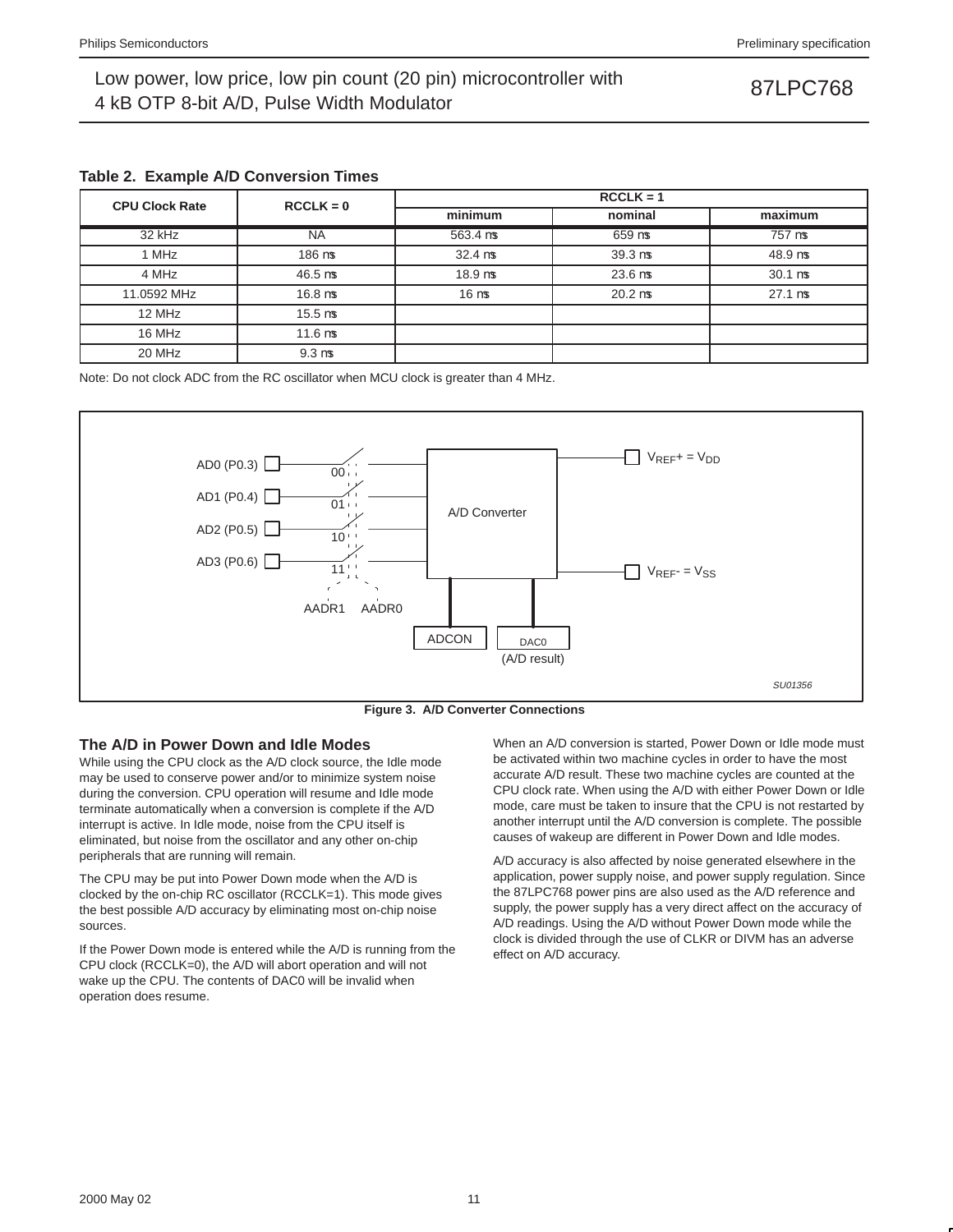### **Code Examples for the A/D**

The first piece of sample code shows an example of port configuration for use with the A/D. This example sets up the pins so that all four A/D channels may be used. Port configuration for analog functions is described in the section Analog Functions.

; Set up port pins for A/D conversion, without affecting other pins. mov PT0AD,#78h ; Disable digital inputs on A/D input pins. anl POM2,#87h ; Disable digital outputs on A/D input pins. orl POM1,#78h ; Disable digital outputs on A/D input pins.

Following is an example of using the A/D with interrupts. The routine ADStart begins an A/D conversion using the A/D channel number supplied in the accumulator. The channel number is not checked for validity. The A/D must previously have been enabled with sufficient time to allow for stabilization.

The interrupt handler routine reads the conversion value and returns it in memory address ADResult. The interrupt should be enabled prior to starting the conversion.

|            |      | ; Start A/D conversion.  |                                                                   |
|------------|------|--------------------------|-------------------------------------------------------------------|
| ADStart:   |      |                          |                                                                   |
|            | orl  | ADCON, A                 | ; Add in the new channel number.                                  |
|            | setb | ADCS                     | ; Start an A/D conversion.                                        |
| $\ddot{i}$ | orl  | PCON,#01h                | ; The CPU could be put into Idle mode here.                       |
| $\ddot{i}$ | orl  | PCON, #02h               | ; The CPU could be put into Power Down mode here if RCCLK = $1$ . |
|            | ret  |                          |                                                                   |
|            |      |                          |                                                                   |
|            |      | ; A/D interrupt handler. |                                                                   |
| ADInt:     |      |                          |                                                                   |
|            | push | ACC                      | ; Save accumulator.                                               |
|            | mov  | A, DAC0                  | ; Get A/D result,                                                 |
|            | mov  | ADResult, A              | ; and save it in memory.                                          |
|            | clr  | ADCI                     | ; Clear the A/D completion flag.                                  |
|            | anl  | ADCON,#0fch              | ; Clear the A/D channel number.                                   |
|            | pop  | ACC                      | ; Restore accumulator.                                            |
|            | reti |                          |                                                                   |

Following is an example of using the A/D with polling. An A/D conversion is started using the channel number supplied in the accumulator. The channel number is not checked for validity. The A/D must previously have been enabled with sufficient time to allow for stabilization. The conversion result is returned in the accumulator.

| ADRead:   |              |                                  |
|-----------|--------------|----------------------------------|
| orl.      | ADCON, A     | ; Add in the new channel number. |
| setb      | ADCS         | ; Start A/D conversion.          |
| $ADChk$ : |              |                                  |
| jnb       | ADCI, ADChk  | ; Wait for ADCI to be set.       |
| mov       | A, DACO      | ; Get A/D result.                |
| c1r       | ADCI         | ; Clear the A/D completion flag. |
| anl       | ADCON, #0fch | ; Clear the A/D channel number.  |
| ret.      |              |                                  |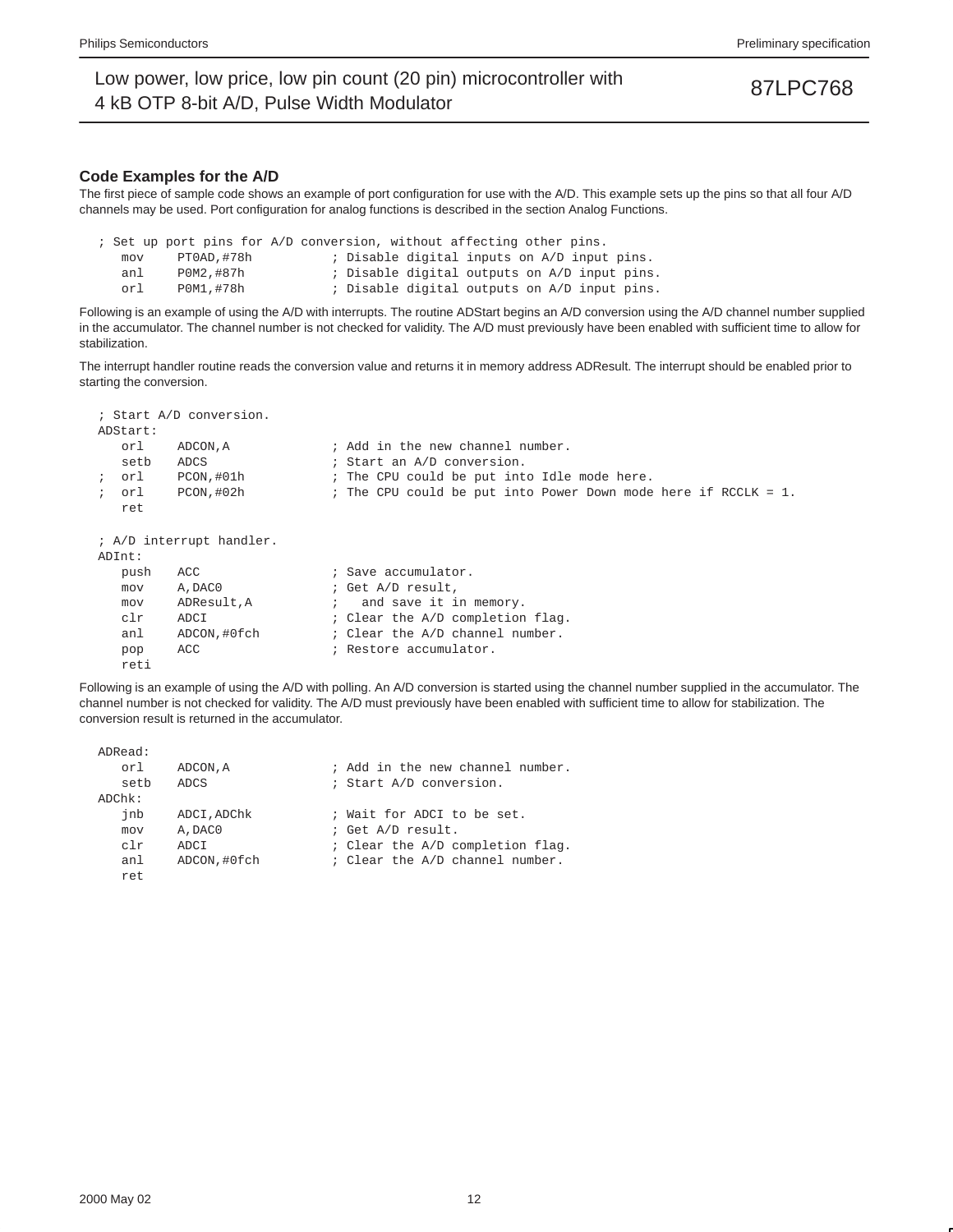### **Analog Comparators**

Two analog comparators are provided on the 87LPC768. Input and output options allow use of the comparators in a number of different configurations. Comparator operation is such that the output is a logical one (which may be read in a register and/or routed to a pin) when the positive input (one of two selectable pins) is greater than the negative input (selectable from a pin or an internal reference voltage). Otherwise the output is a zero. Each comparator may be configured to cause an interrupt when the output value changes.

### **Comparator Configuration**

Each comparator has a control register, CMP1 for comparator 1 and CMP2 for comparator 2. The control registers are identical and are shown in Figure 4.

The overall connections to both comparators are shown in Figure 5. There are eight possible configurations for each comparator, as determined by the control bits in the corresponding CMPn register: CPn, CNn, and OEn. These configurations are shown in Figure 6. The comparators function down to a  $V_{DD}$  of 3.0V.

When each comparator is first enabled, the comparator output and interrupt flag are not guaranteed to be stable for 10 microseconds. The corresponding comparator interrupt should not be enabled during that time, and the comparator interrupt flag must be cleared before the interrupt is enabled in order to prevent an immediate interrupt service.



**Figure 4. Comparator Control Registers (CMP1 and CMP2)**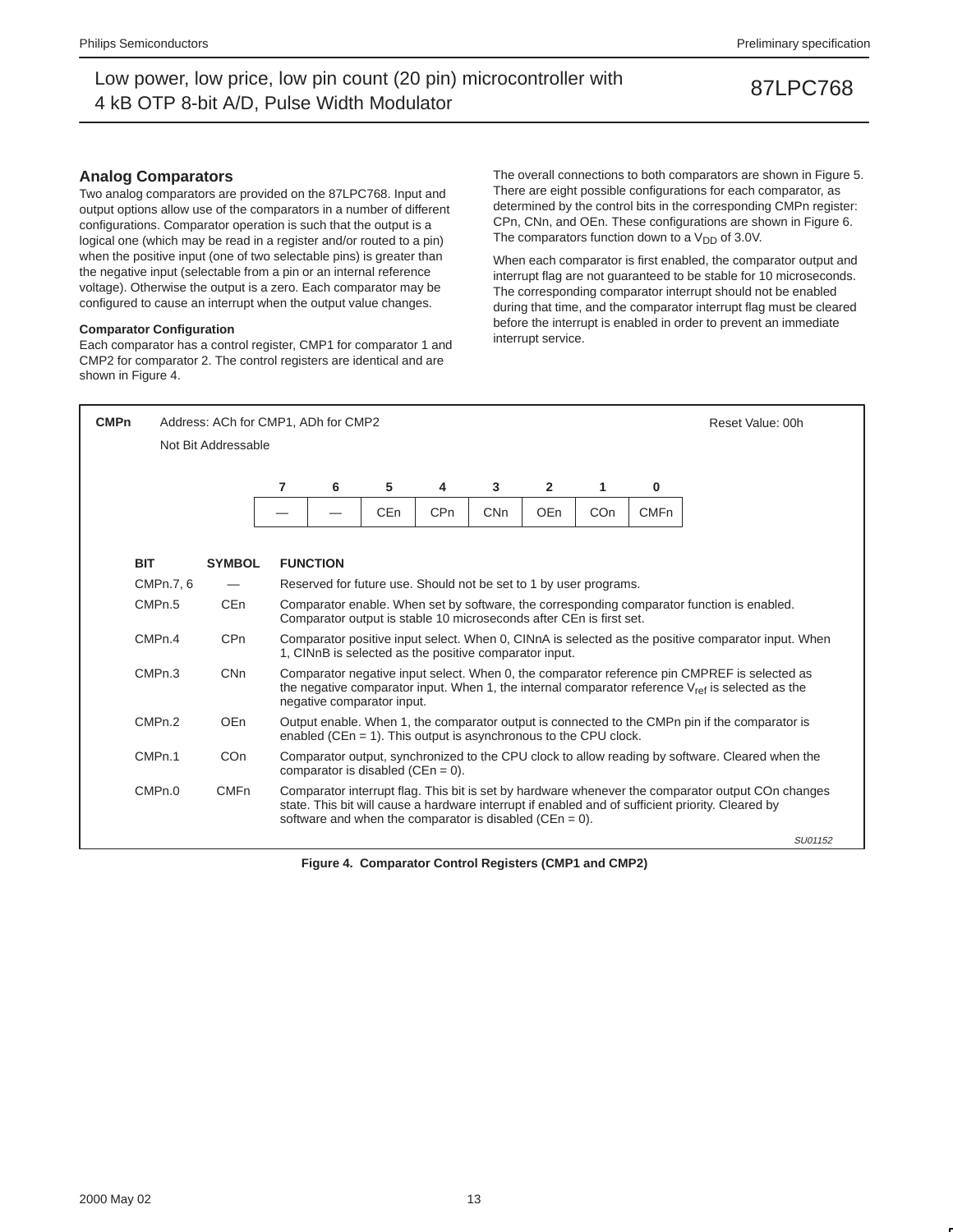

**Figure 5. Comparator Input and Output Connections**



**Figure 6. Comparator Configurations**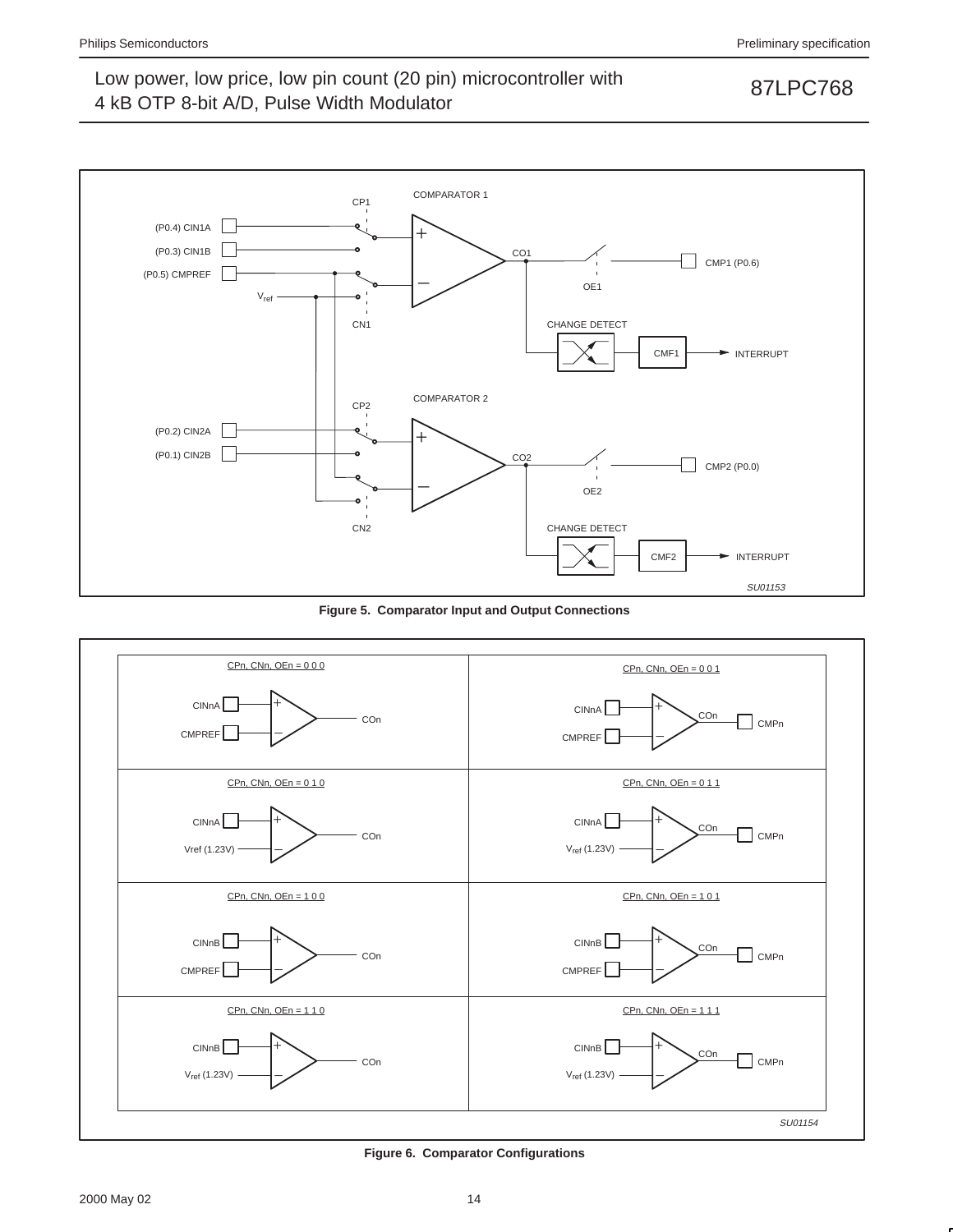### **Internal Reference Voltage**

An internal reference voltage generator may supply a default reference when a single comparator input pin is used. The value of the internal reference voltage, referred to as  $V_{ref}$ , is 1.28 V  $\pm$ 10%.

### **Comparator Interrupt**

Each comparator has an interrupt flag CMFn contained in its configuration register. This flag is set whenever the comparator output changes state. The flag may be polled by software or may be used to generate an interrupt. The interrupt will be generated when the corresponding enable bit ECn in the IEN1 register is set and the interrupt system is enabled via the EA bit in the IEN0 register.

### **Comparators and Power Reduction Modes**

Either or both comparators may remain enabled when Power Down or Idle mode is activated. The comparators will continue to function in the power reduction mode. If a comparator interrupt is enabled, a change of the comparator output state will generate an interrupt and wake up the processor. If the comparator output to a pin is enabled, the pin should be configured in the push-pull mode in order to obtain fast switching times while in power down mode. The reason is that with the oscillator stopped, the temporary strong pull-up that normally occurs during switching on a quasi-bidirectional port pin does not take place.

Comparators consume power in Power Down and Idle modes, as well as in the normal operating mode. This fact should be taken into account when system power consumption is an issue.

### **Comparator Configuration Example**

The code shown in Figure 7 is an example of initializing one comparator. Comparator 1 is configured to use the CIN1A and CMPREF inputs, outputs the comparator result to the CMP1 pin, and generates an interrupt when the comparator output changes.

The interrupt routine used for the comparator must clear the interrupt flag (CMF1 in this case) before returning.

| CmpInit: |             |                                                 |
|----------|-------------|-------------------------------------------------|
| mov      | PT0AD, #30h | ; Disable digital inputs on pins that are used  |
|          |             | for analog functions: CIN1A, CMPREF.            |
| anl      | POM2,#Ocfh  | ; Disable digital outputs on pins that are used |
| orl      | P0M1,#30h   | for analog functions: CIN1A, CMPREF.            |
| mov      | CMP1,#24h   | ; Turn on comparator 1 and set up for:          |
|          |             | - Positive input on CIN1A.                      |
|          |             | - Negative input from CMPREF pin.               |
|          |             | - Output to CMP1 pin enabled.                   |
| call     | delay10us   | ; The comparator has to start up for at         |
|          |             | least 10 microseconds before use.               |
| anl      | CMP1,#0feh  | : Clear comparator 1 interrupt flag.            |
| setb     | EC1         | ; Enable the comparator 1 interrupt. The        |
|          |             | priority is left at the current value.          |
| setb     | EA          | ; Enable the interrupt system (if needed).      |
| ret      |             | ; Return to caller.                             |
|          |             | SU01189                                         |

### **Figure 7.**

### **Pulse Width Modulator**

The 87LPC768 contains four Pulse Width Modulated (PWM) channels which generate pulses of programmable length and interval. The output for PWM0 is on P0.1, PWM1 on P1.6, PWM2 on P1.7 and PWM3 on P0.1. After chip reset the internal output of the each PWM channel is a "1." Note that the state of the pin will not reflect this if UCFG1.5, PRHI, is set to a zero. In this case before the pin will reflect the state of the internal PWM output a "1" must be written to each port bit that serves as a PWM output. A block diagram is shown in Figure 8.

The interval between successive outputs is controlled by a 10–bit down counter which uses the internal microcontroller clock as its input. When bit 3 in the UCFG1 register is a "1" the microcontroller

clock, and therefore the PWM counter clock, has the same frequency as the clock source defined by the FOSC bits in UCFG1. When bit 3 in the UCFG1 register is a "0" the microcontroller and PWM counter clocks operate at half the frequency of clock source defined by the FOSC bits in UCFG1. When the counter reaches underflow it is reloaded with a user selectable value. This mechanism allows the user to set the PWM frequency at any integer sub–multiple of the microcontroller clock frequency. The repetition frequency of the PWM is given by:

 $f_{\text{PWM}} = F_C / (CNSW+1)$ 

where CNSW is contained in CNSW0 and CNSW1 as described in the following tables.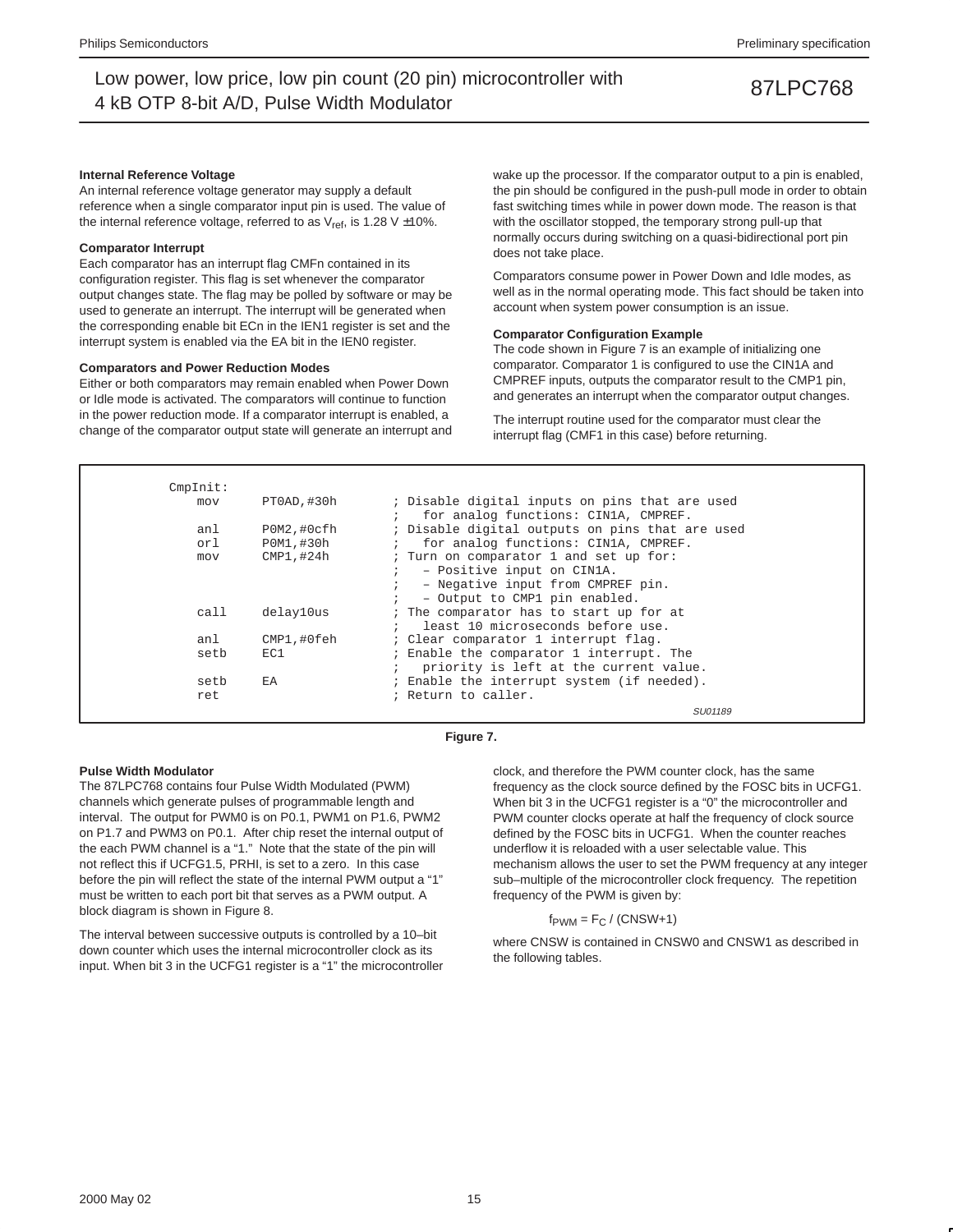

**Figure 8. PWM Block Diagram**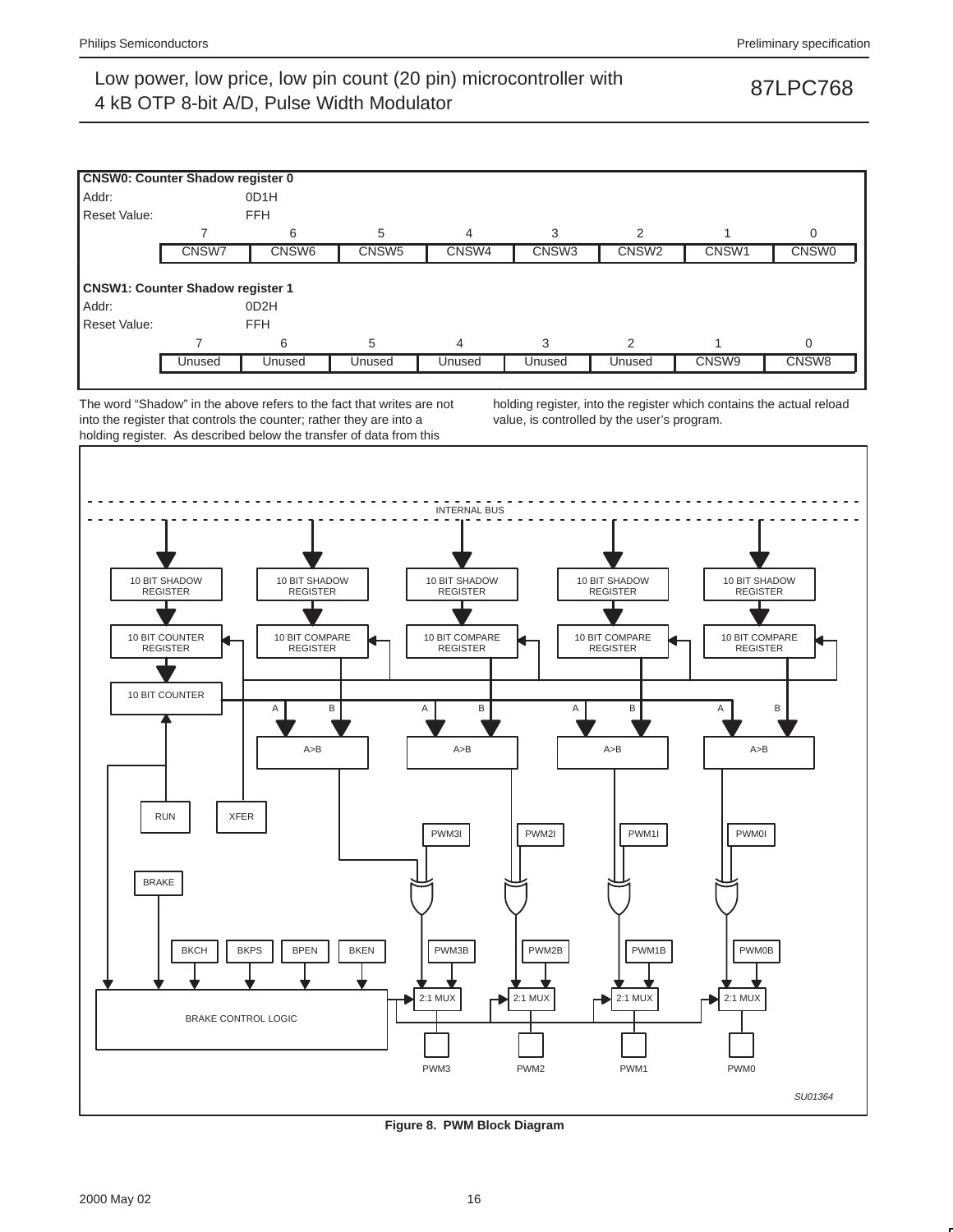The width of each PWM output pulse is determined by the value in the appropriate compare shadow registers, CPSW0 through CPSW4, CPSW0–3 for bits 0–7 and CPSW4 for bits 7 and 8. When the counter described above reaches underflow the PWM output is forced high. It remains high until the compare value is reached at which point it goes low until the next underflow. The number of microcontroller clock pulses that the  $\text{PWM}_n$  output is high is given by:

### $t_{\text{HI}} = \text{(CNSW} - \text{CPSW}_{n}+1)$

A compare value greater than the counter reload value results in the PWM output being permanently high. In addition there are two

special cases. A compare value of all zeroes, 000, causes the output to remain permanently high. A compare value of all ones, 3FF, results in the PWM output remaining permanently low. Again the compare value is loaded into a shadow register. The transfer from this holding register to the actual compare register is under program control.

The register assignments are shown below where the number immediately following "CPSW" identifies the PWM output. Thus CPSW0 controls the width of PWM0, CPSW1 the width of PWM1 etc. In the case of two digits following "CPSW," e.g. CPSW00, the second digit refers to the bit of the compare value. Thus CPSW00 represents the value loaded into bit 0 of the PWM0 compare register



The overall functioning of the PWM module is controlled by the contents of the PWMCON0 register. The operation of most of the control bits is straightforward. For example there is an invert bit for each output which causes results in the output to have the opposite value compared to its non-inverted output. The transfer of the data from the shadow registers to the control registers is controlled by the PWMCON0.6 while PWMCON0.7 allows the PWM to be either in the run or idle state. The user can monitor when underflow causes the transfer to occur by monitoring the Transfer bit, PWCON0.6. When the transfer takes place the PWM logic automatically resets this bit.

The fact that the transfer from the shadow to the working registers only occurs when there is an underflow in the counter results in the need for the user's program to observe the following precautions. If PWMCON1 is written with Transfer set without Run being enabled the transfer will never take place. Thus if a subsequent write sets Run without Transfer the compare and counter values will not be those expected. If Transfer and Run are set, and prior to underflow there is a subsequent load of PWMCON0 which sets Run but not Transfer, the transfer will never take place. Again the compare and counter values that existed prior to the update attempt will be used. As outlined above the Transfer bit can be polled to determine when the transfer occurs. Unless there is a compelling reason to do otherwise, it is recommended that both Run, PWMCON0.7, and Transfer, PWMCON0.7, be set when PWMCON0 is written.

When the Run bit, PWMCON0.7, is cleared the PWM outputs take on the state they had just prior to the bit being cleared. In general this state is not known. In order to place the outputs in a known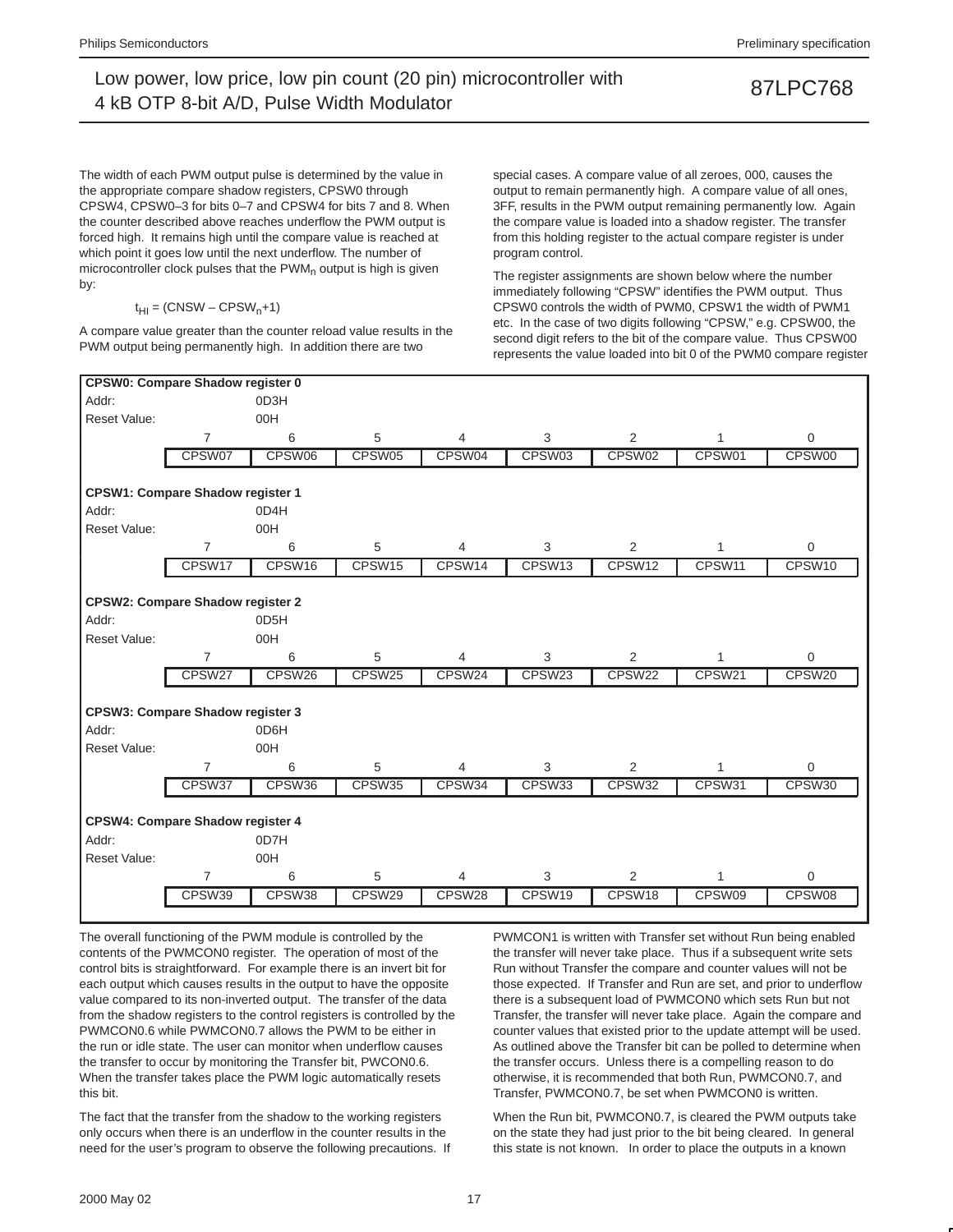state when Run is cleared the Compare registers can be written to either the "always 1" or "always 0" so the output will have the output desired when the counter is halted. After this PWMCON0 should be written with the Transfer and Run bits are enabled. After this is done PWMCON0 to is polled to find that the Transfer has taken place. Once the transfer has occurred the Run bit in PWMCON0 can be cleared. The outputs will retain the state they had just prior to the Run being cleared. If the Brake pin (see discussion below in

section concerning the operation of PWMCON1) is not used to control the brake function, the "Brake when not running" function can be used to cause the outputs to have a given state when the PWM is halted. This approach should be used only in time critical situations when there is not sufficient time to use the approach outlined above since going from the Brake state to run without causing an undefined state on the outputs is not straightforward. A discussion on this topic is included in the section on PWMCON1.

| <b>PWMCON0: PWM Control register 0</b> |                   |                                                                                                                |             |                                                                                     |       |                          |                   |              |                                                                                                                                                                                        |
|----------------------------------------|-------------------|----------------------------------------------------------------------------------------------------------------|-------------|-------------------------------------------------------------------------------------|-------|--------------------------|-------------------|--------------|----------------------------------------------------------------------------------------------------------------------------------------------------------------------------------------|
| Addr: 0DAH                             |                   | 7                                                                                                              | 6           | 5                                                                                   | 4     | 3                        | $\overline{2}$    | 1            | $\bf{0}$                                                                                                                                                                               |
| Reset Value: 00H                       |                   | <b>RUN</b>                                                                                                     | <b>XFER</b> | PWM3I                                                                               | PWM2I | $\overline{\phantom{0}}$ | PWM <sub>11</sub> | <b>PWM0I</b> |                                                                                                                                                                                        |
| <b>BIT</b>                             | <b>SYMBOL</b>     | <b>FUNCTION</b>                                                                                                |             |                                                                                     |       |                          |                   |              |                                                                                                                                                                                        |
| PWMCON <sub>0.7</sub>                  | <b>RUN</b>        |                                                                                                                |             | output will be equal to the Value after compare                                     |       |                          |                   |              | 0= Counter Halted & Preset Value loaded. If Brake is asserted, PWMx output will be equal to the<br>value of the corresponding PWMxB bit (PWMCON1[3:0]). If Brake is not asserted, PWMx |
|                                        |                   | $1 =$ Counter run                                                                                              |             |                                                                                     |       |                          |                   |              |                                                                                                                                                                                        |
| PWMCON0.6                              | <b>XFER</b>       | 0= Counter & Compare shadow registers are not connected to the active registers                                |             |                                                                                     |       |                          |                   |              |                                                                                                                                                                                        |
|                                        |                   |                                                                                                                |             | is auto-cleared by hardware after the data transfer from shadow to active registers |       |                          |                   |              | 1= Shadow register contents transferred to active registers, at the next Counter underflow This bit                                                                                    |
| PWMCON <sub>0.5</sub>                  | PWM3I             | 0 = PWM3 output is non-inverted. Output is a '1' from the start of the cycle until compare; '0'<br>thereafter. |             |                                                                                     |       |                          |                   |              |                                                                                                                                                                                        |
|                                        |                   |                                                                                                                |             |                                                                                     |       |                          |                   |              | 1= PWM3 output is inverted. Output is a '0' from the start of the cycle until compare; '0' thereafter.                                                                                 |
| PWMCON0.4                              | PWM2I             | 0= PWM2 output is non-inverted. Output is a '1' from the start of the cycle until compare; '0'<br>thereafter.  |             |                                                                                     |       |                          |                   |              |                                                                                                                                                                                        |
|                                        |                   |                                                                                                                |             |                                                                                     |       |                          |                   |              | 1= PWM2 output is inverted. Output is '0' from the start of the cycle until compare; '1' thereafter.                                                                                   |
| PWMCON0.2                              | PWM <sub>11</sub> | 0= PWM1 output is non-inverted. Output is a '1' from the start of the cycle until compare; '0'<br>thereafter.  |             |                                                                                     |       |                          |                   |              |                                                                                                                                                                                        |
|                                        |                   |                                                                                                                |             |                                                                                     |       |                          |                   |              | 1= PWM1 output is inverted. Output is '0' from the start of the cycle until compare; '1' thereafter.                                                                                   |
| PWMCON <sub>0.1</sub>                  | <b>PWM0I</b>      | 0 = PWM0 output is non-inverted. Output is a '1' from the start of the cycle until compare; '0'<br>thereafter. |             |                                                                                     |       |                          |                   |              |                                                                                                                                                                                        |
|                                        |                   |                                                                                                                |             |                                                                                     |       |                          |                   |              | 1= PWM0 output is inverted. Output is '0' from the start of the cycle until compare; '1' thereafter.                                                                                   |
|                                        |                   |                                                                                                                |             |                                                                                     |       |                          |                   |              | SU01387                                                                                                                                                                                |

The Brake function, which is controlled by the contents of the PWMCON1 register, is somewhat unique. In general when Brake is asserted the four PWM outputs are forced to a user selected state, namely the state selected by PWMCON1 bits 0 to 3.

As shown in the description of the operation of the PWMCON1 register if PWMCON1.4 is a "1" brake is asserted under the control PWMCON1.7, BKCH, and PWMCON1.5, BPEN. As shown if both are a "0" Brake is asserted. If PWMCON1.7 is a "1" brake is asserted when the run bit, PWMCON0.7, is a "0." If PWMCON1.6 is a "1" brake is asserted when the Brake Pin, P0.2, has the same polarity as PWMCON1.6. When brake is asserted in response to this pin the RUN bit, PWMCON0.7, is automatically cleared. The combination of both PWMCON1.7 and PWMCON1.5 being a "1" is not allowed.

Since the Brake Pin being asserted will automatically clear the Run bit, PWMCON0.7, the user program can poll this bit to determine when the Brake Pin causes a brake to occur. The other method for detecting a brake caused by the Brake Pin would be to tie the Brake Pin to one of the external interrupt pins. This latter approach is

needed if the Brake signal can be of insufficient length to ensure that it can be captured by a polling routine.

When, after being asserted, the condition causing the brake is removed, the PWM outputs go to whatever state that had immediately prior to the brake. This means that in order to go from brake being asserted to having the PWM run without going through an indeterminate state care must be taken. If the Brake Pin causes brake to be asserted the following prototype code will allow the PWM to go from brake to run smoothly.

- Rewrite PWMCON1 to change from Brake Pin enabled to S/W Brake
- Write CPSW.(0:4) to always "1", 11 h, or always "0" 00 h, to give brake pattern
- Set PWMCON0 to enable Run and Transfer.
- Poll Brake Pin until it is no longer active. When no longer active: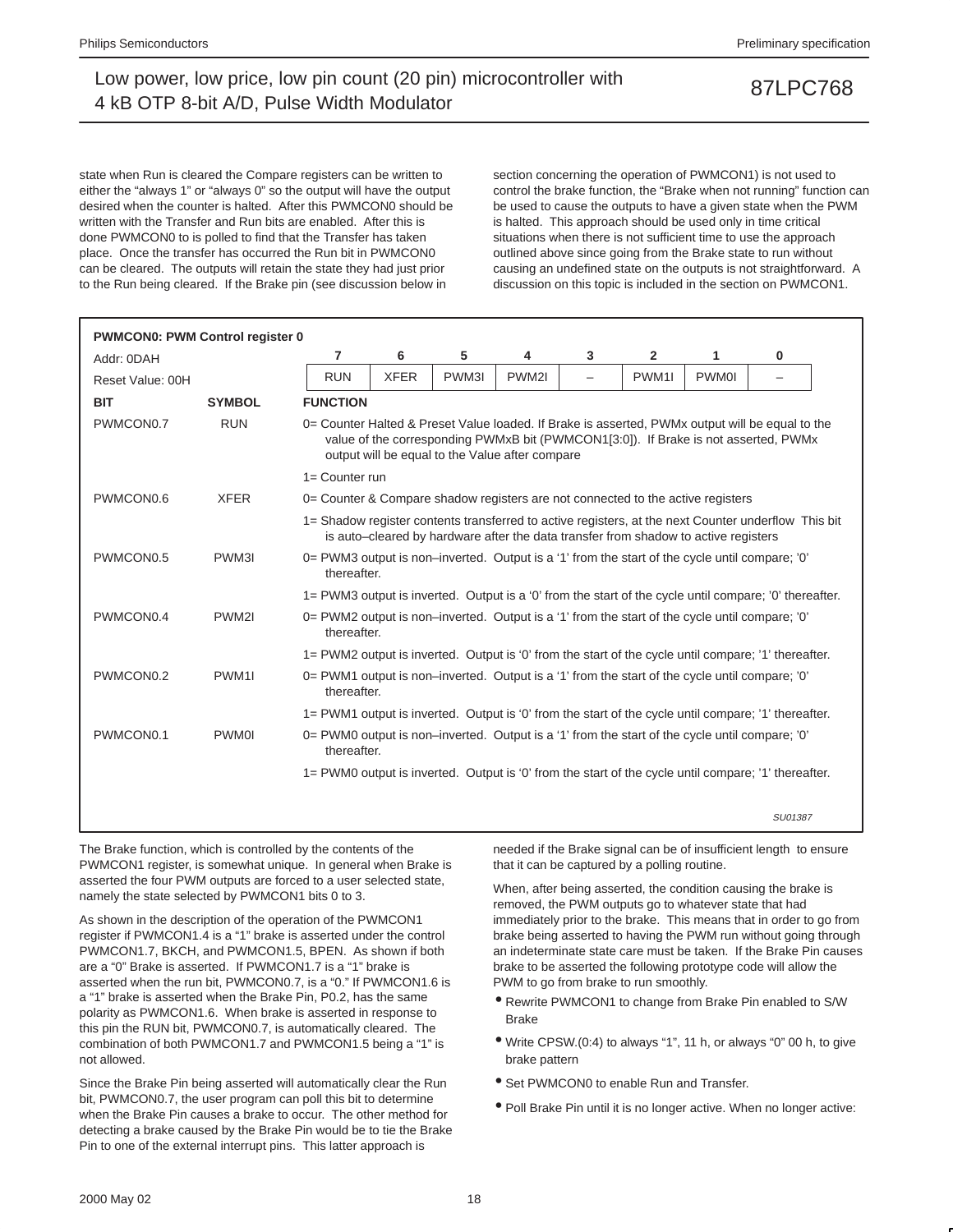- Poll PWMCON0 to find that Transfer Bit PWMCON0.6 is "0". When "0":
- Write CNSW.(0:1) and CPSW.(0:4) for desired pulse widths and counter reload values
- Set PWMCON0 to Run and Transfer

Note that if a narrow pulse on the Brake Pin causes brake to be asserted, it may not be possible to go through the above code before the end of the pulse. In this case, in addition to the code shown, an external latch on the Brake Pin may be required to ensure that there is a smooth transition in going from brake to run.

The details for PWMCON1 are shown in the following table.

| 5<br>7<br>6<br>3<br>2<br>1<br>4<br>Addr: 0DBH<br><b>BKCH</b><br><b>BKPS</b><br><b>BPEN</b><br><b>BKEN</b><br>PWM3B<br>PWM2B<br>PWM1B<br>Reset Value: 00H<br><b>SYMBOL</b><br><b>FUNCTION</b><br><b>BIT</b><br><b>BKCH</b><br>PWMCON1.7<br>See table below<br><b>BKPS</b><br>PWMCON1.6<br>0= "Brake" is asserted if P0.2(Brake Pin) is low.<br>1= "Brake" is asserted if P0.2(Brake Pin) is high.<br>PWMCON1.5<br><b>BPEN</b><br>See table below.<br>PWMCON1.4<br><b>BKEN</b><br>0= "Brake" is never asserted.<br>1= "Brake" is enabled per table below.<br>PWMCON1.3<br>PWM3B<br>0= PWM3 is low, when Brake is asserted.<br>1= PWM3 is high, when Brake is asserted.<br>PWMCON1.2<br>PWM2B<br>0= PWM2 is low, when Brake is asserted.<br>1= PWM2 is high, when Brake is asserted.<br>PWMCON1.1<br>PWM1B<br>0= PWM1 is low, when Brake is asserted.<br>1= PWM1 is high, when Brake is asserted.<br>PWMCON1.0<br><b>PWM0B</b><br>0= PWM0 is low, when Brake is asserted.<br>1= PWM0 is high, when Brake is asserted.<br><b>BKCH</b><br><b>BPEN</b><br><b>BRAKE CONDITION</b><br>0<br>Always On, (Software Brake)<br>0<br>On when PWM not running (Brake Pin has no effect)<br>0<br>1<br>0<br>On when Brake Pin asserted (PWM run has no effect)<br>1<br>1<br>1<br>Not Allowed |              |  |  |  |  | <b>PWMCON1: PWM Control register 1</b> |
|-----------------------------------------------------------------------------------------------------------------------------------------------------------------------------------------------------------------------------------------------------------------------------------------------------------------------------------------------------------------------------------------------------------------------------------------------------------------------------------------------------------------------------------------------------------------------------------------------------------------------------------------------------------------------------------------------------------------------------------------------------------------------------------------------------------------------------------------------------------------------------------------------------------------------------------------------------------------------------------------------------------------------------------------------------------------------------------------------------------------------------------------------------------------------------------------------------------------------------------------------------------------------------|--------------|--|--|--|--|----------------------------------------|
|                                                                                                                                                                                                                                                                                                                                                                                                                                                                                                                                                                                                                                                                                                                                                                                                                                                                                                                                                                                                                                                                                                                                                                                                                                                                             | 0            |  |  |  |  |                                        |
|                                                                                                                                                                                                                                                                                                                                                                                                                                                                                                                                                                                                                                                                                                                                                                                                                                                                                                                                                                                                                                                                                                                                                                                                                                                                             | <b>PWM0B</b> |  |  |  |  |                                        |
|                                                                                                                                                                                                                                                                                                                                                                                                                                                                                                                                                                                                                                                                                                                                                                                                                                                                                                                                                                                                                                                                                                                                                                                                                                                                             |              |  |  |  |  |                                        |
|                                                                                                                                                                                                                                                                                                                                                                                                                                                                                                                                                                                                                                                                                                                                                                                                                                                                                                                                                                                                                                                                                                                                                                                                                                                                             |              |  |  |  |  |                                        |
|                                                                                                                                                                                                                                                                                                                                                                                                                                                                                                                                                                                                                                                                                                                                                                                                                                                                                                                                                                                                                                                                                                                                                                                                                                                                             |              |  |  |  |  |                                        |
|                                                                                                                                                                                                                                                                                                                                                                                                                                                                                                                                                                                                                                                                                                                                                                                                                                                                                                                                                                                                                                                                                                                                                                                                                                                                             |              |  |  |  |  |                                        |
|                                                                                                                                                                                                                                                                                                                                                                                                                                                                                                                                                                                                                                                                                                                                                                                                                                                                                                                                                                                                                                                                                                                                                                                                                                                                             |              |  |  |  |  |                                        |
|                                                                                                                                                                                                                                                                                                                                                                                                                                                                                                                                                                                                                                                                                                                                                                                                                                                                                                                                                                                                                                                                                                                                                                                                                                                                             |              |  |  |  |  |                                        |
|                                                                                                                                                                                                                                                                                                                                                                                                                                                                                                                                                                                                                                                                                                                                                                                                                                                                                                                                                                                                                                                                                                                                                                                                                                                                             |              |  |  |  |  |                                        |
|                                                                                                                                                                                                                                                                                                                                                                                                                                                                                                                                                                                                                                                                                                                                                                                                                                                                                                                                                                                                                                                                                                                                                                                                                                                                             |              |  |  |  |  |                                        |
|                                                                                                                                                                                                                                                                                                                                                                                                                                                                                                                                                                                                                                                                                                                                                                                                                                                                                                                                                                                                                                                                                                                                                                                                                                                                             |              |  |  |  |  |                                        |
|                                                                                                                                                                                                                                                                                                                                                                                                                                                                                                                                                                                                                                                                                                                                                                                                                                                                                                                                                                                                                                                                                                                                                                                                                                                                             |              |  |  |  |  |                                        |
|                                                                                                                                                                                                                                                                                                                                                                                                                                                                                                                                                                                                                                                                                                                                                                                                                                                                                                                                                                                                                                                                                                                                                                                                                                                                             |              |  |  |  |  |                                        |
|                                                                                                                                                                                                                                                                                                                                                                                                                                                                                                                                                                                                                                                                                                                                                                                                                                                                                                                                                                                                                                                                                                                                                                                                                                                                             |              |  |  |  |  |                                        |
|                                                                                                                                                                                                                                                                                                                                                                                                                                                                                                                                                                                                                                                                                                                                                                                                                                                                                                                                                                                                                                                                                                                                                                                                                                                                             |              |  |  |  |  |                                        |
|                                                                                                                                                                                                                                                                                                                                                                                                                                                                                                                                                                                                                                                                                                                                                                                                                                                                                                                                                                                                                                                                                                                                                                                                                                                                             |              |  |  |  |  |                                        |
|                                                                                                                                                                                                                                                                                                                                                                                                                                                                                                                                                                                                                                                                                                                                                                                                                                                                                                                                                                                                                                                                                                                                                                                                                                                                             |              |  |  |  |  |                                        |
|                                                                                                                                                                                                                                                                                                                                                                                                                                                                                                                                                                                                                                                                                                                                                                                                                                                                                                                                                                                                                                                                                                                                                                                                                                                                             |              |  |  |  |  |                                        |
|                                                                                                                                                                                                                                                                                                                                                                                                                                                                                                                                                                                                                                                                                                                                                                                                                                                                                                                                                                                                                                                                                                                                                                                                                                                                             |              |  |  |  |  |                                        |
|                                                                                                                                                                                                                                                                                                                                                                                                                                                                                                                                                                                                                                                                                                                                                                                                                                                                                                                                                                                                                                                                                                                                                                                                                                                                             |              |  |  |  |  |                                        |
|                                                                                                                                                                                                                                                                                                                                                                                                                                                                                                                                                                                                                                                                                                                                                                                                                                                                                                                                                                                                                                                                                                                                                                                                                                                                             |              |  |  |  |  |                                        |
|                                                                                                                                                                                                                                                                                                                                                                                                                                                                                                                                                                                                                                                                                                                                                                                                                                                                                                                                                                                                                                                                                                                                                                                                                                                                             | SU01388      |  |  |  |  |                                        |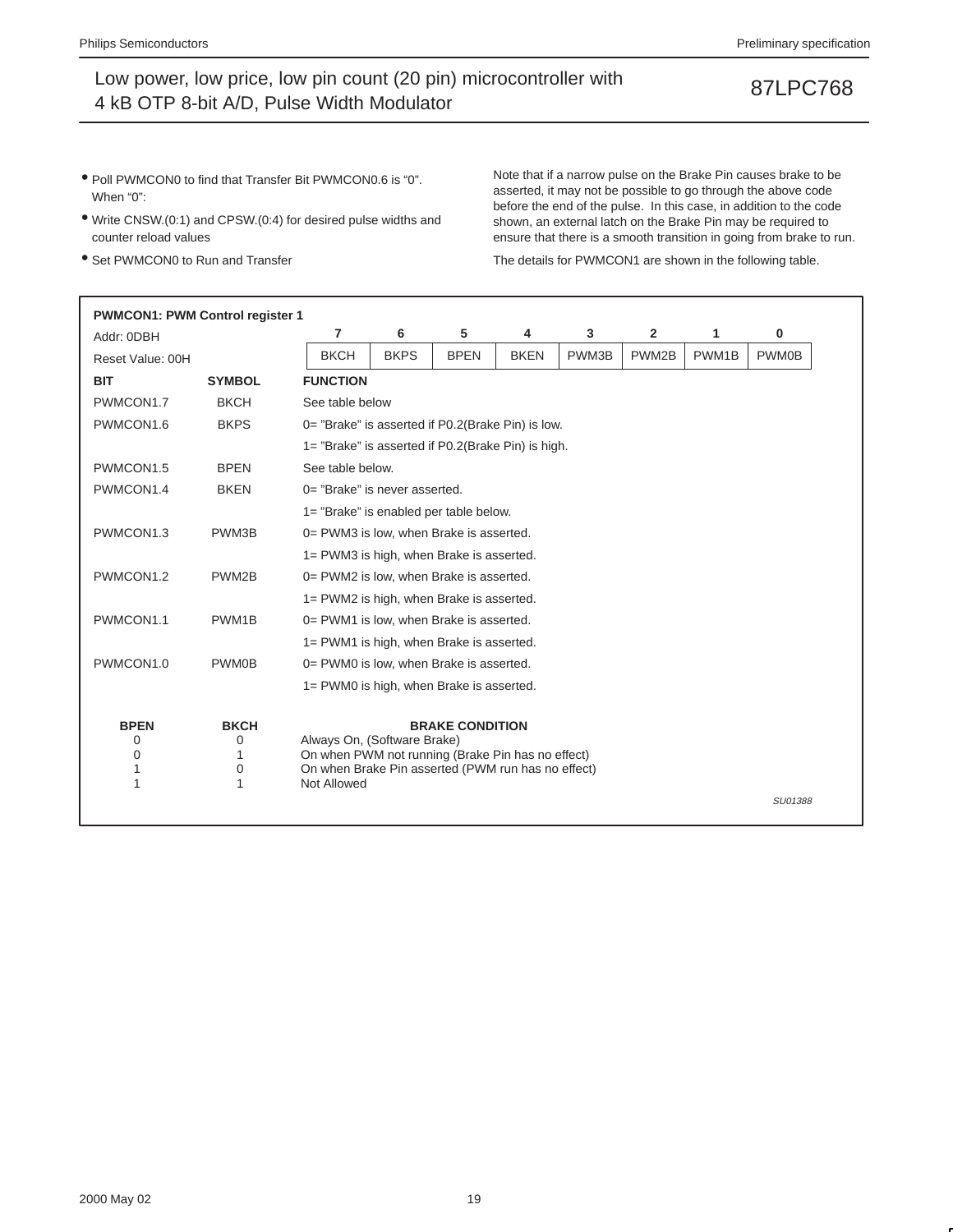**I 2C Serial Interface**

The I<sup>2</sup>C bus uses two wires (SDA and SCL) to transfer information between devices connected to the bus. The main features of the bus are:

- Bidirectional data transfer between masters and slaves.
- Serial addressing of slaves (no added wiring).
- Acknowledgment after each transferred byte.
- Multimaster bus.
- Arbitration between simultaneously transmitting masters without corruption of serial data on bus.

The I<sup>2</sup>C subsystem includes hardware to simplify the software required to drive the I<sup>2</sup>C bus. The hardware is a single bit interface which in addition to including the necessary arbitration and framing error checks, includes clock stretching and a bus timeout timer. The interface is synchronized to software either through polled loops or interrupts.

Refer to the application note AN422, entitled "Using the 8XC751 Microcontroller as an I2C Bus Master" for additional discussion of the 8xC76x I<sup>2</sup>C interface and sample driver routines.

The 87LPC768 I2C implementation duplicates that of the 87C751 and 87C752 except for the following details:

- The interrupt vector addresses for both the I2C interrupt and the Timer I interrupt.
- The I2C SFR addresses (I2CON, !2CFG, I2DAT).
- $\bullet$  The location of the I<sup>2</sup>C interrupt enable bit and the name of the SFR it is located within (EI2 is Bit 0 in IEN1).
- The location of the Timer I interrupt enable bit and the name of the SFR it is located within (ETI is Bit 7 in IEN1).
- The I<sup>2</sup>C and Timer I interrupts have a settable priority.

Timer I is used to both control the timing of the  $1<sup>2</sup>C$  bus and also to detect a "bus locked" condition, by causing an interrupt when nothing happens on the I2C bus for an inordinately long period of time while a transmission is in progress. If this interrupt occurs, the program has the opportunity to attempt to correct the fault and resume I2C operation.

Six time spans are important in I<sup>2</sup>C operation and are insured by timer I:

- The MINIMUM HIGH time for SCL when this device is the master.
- The MINIMUM LOW time for SCL when this device is a master. This is not very important for a single-bit hardware interface like this one, because the SCL low time is stretched until the software responds to the  $1<sup>2</sup>C$  flags. The software response time normally meets or exceeds the MIN LO time. In cases where the software responds within MIN HI + MIN LO) time, timer I will ensure that the minimum time is met.
- The MINIMUM SCL HIGH TO SDA HIGH time in a stop condition.
- The MINIMUM SDA HIGH TO SDA LOW time between I<sup>2</sup>C stop and start conditions (4.7ms, see  $1<sup>2</sup>C$  specification).
- The MINIMUM SDA LOW TO SCL LOW time in a start condition.
- The MAXIMUM SCL CHANGE time while an I2C frame is in progress. A frame is in progress between a start condition and the following stop condition. This time span serves to detect a lack of software response on this device as well as external I<sup>2</sup>C

problems. SCL "stuck low" indicates a faulty master or slave. SCL "stuck high" may mean a faulty device, or that noise induced onto the I2C bus caused all masters to withdraw from I2C arbitration.

The first five of these times are 4.7 ms (see  $1<sup>2</sup>C$  specification) and are covered by the low order three bits of timer I. Timer I is clocked by the 87LPC768 CPU clock. Timer I can be pre-loaded with one of four values to optimize timing for different oscillator frequencies. At lower frequencies, software response time is increased and will degrade maximum performance of the I2C bus. See special function register I2CFG description for prescale values (CT0, CT1).

The MAXIMUM SCL CHANGE time is important, but its exact span is not critical. The complete 10 bits of timer I are used to count out the maximum time. When  $1<sup>2</sup>C$  operation is enabled, this counter is cleared by transitions on the SCL pin. The timer does not run between I2C frames (i.e., whenever reset or stop occurred more recently than the last start). When this counter is running, it will carry out after 1020 to 1023 machine cycles have elapsed since a change on SCL. A carry out causes a hardware reset of the I2C interface and generates an interrupt if the Timer I interrupt is enabled. In cases where the bus hang-up is due to a lack of software response by this device, the reset releases SCL and allows I2C operation among other devices to continue.

Timer I is enabled to run, and will reset the I2C interface upon overflow, if the TIRUN bit in the I2CFG register is set. The Timer I interrupt may be enabled via the ETI bit in IEN1, and its priority set by the PTIH and PTI bits in the Ip1H and IP1 registers respectively.

### **I 2C Interrupts**

If I2C interrupts are enabled (EA and EI2 are both set to 1), an I2C interrupt will occur whenever the ATN flag is set by a start, stop, arbitration loss, or data ready condition (refer to the description of ATN following). In practice, it is not efficient to operate the I2C interface in this fashion because the I2C interrupt service routine would somehow have to distinguish between hundreds of possible conditions. Also, since I<sup>2</sup>C can operate at a fairly high rate, the software may execute faster if the code simply waits for the I2C interface.

Typically, the I2C interrupt should only be used to indicate a start condition at an idle slave device, or a stop condition at an idle master device (if it is waiting to use the  $I<sup>2</sup>C$  bus). This is accomplished by enabling the I2C interrupt only during the aforementioned conditions.

### **Reading I2CON**

- RDAT The data from SDA is captured into "Receive DATa" whenever a rising edge occurs on SCL. RDAT is also available (with seven low-order zeros) in the I2DAT register. The difference between reading it here and there is that reading I2DAT clears DRDY, allowing the I<sup>2</sup>C to proceed on to another bit. Typically, the first seven bits of a received byte are read from I2DAT, while the 8th is read here. Then I2DAT can be written to send the Acknowledge bit and clear DRDY.
- ATN "ATteNtion" is 1 when one or more of DRDY, ARL, STR, or STP is 1. Thus, ATN comprises a single bit that can be tested to release the I2C service routine from a "wait loop."
- DRDY "Data ReaDY" (and thus ATN) is set when a rising edge occurs on SCL, except at idle slave. DRDY is cleared by writing  $CDR = 1$ , or by writing or reading the I2DAT register. The following low period on SCL is stretched until the program responds by clearing DRDY.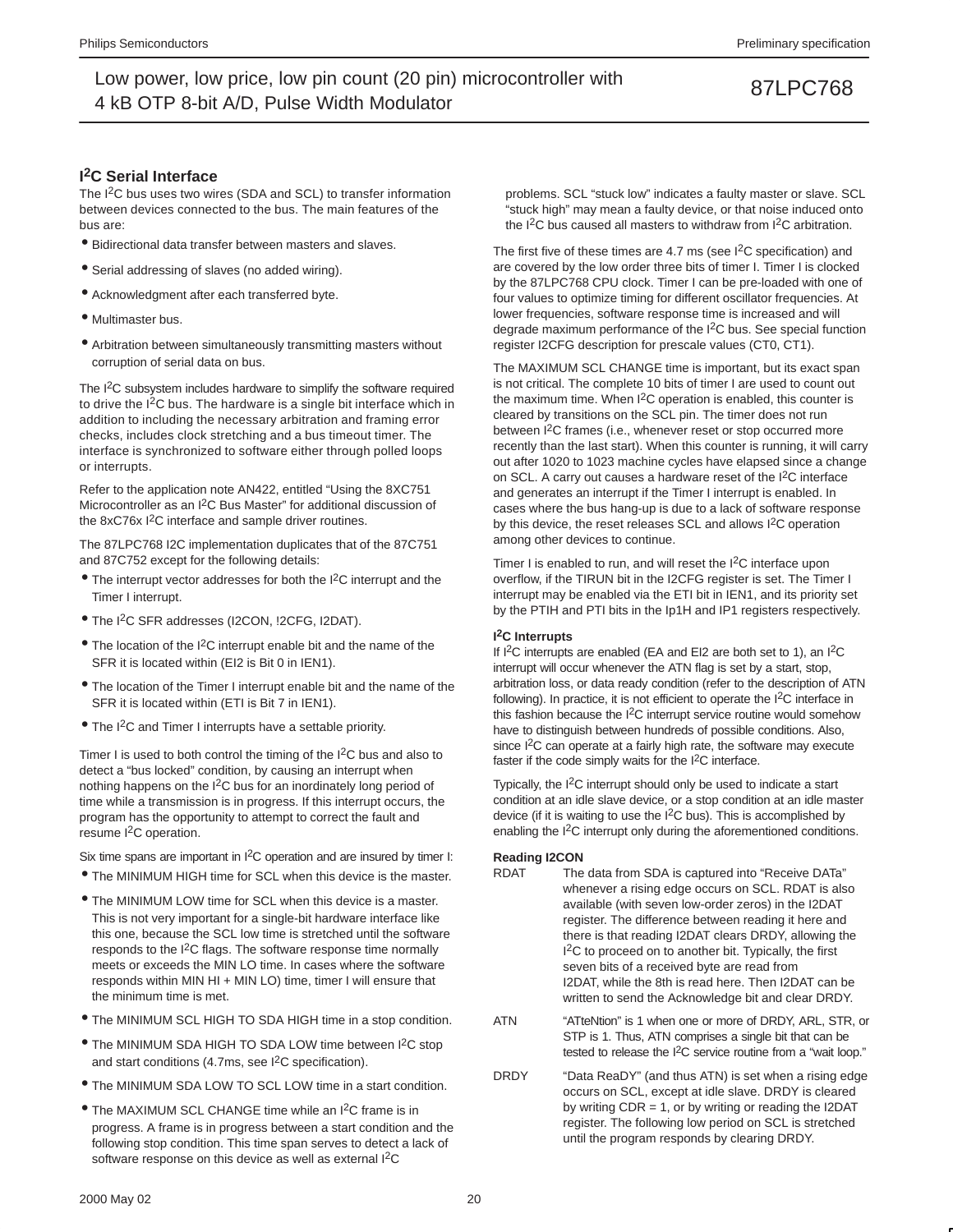| <b>I2CON</b>              | Address: D8h                                                                       |             |                  |             |                                                                 |             |                |                                                                                         |             | Reset Value: 81h                                                                                                                                                                                                                                                   |
|---------------------------|------------------------------------------------------------------------------------|-------------|------------------|-------------|-----------------------------------------------------------------|-------------|----------------|-----------------------------------------------------------------------------------------|-------------|--------------------------------------------------------------------------------------------------------------------------------------------------------------------------------------------------------------------------------------------------------------------|
|                           | Bit Addressable*                                                                   |             |                  |             |                                                                 |             |                |                                                                                         |             |                                                                                                                                                                                                                                                                    |
|                           |                                                                                    | 7           | 6                | 5           | 4                                                               | 3           | $\overline{2}$ | 1                                                                                       | 0           |                                                                                                                                                                                                                                                                    |
|                           | <b>READ</b>                                                                        | <b>RDAT</b> | <b>ATN</b>       | <b>DRDY</b> | <b>ARL</b>                                                      | <b>STR</b>  | <b>STP</b>     | <b>MASTER</b>                                                                           |             |                                                                                                                                                                                                                                                                    |
|                           | <b>WRITE</b>                                                                       | <b>CXA</b>  | <b>IDLE</b>      | <b>CDR</b>  | CARL                                                            | <b>CSTR</b> | <b>CSTP</b>    | <b>XSTR</b>                                                                             | <b>XSTP</b> |                                                                                                                                                                                                                                                                    |
|                           |                                                                                    |             |                  |             |                                                                 |             |                |                                                                                         |             |                                                                                                                                                                                                                                                                    |
| <b>BIT</b>                | <b>SYMBOL</b>                                                                      |             | <b>FUNCTION</b>  |             |                                                                 |             |                |                                                                                         |             |                                                                                                                                                                                                                                                                    |
| I2CON.7<br>$\mathfrak{g}$ | <b>RDAT</b>                                                                        |             |                  |             | Read: the most recently received data bit.                      |             |                |                                                                                         |             |                                                                                                                                                                                                                                                                    |
|                           | <b>CXA</b>                                                                         |             |                  |             | Write: clears the transmit active flag.                         |             |                |                                                                                         |             |                                                                                                                                                                                                                                                                    |
| I2CON.6<br>u              | <b>ATN</b>                                                                         |             |                  |             |                                                                 |             |                | Read: $ATN = 1$ if any of the flags DRDY, ARL, STP, or STP = 1.                         |             |                                                                                                                                                                                                                                                                    |
|                           | <b>IDLE</b>                                                                        |             | is needed again. |             |                                                                 |             |                |                                                                                         |             | Write: in the $1^2C$ slave mode, writing a 1 to this bit causes the $1^2C$ hardware to ignore the bus until it                                                                                                                                                     |
| ICON.5                    | <b>DRDY</b>                                                                        |             |                  |             |                                                                 |             |                | Read: Data Ready flag, set when there is a rising edge on SCL.                          |             |                                                                                                                                                                                                                                                                    |
| a                         | <b>CDR</b>                                                                         |             |                  |             | Write: writing a 1 to this bit clears the DRDY flag.            |             |                |                                                                                         |             |                                                                                                                                                                                                                                                                    |
| IZCON.4                   | <b>ARL</b>                                                                         |             |                  |             |                                                                 |             |                | Read: Arbitration Loss flag, set when arbitration is lost while in the transmit mode.   |             |                                                                                                                                                                                                                                                                    |
| £                         | CARL                                                                               |             |                  |             | Write: writing a 1 to this bit clears the CARL flag.            |             |                |                                                                                         |             |                                                                                                                                                                                                                                                                    |
| IZCON.3                   | <b>STR</b>                                                                         |             |                  |             |                                                                 |             |                | Read: Start flag, set when a start condition is detected at a master or non-idle slave. |             |                                                                                                                                                                                                                                                                    |
| u                         | <b>CSTR</b>                                                                        |             |                  |             | Write: writing a 1 to this bit clears the STR flag.             |             |                |                                                                                         |             |                                                                                                                                                                                                                                                                    |
| <b>I2CON.2</b>            | <b>STP</b>                                                                         |             |                  |             |                                                                 |             |                | Read: Stop flag, set when a stop condition is detected at a master or non-idle slave.   |             |                                                                                                                                                                                                                                                                    |
| $\mathfrak{g}$            | <b>CSTP</b>                                                                        |             |                  |             | Write: writing a 1 to this bit clears the STP flag.             |             |                |                                                                                         |             |                                                                                                                                                                                                                                                                    |
| <b>I2CON.1</b>            | <b>MASTER</b>                                                                      |             |                  |             | Read: indicates whether this device is currently as bus master. |             |                |                                                                                         |             |                                                                                                                                                                                                                                                                    |
| u                         | <b>XSTR</b>                                                                        |             |                  |             |                                                                 |             |                | Write: writing a 1 to this bit causes a repeated start condition to be generated.       |             |                                                                                                                                                                                                                                                                    |
| <b>I2CON.0</b>            |                                                                                    |             | Read: undefined. |             |                                                                 |             |                |                                                                                         |             |                                                                                                                                                                                                                                                                    |
| u                         | <b>XSTP</b>                                                                        |             |                  |             |                                                                 |             |                | Write: writing a 1 to this bit causes a stop condition to be generated.                 |             |                                                                                                                                                                                                                                                                    |
|                           | are different. Testing of I2CON bits via the JB and JNB instructions is supported. |             |                  |             |                                                                 |             |                |                                                                                         |             | * Due to the manner in which bit addressing is implemented in the 80C51 family, the I2CON register should never be altered by<br>use of the SETB, CLR, CPL, MOV (bit), or JBC instructions. This is due to the fact that read and write functions of this register |
|                           |                                                                                    |             |                  |             |                                                                 |             |                |                                                                                         |             | SU01155                                                                                                                                                                                                                                                            |
|                           |                                                                                    |             |                  |             | Figure 9. I <sup>2</sup> C Control Register (I2CON)             |             |                |                                                                                         |             |                                                                                                                                                                                                                                                                    |

| <b>I2DAT</b> | Address: D9h |                     |             |                                                       |   |                |   |                |   |             | Reset Value: xxh                                                                                  |  |
|--------------|--------------|---------------------|-------------|-------------------------------------------------------|---|----------------|---|----------------|---|-------------|---------------------------------------------------------------------------------------------------|--|
|              |              | Not Bit Addressable |             |                                                       |   |                |   |                |   |             |                                                                                                   |  |
|              |              |                     | 7           | 6                                                     | 5 | $\overline{4}$ | 3 | $\overline{2}$ | 1 | $\mathbf 0$ |                                                                                                   |  |
|              |              | <b>READ</b>         | <b>RDAT</b> |                                                       |   |                |   |                |   |             |                                                                                                   |  |
|              |              | <b>WRITE</b>        | <b>XDAT</b> |                                                       |   |                |   |                |   |             |                                                                                                   |  |
|              | <b>BIT</b>   | <b>SYMBOL</b>       |             | <b>FUNCTION</b>                                       |   |                |   |                |   |             |                                                                                                   |  |
|              | I2DAT.7      | <b>RDAT</b>         |             | I2DAT also clears DRDY and the Transmit Active state. |   |                |   |                |   |             | Read: the most recently received data bit, captured from SDA at every rising edge of SCL. Reading |  |
|              | 66           | <b>XDAT</b>         |             | Transmit Active state.                                |   |                |   |                |   |             | Write: sets the data for the next transmitted bit. Writing I2DAT also clears DRDY and sets the    |  |
|              | $I2DAT.6-0$  |                     | Unused.     |                                                       |   |                |   |                |   |             | SU01156                                                                                           |  |

**Figure 10. I2C Data Register (I 2DAT)**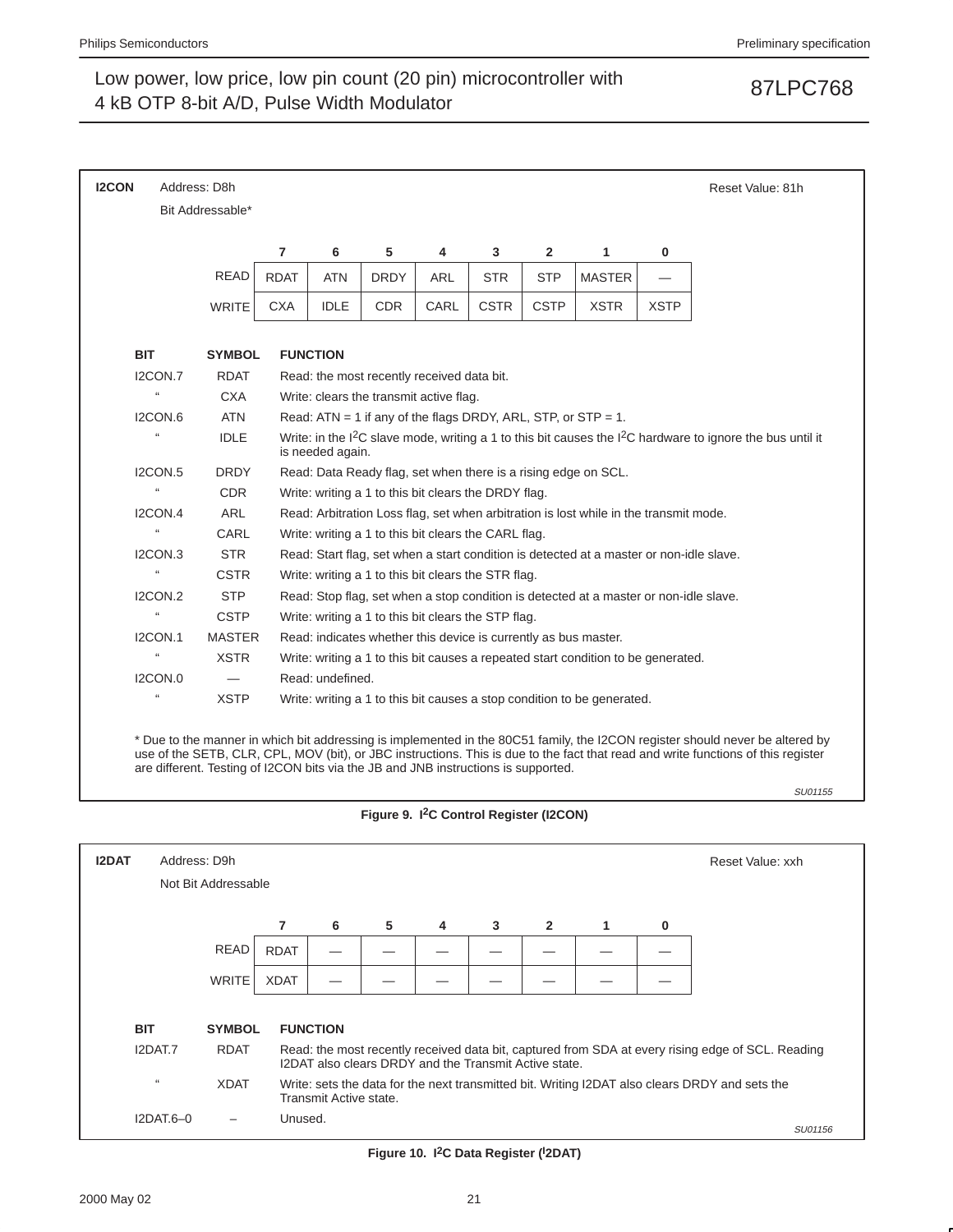### **Checking ATN and DRDY**

When a program detects  $ATN = 1$ , it should next check DRDY. If  $DRDY = 1$ , then if it receives the last bit, it should capture the data from RDAT (in I2DAT or I2CON). Next, if the next bit is to be sent, it should be written to I2DAT. One way or another, it should clear DRDY and then return to monitoring ATN. Note that if any of ARL, STR, or STP is set, clearing DRDY will not release SCL to high, so that the I<sup>2</sup>C will not go on to the next bit. If a program detects  $ATN = 1$ , and  $DRDY = 0$ , it should go on to examine  $ARL$ ,  $STR$ , and STP.

ARL "Arbitration Loss" is 1 when transmit Active was set, but this device lost arbitration to another transmitter. Transmit Active is cleared when ARL is 1. There are four separate cases in which ARL is set.

> 1. If the program sent a 1 or repeated start, but another device sent a 0, or a stop, so that SDA is 0 at the rising edge of SCL. (If the other device sent a stop, the setting of ARL will be followed shortly by STP being set.)

2. If the program sent a 1, but another device sent a repeated start, and it drove SDA low before SCL could be driven low. (This type of ARL is always accompanied by  $STR = 1.$ )

3. In master mode, if the program sent a repeated start, but another device sent a 1, and it drove SCL low before this device could drive SDA low.

4. In master mode, if the program sent stop, but it could not be sent because another device sent a 0.

- STR "STaRt" is set to a 1 when an I2C start condition is detected at a non-idle slave or at a master. (STR is not set when an idle slave becomes active due to a start bit; the slave has nothing useful to do until the rising edge of SCL sets DRDY.)
- STP "SToP" is set to 1 when an I<sup>2</sup>C stop condition is detected at a non-idle slave or at a master. (STP is not set for a stop condition at an idle slave.)
- MASTER "MASTER" is 1 if this device is currently a master on the I2C. MASTER is set when MASTRQ is 1 and the bus is not busy (i.e., if a start bit hasn't been received since reset or a "Timer I" time-out, or if a stop has been received since the last start). MASTER is cleared when ARL is set, or after the software writes  $MASTRQ = 0$  and then  $XSTP = 1$ .

### **Writing I2CON**

Typically, for each bit in an I2C message, a service routine waits for ATN = 1. Based on DRDY, ARL, STR, and STP, and on the current bit position in the message, it may then write I2CON with one or more of the following bits, or it may read or write the I2DAT register.

CXA Writing a 1 to "Clear Xmit Active" clears the Transmit Active state. (Reading the I2DAT register also does this.)

### **Regarding Transmit Active**

Transmit Active is set by writing the I2DAT register, or by writing I2CON with  $XSTR = 1$  or  $XSTP = 1$ . The  $I^2C$  interface will only drive the SDA line low when Transmit Active is set, and the ARL bit will only be set to 1 when Transmit Active is set. Transmit Active is cleared by reading the I2DAT register, or by writing I2CON with CXA = 1. Transmit Active is automatically cleared when ARL is 1.

- IDLE Writing 1 to "IDLE" causes a slave's  $I^2C$  hardware to ignore the  $I<sup>2</sup>C$  until the next start condition (but if MASTRQ is 1, then a stop condition will cause this device to become a master).
- CDR Writing a 1 to "Clear Data Ready" clears DRDY. (Reading or writing the I2DAT register also does this.)
- CARL Writing a 1 to "Clear Arbitration Loss" clears the ARL bit.
- CSTR Writing a 1 to "Clear STaRt" clears the STR bit.
- CSTP Writing a 1 to "Clear SToP" clears the STP bit. Note that if one or more of DRDY, ARL, STR, or STP is 1, the low time of SCL is stretched until the service routine responds by clearing them.
- XSTR Writing 1s to "Xmit repeated STaRt" and CDR tells the I<sup>2</sup>C hardware to send a repeated start condition. This should only be at a master. Note that XSTR need not and should not be used to send an "initial" (non-repeated) start; it is sent automatically by the I2C hardware. Writing XSTR = 1 includes the effect of writing I2DAT with XDAT = 1; it sets Transmit Active and releases SDA to high during the SCL low time. After SCL goes high, the I2C hardware waits for the suitable minimum time and then drives SDA low to make the start condition.
- XSTP Writing 1s to "Xmit SToP" and CDR tells the I2C hardware to send a stop condition. This should only be done at a master. If there are no more messages to initiate, the service routine should clear the MASTRQ bit in I2CFG to 0 before writing XSTP with 1. Writing XSTP = 1 includes the effect of writing I2DAT with XDAT = 0; it sets Transmit Active and drives SDA low during the SCL low time. After SCL goes high, the I<sup>2</sup>C hardware waits for the suitable minimum time and then releases SDA to high to make the stop condition.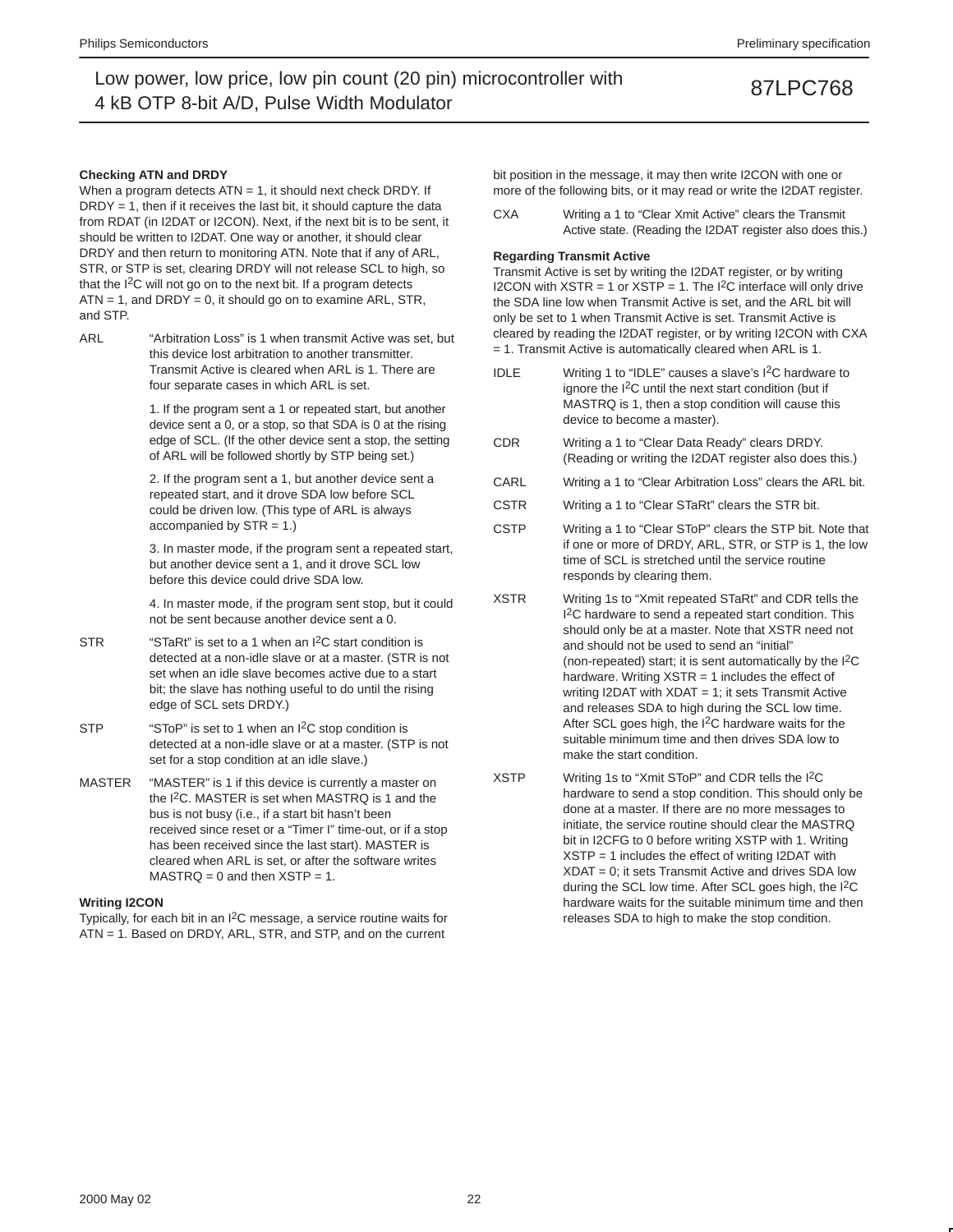| <b>I2CFG</b> | Address: C8h | Not Bit Addressable |                                                                                       |              |              |   |                |                 |                 | Reset Value: 00h                                                                                                                                                                                                                                                                                                                                                                                                                                    |
|--------------|--------------|---------------------|---------------------------------------------------------------------------------------|--------------|--------------|---|----------------|-----------------|-----------------|-----------------------------------------------------------------------------------------------------------------------------------------------------------------------------------------------------------------------------------------------------------------------------------------------------------------------------------------------------------------------------------------------------------------------------------------------------|
|              |              |                     |                                                                                       |              |              |   |                |                 |                 |                                                                                                                                                                                                                                                                                                                                                                                                                                                     |
|              |              | 7                   | 6                                                                                     | 5            | 4            | 3 | $\overline{2}$ | 1.              | 0               |                                                                                                                                                                                                                                                                                                                                                                                                                                                     |
|              |              | <b>SLAVEN</b>       | <b>MASTRO</b>                                                                         | <b>CLRTI</b> | <b>TIRUN</b> |   |                | CT <sub>1</sub> | C <sub>T0</sub> |                                                                                                                                                                                                                                                                                                                                                                                                                                                     |
|              |              |                     |                                                                                       |              |              |   |                |                 |                 |                                                                                                                                                                                                                                                                                                                                                                                                                                                     |
| <b>BIT</b>   |              | <b>SYMBOL</b>       | <b>FUNCTION</b>                                                                       |              |              |   |                |                 |                 |                                                                                                                                                                                                                                                                                                                                                                                                                                                     |
|              | I2CFG.7      | <b>SLAVEN</b>       | time-out.                                                                             |              |              |   |                |                 |                 | Slave Enable. Writing a 1 this bit enables the slave functions of the I <sup>2</sup> C subsystem. If SLAVEN and<br>MASTRQ are 0, the I <sup>2</sup> C hardware is disabled. This bit is cleared to 0 by reset and by an I <sup>2</sup> C                                                                                                                                                                                                            |
|              | I2CFG.6      | <b>MASTRO</b>       | MASTRQ is cleared by an I <sup>2</sup> C time-out.                                    |              |              |   |                |                 |                 | Master Request. Writing a 1 to this bit requests mastership of the I <sup>2</sup> C bus. If a transmission is in<br>progress when this bit is changed from 0 to 1, action is delayed until a stop condition is detected. A<br>start condition is sent and DRDY is set (thus making $ATN = 1$ and generating an ${}^{12}C$ interrupt).<br>When a master wishes to release mastership status of the I <sup>2</sup> C, it writes a 1 to XSTP in I2CON. |
|              | I2CFG.5      | <b>CLRTI</b>        |                                                                                       |              |              |   |                |                 |                 | Writing a 1 to this bit clears the Timer I overflow flag. This bit position always reads as a 0.                                                                                                                                                                                                                                                                                                                                                    |
|              | I2CFG.4      | <b>TIRUN</b>        | and MASTER, this bit determines operational modes as shown in Table 1.                |              |              |   |                |                 |                 | Writing a 1 to this bit lets Timer I run; a zero stops and clears it. Together with SLAVEN, MASTRQ,                                                                                                                                                                                                                                                                                                                                                 |
|              | I2CFG.2.3    |                     | Reserved for future use. Should not be set to 1 by user programs.                     |              |              |   |                |                 |                 |                                                                                                                                                                                                                                                                                                                                                                                                                                                     |
|              |              | I2CFG.1.0 CT1. CT0  | controls both of these parameters, and also the timing for stop and start conditions. |              |              |   |                |                 |                 | These two bits are programmed as a function of the CPU clock rate, to optimize the MIN HI and LO<br>time of SCL when this device is a master on the I <sup>2</sup> C. The time value determined by these bits                                                                                                                                                                                                                                       |
|              |              |                     |                                                                                       |              |              |   |                |                 |                 | SU01157                                                                                                                                                                                                                                                                                                                                                                                                                                             |



### **Regarding Software Response Time**

Because the 87LPC768 can run at 20 MHz, and because the I2C interface is optimized for high-speed operation, it is quite likely that an  $I^2C$  service routine will sometimes respond to DRDY (which is set at a rising edge of SCL) and write I2DAT before SCL has gone low again. If XDAT were applied directly to SDA, this situation would produce an I<sup>2</sup>C protocol violation. The programmer need not worry about this possibility because XDAT is applied to SDA only when SCL is low.

Conversely, a program that includes an I2C service routine may take a long time to respond to DRDY. Typically, an I2C routine operates on a flag-polling basis during a message, with interrupts from other peripheral functions enabled. If an interrupt occurs, it will delay the response of the I2C service routine. The programmer need not worry about this very much either, because the I<sup>2</sup>C hardware stretches the SCL low time until the service routine responds. The only constraint on the response is that it must not exceed the Timer I time-out.

Values to be used in the CT1 and CT0 bits are shown in Table 2. To allow the  $12C$  bus to run at the maximum rate for a particular oscillator frequency, compare the actual oscillator rate to the f OSC max column in the table. The value for CT1 and CT0 is found in the

first line of the table where CPU clock max is greater than or equal to the actual frequency.

Table 2 also shows the machine cycle count for various settings of CT1/CT0. This allows calculation of the actual minimum high and low times for SCL as follows:

SCL min high/low time (in microseconds) =  $\frac{6 \times$  Min Time Count

For instance, at an 8 MHz frequency, with CT1/CT0 set to 1 0, the minimum SCL high and low times will be 5.25  $\mu$ s.

Table 2 also shows the Timer I timeout period (given in machine cycles) for each CT1/CT0 combination. The timeout period varies because of the way in which minimum SCL high and low times are measured. When the I2C interface is operating, Timer I is pre-loaded at every SCL transition with a value dependent upon CT1/CT0. The pre-load value is chosen such that a minimum SCL high or low time has elapsed when Timer I reaches a count of 008 (the actual value pre-loaded into Timer I is 8 minus the machine cycle count).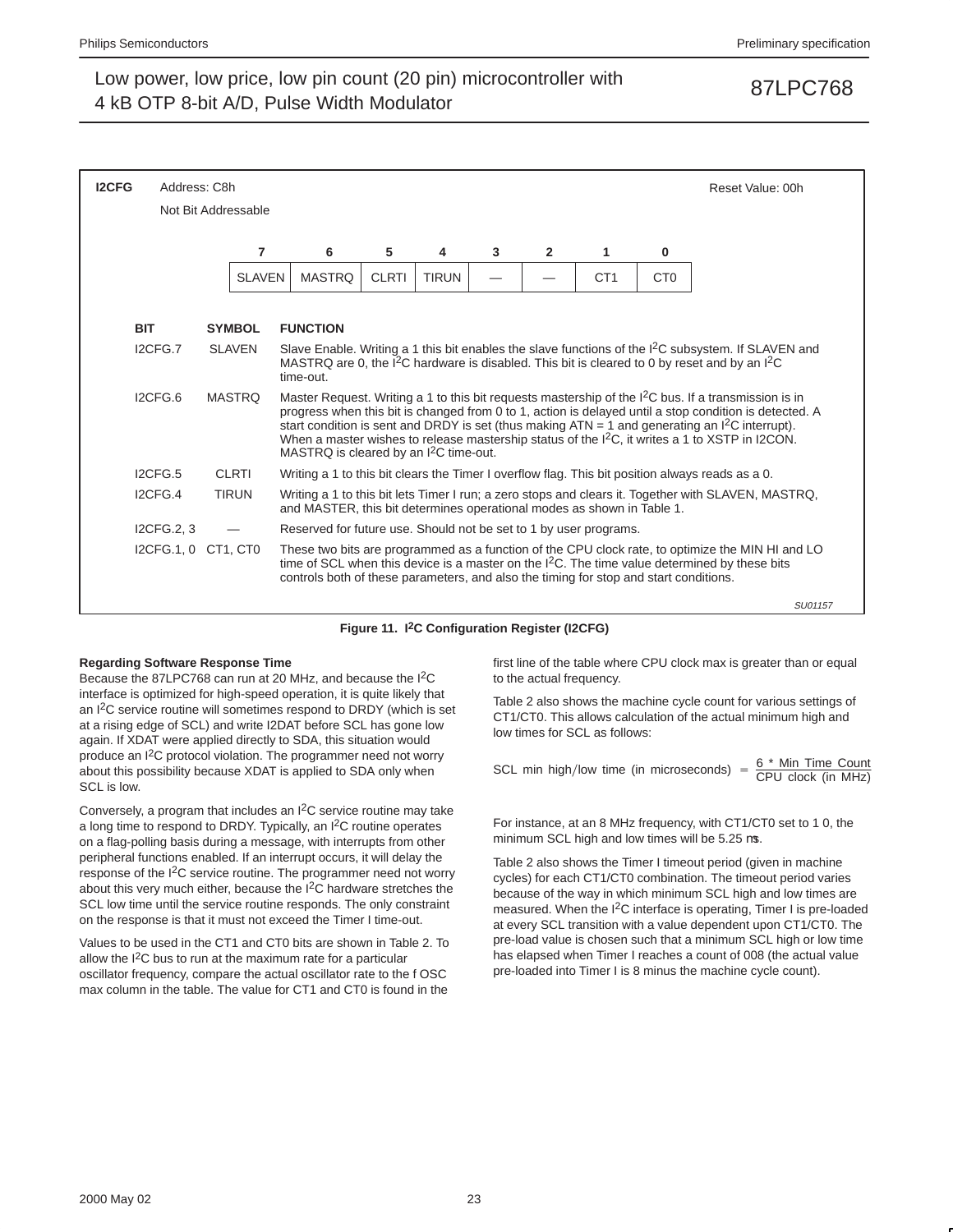### **Table 3. Interaction of TIRUN with SLAVEN, MASTRQ, and MASTER**

| <b>SLAVEN,</b><br><b>MASTRQ.</b><br><b>MASTER</b> | <b>TIRUN</b> | <b>OPERATING MODE</b>                                                                                                                                                                                                                                                             |
|---------------------------------------------------|--------------|-----------------------------------------------------------------------------------------------------------------------------------------------------------------------------------------------------------------------------------------------------------------------------------|
| All 0                                             | 0            | The I <sup>2</sup> C interface is disabled. Timer I is cleared and does not run. This is the state assumed after a reset. If an I <sup>2</sup> C<br>application wants to ignore the <sup>2</sup> C at certain times, it should write SLAVEN, MASTRQ, and TIRUN all to zero.       |
| All <sub>0</sub>                                  |              | The I <sup>2</sup> C interface is disabled.                                                                                                                                                                                                                                       |
| Any or all 1                                      | 0            | The I <sup>2</sup> C interface is enabled. The 3 low-order bits of Timer I run for min-time generation, but the hi-order bits do<br>not, so that there is no checking for I <sup>2</sup> C being "hung." This configuration can be used for very slow I <sup>2</sup> C operation. |
| Any or all 1                                      |              | The I <sup>2</sup> C interface is enabled. Timer I runs during frames on the I <sup>2</sup> C, and is cleared by transitions on SCL, and by<br>Start and Stop conditions. This is the normal state for I <sup>2</sup> C operation.                                                |

### **Table 4. CT1, CT0 Values**

| CT1, CT0 | <b>Min Time Count</b><br>(Machine Cycles) | <b>CPU Clock Max</b><br>(for 100 kHz $1^2C$ ) | <b>Timeout Period</b><br>(Machine Cycles) |
|----------|-------------------------------------------|-----------------------------------------------|-------------------------------------------|
|          |                                           | 8.4 MHz                                       | 1023                                      |
|          |                                           | 7.2 MHz                                       | 1022                                      |
| ი ი      |                                           | 6.0 MHz                                       | 1021                                      |
|          |                                           | 4.8 MHz                                       | 1020                                      |

### **Interrupts**

The 87LPC768 uses a four priority level interrupt structure. This allows great flexibility in controlling the handling of the 87LPC768's many interrupt sources. The 87LPC768 supports up to 13 interrupt sources.

Each interrupt source can be individually enabled or disabled by setting or clearing a bit in registers IEN0 or IEN1. The IEN0 register also contains a global disable bit, EA, which disables all interrupts at once.

Each interrupt source can be individually programmed to one of four priority levels by setting or clearing bits in the IP0, IP0H, IP1, and IP1H registers. An interrupt service routine in progress can be interrupted by a higher priority interrupt, but not by another interrupt

of the same or lower priority. The highest priority interrupt service cannot be interrupted by any other interrupt source. So, if two requests of different priority levels are received simultaneously, the request of higher priority level is serviced.

If requests of the same priority level are received simultaneously, an internal polling sequence determines which request is serviced. This is called the arbitration ranking. Note that the arbitration ranking is only used to resolve simultaneous requests of the same priority level.

Table 3 summarizes the interrupt sources, flag bits, vector addresses, enable bits, priority bits, arbitration ranking, and whether each interrupt may wake up the CPU from Power Down mode.

### **Table 5. Summary of Interrupts**

| <b>Description</b>          | Interrupt<br>Flag Bit(s) | <b>Vector</b><br><b>Address</b> | Interrupt<br>Enable Bit(s) | Interrupt<br><b>Priority</b> | <b>Arbitration</b><br>Ranking | <b>Power Down</b><br>Wakeup |
|-----------------------------|--------------------------|---------------------------------|----------------------------|------------------------------|-------------------------------|-----------------------------|
| External Interrupt 0        | IE <sub>0</sub>          | 0003h                           | EX0 (IEN0.0)               | IP0H.0, IP0.0                | 1 (highest)                   | Yes                         |
| Timer 0 Interrupt           | TF <sub>0</sub>          | 000Bh                           | ETO (IENO.1)               | IP0H.1, IP0.1                | 4                             | <b>No</b>                   |
| <b>External Interrupt 1</b> | IE <sub>1</sub>          | 0013h                           | EX1 (IEN0.2)               | IP0H.2. IP0.2                | 7                             | Yes                         |
| Timer 1 Interrupt           | TF <sub>1</sub>          | 001Bh                           | ET1 (IEN0.3)               | IP0H.3, IP0.3                | 10                            | <b>No</b>                   |
| Serial Port Tx and Rx       | <b>TI &amp; RI</b>       | 0023h                           | $ES$ (IENO.4)              | IP0H.4. IP0.4                | 12                            | <b>No</b>                   |
| <b>Brownout Detect</b>      | <b>BOD</b>               | 002Bh                           | EBO (IEN0.5)               | IP0H.5, IP0.5                | 2                             | Yes                         |
| $I2C$ Interrupt             | <b>ATN</b>               | 0033h                           | EI2 (IEN1.0)               | IP1H.0. IP1.0                | 5                             | <b>No</b>                   |
| <b>KBI</b> Interrupt        | <b>KBF</b>               | 003Bh                           | <b>EKB (IEN1.1)</b>        | IP1H.1, IP1.1                | 8                             | Yes                         |
| Comparator 2 interrupt      | CMF <sub>2</sub>         | 0043h                           | EC2 (IEN1.2)               | IP1H.2, IP1.2                | 11                            | Yes                         |
| Watchdog Timer              | <b>WDOVF</b>             | 0053h                           | EWD (IEN0.6)               | IP0H.6, IP0.6                | 3                             | Yes                         |
| A/D Converter               | <b>ADCI</b>              | 005Bh                           | <b>EAD (IEN1.4)</b>        | IP1H.4. IP1.4                | 6                             | Yes                         |
| Comparator 1 interrupt      | CMF1                     | 0063h                           | EC1 (IEN1.5)               | IP1H.5, IP1.5                | 9                             | Yes                         |
| Timer 1 interrupt           |                          | 0073h                           | ETI (IEN 1.7)              | lp1H.7, IP1.7                | 13 (lowest)                   | <b>No</b>                   |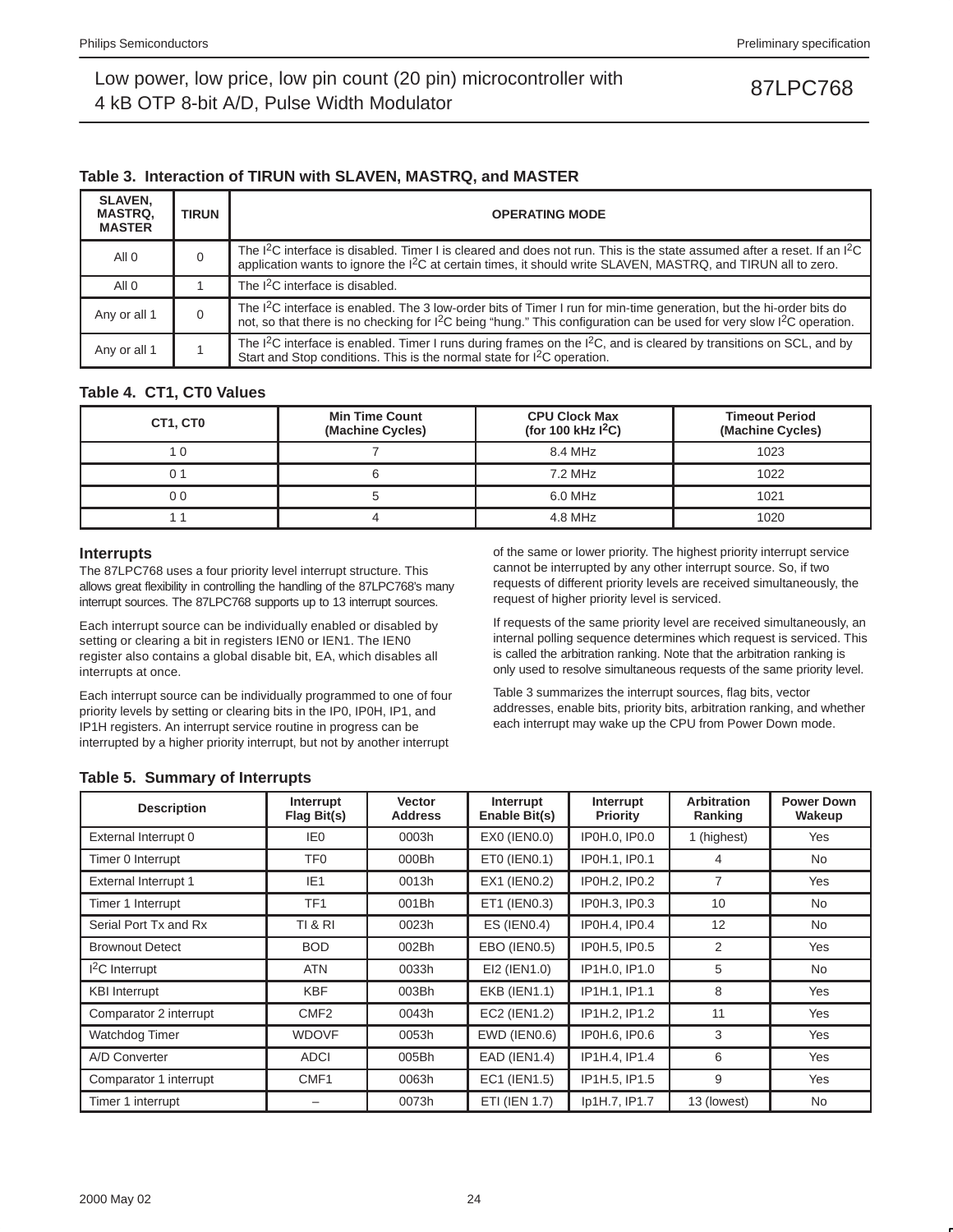### **External Interrupt Inputs**

The 87LPC768 has two individual interrupt inputs as well as the Keyboard Interrupt function. The latter is described separately elsewhere in this section. The two interrupt inputs are identical to those present on the standard 80C51 microcontroller.

The external sources can be programmed to be level-activated or transition-activated by setting or clearing bit IT1 or IT0 in Register TCON. If ITn = 0, external interrupt n is triggered by a detected low at the  $\overline{\text{INTn}}$  pin. If ITn = 1, external interrupt n is edge triggered. In this mode if successive samples of the INTn pin show a high in one cycle and a low in the next cycle, interrupt request flag IEn in TCON is set, causing an interrupt request.

Since the external interrupt pins are sampled once each machine cycle, an input high or low should hold for at least 6 CPU Clocks to ensure proper sampling. If the external interrupt is

transition-activated, the external source has to hold the request pin high for at least one machine cycle, and then hold it low for at least one machine cycle. This is to ensure that the transition is seen and that interrupt request flag IEn is set. IEn is automatically cleared by the CPU when the service routine is called.

If the external interrupt is level-activated, the external source must hold the request active until the requested interrupt is actually generated. If the external interrupt is still asserted when the interrupt service routine is completed another interrupt will be generated. It is not necessary to clear the interrupt flag IEn when the interrupt is level sensitive, it simply tracks the input pin level.

If an external interrupt is enabled when the 87LPC768 is put into Power Down or Idle mode, the interrupt will cause the processor to wake up and resume operation. Refer to the section on Power Reduction Modes for details.



**Figure 12. Interrupt Sources, Interrupt Enables, and Power Down Wakeup Sources**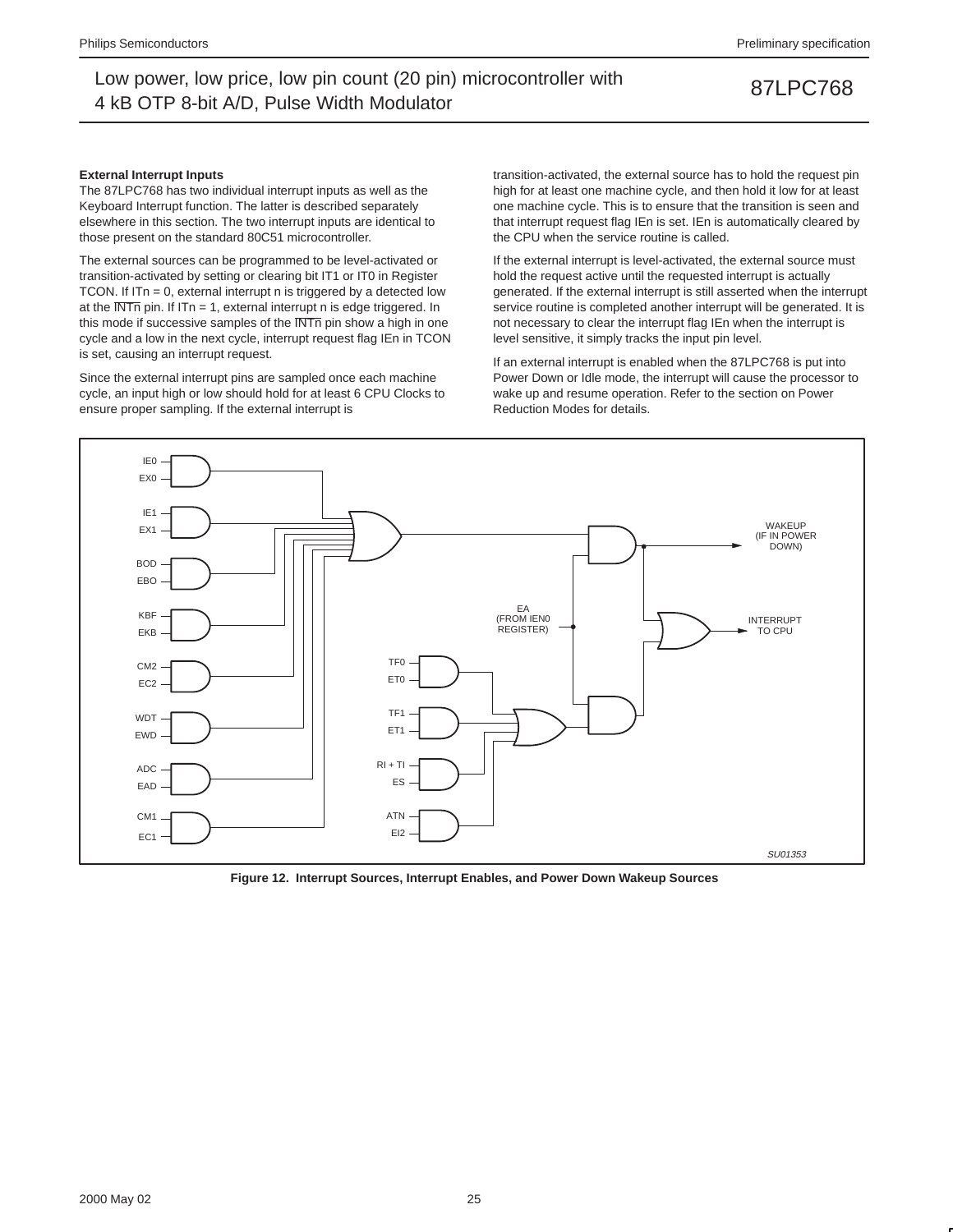### **I/O Ports**

The 87LPC768 has 3 I/O ports, port 0, port 1, and port 2. The exact number of I/O pins available depend upon the oscillator and reset options chosen. At least 15 pins of the 87LPC768 may be used as I/Os when a two-pin external oscillator and an external reset circuit are used. Up to 18 pins may be available if fully on-chip oscillator and reset configurations are chosen.

All but three I/O port pins on the 87LPC768 may be software configured to one of four types on a bit-by-bit basis, as shown in Table 4. These are: quasi-bidirectional (standard 80C51 port outputs), push-pull, open drain, and input only. Two configuration registers for each port choose the output type for each port pin.

### **Table 6. Port Output Configuration Settings**

| PxM1.y | PxM2.v | <b>Port Output Mode</b>     |
|--------|--------|-----------------------------|
|        |        | Quasi-bidirectional         |
|        |        | Push-Pull                   |
|        |        | Input Only (High Impedance) |
|        |        | Open Drain                  |

### **Quasi-Bidirectional Output Configuration**

The default port output configuration for standard 87LPC768 I/O ports is the quasi-bidirectional output that is common on the 80C51 and most of its derivatives. This output type can be used as both an input and output without the need to reconfigure the port. This is possible because when the port outputs a logic high, it is weakly driven, allowing an external device to pull the pin low. When the pin is pulled low, it is driven strongly and able to sink a fairly large current. These features are somewhat similar to an open drain output except that there are three pull-up transistors in the quasi-bidirectional output that serve different purposes.

One of these pull-ups, called the "very weak" pull-up, is turned on whenever the port latch for the pin contains a logic 1. The very weak pull-up sources a very small current that will pull the pin high if it is left floating.

A second pull-up, called the "weak" pull-up, is turned on when the port latch for the pin contains a logic 1 and the pin itself is also at a logic 1 level. This pull-up provides the primary source current for a quasi-bidirectional pin that is outputting a 1. If a pin that has a logic 1 on it is pulled low by an external device, the weak pull-up turns off, and only the very weak pull-up remains on. In order to pull the pin low under these conditions, the external device has to sink enough current to overpower the weak pull-up and take the voltage on the port pin below its input threshold.

The third pull-up is referred to as the "strong" pull-up. This pull-up is used to speed up low-to-high transitions on a quasi-bidirectional port pin when the port latch changes from a logic 0 to a logic 1. When this occurs, the strong pull-up turns on for a brief time, two CPU clocks, in order to pull the port pin high quickly. Then it turns off again.

The quasi-bidirectional port configuration is shown in Figure 13.



**Figure 13. Quasi-Bidirectional Output**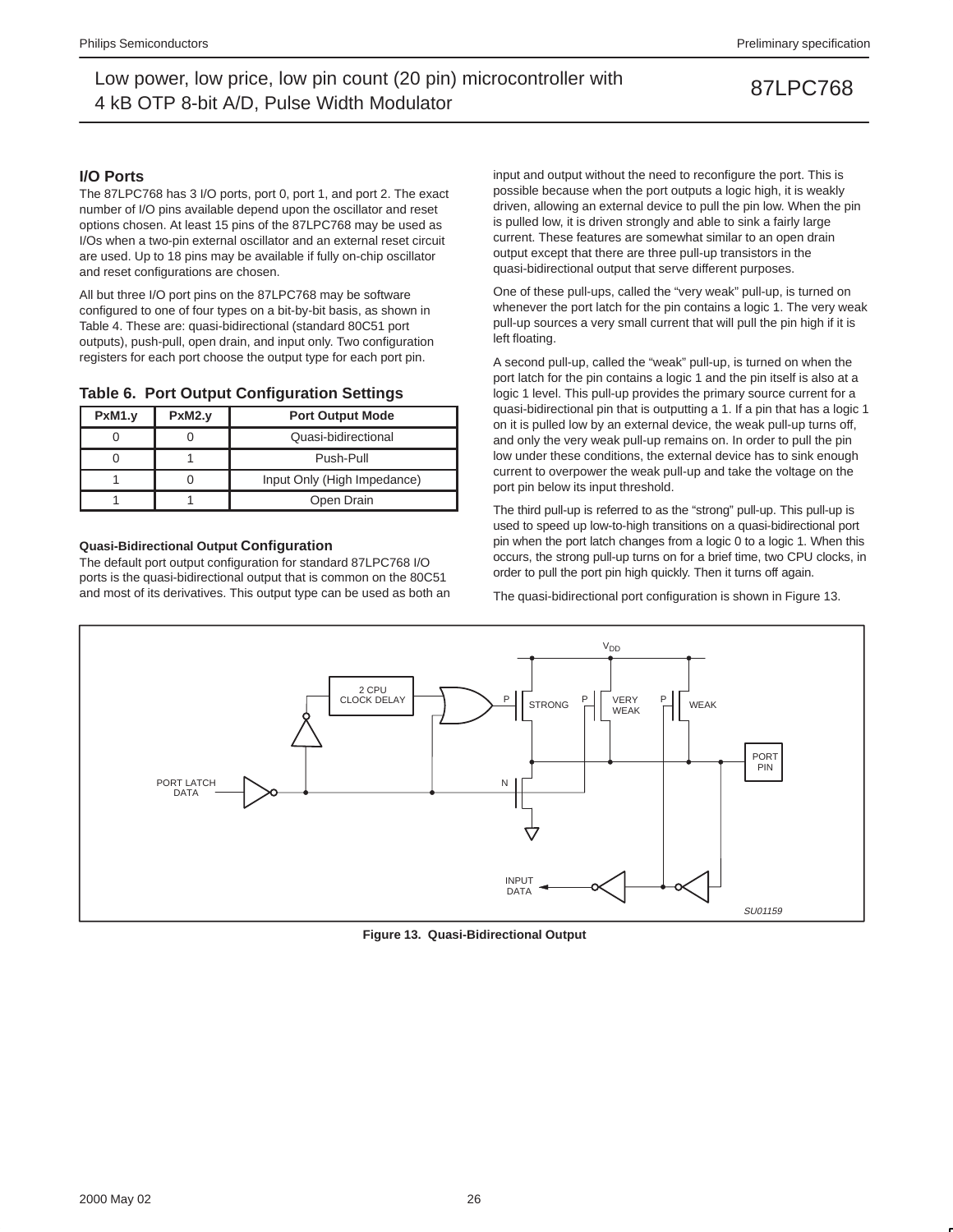### **Open Drain Output Configuration**

The open drain output configuration turns off all pull-ups and only drives the pull-down transistor of the port driver when the port latch contains a logic 0. To be used as a logic output, a port configured in this manner must have an external pull-up, typically a resistor tied to  $V<sub>DD</sub>$ . The pull-down for this mode is the same as for the quasi-bidirectional mode.

The open drain port configuration is shown in Figure 14.

### **Push-Pull Output Configuration**

The push-pull output configuration has the same pull-down structure as both the open drain and the quasi-bidirectional output modes, but provides a continuous strong pull-up when the port latch contains a logic 1. The push-pull mode may be used when more source current is needed from a port output.

The push-pull port configuration is shown in Figure 15.

The three port pins that cannot be configured are P1.2, P1.3, and P1.5. The port pins P1.2 and P1.3 are permanently configured as open drain outputs. They may be used as inputs by writing ones to their respective port latches. P1.5 may be used as a Schmitt trigger input if the 87LPC768 has been configured for an internal reset and is not using the external reset input function RST.

Additionally, port pins P2.0 and P2.1 are disabled for both input and output if one of the crystal oscillator options is chosen. Those options are described in the Oscillator section.

The value of port pins at reset is determined by the PRHI bit in the UCFG1 register. Ports may be configured to reset high or low as needed for the application. When port pins are driven high at reset, they are in quasi-bidirectional mode and therefore do not source large amounts of current.

Every output on the 87LPC768 may potentially be used as a 20 mA sink LED drive output. However, there is a maximum total output current for all ports which must not be exceeded.

All ports pins of the 87LPC768 have slew rate controlled outputs. This is to limit noise generated by quickly switching output signals. The slew rate is factory set to approximately 10 ns rise and fall times.

The bits in the P2M1 register that are not used to control configuration of P2.1 and P2.0 are used for other purposes. These bits can enable Schmitt trigger inputs on each I/O port, enable toggle outputs from Timer 0 and Timer 1, and enable a clock output if either the internal RC oscillator or external clock input is being used. The last two functions are described in the Timer/Counters and Oscillator sections respectively. The enable bits for all of these functions are shown in Figure 16.

Each I/O port of the 87LPC768 may be selected to use TTL level inputs or Schmitt inputs with hysteresis. A single configuration bit determines this selection for the entire port. Port pins P1.2, P1.3, and P1.5 always have a Schmitt trigger input.



**Figure 14. Open Drain Output**



**Figure 15. Push-Pull Output**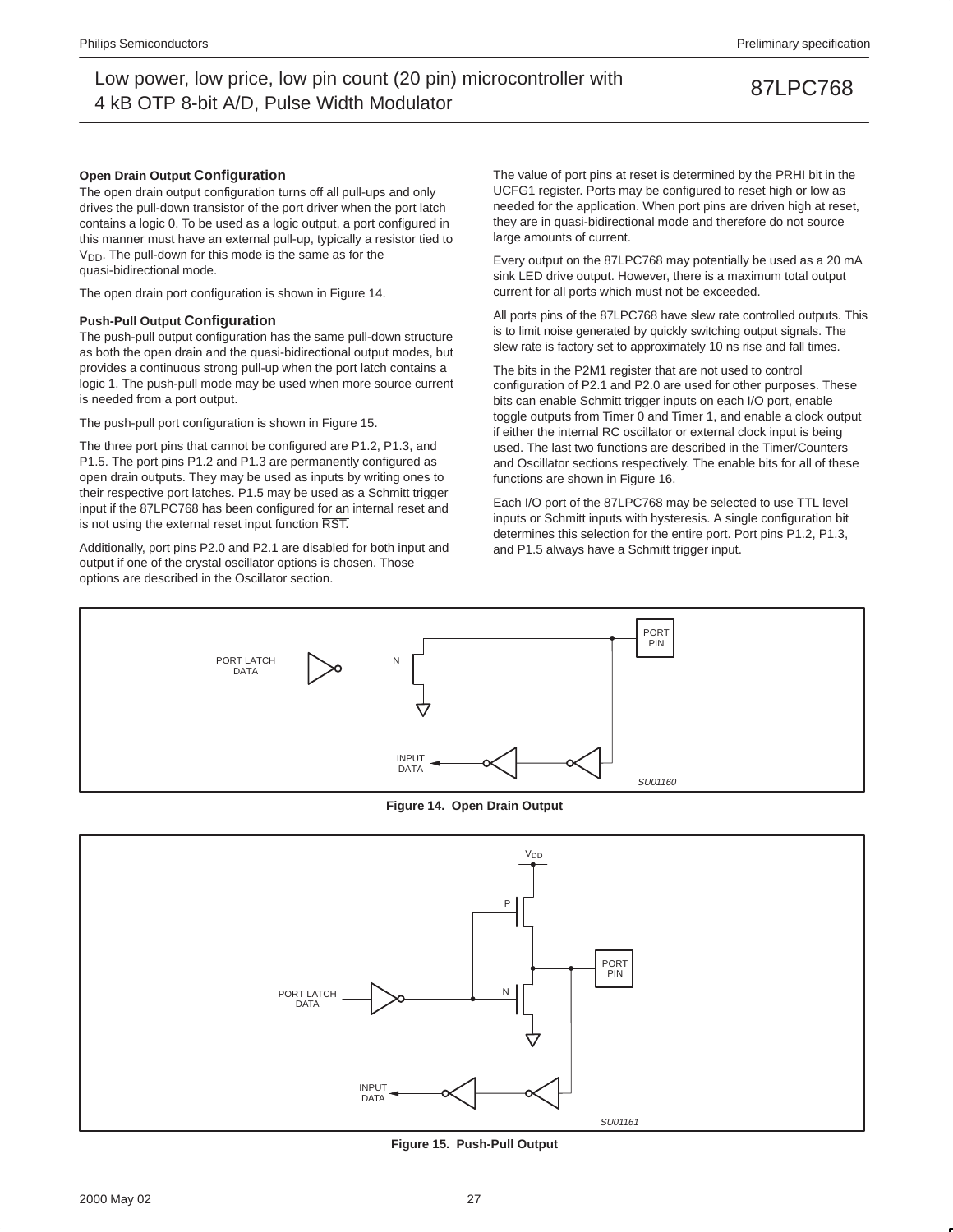| <b>P2M1</b> | Address: A4h        |                  |                                                                                         |                  |              |                  |                  |          |          | Reset Value: 00h                                                                                   |  |
|-------------|---------------------|------------------|-----------------------------------------------------------------------------------------|------------------|--------------|------------------|------------------|----------|----------|----------------------------------------------------------------------------------------------------|--|
|             | Not Bit Addressable |                  |                                                                                         |                  |              |                  |                  |          |          |                                                                                                    |  |
|             |                     | 7                | 6                                                                                       | 5                | 4            | 3                | $\overline{2}$   | 1        | 0        |                                                                                                    |  |
|             |                     | P <sub>2</sub> S | P <sub>1</sub> S                                                                        | P <sub>0</sub> S | <b>ENCLK</b> | ENT <sub>1</sub> | ENT <sub>0</sub> | (P2M1.1) | (P2M1.0) |                                                                                                    |  |
|             |                     |                  |                                                                                         |                  |              |                  |                  |          |          |                                                                                                    |  |
|             | <b>BIT</b>          | <b>SYMBOL</b>    | <b>FUNCTION</b>                                                                         |                  |              |                  |                  |          |          |                                                                                                    |  |
|             | P2M1.7              | P <sub>2</sub> S | When $P2S = 1$ , this bit enables Schmitt trigger inputs on Port 2.                     |                  |              |                  |                  |          |          |                                                                                                    |  |
|             | P2M1.6              | P <sub>1</sub> S | When $P1S = 1$ , this bit enables Schmitt trigger inputs on Port 1.                     |                  |              |                  |                  |          |          |                                                                                                    |  |
|             | P2M1.5              | P <sub>0</sub> S | When $POS = 1$ , this bit enables Schmitt trigger inputs on Port 0.                     |                  |              |                  |                  |          |          |                                                                                                    |  |
|             | P2M1.4              | <b>ENCLK</b>     | output is enabled on the X2 pin (P2.0). Refer to the Oscillator section for details.    |                  |              |                  |                  |          |          | When ENCLK is set and the 87LPC764 is configured to use the on-chip RC oscillator, a clock         |  |
|             | P2M1.3              | ENT <sub>1</sub> | one half of the Timer 1 overflow rate. Refer to the Timer/Counters section for details. |                  |              |                  |                  |          |          | When set, the P.7 pin is toggled whenever Timer 1 overflows. The output frequency is therefore     |  |
|             | P2M1.2              | ENT <sub>0</sub> | one half of the Timer 0 overflow rate. Refer to the Timer/Counterssection for details.  |                  |              |                  |                  |          |          | When set, the P1.2 pin is toggled whenever Timer 0 overflows. The output frequency is therefore    |  |
|             | P2M1.1, P2M1.0      |                  | P2.1 and P2.0 respectively, as shown in Table 4.                                        |                  |              |                  |                  |          |          | These bits, along with the matching bits in the P2M2 register, control the output configuration of |  |
|             |                     |                  |                                                                                         |                  |              |                  |                  |          |          | SU01162                                                                                            |  |

**Figure 16. Port 2 Mode Register 1 (P2M1)**

### **Keyboard Interrupt (KBI)**

The Keyboard Interrupt function is intended primarily to allow a single interrupt to be generated when any key is pressed on a keyboard or keypad connected to specific pins of the 87LPC768, as shown in Figure 17. This interrupt may be used to wake up the CPU from Idle or Power Down modes. This feature is particularly useful in handheld, battery powered systems that need to carefully manage power consumption yet also need to be convenient to use.

The 87LPC768 allows any or all pins of port 0 to be enabled to cause this interrupt. Port pins are enabled by the setting of bits in the KBI register, as shown in Figure 18. The Keyboard Interrupt Flag (KBF) in the AUXR1 register is set when any enabled pin is pulled low while the KBI interrupt function is active. An interrupt will generated if it has been enabled. Note that the KBF bit must be cleared by software.

Due to human time scales and the mechanical delay associated with keyswitch closures, the KBI feature will typically allow the interrupt service routine to poll port 0 in order to determine which key was pressed, even if the processor has to wake up from Power Down mode. Refer to the section on Power Reduction Modes for details.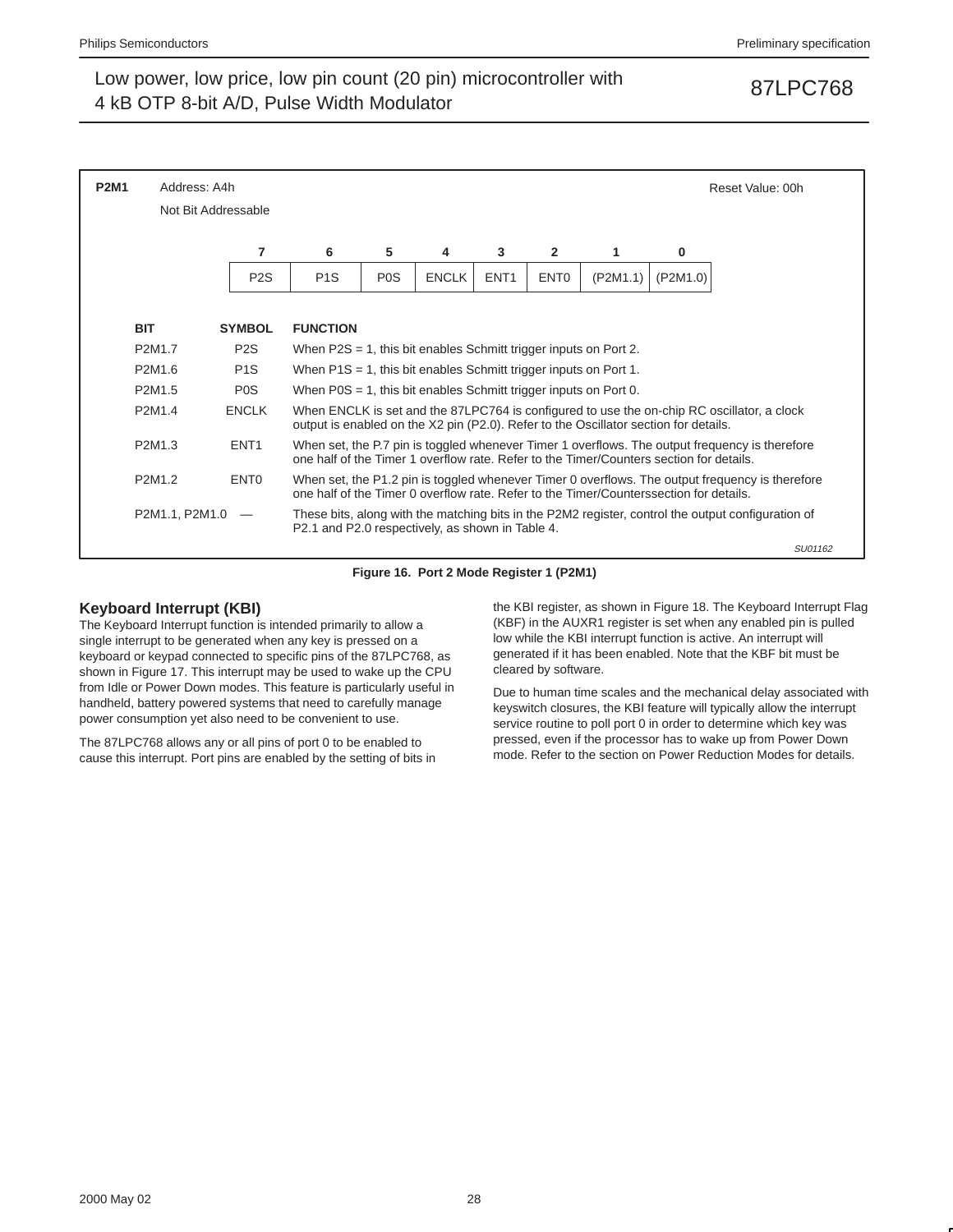

**Figure 17. Keyboard Interrupt**

| <b>KBI</b> |            | Address: 86h                        |       |                                                            |       |       |       |       |       |       | Reset Value: 00h                                                                                                               |
|------------|------------|-------------------------------------|-------|------------------------------------------------------------|-------|-------|-------|-------|-------|-------|--------------------------------------------------------------------------------------------------------------------------------|
|            |            | Not Bit Addressable                 |       |                                                            |       |       |       |       |       |       |                                                                                                                                |
|            |            |                                     | 7     | 6                                                          | 5     | 4     | 3     | 2     | 1     | 0     |                                                                                                                                |
|            |            |                                     | KBI.7 | KBI.6                                                      | KBI.5 | KBI.4 | KBI.3 | KBI.2 | KBI.1 | KBI.0 |                                                                                                                                |
|            |            |                                     |       |                                                            |       |       |       |       |       |       |                                                                                                                                |
|            | <b>BIT</b> | <b>SYMBOL</b>                       |       | <b>FUNCTION</b>                                            |       |       |       |       |       |       |                                                                                                                                |
|            | KBI.7      |                                     |       | When set, enables P0.7 as a cause of a Keyboard Interrupt. |       |       |       |       |       |       |                                                                                                                                |
|            | KBI.6      |                                     |       | When set, enables P0.6 as a cause of a Keyboard Interrupt. |       |       |       |       |       |       |                                                                                                                                |
|            | KBI.5      |                                     |       | When set, enables P0.5 as a cause of a Keyboard Interrupt. |       |       |       |       |       |       |                                                                                                                                |
|            | KBI.4      |                                     |       | When set, enables P0.4 as a cause of a Keyboard Interrupt. |       |       |       |       |       |       |                                                                                                                                |
|            | KBI.3      |                                     |       | When set, enables P0.3 as a cause of a Keyboard Interrupt. |       |       |       |       |       |       |                                                                                                                                |
|            | KBI.2      |                                     |       | When set, enables P0.2 as a cause of a Keyboard Interrupt. |       |       |       |       |       |       |                                                                                                                                |
|            | KBI.1      |                                     |       | When set, enables P0.1 as a cause of a Keyboard Interrupt. |       |       |       |       |       |       |                                                                                                                                |
|            | KBI.0      |                                     |       | When set, enables P0.0 as a cause of a Keyboard Interrupt. |       |       |       |       |       |       |                                                                                                                                |
|            |            | (KBF) is located at bit 7 of AUXR1. |       |                                                            |       |       |       |       |       |       | Note: the Keyboard Interrupt must be enabled in order for the settings of the KBI register to be effective. The interrupt flag |
|            |            |                                     |       |                                                            |       |       |       |       |       |       | SU01164                                                                                                                        |

**Figure 18. Keyboard Interrupt Register (KBI)**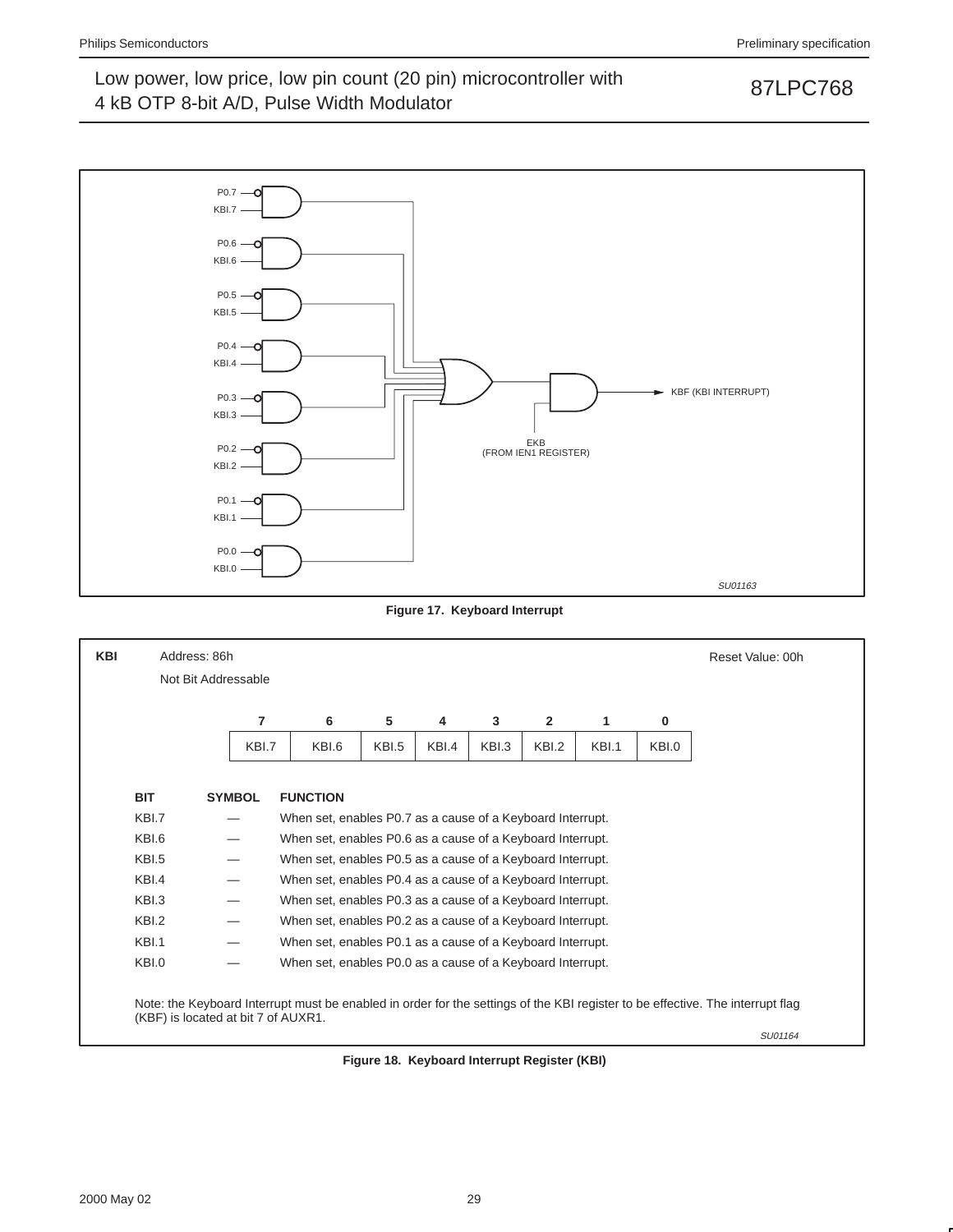### **Oscillator**

The 87LPC768 provides several user selectable oscillator options, allowing optimization for a range of needs from high precision to lowest possible cost. These are configured when the EPROM is

programmed. Basic oscillator types that are supported include: low, medium, and high speed crystals, covering a range from 20 kHz to 20 MHz; ceramic resonators; and on-chip RC oscillator.

### **Low Frequency Oscillator Option**

This option supports an external crystal in the range of 20 kHz to 100 kHz.

Table 7 shows capacitor values that may be used with a quartz crystal in this mode.

### **Table 7. Recommended oscillator capacitors for use with the low frequency oscillator option**

| <b>Oscillator</b> |                    | $V_{DD}$ = 2.7 to 4.5 V |                    | $V_{DD}$ = 4.5 to 6.0 V |                      |                    |  |
|-------------------|--------------------|-------------------------|--------------------|-------------------------|----------------------|--------------------|--|
| <b>Frequency</b>  | <b>Lower Limit</b> | <b>Optimal Value</b>    | <b>Upper Limit</b> | <b>Lower Limit</b>      | <b>Optimal Value</b> | <b>Upper Limit</b> |  |
| 20 kHz            | 15pF               | 15pF                    | 33 pF              | 33 pF                   | 33 pF                | 47 pF              |  |
| 32 kHz            | 15pF               | 15pF                    | 33 pF              | 33 pF                   | 33 pF                | 47 pF              |  |
| 100 kHz           | 15pF               | 15pF                    | 33 pF              | 15pF                    | 15pF                 | 33 pF              |  |

### **Medium Frequency Oscillator Option**

This option supports an external crystal in the range of 100 kHz to 4 MHz. Ceramic resonators are also supported in this configuration.

Table 8 shows capacitor values that may be used with a quartz crystal in this mode.

### **Table 8. Recommended oscillator capacitors for use with the medium frequency oscillator option**

| <b>Oscillator Frequency</b> | $V_{DD}$ = 2.7 to 4.5 V |                      |                    |  |  |  |  |
|-----------------------------|-------------------------|----------------------|--------------------|--|--|--|--|
|                             | <b>Lower Limit</b>      | <b>Optimal Value</b> | <b>Upper Limit</b> |  |  |  |  |
| 100 kHz                     | 33 pF                   | 33 pF                | 47 pF              |  |  |  |  |
| 1 MHz                       | 15pF                    | 15pF                 | 33 pF              |  |  |  |  |
| 4 MHz                       | 15pF                    | 15pF                 | 33 pF              |  |  |  |  |

### **High Frequency Oscillator Option**

This option supports an external crystal in the range of 4 to 20 MHz. Ceramic resonators are also supported in this configuration.

Table 9 shows capacitor values that may be used with a quartz crystal in this mode.

### **Table 9. Recommended oscillator capacitors for use with the high frequency oscillator option**

| <b>Oscillator</b> |                          | $V_{DD}$ = 2.7 to 4.5 V |                          | $V_{DD} = 4.5$ to 6.0 V |                      |                    |  |
|-------------------|--------------------------|-------------------------|--------------------------|-------------------------|----------------------|--------------------|--|
| <b>Frequency</b>  | <b>Lower Limit</b>       | <b>Optimal Value</b>    | <b>Upper Limit</b>       | <b>Lower Limit</b>      | <b>Optimal Value</b> | <b>Upper Limit</b> |  |
| 4 MHz             | 15pF                     | 33 pF                   | 47 pF                    | 15pF                    | 33 pF                | 68 pF              |  |
| 8 MHz             | 15pF                     | 15pF                    | 33 pF                    | 15pF                    | 33 pF                | 47 pF              |  |
| 16 MHz            | $\overline{\phantom{0}}$ | $\qquad \qquad$         | $\overline{\phantom{0}}$ | 15pF                    | 15pF                 | 33 pF              |  |
| 20 MHz            | -                        |                         | -                        | 15pF                    | 15pF                 | 33 pF              |  |

### **On-Chip RC Oscillator Option**

The on-chip RC oscillator option has a typical frequency of 6 MHz and can be divided down for slower operation through the use of the DIVM register. Note that the on-chip oscillator has a  $\pm 25\%$  frequency tolerance and for that reason may not be suitable for use in some applications. A clock output on the X2/P2.0 pin may be enabled when the on-chip RC oscillator is used.

### **External Clock Input Option**

In this configuration, the processor clock is input from an external source driving the X1/P2.1 pin. The rate may be from 0 Hz up to 20 MHz when  $V_{DD}$  is above 4.5 V and up to 10 MHz when  $V_{DD}$  is below 4.5 V. When the external clock input mode is used, the X2/P2.0 pin may be used as a standard port pin. A clock output on the X2/P2.0 pin may be enabled when the external clock input is used.

### **Clock Output**

The 87LPC768 supports a clock output function when either the on-chip RC oscillator or external clock input options are selected. This allows external devices to synchronize to the 87LPC768. When enabled, via the ENCLK bit in the P2M1 register, the clock output appears on the X2/CLKOUT pin whenever the on-chip oscillator is running, including in Idle mode. The frequency of the clock output is 1/6 of the CPU clock rate. If the clock output is not needed in Idle mode, it may be turned off prior to entering Idle, saving additional power. The clock output may also be enabled when the external clock input option is selected.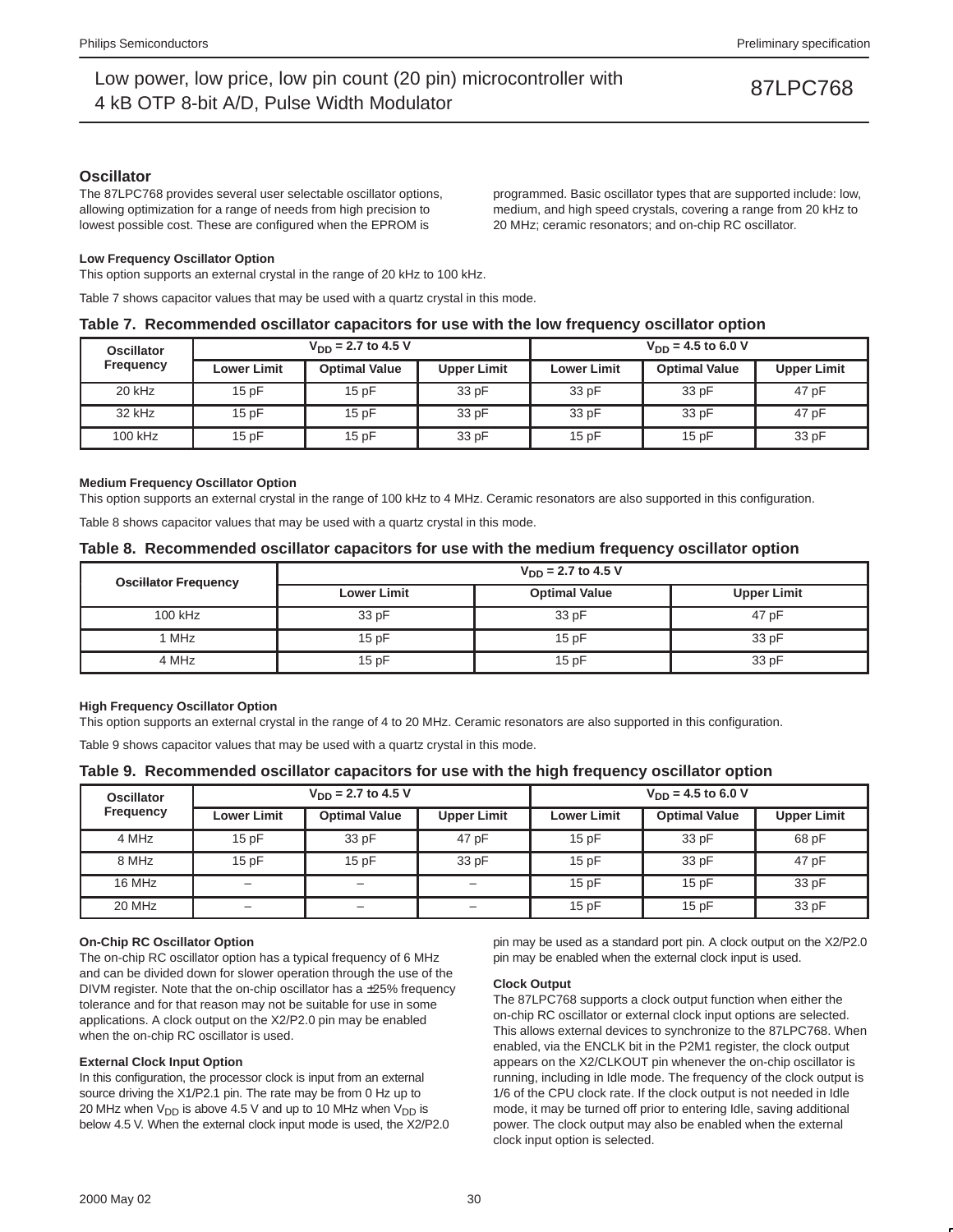

**Figure 19. Using the Crystal Oscillator**



**Figure 20. Using an External Clock Input**

2000 May 02 31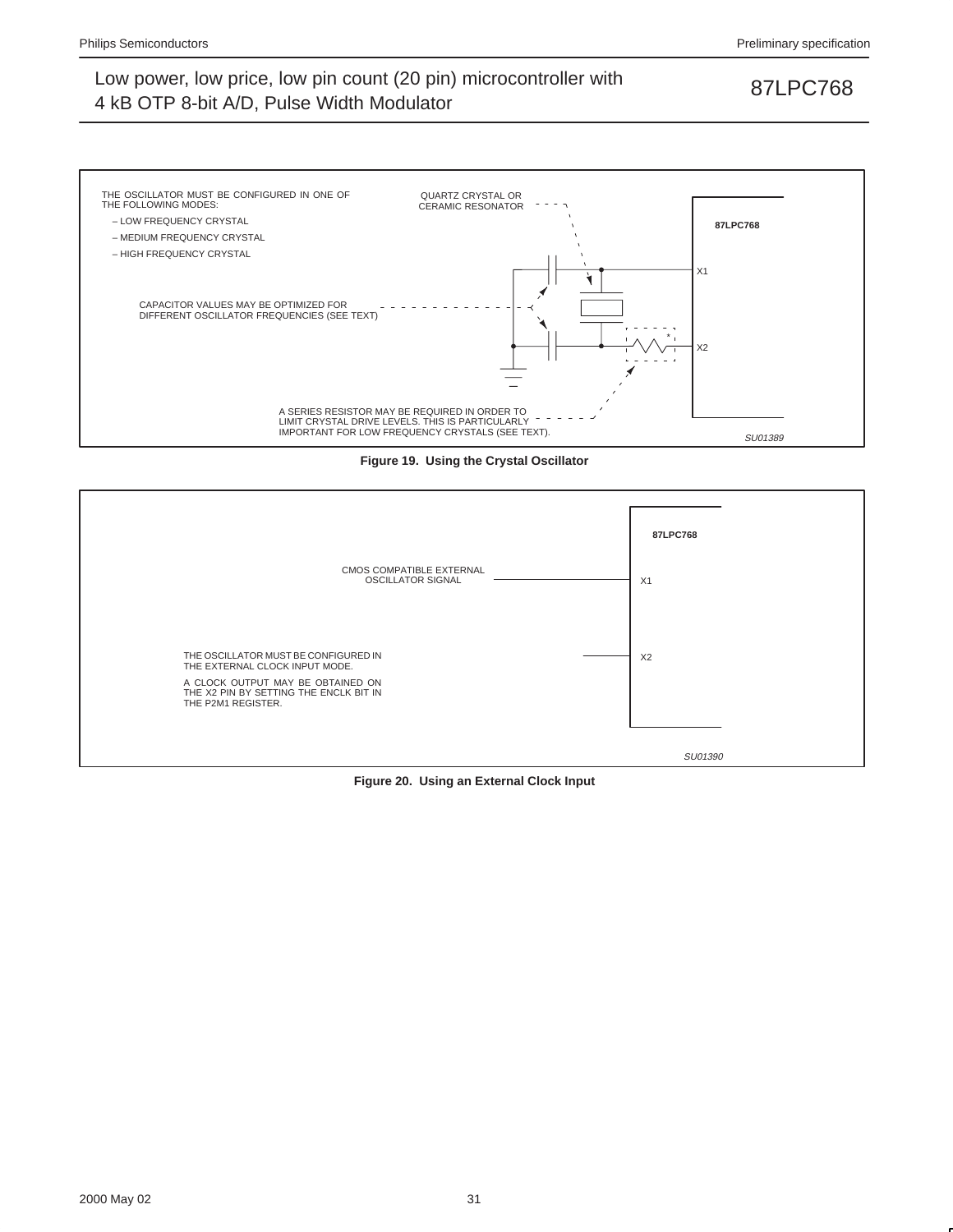

**Figure 21. Block Diagram of Oscillator Control**

### **CPU Clock Modification: CLKR and DIVM**

For backward compatibility, the CLKR configuration bit allows setting the 87LPC768 instruction and peripheral timing to match standard 80C51 timing by dividing the CPU clock by two. Default timing for the 87LPC768 is 6 CPU clocks per machine cycle while standard 80C51 timing is 12 clocks per machine cycle. This division also applies to peripheral timing, allowing 80C51 code that is oscillator frequency and/or timer rate dependent. The CLKR bit is located in the EPROM configuration register UCFG1, described under EPROM Characteristics

In addition to this, the CPU clock may be divided down from the oscillator rate by a programmable divider, under program control. This function is controlled by the DIVM register. If the DIVM register is set to zero (the default value), the CPU will be clocked by either the unmodified oscillator rate, or that rate divided by two, as determined by the previously described CLKR function.

When the DIVM register is set to some value N (between 1 and 255), the CPU clock is divided by  $2 * (N + 1)$ . Clock division values from 4 through 512 are thus possible. This feature makes it possible to temporarily run the CPU at a lower rate, reducing power consumption, in a manner similar to Idle mode. By dividing the clock, the CPU can retain the ability to respond to events other than those that can cause interrupts (i.e. events that allow exiting the Idle mode) by executing its normal program at a lower rate. This can allow bypassing the oscillator startup time in cases where Power Down mode would otherwise be used. The value of DIVM may be changed by the program at any time without interrupting code execution.

### **Power Monitoring Functions**

The 87LPC768 incorporates power monitoring functions designed to prevent incorrect operation during initial power up and power loss or reduction during operation. This is accomplished with two hardware functions: Power-On Detect and Brownout Detect.

### **Brownout Detection**

The Brownout Detect function allows preventing the processor from failing in an unpredictable manner if the power supply voltage drops below a certain level. The default operation is for a brownout detection to cause a processor reset, however it may alternatively be configured to generate an interrupt by setting the BOI bit in the AUXR1 register (AUXR1.5).

The 87LPC768 allows selection of two Brownout levels: 2.5 V or 3.8 V. When  $V_{DD}$  drops below the selected voltage, the brownout detector triggers and remains active until  $V_{DD}$  is returns to a level above the Brownout Detect voltage. When Brownout Detect causes a processor reset, that reset remains active as long as  $V_{DD}$  remains below the Brownout Detect voltage. When Brownout Detect generates an interrupt, that interrupt occurs once as  $V_{DD}$  crosses from above to below the Brownout Detect voltage. For the interrupt to be processed, the interrupt system and the BOI interrupt must both be enabled (via the EA and EBO bits in IEN0).

When Brownout Detect is activated, the BOF flag in the PCON register is set so that the cause of processor reset may be determined by software. This flag will remain set until cleared by software.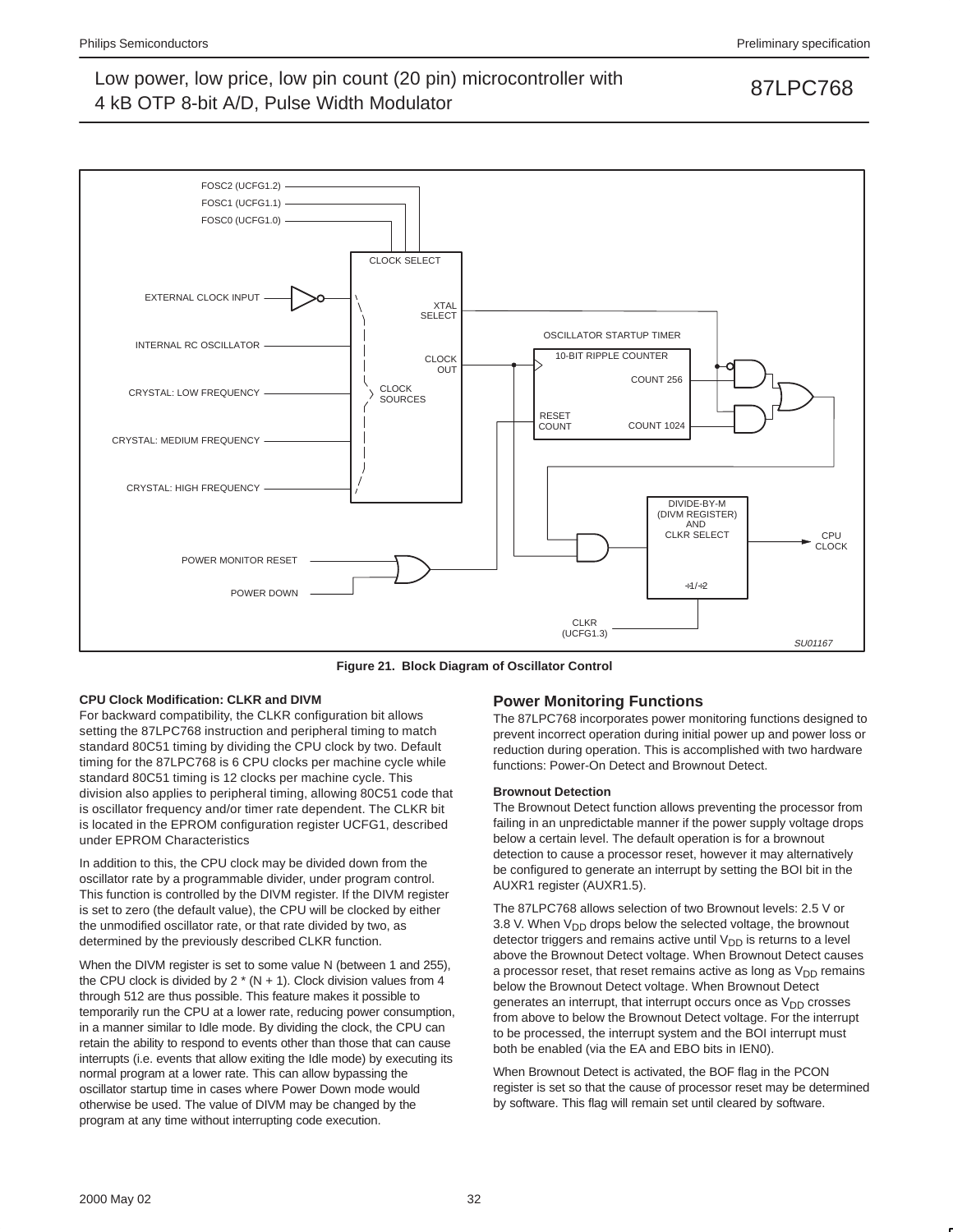For correct activation of Brownout Detect, the  $V_{DD}$  fall time must be no faster than 50 mV/ $\mu$ s. When V<sub>DD</sub> is restored, is should not rise faster than 2 mV/µs in order to insure a proper reset.

The brownout voltage (2.5 V or 3.8 V) is selected via the BOV bit in the EPROM configuration register UCFG1. When unprogrammed (BOV = 1), the brownout detect voltage is 2.5 V. When programmed  $(BOV = 0)$ , the brownout detect voltage is 3.8 V.

If the Brownout Detect function is not required in an application, it may be disabled, thus saving power. Brownout Detect is disabled by setting the control bit BOD in the AUXR1 register (AUXR1.6).

### **Power On Detection**

The Power On Detect has a function similar to the Brownout Detect, but is designed to work as power comes up initially, before the power supply voltage reaches a level where Brownout Detect can work. When this feature is activated, the POF flag in the PCON register is set to indicate an initial power up condition. The POF flag will remain set until cleared by software.

### **Power Reduction Modes**

The 87LPC768 supports Idle and Power Down modes of power reduction.

### **Idle Mode**

The Idle mode leaves peripherals running in order to allow them to activate the processor when an interrupt is generated. Any enabled interrupt source or Reset may terminate Idle mode. Idle mode is entered by setting the IDL bit in the PCON register (see Figure 22).

### **Power Down Mode**

The Power Down mode stops the oscillator in order to absolutely minimize power consumption. Power Down mode is entered by setting the PD bit in the PCON register (see Figure 22).

The processor can be made to exit Power Down mode via Reset or one of the interrupt sources shown in Table 5. This will occur if the interrupt is enabled and its priority is higher than any interrupt currently in progress.

In Power Down mode, the power supply voltage may be reduced to the RAM keep-alive voltage  $V_{RAM}$ . This retains the RAM contents at the point where Power Down mode was entered. SFR contents are not guaranteed after  $V_{DD}$  has been lowered to  $V_{RAM}$ , therefore it is recommended to wake up the processor via Reset in this case. V<sub>DD</sub> must be raised to within the operating range before the Power Down mode is exited. Since the watchdog timer has a separate oscillator, it may reset the processor upon overflow if it is running during Power Down.

Note that if the Brownout Detect reset is enabled, the processor will be put into reset as soon as  $V_{DD}$  drops below the brownout voltage. If Brownout Detect is configured as an interrupt and is enabled, it will wake up the processor from Power Down mode when  $V_{DD}$  drops below the brownout voltage.

When the processor wakes up from Power Down mode, it will start the oscillator immediately and begin execution when the oscillator is stable. Oscillator stability is determined by counting 1024 CPU clocks after start-up when one of the crystal oscillator configurations is used, or 256 clocks after start-up for the internal RC or external clock input configurations.

Some chip functions continue to operate and draw power during Power Down mode, increasing the total power used during Power Down. These include the Brownout Detect, Watchdog Timer, Comparators, and A/D converter.

| <b>PCON</b> | Address: 87h       | Not Bit Addressable |                   |                                                                                                                                                                                    |            |            |                 |                 | Reset Value:                                                          |     | • 30h for a Power On reset<br>• 20h for a Brownout reset<br>• 00h for other reset sources                                                                                                       |
|-------------|--------------------|---------------------|-------------------|------------------------------------------------------------------------------------------------------------------------------------------------------------------------------------|------------|------------|-----------------|-----------------|-----------------------------------------------------------------------|-----|-------------------------------------------------------------------------------------------------------------------------------------------------------------------------------------------------|
|             |                    |                     | 7                 | 6                                                                                                                                                                                  | 5          | 4          | 3               | $\overline{2}$  | 1                                                                     | 0   |                                                                                                                                                                                                 |
|             |                    |                     | SMOD <sub>1</sub> | SMOD <sub>0</sub>                                                                                                                                                                  | <b>BOF</b> | <b>POF</b> | GF <sub>1</sub> | GF <sub>0</sub> | <b>PD</b>                                                             | IDL |                                                                                                                                                                                                 |
| <b>BIT</b>  |                    | <b>SYMBOL</b>       |                   | <b>FUNCTION</b>                                                                                                                                                                    |            |            |                 |                 |                                                                       |     |                                                                                                                                                                                                 |
|             | PCON.7             | SMOD <sub>1</sub>   |                   |                                                                                                                                                                                    |            |            |                 |                 | When set, this bit doubles the UART baud rate for modes 1, 2, and 3.  |     |                                                                                                                                                                                                 |
|             | PCON.6             | SMOD <sub>0</sub>   |                   | This bit selects the function of bit 7 of the SCON SFR. When 0, SCON.7 is the SM0 bit. When 1,<br>SCON.7 is the FE (Framing Error) flag. See Figure 26 for additional information. |            |            |                 |                 |                                                                       |     |                                                                                                                                                                                                 |
|             | PCON.5             | <b>BOF</b>          |                   | information.                                                                                                                                                                       |            |            |                 |                 |                                                                       |     | Brown Out Flag. Set automatically when a brownout reset or interrupt has occurred. Also set at<br>power on. Cleared by software. Refer to the Power Monitoring Functions section for additional |
|             | PCON.4             | <b>POF</b>          |                   |                                                                                                                                                                                    |            |            |                 |                 | to the Power Monitoring Functions section for additional information. |     | Power On Flag. Set automatically when a power-on reset has occurred. Cleared by software. Refer                                                                                                 |
|             | PCON <sub>.3</sub> | GF <sub>1</sub>     |                   |                                                                                                                                                                                    |            |            |                 |                 |                                                                       |     | General purpose flag 1. May be read or written by user software, but has no effect on operation.                                                                                                |
|             | PCON.2             | GF <sub>0</sub>     |                   |                                                                                                                                                                                    |            |            |                 |                 |                                                                       |     | General purpose flag 0. May be read or written by user software, but has no effect on operation.                                                                                                |
|             | PCON.1             | <b>PD</b>           |                   | Power Down control bit. Setting this bit activates Power Down mode operation. Cleared when the<br>Power Down mode is terminated (see text).                                        |            |            |                 |                 |                                                                       |     |                                                                                                                                                                                                 |
|             | PCON.0             | <b>IDL</b>          |                   | Idle mode control bit. Setting this bit activates Idle mode operation. Cleared when the Idle mode is<br>terminated (see text).                                                     |            |            |                 |                 | SU01168                                                               |     |                                                                                                                                                                                                 |

**Figure 22. Power Control Register (PCON)**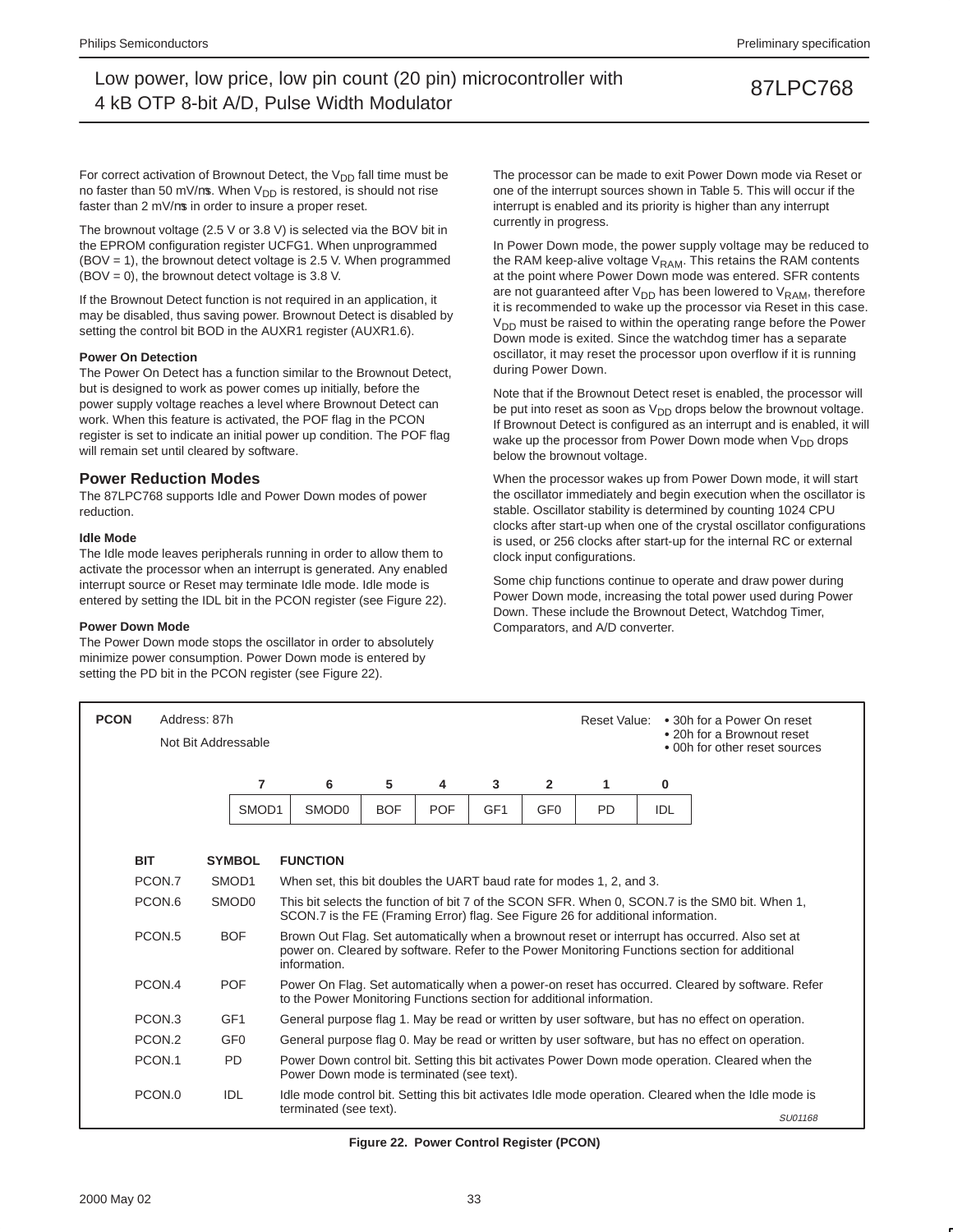| <b>Wakeup Source</b>             | <b>Conditions</b>                                                                                                                                                                     |
|----------------------------------|---------------------------------------------------------------------------------------------------------------------------------------------------------------------------------------|
| External Interrupt 0 or 1        | The corresponding interrupt must be enabled.                                                                                                                                          |
| Keyboard Interrupt               | The keyboard interrupt feature must be enabled and properly set up. The corresponding interrupt must be<br>enabled.                                                                   |
| Comparator 1 or 2                | The comparator(s) must be enabled and properly set up. The corresponding interrupt must be enabled.                                                                                   |
| Watchdog Timer Reset             | The watchdog timer must be enabled via the WDTE bit in the UCFG1 EPROM configuration byte.                                                                                            |
| Watchdog Timer Interrupt         | The WDTE bit in the UCFG1 EPROM configuration byte must not be set. The corresponding interrupt must<br>be enabled.                                                                   |
| <b>Brownout Detect Reset</b>     | The BOD bit in AUXR1 must not be set (brownout detect not disabled). The BOI bit in AUXR1 must not be<br>set (brownout interrupt disabled).                                           |
| <b>Brownout Detect Interrupt</b> | The BOD bit in AUXR1 must not be set (brownout detect not disabled). The BOI bit in AUXR1 must be set<br>(brownout interrupt enabled). The corresponding interrupt must be enabled.   |
| Reset Input                      | The external reset input must be enabled.                                                                                                                                             |
| A/D converter                    | Must use internal RC clock (RCCLK = 1) for $A/D$ converter to work in Power Down mode. The $A/D$ must be<br>enabled and properly set up. The corresponding interrupt must be enabled. |

## **Table 10. Sources of Wakeup from Power Down Mode**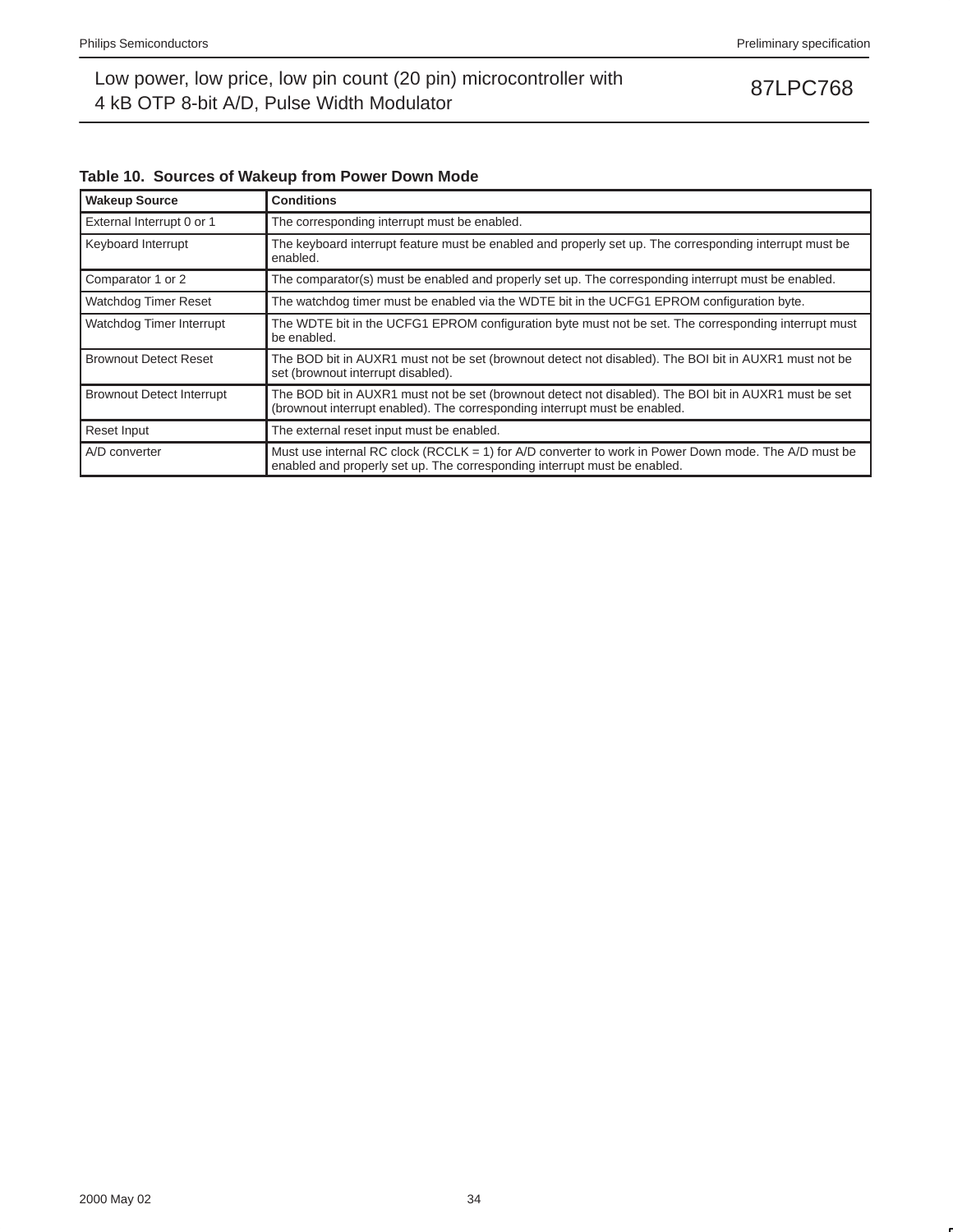### **Low Voltage EPROM Operation**

The EPROM array contains some analog circuits that are not required when  $V_{DD}$  is less than 4 V, but are required for a  $V_{DD}$ greater than 4 V. The LPEP bit (AUXR.4), when set by software, will power down these analog circuits resulting in a reduced supply current. LPEP is cleared only by power-on reset, so it may be set ONLY for applications that always operate with  $V_{DD}$  less than 4 V.

### **Reset**

The 87LPC768 has an active low reset input when configured for an external reset. A fully internal reset may also be configured which provides a reset when power is initially applied to the device. The watchdog timer can act as an oscillator fail detect because it uses an independent, fully on-chip oscillator.

The external reset input is disabled, and fully internal reset generation enabled, by programming the RPD bit in the EPROM configuration register UCFG1 to 0. EPROM configuration is described in the section EPROM Characteristics



**Figure 23. Typical External Reset Circuits**



**Figure 24. Block Diagram Showing Reset Sources**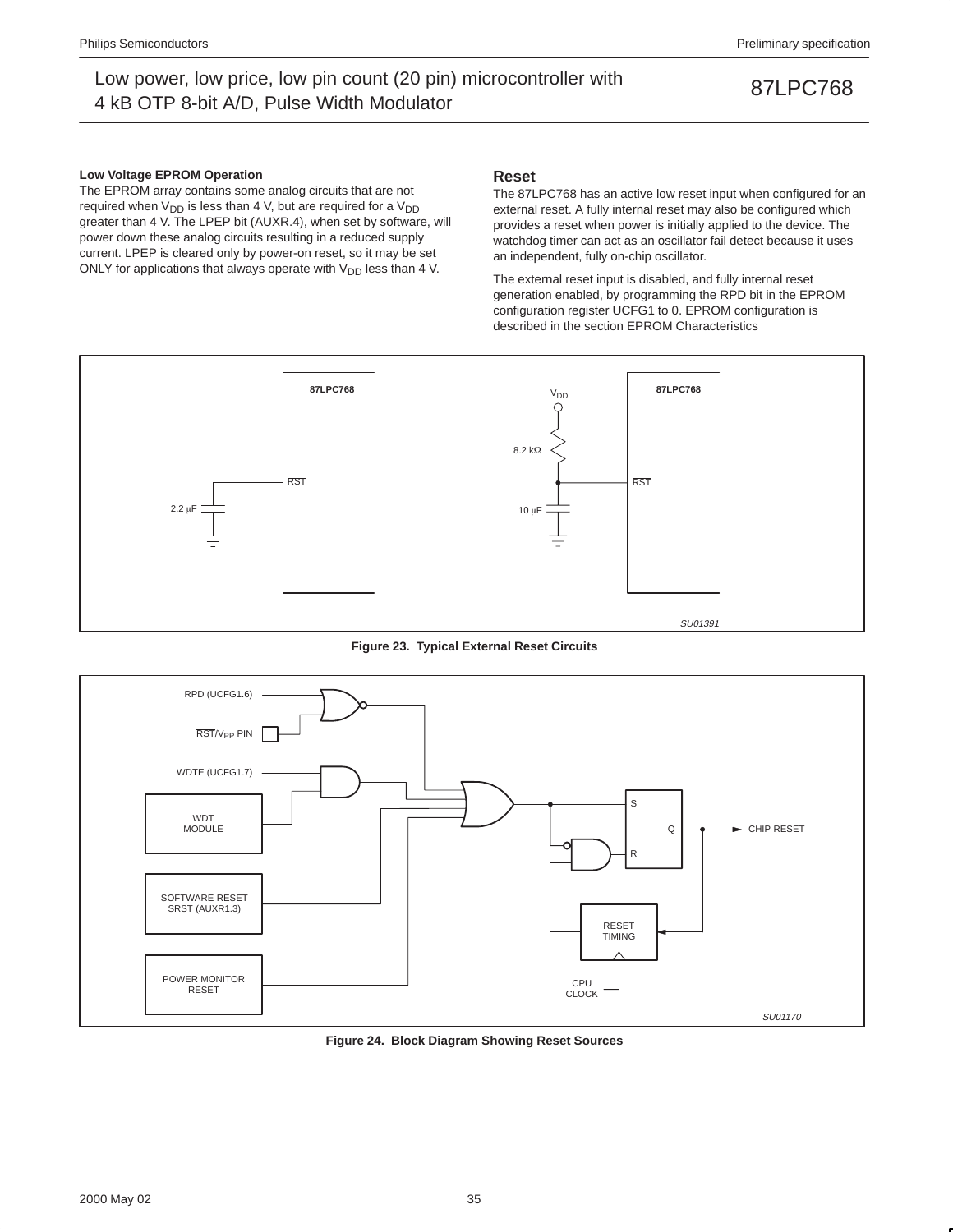### **Timer/Counters**

The 87LPC768 has two general purpose counter/timers which are upward compatible with the standard 80C51 Timer 0 and Timer 1. Both can be configured to operate either as timers or event counters (see Figure 25). An option to automatically toggle the T0 and/or T1 pins upon timer overflow has been added.

In the "Timer" function, the register is incremented every machine cycle. Thus, one can think of it as counting machine cycles. Since a machine cycle consists of 6 CPU clock periods, the count rate is 1/6 of the CPU clock frequency. Refer to the section Enhanced CPU for a description of the CPU clock.

In the "Counter" function, the register is incremented in response to a 1-to-0 transition at its corresponding external input pin, T0 or T1. In this function, the external input is sampled once during every

machine cycle. When the samples of the pin state show a high in one cycle and a low in the next cycle, the count is incremented. The new count value appears in the register during the cycle following the one in which the transition was detected. Since it takes 2 machine cycles (12 CPU clocks) to recognize a 1-to-0 transition, the maximum count rate is 1/6 of the CPU clock frequency. There are no restrictions on the duty cycle of the external input signal, but to ensure that a given level is sampled at least once before it changes, it should be held for at least one full machine cycle.

The "Timer" or "Counter" function is selected by control bits C/T in the Special Function Register TMOD. In addition to the "Timer" or "Counter" selection, Timer 0 and Timer 1 have four operating modes, which are selected by bit-pairs (M1, M0) in TMOD. Modes 0, 1, and 2 are the same for both Timers/Counters. Mode 3 is different. The four operating modes are described in the following text.

| <b>TMOD</b> | Address: 89h     |                     |                                                                                                |                                                                                                                                                                                                                                                          |                |             |              |    |                | Reset Value: 00h                                                                                                                                                                                    |
|-------------|------------------|---------------------|------------------------------------------------------------------------------------------------|----------------------------------------------------------------------------------------------------------------------------------------------------------------------------------------------------------------------------------------------------------|----------------|-------------|--------------|----|----------------|-----------------------------------------------------------------------------------------------------------------------------------------------------------------------------------------------------|
|             |                  | Not Bit Addressable |                                                                                                |                                                                                                                                                                                                                                                          |                |             |              |    |                |                                                                                                                                                                                                     |
|             |                  | $\overline{7}$      | 6                                                                                              | 5                                                                                                                                                                                                                                                        | 4              | 3           | $\mathbf{2}$ | 1  | $\bf{0}$       |                                                                                                                                                                                                     |
|             |                  | <b>GATE</b>         | CП                                                                                             | M1                                                                                                                                                                                                                                                       | M <sub>0</sub> | <b>GATE</b> | СĀ           | M1 | M <sub>0</sub> |                                                                                                                                                                                                     |
|             |                  |                     |                                                                                                |                                                                                                                                                                                                                                                          |                |             |              |    |                |                                                                                                                                                                                                     |
| <b>BIT</b>  |                  | <b>SYMBOL</b>       | <b>FUNCTION</b>                                                                                |                                                                                                                                                                                                                                                          |                |             |              |    |                |                                                                                                                                                                                                     |
|             | TMOD.7           | <b>GATE</b>         |                                                                                                |                                                                                                                                                                                                                                                          |                |             |              |    |                | Gating control for Timer 1. When set, Timer/Counter is enabled only while the INT1 pin is high and<br>the TR1 control pin is set. When cleared, Timer 1 is enabled when the TR1 control bit is set. |
|             | TMOD.6           | C/T                 |                                                                                                | Timer or Counter Selector for Timer 1. Cleared for Timer operation (input from internal system clock.)<br>Set for Counter operation (input from T1 input pin).                                                                                           |                |             |              |    |                |                                                                                                                                                                                                     |
|             | <b>TMOD.5, 4</b> | M1. M0              |                                                                                                | Mode Select for Timer 1 (see table below).                                                                                                                                                                                                               |                |             |              |    |                |                                                                                                                                                                                                     |
|             | TMOD.3           | <b>GATE</b>         |                                                                                                |                                                                                                                                                                                                                                                          |                |             |              |    |                | Gating control for Timer 0. When set, Timer/Counter is enabled only while the INTO pin is high and<br>the TR0 control pin is set. When cleared, Timer 0 is enabled when the TR0 control bit is set. |
|             | TMOD.2           | C/T                 | Set for Counter operation (input from T0 input pin).                                           |                                                                                                                                                                                                                                                          |                |             |              |    |                | Timer or Counter Selector for Timer 0. Cleared for Timer operation (input from internal system clock.)                                                                                              |
|             | <b>TMOD.1.0</b>  | M1. M0              | Mode Select for Timer 0 (see table below).                                                     |                                                                                                                                                                                                                                                          |                |             |              |    |                |                                                                                                                                                                                                     |
|             |                  | M1, M0              | <b>Timer Mode</b>                                                                              |                                                                                                                                                                                                                                                          |                |             |              |    |                |                                                                                                                                                                                                     |
|             |                  | 0 <sub>0</sub>      | 8048 Timer "TLn" serves as 5-bit prescaler.                                                    |                                                                                                                                                                                                                                                          |                |             |              |    |                |                                                                                                                                                                                                     |
|             |                  | 0 <sub>1</sub>      | 16-bit Timer/Counter "THn" and "TLn" are cascaded; there is no prescaler.                      |                                                                                                                                                                                                                                                          |                |             |              |    |                |                                                                                                                                                                                                     |
|             |                  | 10                  | 8-bit auto-reload Timer/Counter. THn holds a value which is loaded into TLn when it overflows. |                                                                                                                                                                                                                                                          |                |             |              |    |                |                                                                                                                                                                                                     |
|             |                  | 11                  |                                                                                                | Timer 0 is a dual 8-bit Timer/Counter in this mode. TL0 is an 8-bit Timer/Counter controlled by the<br>standard Timer 0 control bits. THO is an 8-bit timer only, controlled by the Timer 1 control bits (see<br>text). Timer 1 in this mode is stopped. |                |             |              |    |                |                                                                                                                                                                                                     |
|             |                  |                     |                                                                                                |                                                                                                                                                                                                                                                          |                |             |              |    |                | SLI01171                                                                                                                                                                                            |

**Figure 25. Timer/Counter Mode Control Register (TMOD)**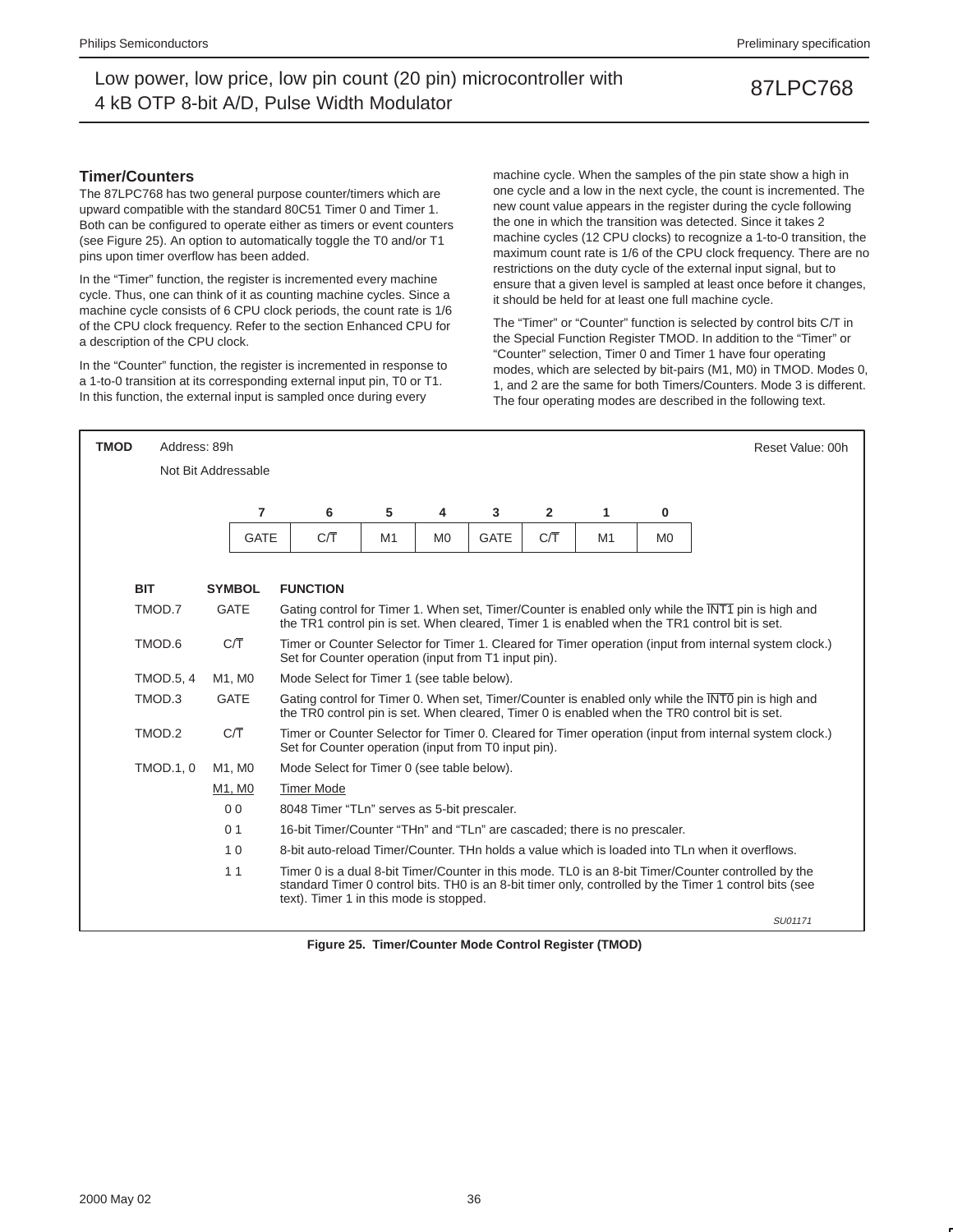### **Mode 0**

Putting either Timer into Mode 0 makes it look like an 8048 Timer, which is an 8-bit Counter with a divide-by-32 prescaler. Figure 27 shows Mode 0 operation.

In this mode, the Timer register is configured as a 13-bit register. As the count rolls over from all 1s to all 0s, it sets the Timer interrupt flag TFn. The count input is enabled to the Timer when TRn = 1 and either GATE = 0 or  $\overline{\text{INTn}}$  = 1. (Setting GATE = 1 allows the Timer to be controlled by external input  $\overline{\text{INTn}}$ , to facilitate pulse width

measurements). TRn is a control bit in the Special Function Register TCON (Figure 26). The GATE bit is in the TMOD register.

The 13-bit register consists of all 8 bits of THn and the lower 5 bits of TLn. The upper 3 bits of TLn are indeterminate and should be ignored. Setting the run flag (TRn) does not clear the registers.

Mode 0 operation is the same for Timer 0 and Timer 1. See Figure 27. There are two different GATE bits, one for Timer 1 (TMOD.7) and one for Timer 0 (TMOD.3).

| <b>TCON</b> | Address: 88h<br>Reset Value: 00h |                 |                                                                                                   |                                                                                                                                                            |                 |                 |                |     |                 |                                                                                                   |
|-------------|----------------------------------|-----------------|---------------------------------------------------------------------------------------------------|------------------------------------------------------------------------------------------------------------------------------------------------------------|-----------------|-----------------|----------------|-----|-----------------|---------------------------------------------------------------------------------------------------|
|             | <b>Bit Addressable</b>           |                 |                                                                                                   |                                                                                                                                                            |                 |                 |                |     |                 |                                                                                                   |
|             |                                  | 7               | 6                                                                                                 | 5                                                                                                                                                          | 4               | 3               | $\overline{2}$ | 1   | 0               |                                                                                                   |
|             |                                  | TF <sub>1</sub> | TR <sub>1</sub>                                                                                   | TF <sub>0</sub>                                                                                                                                            | TR <sub>0</sub> | IE <sub>1</sub> | IT1            | IE0 | IT <sub>0</sub> |                                                                                                   |
|             |                                  |                 |                                                                                                   |                                                                                                                                                            |                 |                 |                |     |                 |                                                                                                   |
| <b>BIT</b>  |                                  | <b>SYMBOL</b>   | <b>FUNCTION</b>                                                                                   |                                                                                                                                                            |                 |                 |                |     |                 |                                                                                                   |
|             | TCON.7                           | TF <sub>1</sub> |                                                                                                   | Timer 1 overflow flag. Set by hardware on Timer/Counter overflow. Cleared by hardware when the<br>interrupt is processed, or by software.                  |                 |                 |                |     |                 |                                                                                                   |
|             | TCON.6                           | TR <sub>1</sub> |                                                                                                   | Timer 1 Run control bit. Set/cleared by software to turn Timer/Counter 1 on/off.                                                                           |                 |                 |                |     |                 |                                                                                                   |
|             | TCON <sub>.5</sub>               | TF <sub>0</sub> | processor vectors to the interrupt routine, or by software.                                       |                                                                                                                                                            |                 |                 |                |     |                 | Timer 0 overflow flag. Set by hardware on Timer/Counter overflow. Cleared by hardware when the    |
|             | TCON.4                           | TR <sub>0</sub> | Timer 0 Run control bit. Set/cleared by software to turn Timer/Counter 0 on/off.                  |                                                                                                                                                            |                 |                 |                |     |                 |                                                                                                   |
|             | TCON.3                           | IE <sub>1</sub> | hardware when the interrupt is processed, or by software.                                         |                                                                                                                                                            |                 |                 |                |     |                 | Interrupt 1 Edge flag. Set by hardware when external interrupt 1 edge is detected. Cleared by     |
|             | TCON.2                           | IT1             | external interrupts.                                                                              |                                                                                                                                                            |                 |                 |                |     |                 | Interrupt 1 Type control bit. Set/cleared by software to specify falling edge/low level triggered |
|             | TCON.1                           | IE <sub>0</sub> |                                                                                                   | Interrupt 0 Edge flag. Set by hardware when external interrupt 0 edge is detected. Cleared by<br>hardware when the interrupt is processed, or by software. |                 |                 |                |     |                 |                                                                                                   |
|             | TCON.0                           | IT <sub>0</sub> | Interrupt 0 Type control bit. Set/cleared by software to specify falling edge/low level triggered |                                                                                                                                                            |                 |                 |                |     |                 |                                                                                                   |
|             |                                  |                 | external interrupts.                                                                              |                                                                                                                                                            |                 |                 |                |     |                 | SU01172                                                                                           |

**Figure 26. Timer/Counter Control Register (TCON)**



**Figure 27. Timer/Counter 0 or 1 in Mode 0 (13-Bit Counter)**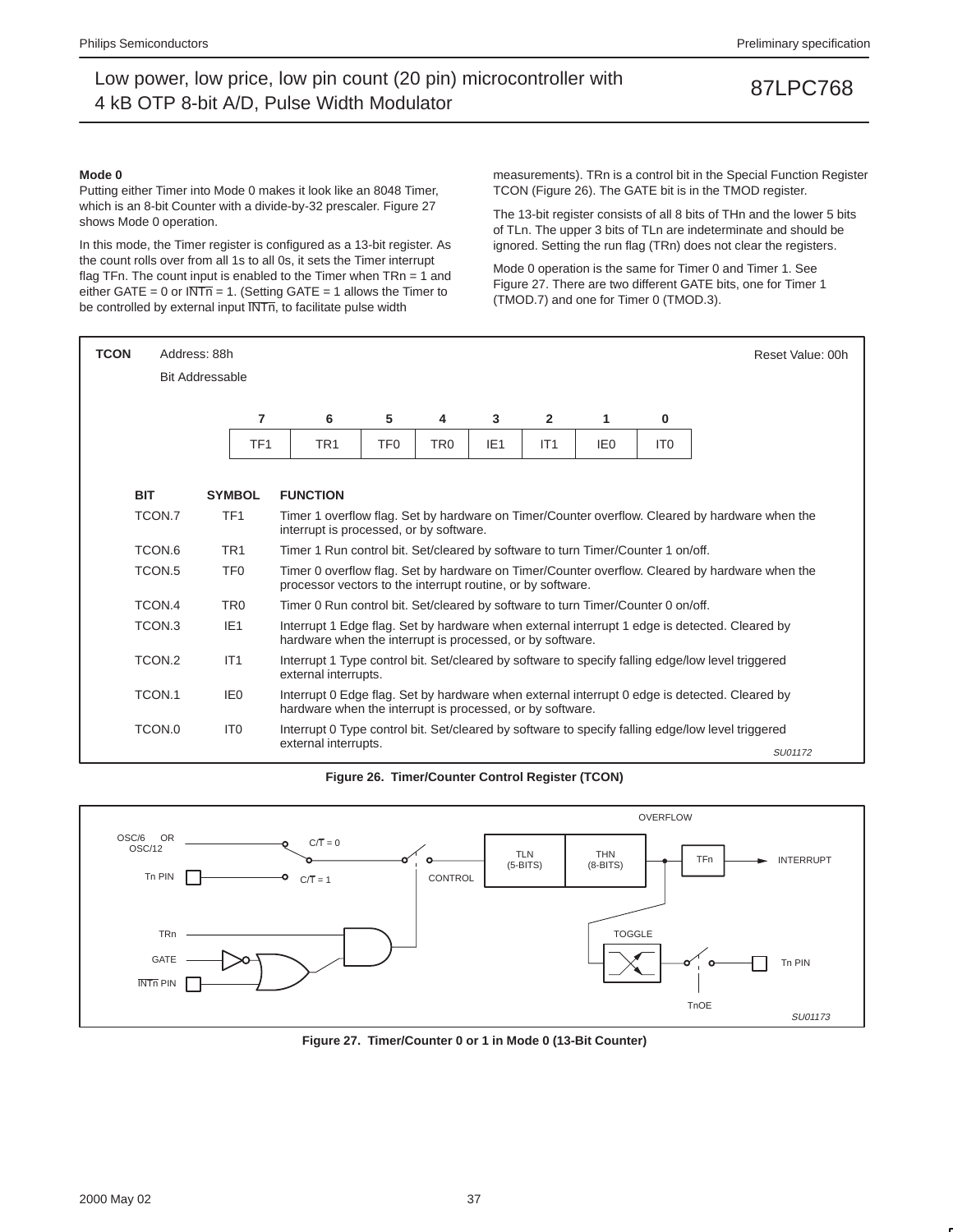### **Mode 1**

Mode 1 is the same as Mode 0, except that all 16 bits of the timer register (THn and TLn) are used. See Figure 28

### **Mode 2**

Mode 2 configures the Timer register as an 8-bit Counter (TL1) with automatic reload, as shown in Figure 29. Overflow from TLn not only sets TFn, but also reloads TLn with the contents of THn, which must be preset by software. The reload leaves THn unchanged. Mode 2 operation is the same for Timer 0 and Timer 1.

### **Mode 3**

When Timer 1 is in Mode 3 it is stopped. The effect is the same as setting  $TR1 = 0$ .

Timer 0 in Mode 3 establishes TL0 and TH0 as two separate 8-bit counters. The logic for Mode 3 on Timer 0 is shown in Figure 30. TL0 uses the Timer 0 control bits: C/T, GATE, TR0, INT0, and TF0. TH0 is locked into a timer function (counting machine cycles) and takes over the use of TR1 and TF1 from Timer 1. Thus, TH0 now controls the "Timer 1" interrupt.

Mode 3 is provided for applications that require an extra 8-bit timer. With Timer 0 in Mode 3, an 87LPC768 can look like it has three Timer/Counters. When Timer 0 is in Mode 3, Timer 1 can be turned on and off by switching it into and out of its own Mode 3. It can still be used by the serial port as a baud rate generator, or in any application not requiring an interrupt.



**Figure 28. Timer/Counter 0 or 1 in Mode 1 (16-Bit Counter)**



**Figure 29. Timer/Counter 0 or 1 in Mode 2 (8-Bit Auto-Reload)**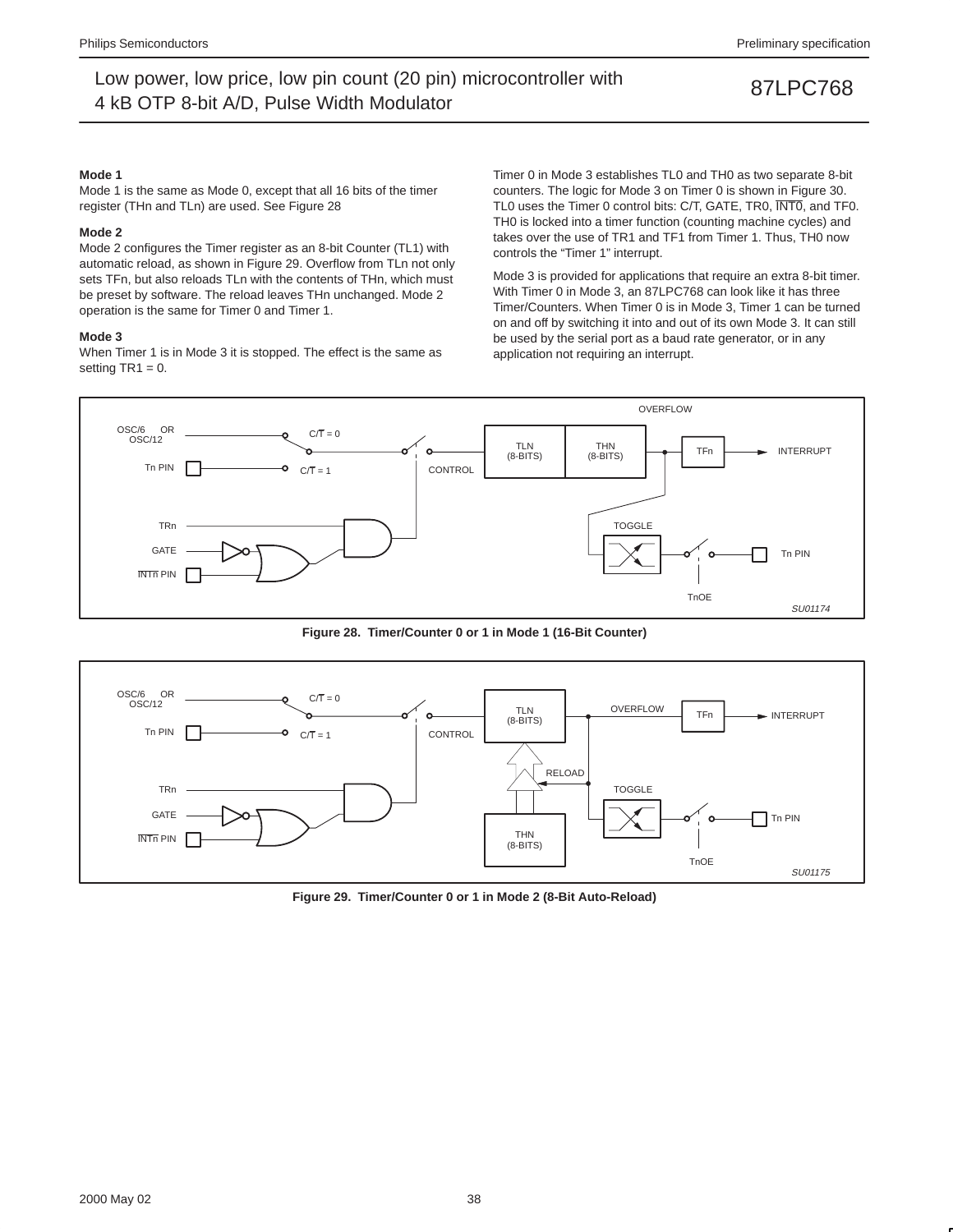

**Figure 30. Timer/Counter 0 Mode 3 (Two 8-Bit Counters)**

### **Timer Overflow Toggle Output**

Timers 0 and 1 can be configured to automatically toggle a port output whenever a timer overflow occurs. The same device pins that are used for the T0 and T1 count inputs are also used for the timer toggle outputs. This function is enabled by control bits T0OE and T1OE in the P2M1 register, and apply to Timer 0 and Timer 1 respectively. The port outputs will be a logic 1 prior to the first timer overflow when this mode is turned on.

### **UART**

The 87LPC768 includes an enhanced 80C51 UART. The baud rate source for the UART is timer 1 for modes 1 and 3, while the rate is fixed in modes 0 and 2. Because CPU clocking is different on the 87LPC768 than on the standard 80C51, baud rate calculation is somewhat different. Enhancements over the standard 80C51 UART include Framing Error detection and automatic address recognition.

The serial port is full duplex, meaning it can transmit and receive simultaneously. It is also receive-buffered, meaning it can commence reception of a second byte before a previously received byte has been read from the SBUF register. However, if the first byte still hasn't been read by the time reception of the second byte is complete, the first byte will be lost. The serial port receive and transmit registers are both accessed through Special Function Register SBUF. Writing to SBUF loads the transmit register, and reading SBUF accesses a physically separate receive register.

The serial port can be operated in 4 modes:

### **Mode 0**

Serial data enters and exits through RxD. TxD outputs the shift clock. 8 bits are transmitted or received, LSB first. The baud rate is fixed at 1/6 of the CPU clock frequency.

### **Mode 1**

10 bits are transmitted (through TxD) or received (through RxD): a start bit (logical 0), 8 data bits (LSB first), and a stop bit (logical 1). When data is received, the stop bit is stored in RB8 in Special Function Register SCON. The baud rate is variable and is determined by the Timer 1 overflow rate.

### **Mode 2**

11 bits are transmitted (through TxD) or received (through RxD): start bit (logical 0), 8 data bits (LSB first), a programmable 9th data bit, and a stop bit (logical 1). When data is transmitted, the 9th data bit (TB8 in SCON) can be assigned the value of 0 or 1. Or, for example, the parity bit (P, in the PSW) could be moved into TB8. When data is received, the 9th data bit goes into RB8 in Special Function Register SCON, while the stop bit is ignored. The baud rate is programmable to either 1/16 or 1/32 of the CPU clock frequency, as determined by the SMOD1 bit in PCON.

### **Mode 3**

11 bits are transmitted (through TxD) or received (through RxD): a start bit (logical 0), 8 data bits (LSB first), a programmable 9th data bit, and a stop bit (logical 1). In fact, Mode 3 is the same as Mode 2 in all respects except baud rate. The baud rate in Mode 3 is variable and is determined by the Timer 1 overflow rate.

In all four modes, transmission is initiated by any instruction that uses SBUF as a destination register. Reception is initiated in Mode 0 by the condition  $RI = 0$  and  $REN = 1$ . Reception is initiated in the other modes by the incoming start bit if  $REN = 1$ .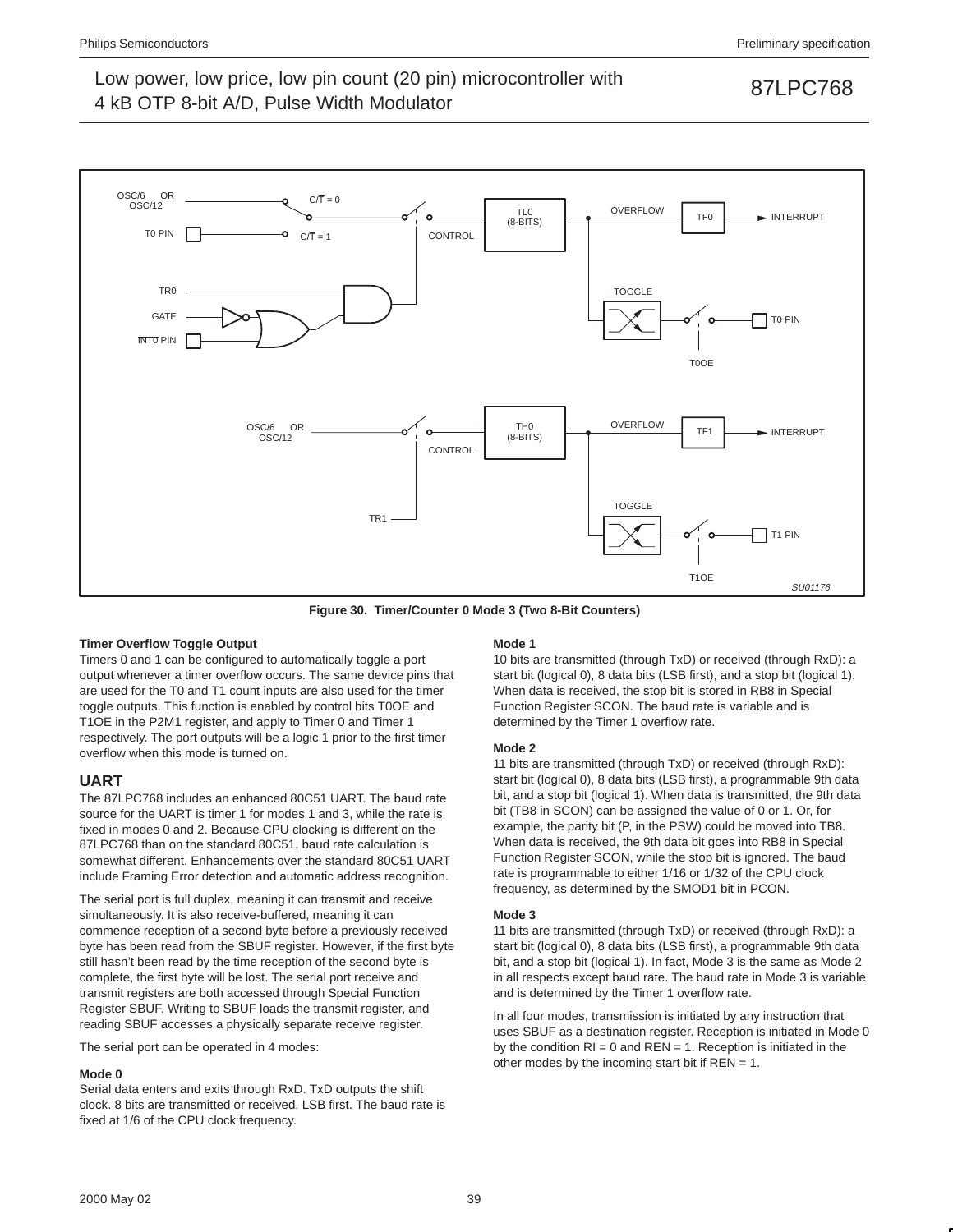### **Serial Port Control Register (SCON)**

The serial port control and status register is the Special Function Register SCON, shown in Figure 31. This register contains not only the mode selection bits, but also the 9th data bit for transmit and receive (TB8 and RB8), and the serial port interrupt bits (TI and RI).

The Framing Error bit (FE) allows detection of missing stop bits in the received data stream. The FE bit shares the bit position SCON.7 with the SM0 bit. Which bit appears in SCON at any particular time is determined by the SMOD0 bit in the PCON register. If SMOD0 = 0, SCON.7 is the SM0 bit. If SMOD0 = 1, SCON.7 is the FE bit. Once set, the FE bit remains set until it is cleared by software. This allows detection of framing errors for a group of characters without the need for monitoring it for every character individually.

| <b>SCON</b>       | Address: 98h           |                                                                                                                                                                                                                         |                                                                                                                                                                                                                             |            |                     |                              |    |                | Reset Value: 00h                                                                                                                                                                                             |
|-------------------|------------------------|-------------------------------------------------------------------------------------------------------------------------------------------------------------------------------------------------------------------------|-----------------------------------------------------------------------------------------------------------------------------------------------------------------------------------------------------------------------------|------------|---------------------|------------------------------|----|----------------|--------------------------------------------------------------------------------------------------------------------------------------------------------------------------------------------------------------|
|                   | <b>Bit Addressable</b> |                                                                                                                                                                                                                         |                                                                                                                                                                                                                             |            |                     |                              |    |                |                                                                                                                                                                                                              |
|                   | $\overline{7}$         | 6                                                                                                                                                                                                                       | 5                                                                                                                                                                                                                           | 4          | 3                   | $\overline{2}$               | 1  | $\bf{0}$       |                                                                                                                                                                                                              |
|                   |                        |                                                                                                                                                                                                                         |                                                                                                                                                                                                                             |            |                     |                              |    |                |                                                                                                                                                                                                              |
|                   | SMO/FE                 | SM <sub>1</sub>                                                                                                                                                                                                         | SM <sub>2</sub>                                                                                                                                                                                                             | <b>REN</b> | TB8                 | RB <sub>8</sub>              | TI | R <sub>l</sub> |                                                                                                                                                                                                              |
| <b>BIT</b>        | <b>SYMBOL</b>          | <b>FUNCTION</b>                                                                                                                                                                                                         |                                                                                                                                                                                                                             |            |                     |                              |    |                |                                                                                                                                                                                                              |
| SCON.7            | FE.                    |                                                                                                                                                                                                                         | Framing Error. This bit is set by the UART receiver when an invalid stop bit is detected. Must be<br>cleared by software. The SMOD0 bit in the PCON register must be 1 for this bit to be accessible.<br>See SM0 bit below. |            |                     |                              |    |                |                                                                                                                                                                                                              |
| SCON.7            | SM <sub>0</sub>        |                                                                                                                                                                                                                         | With SM1, defines the serial port mode. The SMOD0 bit in the PCON register must be 0 for this bit<br>to be accessible. See FE bit above.                                                                                    |            |                     |                              |    |                |                                                                                                                                                                                                              |
| SCON. 6           | SM <sub>1</sub>        |                                                                                                                                                                                                                         | With SM0, defines the serial port mode (see table below).                                                                                                                                                                   |            |                     |                              |    |                |                                                                                                                                                                                                              |
|                   | SM0, SM1               | <b>UART</b> Mode<br><b>Baud Rate</b>                                                                                                                                                                                    |                                                                                                                                                                                                                             |            |                     |                              |    |                |                                                                                                                                                                                                              |
|                   | 0 <sub>0</sub>         | 0: shift register                                                                                                                                                                                                       |                                                                                                                                                                                                                             |            | CPU clock/6         |                              |    |                |                                                                                                                                                                                                              |
|                   | 0 <sub>1</sub>         | 1: 8-bit UART                                                                                                                                                                                                           |                                                                                                                                                                                                                             |            | Variable (see text) |                              |    |                |                                                                                                                                                                                                              |
|                   | 10                     | 2: 9-bit UART                                                                                                                                                                                                           |                                                                                                                                                                                                                             |            |                     | CPU clock/32 or CPU clock/16 |    |                |                                                                                                                                                                                                              |
|                   | 11                     | 3: 9-bit UART                                                                                                                                                                                                           |                                                                                                                                                                                                                             |            | Variable (see text) |                              |    |                |                                                                                                                                                                                                              |
| SCON.5            | SM <sub>2</sub>        | will not be activated if a valid stop bit was not received. In Mode 0, SM2 should be 0.                                                                                                                                 |                                                                                                                                                                                                                             |            |                     |                              |    |                | Enables the multiprocessor communication feature in Modes 2 and 3. In Mode 2 or 3, if SM2 is set<br>to 1, then RI will not be activated if the received 9th data bit (RB8) is 0. In Mode 1, if SM2=1 then RI |
| SCON.4            | <b>REN</b>             |                                                                                                                                                                                                                         |                                                                                                                                                                                                                             |            |                     |                              |    |                | Enables serial reception. Set by software to enable reception. Clear by software to disable reception.                                                                                                       |
| SCON <sub>3</sub> | TB8                    |                                                                                                                                                                                                                         |                                                                                                                                                                                                                             |            |                     |                              |    |                | The 9th data bit that will be transmitted in Modes 2 and 3. Set or clear by software as desired.                                                                                                             |
| SCON.2            | RB <sub>8</sub>        |                                                                                                                                                                                                                         | In Modes 2 and 3, is the 9th data bit that was received. In Mode 1, it SM2=0, RB8 is the stop bit that<br>was received. In Mode 0, RB8 is not used.                                                                         |            |                     |                              |    |                |                                                                                                                                                                                                              |
| SCON.1            | <b>TI</b>              |                                                                                                                                                                                                                         |                                                                                                                                                                                                                             |            |                     |                              |    |                | Transmit interrupt flag. Set by hardware at the end of the 8th bit time in Mode 0, or at the beginning<br>of the stop bit in the other modes, in any serial transmission. Must be cleared by software.       |
| SCON.0            | R <sub>1</sub>         | Receive interrupt flag. Set by hardware at the end of the 8th bit time in Mode 0, or halfway through<br>the stop bit time in the other modes, in any serial reception (except see SM2). Must be cleared by<br>software. |                                                                                                                                                                                                                             |            |                     |                              |    |                |                                                                                                                                                                                                              |
|                   |                        |                                                                                                                                                                                                                         |                                                                                                                                                                                                                             |            |                     |                              |    |                | SU01157                                                                                                                                                                                                      |

**Figure 31. Serial Port Control Register (SCON)**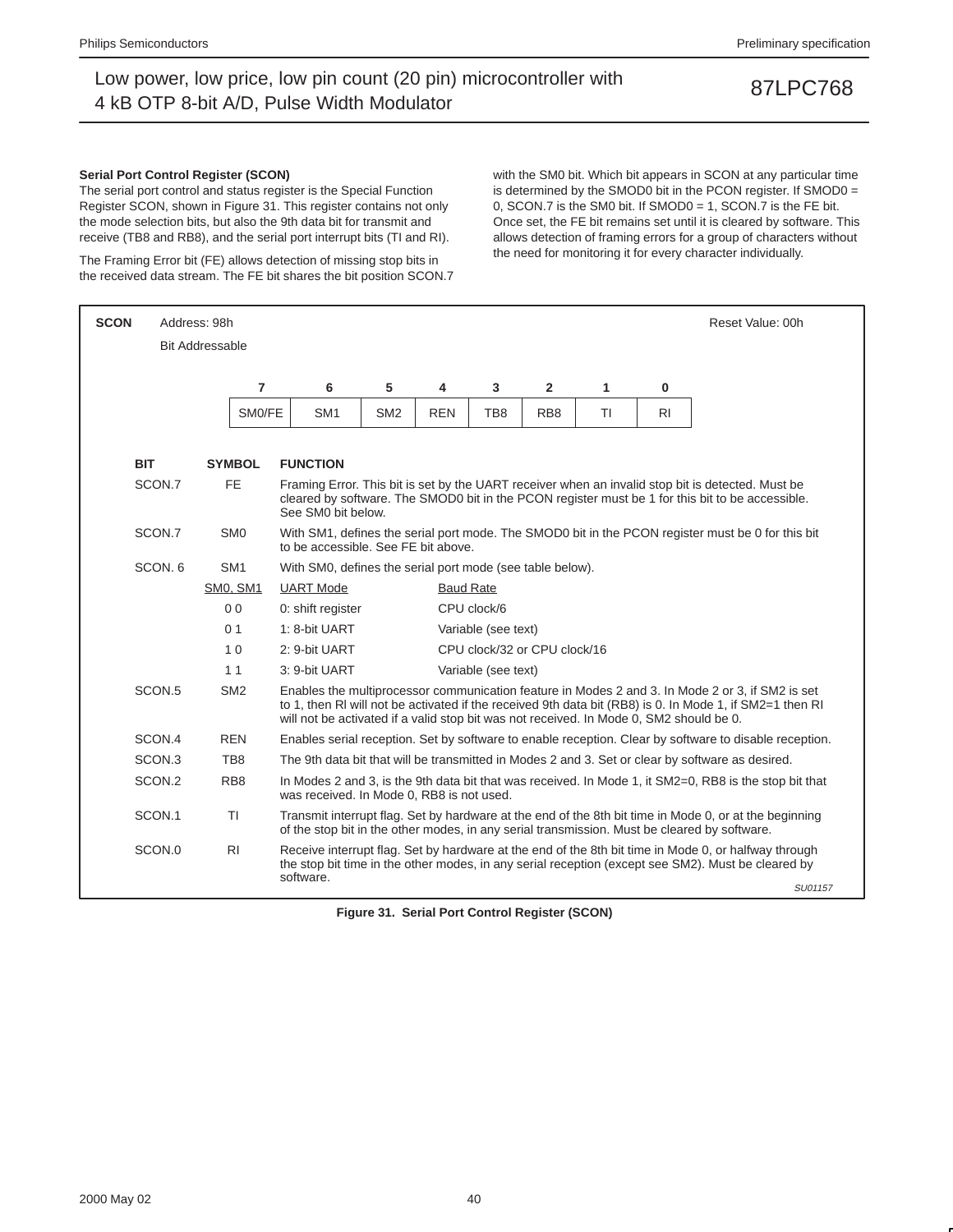### **Baud Rates**

The baud rate in Mode 0 is fixed: Mode 0 Baud Rate = CPU clock/6. The baud rate in Mode 2 depends on the value of bit SMOD1 in Special Function Register PCON. If SMOD1 = 0 (which is the value on reset), the baud rate is 1/32 of the CPU clock frequency. If SMOD1 = 1, the baud rate is 1/16 of the CPU clock frequency.

Mode 2 Baud Rate = 
$$
\frac{1 + \text{SMOD1}}{32} \times \text{CPU clock frequency}
$$

### **Using Timer 1 to Generate Baud Rates**

When Timer 1 is used as the baud rate generator, the baud rates in Modes 1 and 3 are determined by the Timer 1 overflow rate and the value of SMOD1. The Timer 1 interrupt should be disabled in this

application. The Timer itself can be configured for either "timer" or "counter" operation, and in any of its 3 running modes. In the most typical applications, it is configured for "timer" operation, in the auto-reload mode (high nibble of TMOD = 0010b). In that case the baud rate is given by the formula:

$$
CPU clock frequency/ \n192 (or 96 if SMOD1 = 1)
$$
\nMode 1, 3 Baud Rate = 
$$
\frac{192 (or 96 if SMOD1 = 1)}{256 - (TH1)}
$$

Tables 6 and 7 list various commonly used baud rates and how they can be obtained using Timer 1 as the baud rate generator.

### **Table 11. Baud Rates, Timer Values, and CPU Clock Frequencies for SMOD1 = 0**

| <b>Timer Count</b> | <b>Baud Rate</b> |           |           |            |                          |           |  |  |  |
|--------------------|------------------|-----------|-----------|------------|--------------------------|-----------|--|--|--|
|                    | 2400             | 4800      | 9600      | 19.2k      | 38.4k                    | 57.6k     |  |  |  |
| $-1$               | 0.4608           | 0.9216    | $*1.8432$ | $*3.6864$  | * 7.3728                 | * 11.0592 |  |  |  |
| $-2$               | 0.9216           | 1.8432    | $*3.6864$ | * 7.3728   | $*14.7456$               |           |  |  |  |
| $-3$               | 1.3824           | 2.7648    | 5.5296    | * 11.0592  | $\overline{\phantom{0}}$ | -         |  |  |  |
| $-4$               | $*1.8432$        | $*3.6864$ | * 7.3728  | $*14.7456$ |                          |           |  |  |  |
| $-5$               | 2.3040           | 4.6080    | 9.2160    | *18.4320   | $\overline{\phantom{0}}$ |           |  |  |  |
| $-6$               | 2.7648           | 5.5296    | * 11.0592 |            | $\overline{\phantom{0}}$ |           |  |  |  |
| $-7$               | 3.2256           | 6.4512    | 12.9024   |            |                          |           |  |  |  |
| $-8$               | * 3.6864         | * 7.3728  | * 14.7456 |            | -                        | -         |  |  |  |
| $-9$               | 4.1472           | 8.2944    | 16.5888   |            |                          |           |  |  |  |
| $-10$              | 4.6080           | 9.2160    | * 18.4320 |            | $\overline{\phantom{0}}$ | -         |  |  |  |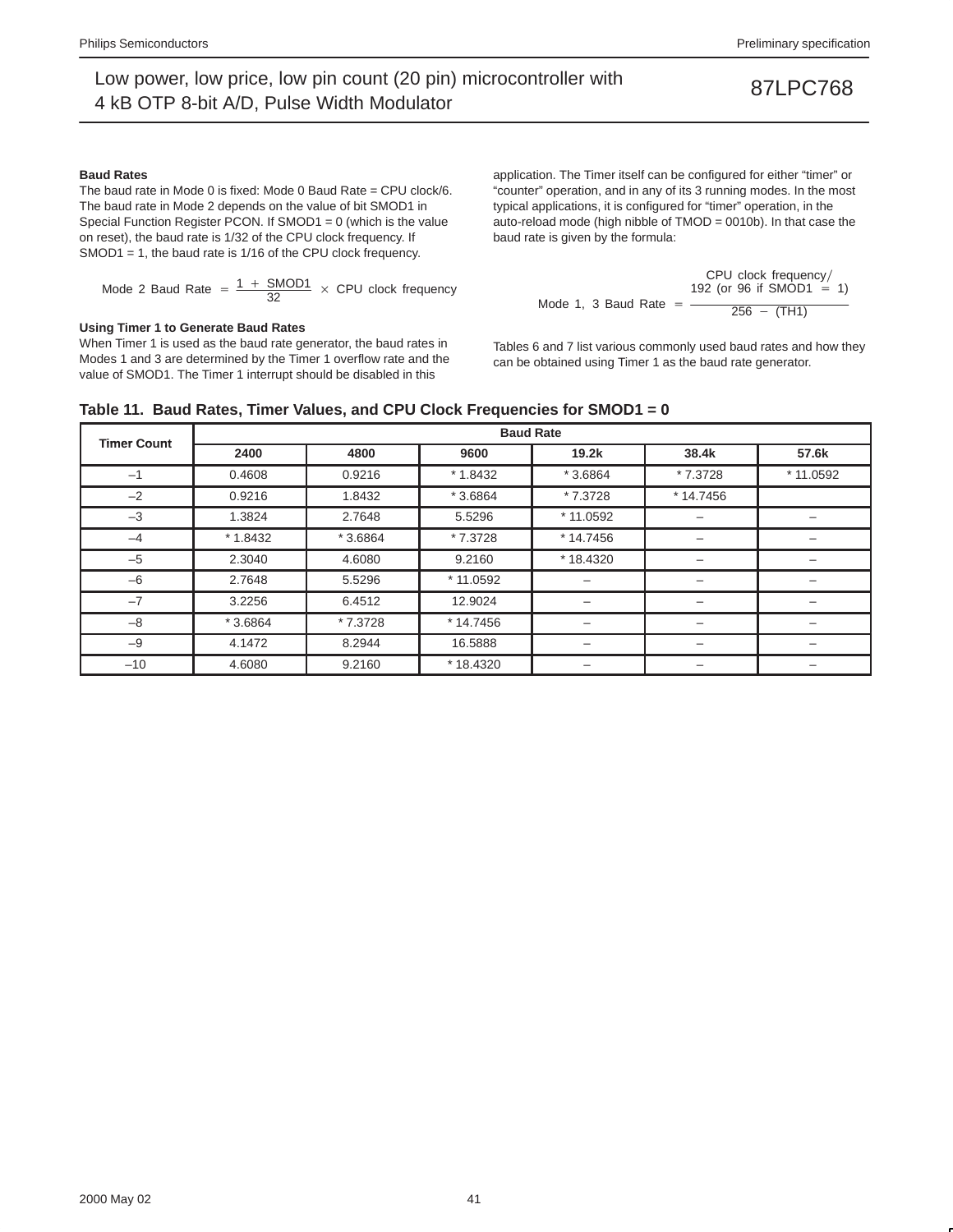| <b>Timer Count</b> |           |           |            | <b>Baud Rate</b>         |                          |                          |                          |
|--------------------|-----------|-----------|------------|--------------------------|--------------------------|--------------------------|--------------------------|
|                    | 2400      | 4800      | 9600       | 19.2k                    | 38.4k                    | 57.6k                    | 115.2k                   |
| $-1$               | 0.2304    | 0.4608    | 0.9216     | $*1.8432$                | $*3.6864$                | 5.5296                   | * 11.0592                |
| $-2$               | 0.4608    | 0.9216    | $*1.8432$  | $*3.6864$                | * 7.3728                 | * 11.0592                | $\overline{\phantom{0}}$ |
| $-3$               | 0.6912    | 1.3824    | 2.7648     | 5.5296                   | $*11.0592$               | 16.5888                  | $\overline{\phantom{0}}$ |
| $-4$               | 0.9216    | $*1.8432$ | $*3.6864$  | * 7.3728                 | * 14.7456                | $\qquad \qquad -$        | $\qquad \qquad -$        |
| $-5$               | 1.1520    | 2.3040    | 4.6080     | 9.2160                   | $*18.4320$               | -                        | $\qquad \qquad -$        |
| $-6$               | 1.3824    | 2.7648    | 5.5296     | * 11.0592                | $\overline{\phantom{0}}$ | $\qquad \qquad -$        | $\qquad \qquad -$        |
| $-7$               | 1.6128    | 3.2256    | 6.4512     | 12.9024                  | $\qquad \qquad -$        | $\overline{\phantom{m}}$ | $\qquad \qquad -$        |
| $-8$               | $*1.8432$ | $*3.6864$ | * 7.3728   | * 14.7456                | $\overline{\phantom{0}}$ | $\overline{\phantom{0}}$ | -                        |
| $-9$               | 2.0736    | 4.1472    | 8.2944     | 16.5888                  | -                        | $\qquad \qquad -$        |                          |
| $-10$              | 2.3040    | 4.6080    | 9.2160     | $*18.4320$               | -                        | $\overline{\phantom{0}}$ | $\overline{\phantom{0}}$ |
| $-11$              | 2.5344    | 5.0688    | 10.1376    | $\overline{\phantom{0}}$ | $\overline{\phantom{0}}$ | $\overline{\phantom{0}}$ | $\overline{\phantom{0}}$ |
| $-12$              | 2.7648    | 5.5296    | * 11.0592  | $\qquad \qquad -$        | $\overline{\phantom{0}}$ | $\qquad \qquad -$        | $\overline{\phantom{0}}$ |
| $-13$              | 2.9952    | 5.9904    | 11.9808    | $\qquad \qquad -$        | $\overline{\phantom{0}}$ | $\qquad \qquad -$        | $\qquad \qquad -$        |
| $-14$              | 3.2256    | 6.4512    | 12.9024    | -                        | -                        | $\qquad \qquad -$        | $\qquad \qquad -$        |
| $-15$              | 3.4560    | 6.9120    | 13.8240    | $\overline{\phantom{0}}$ | $\overline{\phantom{0}}$ | $\overline{\phantom{0}}$ | $\overline{\phantom{0}}$ |
| $-16$              | $*3.6864$ | * 7.3728  | $*14.7456$ | $\qquad \qquad -$        | $\qquad \qquad -$        | $\qquad \qquad -$        | $\qquad \qquad -$        |
| $-17$              | 3.9168    | 7.8336    | 15.6672    | $\qquad \qquad -$        | -                        | $\qquad \qquad -$        | $\qquad \qquad -$        |
| $-18$              | 4.1472    | 8.2944    | 16.5888    | $\qquad \qquad -$        | -                        | $\qquad \qquad -$        | $\qquad \qquad -$        |
| $-19$              | 4.3776    | 8.7552    | 17.5104    | $\qquad \qquad -$        | $\qquad \qquad -$        | $\overline{\phantom{0}}$ | $\qquad \qquad -$        |
| $-20$              | 4.6080    | 9.2160    | *18.4320   | $\overline{\phantom{m}}$ | $\overline{\phantom{0}}$ | $\overline{\phantom{m}}$ | $\qquad \qquad -$        |
| $-21$              | 4.8384    | 9.6768    | 19.3536    | $\qquad \qquad -$        | -                        | $\overline{\phantom{0}}$ |                          |

### **Table 12. Baud Rates, Timer Values, and CPU Clock Frequencies for SMOD1 = 1**

### **NOTES TO TABLES 11 AND 12:**

1. Tables 6 and 7 apply to UART modes 1 and 3 (variable rate modes), and show CPU clock rates in MHz for standard baud rates from 2400 to 115.2k baud.

2. Table 6 shows timer settings and CPU clock rates with the SMOD1 bit in the PCON register = 0 (the default after reset), while Table 7 reflects the SMOD1 bit =  $1$ .

3. The tables show all potential CPU clock frequencies up to 20 MHz that may be used for baud rates from 9600 baud to 115.2k baud. Other CPU clock frequencies that would give only lower baud rates are not shown.

4. Table entries marked with an asterisk (\*) indicate standard crystal and ceramic resonator frequencies that may be obtained from many sources without special ordering.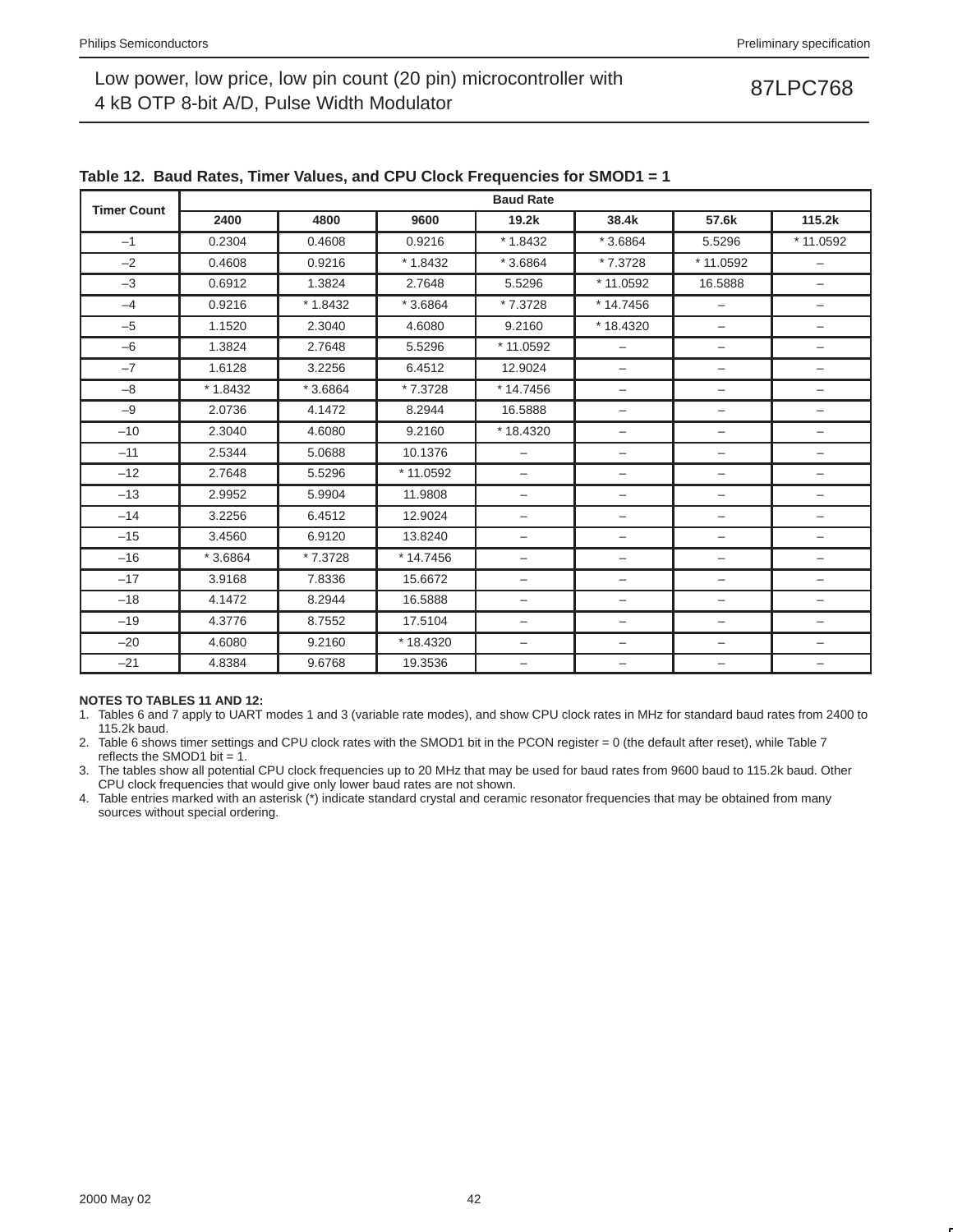### **More About UART Mode 0**

Serial data enters and exits through RxD. TxD outputs the shift clock. 8 bits are transmitted/received: 8 data bits (LSB first). The baud rate is fixed at 1/6 the CPU clock frequency. Figure 32 shows a simplified functional diagram of the serial port in Mode 0, and associated timing.

Transmission is initiated by any instruction that uses SBUF as a destination register. The "write to SBUF" signal at S6P2 also loads a 1 into the 9th position of the transmit shift register and tells the TX Control block to commence a transmission. The internal timing is such that one full machine cycle will elapse between "write to SBUF" and activation of SEND.

SEND enables the output of the shift register to the alternate output function line of P1.1 and also enable SHIFT CLOCK to the alternate output function line of P1.0. SHIFT CLOCK is low during S3, S4, and S5 of every machine cycle, and high during S6, S1, and S2. At S6P2 of every machine cycle in which SEND is active, the contents of the transmit shift are shifted to the right one position.

As data bits shift out to the right, zeros come in from the left. When the MSB of the data byte is at the output position of the shift register, then the 1 that was initially loaded into the 9th position, is just to the left of the MSB, and all positions to the left of that contain zeros. This condition flags the TX Control block to do one last shift and then deactivate SEND and set T1. Both of these actions occur at S1P1 of the 10th machine cycle after "write to SBUF." Reception is initiated by the condition  $REN = 1$  and  $R1 = 0$ . At S6P2 of the next machine cycle, the RX Control unit writes the bits 11111110 t o the receive shift register, and in the next clock phase activates RECEIVE.

RECEIVE enable SHIFT CLOCK to the alternate output function line of P1.0. SHIFT CLOCK makes transitions at S3P1 and S6P1 of every machine cycle. At S6P2 of every machine cycle in which RECEIVE is active, the contents of the receive shift register are shifted to the left one position. The value that comes in from the right is the value that was sampled at the P1.1 pin at S5P2 of the same machine cycle.

As data bits come in from the right, 1s shift out to the left. When the 0 that was initially loaded into the rightmost position arrives at the leftmost position in the shift register, it flags the RX Control block to do one last shift and load SBUF. At S1P1 of the 10th machine cycle after the write to SCON that cleared RI, RECEIVE is cleared as RI is set.

### **More About UART Mode 1**

Ten bits are transmitted (through TxD), or received (through RxD): a start bit (0), 8 data bits (LSB first), and a stop bit (1). On receive, the stop bit goes into RB8 in SCON. In the 87LPC768 the baud rate is determined by the Timer 1 overflow rate. Figure 33 shows a simplified functional diagram of the serial port in Mode 1, and associated timings for transmit receive.

Transmission is initiated by any instruction that uses SBUF as a destination register. The "write to SBUF" signal also loads a 1 into the 9th bit position of the transmit shift register and flags the TX Control unit that a transmission is requested. Transmission actually commences at S1P1 of the machine cycle following the next rollover in the divide-by-16 counter. (Thus, the bit times are synchronized to the divide-by-16 counter, not to the "write to SBUF" signal.)

The transmission begins with activation of SEND which puts the start bit at TxD. One bit time later, DATA is activated, which enables the output bit of the transmit shift register to TxD. The first shift pulse occurs one bit time after that.

As data bits shift out to the right, zeros are clocked in from the left. When the MSB of the data byte is at the output position of the shift register, then the 1 that was initially loaded into the 9th position is just to the left of the MSB, and all positions to the left of that contain zeros. This condition flags the TX Control unit to do one last shift and then deactivate SEND and set TI. This occurs at the 10th divide-by-16 rollover after "write to SBUF."

Reception is initiated by a detected 1-to-0 transition at RxD. For this purpose RxD is sampled at a rate of 16 times whatever baud rate has been established. When a transition is detected, the divide-by-16 counter is immediately reset, and 1FFH is written into the input shift register. Resetting the divide-by-16 counter aligns its rollovers with the boundaries of the incoming bit times.

The 16 states of the counter divide each bit time into 16ths. At the 7th, 8th, and 9th counter states of each bit time, the bit detector samples the value of RxD. The value accepted is the value that was seen in at least 2 of the 3 samples. This is done for noise rejection. If the value accepted during the first bit time is not 0, the receive circuits are reset and the unit goes back to looking for another 1-to-0 transition. This is to provide rejection of false start bits. If the start bit proves valid, it is shifted into the input shift register, and reception of the rest of the frame will proceed.

As data bits come in from the right, 1s shift out to the left. When the start bit arrives at the leftmost position in the shift register (which in mode 1 is a 9-bit register), it flags the RX Control block to do one last shift, load SBUF and RB8, and set RI. The signal to load SBUF and RB8, and to set RI, will be generated if, and only if, the following conditions are met at the time the final shift pulse is generated.: 1.  $R1 = 0$ , and 2. Either SM2 = 0, or the received stop bit = 1.

If either of these two conditions is not met, the received frame is irretrievably lost. If both conditions are met, the stop bit goes into RB8, the 8 data bits go into SBUF, and RI is activated. At this time, whether the above conditions are met or not, the unit goes back to looking for a 1-to-0 transition in RxD.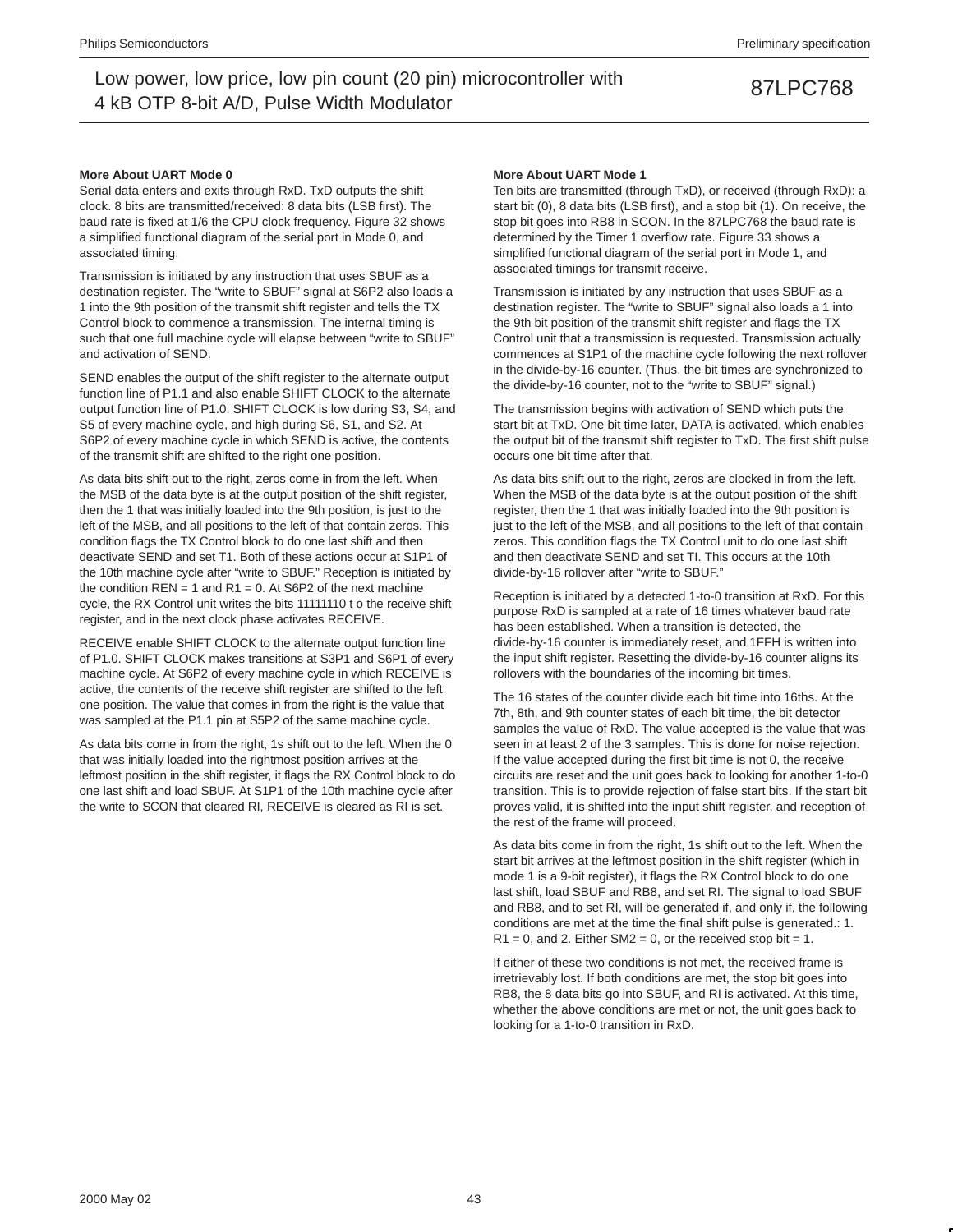## Low power, low price, low pin count (20 pin) microcontroller with 87LPC768

## 4 kB OTP 8-bit A/D, Pulse Width Modulator



**Figure 32. Serial Port Mode 0**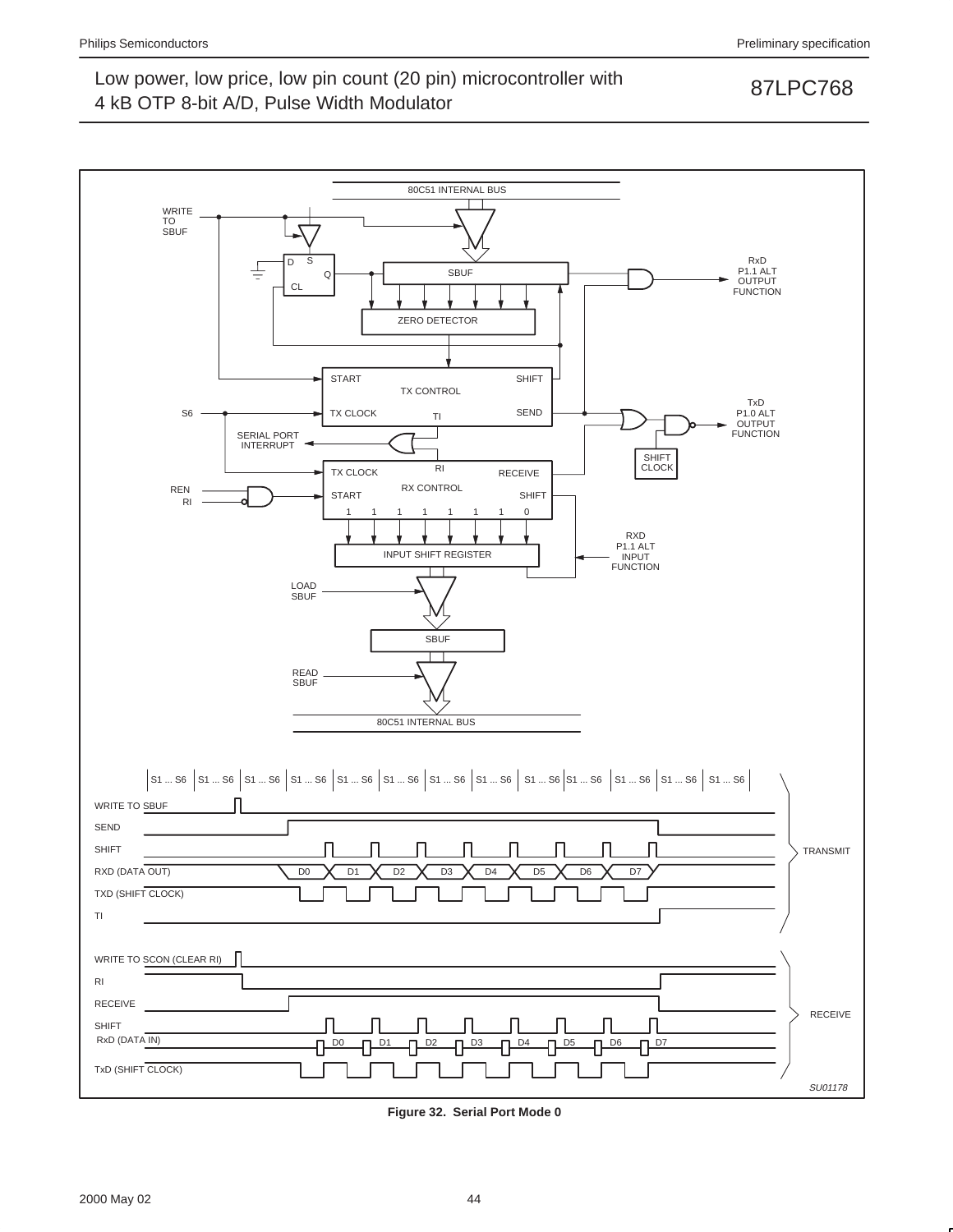

**Figure 33. Serial Port Mode 1**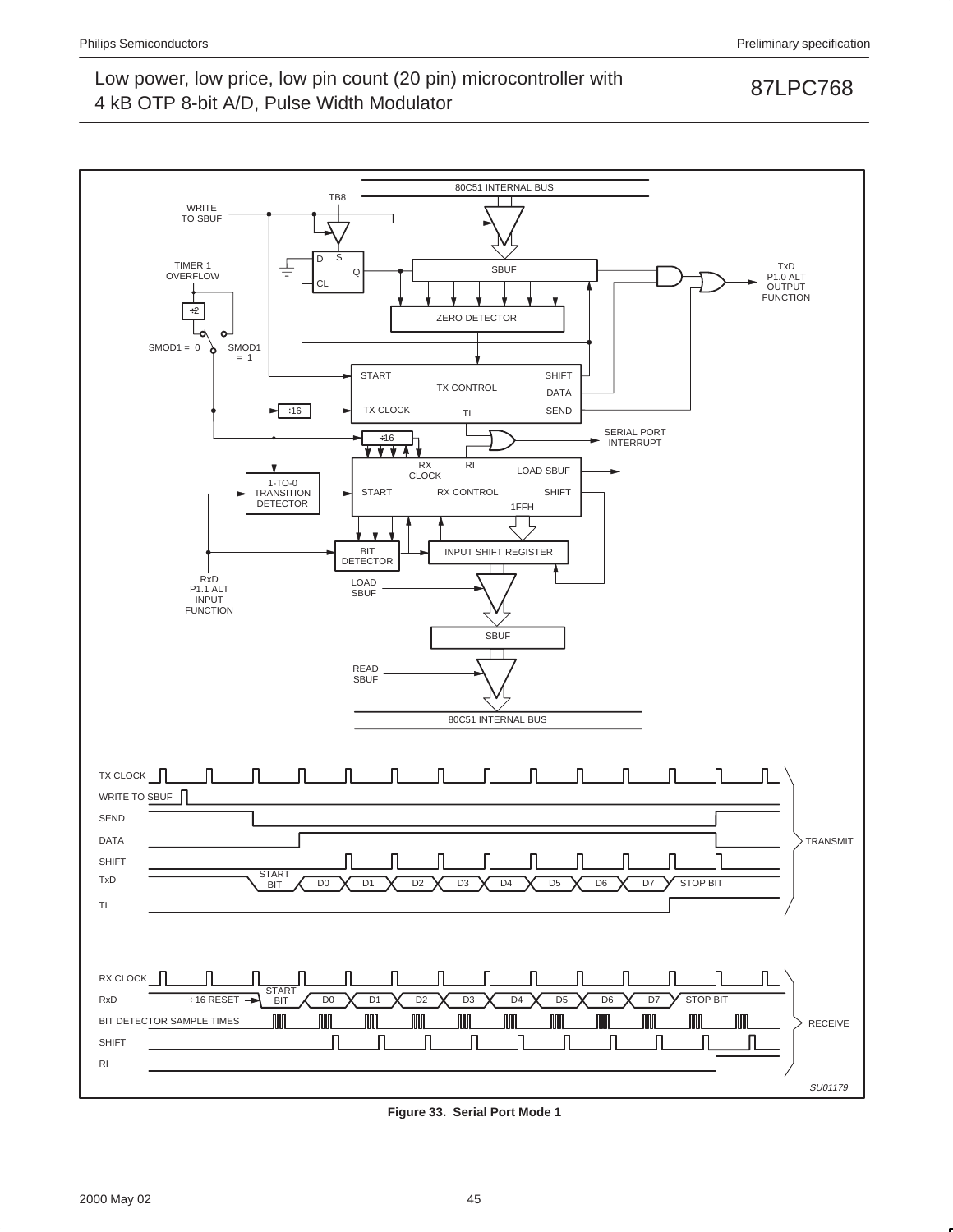### **More About UART Modes 2 and 3**

Eleven bits are transmitted (through TxD), or received (through RxD): a start bit (0), 8 data bits (LSB first), a programmable 9th data bit, and a stop bit (1). On transmit, the 9th data bit (TB8) can be assigned the value of 0 or 1. On receive, the 9the data bit goes into RB8 in SCON. The baud rate is programmable to either 1/16 or 1/32 of the CPU clock frequency in Mode 2. Mode 3 may have a variable baud rate generated from Timer 1.

Figures 34 and 35 show a functional diagram of the serial port in Modes 2 and 3. The receive portion is exactly the same as in Mode 1. The transmit portion differs from Mode 1 only in the 9th bit of the transmit shift register.

Transmission is initiated by any instruction that uses SBUF as a destination register. The "write to SBUF" signal also loads TB8 into the 9th bit position of the transmit shift register and flags the TX Control unit that a transmission is requested. Transmission commences at S1P1 of the machine cycle following the next rollover in the divide-by-16 counter. (Thus, the bit times are synchronized to the divide-by-16 counter, not to the "write to SBUF" signal.)

The transmission begins with activation of SEND, which puts the start bit at TxD. One bit time later, DATA is activated, which enables the output bit of the transmit shift register to TxD. The first shift pulse occurs one bit time after that. The first shift clocks a 1 (the stop bit) into the 9th bit position of the shift register. Thereafter, only zeros are clocked in. Thus, as data bits shift out to the right, zeros are clocked in from the left. When TB8 is at the output position of the shift register, then the stop bit is just to the left of TB8, and all positions to the left of that contain zeros. This condition flags the TX Control unit to do one last shift and then deactivate SEND and set TI. This occurs at the 11th divide-by-16 rollover after "write to SBUF."

Reception is initiated by a detected 1-to-0 transition at RxD. For this purpose RxD is sampled at a rate of 16 times whatever baud rate has been established. When a transition is detected, the divide-by-16 counter is immediately reset, and 1FFH is written to the input shift register.

At the 7th, 8th, and 9th counter states of each bit time, the bit detector samples the value of R–D. The value accepted is the value that was seen in at least 2 of the 3 samples. If the value accepted during the first bit time is not 0, the receive circuits are reset and the unit goes back to looking for another 1-to-0 transition. If the start bit

proves valid, it is shifted into the input shift register, and reception of the rest of the frame will proceed.

As data bits come in from the right, 1s shift out to the left. When the start bit arrives at the leftmost position in the shift register (which in Modes 2 and 3 is a 9-bit register), it flags the RX Control block to do one last shift, load SBUF and RB8, and set RI.

The signal to load SBUF and RB8, and to set RI, will be generated if, and only if, the following conditions are met at the time the final shift pulse is generated. 1.  $RI = 0$ , and 2. Either SM2 = 0, or the received 9th data bit  $= 1$ .

If either of these conditions is not met, the received frame is irretrievably lost, and RI is not set. If both conditions are met, the received 9th data bit goes into RB8, and the first 8 data bits go into SBUF. One bit time later, whether the above conditions were met or not, the unit goes back to looking for a 1-to-0 transition at the RxD input.

### **Multiprocessor Communications**

UART modes 2 and 3 have a special provision for multiprocessor communications. In these modes, 9 data bits are received or transmitted. When data is received, the 9th bit is stored in RB8. The UART can be programmed such that when the stop bit is received, the serial port interrupt will be activated only if RB8 = 1. This feature is enabled by setting bit SM2 in SCON. One way to use this feature in multiprocessor systems is as follows:

When the master processor wants to transmit a block of data to one of several slaves, it first sends out an address byte which identifies the target slave. An address byte differs from a data byte in that the 9th bit is 1 in an address byte and 0 in a data byte. With SM2 = 1, no slave will be interrupted by a data byte. An address byte, however, will interrupt all slaves, so that each slave can examine the received byte and see if it is being addressed. The addressed slave will clear its SM2 bit and prepare to receive the data bytes that follow. The slaves that weren't being addressed leave their SM2 bits set and go on about their business, ignoring the subsequent data bytes.

SM2 has no effect in Mode 0, and in Mode 1 can be used to check the validity of the stop bit, although this is better done with the Framing Error flag. In a Mode 1 reception, if SM2 = 1, the receive interrupt will not be activated unless a valid stop bit is received.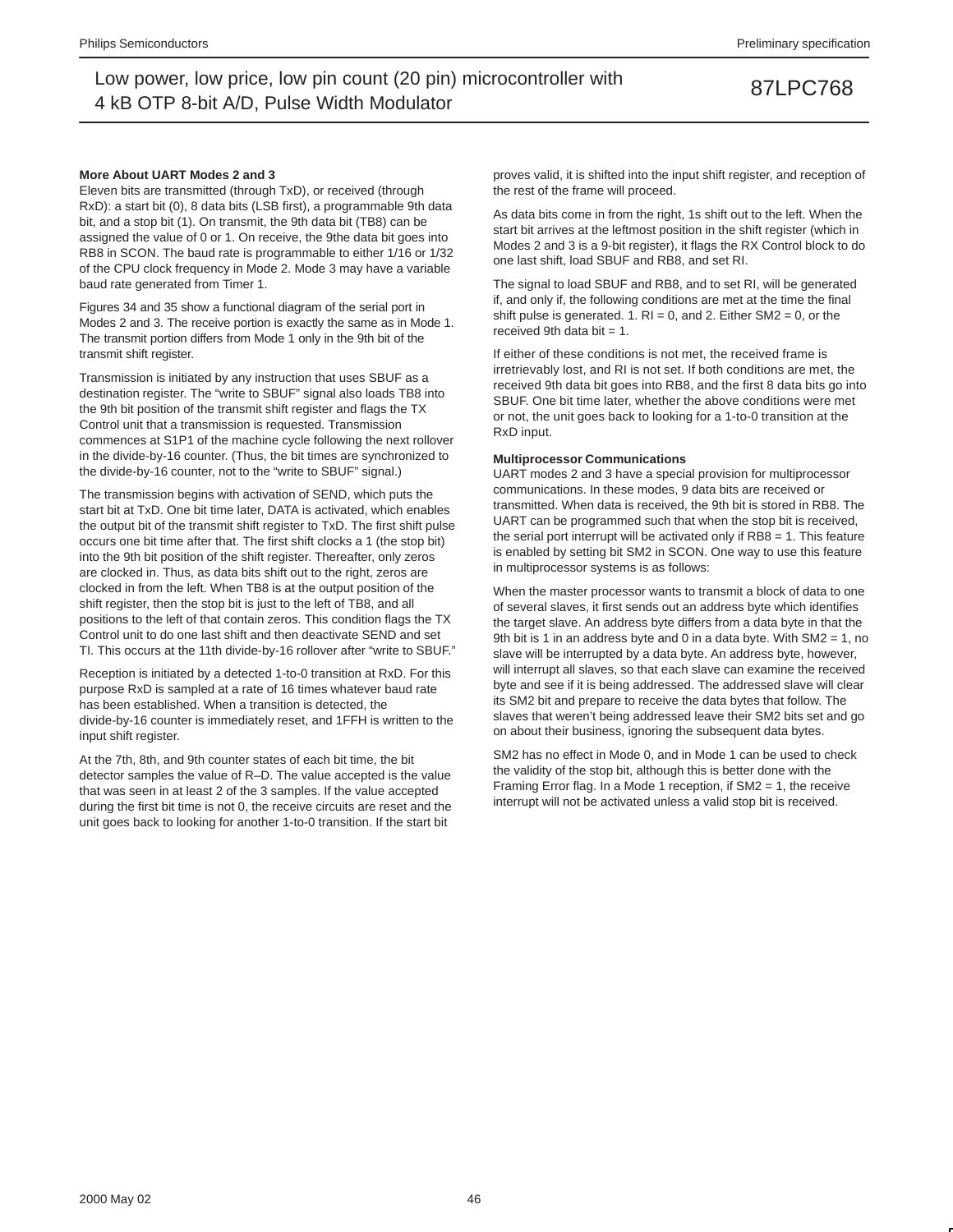

**Figure 34. Serial Port Mode 2**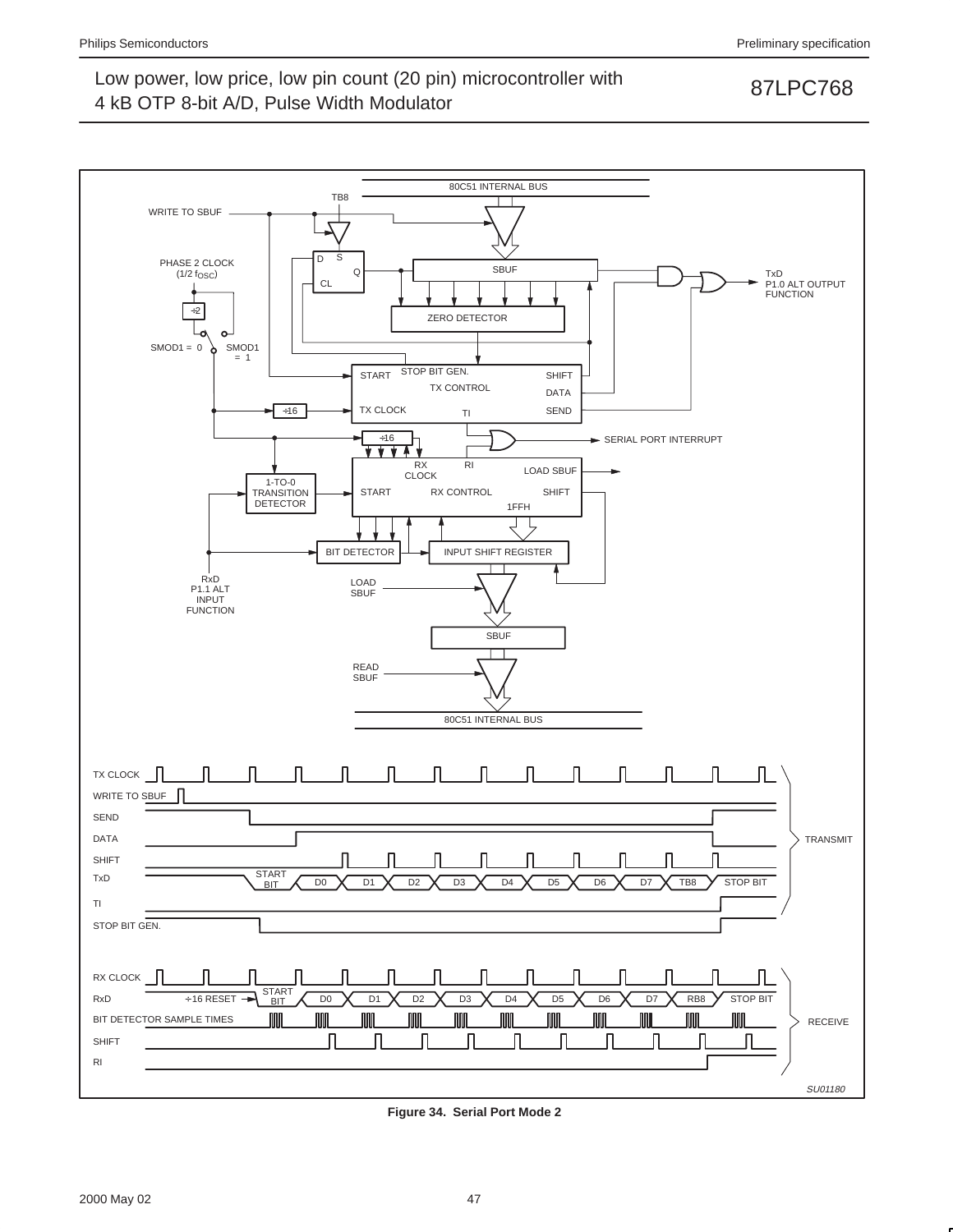

**Figure 35. Serial Port Mode 3**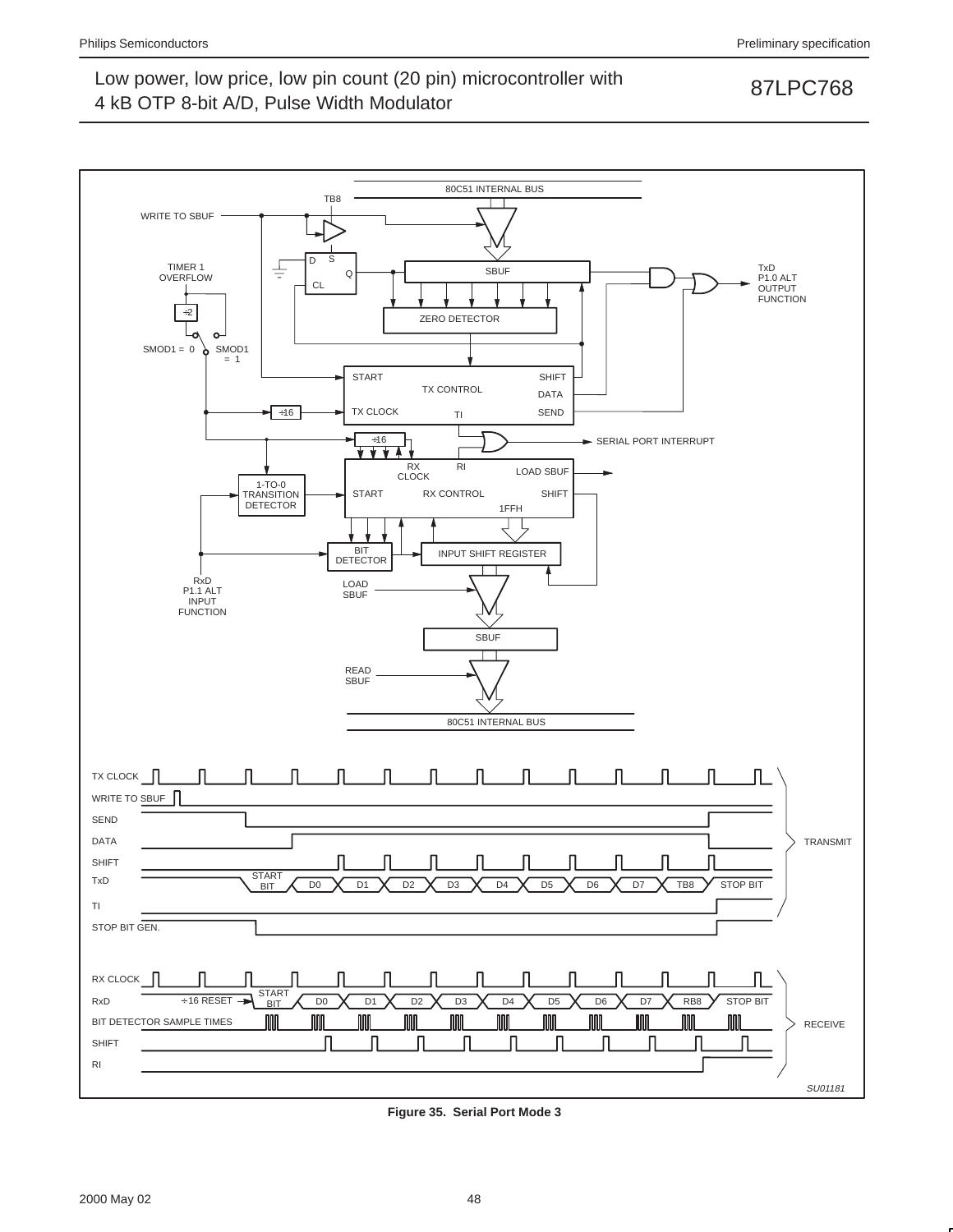### **Automatic Address Recognition**

Automatic Address Recognition is a feature which allows the UART to recognize certain addresses in the serial bit stream by using hardware to make the comparisons. This feature saves a great deal of software overhead by eliminating the need for the software to examine every serial address which passes by the serial port. This feature is enabled by setting the SM2 bit in SCON. In the 9 bit UART modes, mode 2 and mode 3, the Receive Interrupt flag (RI) will be automatically set when the received byte contains either the "Given" address or the "Broadcast" address. The 9 bit mode requires that the 9th information bit is a 1 to indicate that the received information is an address and not data.

Using the Automatic Address Recognition feature allows a master to selectively communicate with one or more slaves by invoking the Given slave address or addresses. All of the slaves may be contacted by using the Broadcast address. Two special Function Registers are used to define the slave's address, SADDR, and the address mask, SADEN. SADEN is used to define which bits in the SADDR are to be used and which bits are "don't care". The SADEN mask can be logically ANDed with the SADDR to create the "Given" address which the master will use for addressing each of the slaves. Use of the Given address allows multiple slaves to be recognized while excluding others. The following examples will help to show the versatility of this scheme:

| Slave 0 | SADDR        | $= 11000000$  |
|---------|--------------|---------------|
|         | <b>SADEN</b> | $= 1111 1101$ |
|         | Given        | $= 110000000$ |
| Slave 1 | <b>SADDR</b> | $= 11000000$  |
|         | <b>SADEN</b> | $= 1111 1110$ |
|         | Given        | $= 11000000X$ |

In the above example SADDR is the same and the SADEN data is used to differentiate between the two slaves. Slave 0 requires a 0 in bit 0 and it ignores bit 1. Slave 1 requires a 0 in bit 1 and bit 0 is ignored. A unique address for Slave 0 would be 1100 0010 since slave 1 requires a 0 in bit 1. A unique address for slave 1 would be 1100 0001 since a 1 in bit 0 will exclude slave 0. Both slaves can be selected at the same time by an address which has bit  $0 = 0$  (for slave 0) and bit  $1 = 0$  (for slave 1). Thus, both could be addressed with 1100 0000.

In a more complex system the following could be used to select slaves 1 and 2 while excluding slave 0:

| Slave 0 | <b>SADDR</b><br><b>SADEN</b><br>Given | $= 11000000$<br>$= 1111 1001$<br>$= 110000$    |
|---------|---------------------------------------|------------------------------------------------|
| Slave 1 | SADDR<br><b>SADEN</b><br>Given        | $= 11100000$<br>$= 1111 1010$<br>$= 111000X0X$ |
| Slave 2 | SADDR<br><b>SADEN</b><br>Given        | $= 11100000$<br>$= 1111 1100$<br>$= 1110000XX$ |

In the above example the differentiation among the 3 slaves is in the lower 3 address bits. Slave 0 requires that bit  $0 = 0$  and it can be uniquely addressed by 1110 0110. Slave 1 requires that bit  $1 = 0$  and it can be uniquely addressed by 1110 and 0101. Slave 2 requires that bit  $2 = 0$  and its unique address is 1110 0011. To select Slaves 0 and 1 and exclude Slave 2 use address 1110 0100, since it is necessary to make bit  $2 = 1$  to exclude slave 2. The Broadcast Address for each slave is created by taking the logical OR of SADDR and SADEN. Zeros in this result are treated as don't-cares. In most cases, interpreting the don't-cares as ones, the broadcast address

will be FF hexadecimal. Upon reset SADDR and SADEN are loaded with 0s. This produces a given address of all "don't cares" as well as a Broadcast address of all "don't cares". This effectively disables the Automatic Addressing mode and allows the microcontroller to use standard UART drivers which do not make use of this feature.

### **Watchdog Timer**

When enabled via the WDTE configuration bit, the watchdog timer is operated from an independent, fully on-chip oscillator in order to provide the greatest possible dependability. When the watchdog feature is enabled, the timer must be fed regularly by software in order to prevent it from resetting the CPU, and it cannot be turned off. When disabled as a watchdog timer (via the WDTE bit in the UCFG1 configuration register), it may be used as an interval timer and may generate an interrupt. The watchdog timer is shown in Figure 36.

The watchdog timeout time is selectable from one of eight values, nominal times range from 16 milliseconds to 2.1 seconds. The frequency tolerance of the independent watchdog RC oscillator is ±37%. The timeout selections and other control bits are shown in Figure 37. When the watchdog function is enabled, the WDCON register may be written once during chip initialization in order to set the watchdog timeout time. The recommended method of initializing the WDCON register is to first feed the watchdog, then write to WDCON to configure the WDS2–0 bits. Using this method, the watchdog initialization may be done any time within 10 milliseconds after startup without a watchdog overflow occurring before the initialization can be completed.

Since the watchdog timer oscillator is fully on-chip and independent of any external oscillator circuit used by the CPU, it intrinsically serves as an oscillator fail detection function. If the watchdog feature is enabled and the CPU oscillator fails for any reason, the watchdog timer will time out and reset the CPU.

When the watchdog function is enabled, the timer is deactivated temporarily when a chip reset occurs from another source, such as a power on reset, brownout reset, or external reset.

### **Watchdog Feed Sequence**

If the watchdog timer is running, it must be fed before it times out in order to prevent a chip reset from occurring. The watchdog feed sequence consists of first writing the value 1Eh, then the value E1h to the WDRST register. An example of a watchdog feed sequence is shown below.

```
WDFeed:
mov WDRST,#1eh ; First part of watchdog feed sequence.
 mov WDRST,#0e1h ; Second part of watchdog feed sequence.
```
The two writes to WDRST do not have to occur in consecutive instructions. An incorrect watchdog feed sequence does not cause any immediate response from the watchdog timer, which will still time out at the originally scheduled time if a correct feed sequence does not occur prior to that time.

After a chip reset, the user program has a limited time in which to either feed the watchdog timer or change the timeout period. When a low CPU clock frequency is used in the application, the number of instructions that can be executed before the watchdog overflows may be quite small.

### **Watchdog Reset**

If a watchdog reset occurs, the internal reset is active for approximately one microsecond. If the CPU clock was still running, code execution will begin immediately after that. If the processor was in Power Down mode, the watchdog reset will start the oscillator and code execution will resume after the oscillator is stable.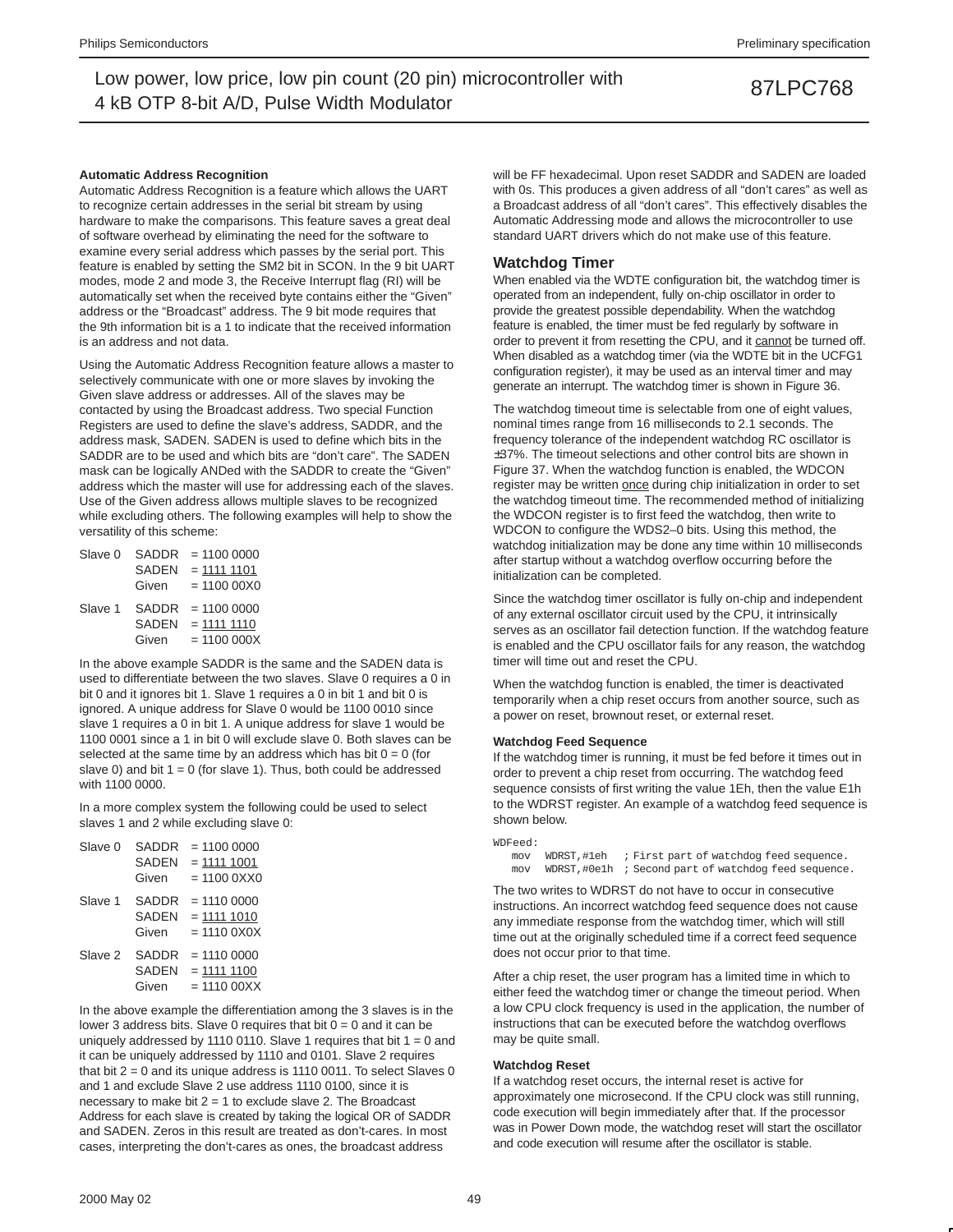

**Figure 36. Block Diagram of the Watchdog Timer**

| <b>WDCON</b><br>Address: A7h |               |                                                                                         |                                                                                           |                                                                   |              |      |                     |      | Reset Value: • 30h for a watchdog reset.                                                                                                                                                  |         |  |  |  |  |  |  |
|------------------------------|---------------|-----------------------------------------------------------------------------------------|-------------------------------------------------------------------------------------------|-------------------------------------------------------------------|--------------|------|---------------------|------|-------------------------------------------------------------------------------------------------------------------------------------------------------------------------------------------|---------|--|--|--|--|--|--|
| Not Bit Addressable          |               | • 10h for other rest sources if the watchdog is enabled via the WDTE configuration bit. |                                                                                           |                                                                   |              |      |                     |      |                                                                                                                                                                                           |         |  |  |  |  |  |  |
|                              |               |                                                                                         | . 00h for other reset sources if the watchdog is disabled via the WDTE configuration bit. |                                                                   |              |      |                     |      |                                                                                                                                                                                           |         |  |  |  |  |  |  |
|                              |               |                                                                                         |                                                                                           |                                                                   |              |      |                     |      |                                                                                                                                                                                           |         |  |  |  |  |  |  |
|                              | 7             | 6                                                                                       | 5<br>4<br>3<br>$\overline{2}$<br>1<br>$\bf{0}$                                            |                                                                   |              |      |                     |      |                                                                                                                                                                                           |         |  |  |  |  |  |  |
|                              |               |                                                                                         | <b>WDOVF</b>                                                                              | <b>WDRUN</b>                                                      | <b>WDCLK</b> | WDS2 | WDS1                | WDS0 |                                                                                                                                                                                           |         |  |  |  |  |  |  |
|                              |               |                                                                                         |                                                                                           |                                                                   |              |      |                     |      |                                                                                                                                                                                           |         |  |  |  |  |  |  |
| <b>BIT</b>                   | <b>SYMBOL</b> | <b>FUNCTION</b>                                                                         |                                                                                           |                                                                   |              |      |                     |      |                                                                                                                                                                                           |         |  |  |  |  |  |  |
| WDCON.7, 6                   |               |                                                                                         |                                                                                           | Reserved for future use. Should not be set to 1 by user programs. |              |      |                     |      |                                                                                                                                                                                           |         |  |  |  |  |  |  |
| WDCON.5                      | <b>WDOVF</b>  |                                                                                         | the watchdog is fed.                                                                      |                                                                   |              |      |                     |      | Watchdog timer overflow flag. Set when a watchdog reset or timer overflow occurs. Cleared when                                                                                            |         |  |  |  |  |  |  |
| WDCON.4                      | <b>WDRUN</b>  |                                                                                         |                                                                                           |                                                                   |              |      |                     |      | Watchdog run control. The watchdog timer is started when WDRUN $=$ 1 and stopped when<br>WDRUN = 0. This bit is forced to 1 (watchdog running) if the WDTE configuration bit = 1.         |         |  |  |  |  |  |  |
| WDCON.3                      | <b>WDCLK</b>  |                                                                                         |                                                                                           | oscillator) if the WDTE configuration bit = $1$ .                 |              |      |                     |      | Watchdog clock select. The watchdog timer is clocked by CPU clock/6 when WDCLK = 1 and by<br>the watchdog RC oscillator when WDCLK = $0$ . This bit is forced to 0 (using the watchdog RC |         |  |  |  |  |  |  |
| WDCON.2-0 WDS2-0             |               |                                                                                         | Watchdog rate select.                                                                     |                                                                   |              |      |                     |      |                                                                                                                                                                                           |         |  |  |  |  |  |  |
|                              | $WDS2-0$      |                                                                                         | <b>Timeout Clocks</b>                                                                     | Minimum Time                                                      |              |      | <b>Nominal Time</b> |      | Maximum Time                                                                                                                                                                              |         |  |  |  |  |  |  |
|                              | 000           |                                                                                         | 8,192                                                                                     | $10 \text{ ms}$                                                   |              |      | 16 <sub>ms</sub>    |      | $23 \text{ ms}$                                                                                                                                                                           |         |  |  |  |  |  |  |
|                              | 001           |                                                                                         | 16,384                                                                                    | $20$ ms                                                           |              |      | $32 \text{ ms}$     |      | 45 ms                                                                                                                                                                                     |         |  |  |  |  |  |  |
|                              | 010           |                                                                                         | 32,768                                                                                    | 41 ms                                                             |              |      | 65 ms               |      | $90 \text{ ms}$                                                                                                                                                                           |         |  |  |  |  |  |  |
|                              | 011           |                                                                                         | 65,536                                                                                    | 82 ms                                                             |              |      | $131 \text{ ms}$    |      | $180 \text{ ms}$                                                                                                                                                                          |         |  |  |  |  |  |  |
|                              | 100           |                                                                                         | 131,072                                                                                   | $165 \text{ ms}$                                                  |              |      | 262 ms              |      | 360 ms                                                                                                                                                                                    |         |  |  |  |  |  |  |
|                              | 101           |                                                                                         | 262,144                                                                                   | 330 ms                                                            |              |      | 524 ms              |      | 719 ms                                                                                                                                                                                    |         |  |  |  |  |  |  |
|                              | 110           |                                                                                         | 524,288                                                                                   | 660 ms                                                            |              |      | $1.05$ sec          |      | $1.44$ sec                                                                                                                                                                                |         |  |  |  |  |  |  |
|                              | 111           |                                                                                         | 1,048,576                                                                                 | 1.3 <sub>sec</sub>                                                |              |      | $2.1$ sec           |      | 2.9 <sub>sec</sub>                                                                                                                                                                        |         |  |  |  |  |  |  |
|                              |               |                                                                                         |                                                                                           |                                                                   |              |      |                     |      |                                                                                                                                                                                           | SU01183 |  |  |  |  |  |  |

**Figure 37. Watchdog Timer Control Register (WDCON)**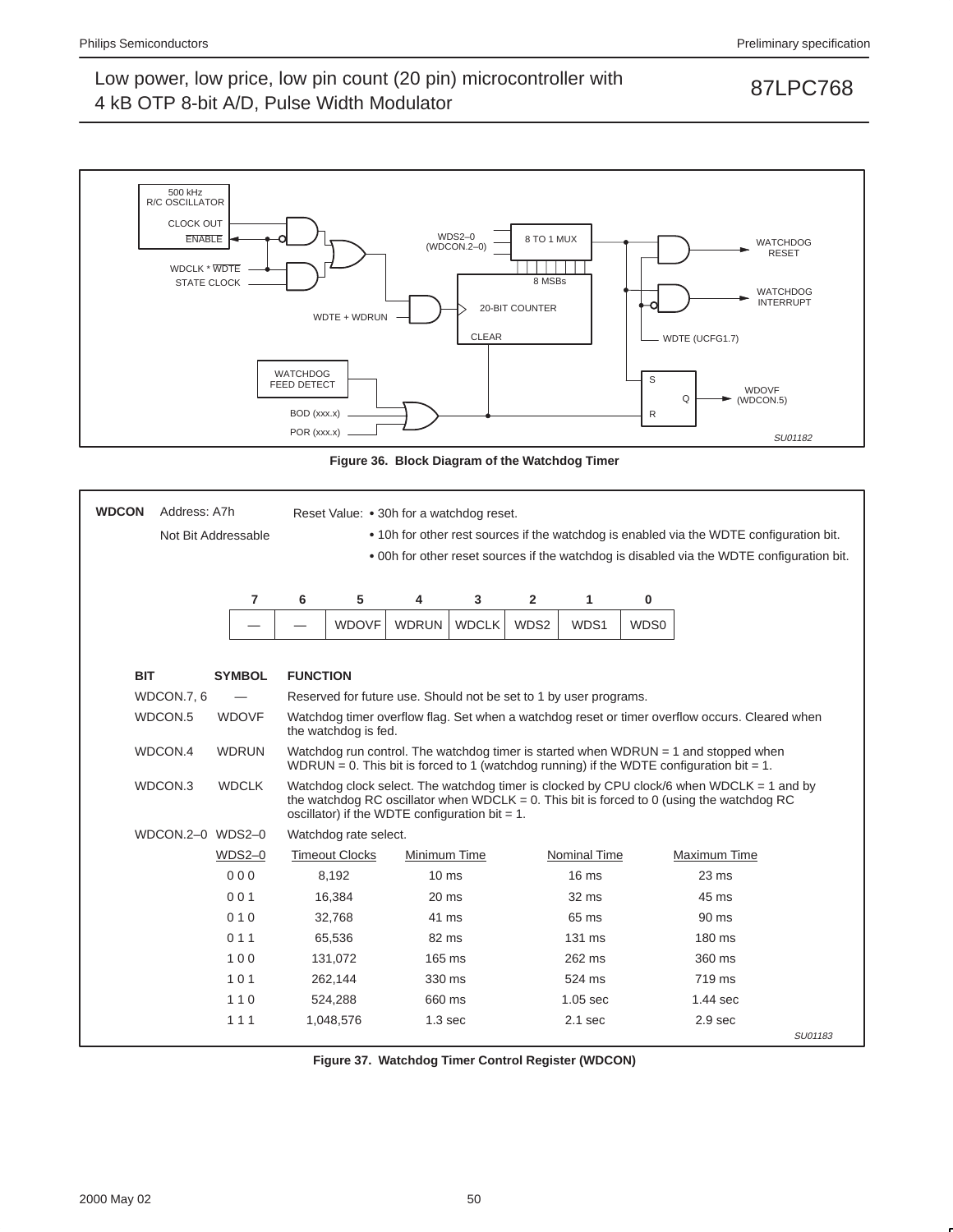### **Additional Features**

The AUXR1 register contains several special purpose control bits that relate to several chip features. AUXR1 is described in Figure 38.

### **Software Reset**

The SRST bit in AUXR1 allows software the opportunity to reset the processor completely, as if an external reset or watchdog reset had occurred. If a value is written to AUXR1 that contains a 1 at bit position 3, all SFRs will be initialized and execution will resume at program address 0000. Care should be taken when writing to AUXR1 to avoid accidental software resets.

### **Dual Data Pointers**

The dual Data Pointer (DPTR) adds to the ways in which the processor can specify the address used with certain instructions. The DPS bit in the AUXR1 register selects one of the two Data Pointers. The DPTR that is not currently selected is not accessible to software unless the DPS bit is toggled.

Specific instructions affected by the Data Pointer selection are:

- INC DPTR Increments the Data Pointer by 1.
- JMP @A+DPTR Jump indirect relative to DPTR value.
- MOV DPTR, #data16 Load the Data Pointer with a 16-bit constant.
- MOVC A, @A+DPTR Move code byte relative to DPTR to the accumulator.
- MOVX A, @DPTR Move data byte the accumulator to data memory relative to DPTR.
- MOVX @DPTR, A Move data byte from data memory relative to DPTR to the accumulator.

Also, any instruction that reads or manipulates the DPH and DPL registers (the upper and lower bytes of the current DPTR) will be affected by the setting of DPS. The MOVX instructions have limited application for the 87LPC768 since the part does not have an external data bus. However, they may be used to access EPROM configuration information (see EPROM Characteristics section).

Bit 2 of AUXR1 is permanently wired as a logic 0. This is so that the DPS bit may be toggled (thereby switching Data Pointers) simply by incrementing the AUXR1 register, without the possibility of inadvertently altering other bits in the register.

| AUXR1      | Address: A2h        |                     |            |                      |            |                                                                   |             |                |   |            | Reset Value: 00h                                                                                                                                                                               |
|------------|---------------------|---------------------|------------|----------------------|------------|-------------------------------------------------------------------|-------------|----------------|---|------------|------------------------------------------------------------------------------------------------------------------------------------------------------------------------------------------------|
|            |                     | Not Bit Addressable |            |                      |            |                                                                   |             |                |   |            |                                                                                                                                                                                                |
|            |                     |                     | 7          | 6                    | 5          | 4                                                                 | 3           | $\overline{2}$ | 1 | $\bf{0}$   |                                                                                                                                                                                                |
|            |                     |                     | <b>KBF</b> | <b>BOD</b>           | <b>BOI</b> | LPEP                                                              | <b>SRST</b> | 0              |   | <b>DPS</b> |                                                                                                                                                                                                |
|            |                     |                     |            |                      |            |                                                                   |             |                |   |            |                                                                                                                                                                                                |
| <b>BIT</b> |                     | <b>SYMBOL</b>       |            | <b>FUNCTION</b>      |            |                                                                   |             |                |   |            |                                                                                                                                                                                                |
|            | AUXR1.7             | <b>KBF</b>          |            |                      |            | function goes low. Must be cleared by software.                   |             |                |   |            | Keyboard Interrupt Flag. Set when any pin of port 0 that is enabled for the Keyboard Interrupt                                                                                                 |
|            | AUXR1.6             | <b>BOD</b>          |            |                      |            | Monitoring Functions section for details.                         |             |                |   |            | Brown Out Disable. When set, turns off brownout detection and saves power. See Power                                                                                                           |
|            | AUXR1.5             | <b>BOI</b>          |            | section for details. |            |                                                                   |             |                |   |            | Brown Out Interrupt. When set, prevents brownout detection from causing a chip reset and allows<br>the brownout detect function to be used as an interrupt. See the Power Monitoring Functions |
|            | AUXR1.4             | LPEP                | details.   |                      |            |                                                                   |             |                |   |            | Low Power EPROM control bit. Allows power savings in low voltage systems. Set by software. Can<br>only be cleared by power-on or brownout reset. See the Power Reduction Modes section for     |
|            | AUXR <sub>1.3</sub> | <b>SRST</b>         |            |                      |            |                                                                   |             |                |   |            | Software Reset. When set by software, resets the 87LPC764 as if a hardware reset occurred.                                                                                                     |
|            | AUXR1.2             |                     |            |                      |            | interfering with other bits in the register.                      |             |                |   |            | This bit contains a hard-wired 0. Allows toggling of the DPS bit by incrementing AUXR1, without                                                                                                |
|            | AUXR1.1             |                     |            |                      |            | Reserved for future use. Should not be set to 1 by user programs. |             |                |   |            |                                                                                                                                                                                                |
|            | AUXR1.0             | <b>DPS</b>          |            |                      |            |                                                                   |             |                |   |            | Data Pointer Select. Chooses one of two Data Pointers for use by the program. See text for details.                                                                                            |
|            |                     |                     |            |                      |            |                                                                   |             |                |   |            | SU01184                                                                                                                                                                                        |

**Figure 38. AUXR1 Register**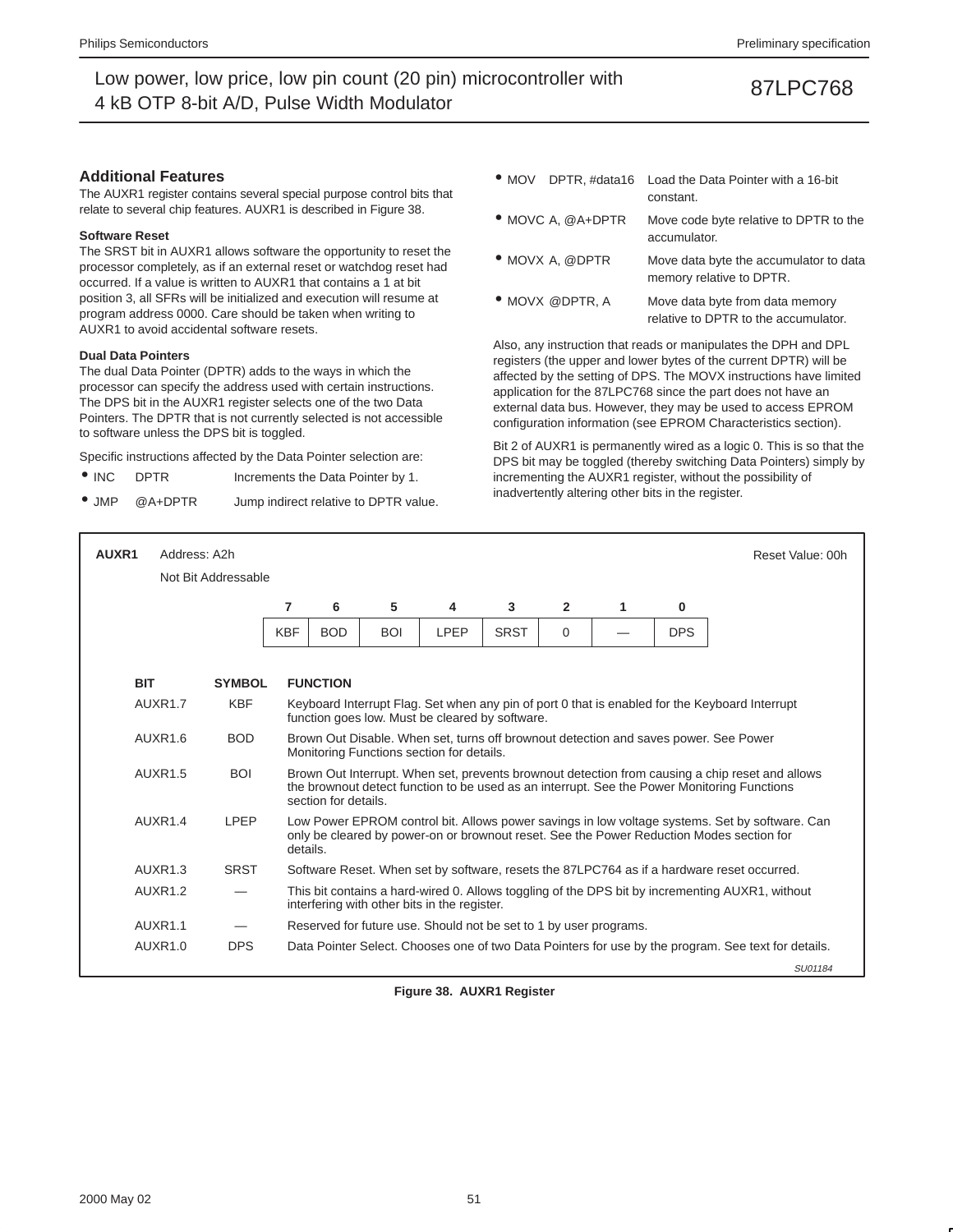### **EPROM Characteristics**

Programming of the EPROM on the 87LPC768 is accomplished with a serial programming method. Commands, addresses, and data are transmitted to and from the device on two pins after programming mode is entered. Serial programming allows easy implementation of in-circuit programming of the 87LPC768 in an application board. Details of the programming algorithm may be found in a separate document that is available on the Philips web site at: **http://www.semiconductors.philips.com/mcu/support/progspecs/**

The 87LPC768 contains three signature bytes that can be read and used by an EPROM programming system to identify the device. The signature bytes designate the device as an 87LPC768 manufactured by Philips. The signature bytes may be read by the user program at addresses FC30h, FC31h and FC60h with the MOVC instruction, using the DPTR register for addressing.

A special user data area is also available for access via the MOVC instruction at addresses FCE0h through FCFFh. This "customer code" space is programmed in the same manner as the main code EPROM and may be used to store a serial number, manufacturing date, or other application information.

### **32-Byte Customer Code Space**

A small supplemental EPROM space is reserved for use by the customer in order to identify code revisions, store checksums, add a serial number to each device, or any other desired use. This area exists in the code memory space from addresses FCE0h through FCFFh. Code execution from this space is not supported, but it may be read as data through the use of the MOVC instruction with the appropriate addresses. The memory may be programmed at the same time as the rest of the code memory and UCFG bytes are programmed.

### **System Configuration Bytes**

A number of user configurable features of the 87LPC768 must be defined at power up and therefore cannot be set by the program after start of execution. Those features are configured through the use of two EPROM bytes that are programmed in the same manner as the EPROM program space. The contents of the two configuration bytes, UCFG1 and UCFG2, are shown in Figures 39 and 40. The values of these bytes may be read by the program through the use of the MOVX instruction at the addresses shown in the figure.

| UCFG1                 | Address: FD00h |                |                 |                                 |                                                                        |             |                   |       |                   | Unprogrammed Value: FFh                                                                                                                                                                      |
|-----------------------|----------------|----------------|-----------------|---------------------------------|------------------------------------------------------------------------|-------------|-------------------|-------|-------------------|----------------------------------------------------------------------------------------------------------------------------------------------------------------------------------------------|
|                       |                | $\overline{7}$ | 6               | 5                               | 4                                                                      | 3           | $\overline{2}$    | 1     | 0                 |                                                                                                                                                                                              |
|                       |                | <b>WDTE</b>    | <b>RPD</b>      | PRHI                            | <b>BOV</b>                                                             | <b>CLKR</b> | FOSC <sub>2</sub> | FOSC1 | FOSC <sub>0</sub> |                                                                                                                                                                                              |
|                       |                |                |                 |                                 |                                                                        |             |                   |       |                   |                                                                                                                                                                                              |
| <b>BIT</b>            | <b>SYMBOL</b>  |                | <b>FUNCTION</b> |                                 |                                                                        |             |                   |       |                   |                                                                                                                                                                                              |
| UCFG1.7               | <b>WDTE</b>    |                |                 |                                 | still be used to generate an interrupt.                                |             |                   |       |                   | Watchdog timer enable. When programmed (0), disables the watchdog timer. The timer may                                                                                                       |
| UCFG1.6               | <b>RPD</b>     |                |                 | input only port pin.            |                                                                        |             |                   |       |                   | Reset pin disable. When 1 disables the reset function of pin P1.5, allowing it to be used as an                                                                                              |
| UCFG1.5               |                | PRHI           |                 |                                 |                                                                        |             |                   |       |                   | Port reset high. When 1, ports reset to a high state. When 0, ports reset to a low state.                                                                                                    |
| UCFG1.4               | <b>BOV</b>     |                |                 |                                 |                                                                        |             |                   |       |                   | Brownout voltage select. When 1, the brownout detect voltage is 2.5V. When 0, the brownout<br>detect voltage is 3.8V. This is described in the Power Monitoring Functions section.           |
| UCFG1.3               |                | <b>CLKR</b>    |                 |                                 | this division applies to peripheral timing as well.                    |             |                   |       |                   | Clock rate select. When 0, the CPU clock rate is divided by 2. This results in machine cycles<br>taking 12 CPU clocks to complete as in the standard 80C51. For full backward compatibility, |
| UCFG1.2-0 FOSC2-FSOC0 |                |                |                 |                                 |                                                                        |             |                   |       |                   | CPU oscillator type select. See Oscillator section for additional information. Combinations<br>other than those shown below should not be used. They are reserved for future use.            |
|                       |                | FOSC2-FOSC0    |                 | <b>Oscillator Configuration</b> |                                                                        |             |                   |       |                   |                                                                                                                                                                                              |
|                       | 111            |                |                 |                                 | External clock input on X1 (default setting for an unprogrammed part). |             |                   |       |                   |                                                                                                                                                                                              |
|                       | 0, 1, 1        |                |                 |                                 | Internal RC oscillator, 6 MHz ±25%.                                    |             |                   |       |                   |                                                                                                                                                                                              |
|                       | 010            |                |                 |                                 | Low frequency crystal, 20 kHz to 100 kHz.                              |             |                   |       |                   |                                                                                                                                                                                              |
|                       | 001            |                |                 |                                 | Medium frequency crystal or resonator, 100 kHz to 4 MHz.               |             |                   |       |                   |                                                                                                                                                                                              |
|                       | 000            |                |                 |                                 | High frequency crystal or resonator, 4 MHz to 20 MHz.                  |             |                   |       |                   |                                                                                                                                                                                              |
|                       |                |                |                 |                                 |                                                                        |             |                   |       |                   | SU01185                                                                                                                                                                                      |

**Figure 39. EPROM System Configuration Byte 1 (UCFG1)**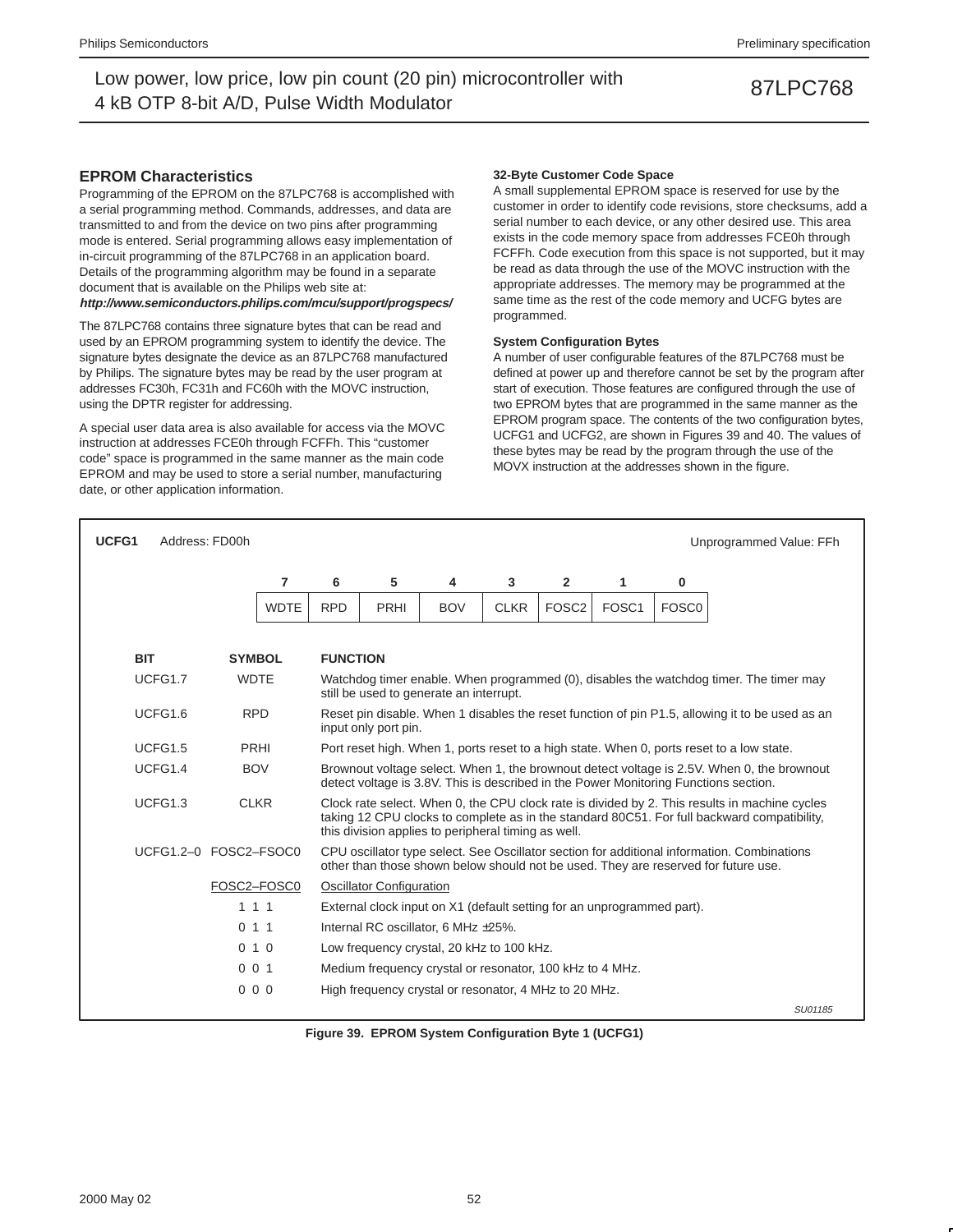

**Figure 40. EPROM System Configuration Byte 2 (UCFG2)**

### **Security Bits**

When neither of the security bits are programmed, the code in the EPROM can be verified. When only security bit 1 is programmed, all further programming of the EPROM is disabled. At that point, only security bit 2 may still be programmed. When both security bits are programmed, EPROM verify is also disabled.

### **Table 13. EPROM Security Bits**

| SB <sub>2</sub> | SB <sub>1</sub> | <b>Protection Description</b>                                                                                  |
|-----------------|-----------------|----------------------------------------------------------------------------------------------------------------|
|                 |                 | Both security bits unprogrammed. No program security features enabled. EPROM is programmable and verifiable.   |
|                 |                 | Only security bit 1 programmed. Further EPROM programming is disabled. Security bit 2 may still be programmed. |
|                 |                 | Only security bit 2 programmed. This combination is not supported.                                             |
|                 |                 | Both security bits programmed. All EPROM verification and programming are disabled.                            |

### **ABSOLUTE MAXIMUM RATINGS**

| <b>PARAMETER</b>                                                                 | <b>RATING</b>            | <b>UNIT</b> |
|----------------------------------------------------------------------------------|--------------------------|-------------|
| Operating temperature under bias                                                 | $-55$ to $+125$          | ി           |
| Storage temperature range                                                        | $-65$ to $+150$          | $\circ$     |
| Voltage on $\overline{\text{RST}}/V_{\text{PP}}$ pin to $V_{\text{SS}}$          | 0 to $+11.0$             |             |
| Voltage on any other pin to $V_{SS}$                                             | $-0.5$ to $V_{DD}$ +0.5V |             |
| Maximum I <sub>OL</sub> per I/O pin                                              | 20                       | mA          |
| Power dissipation (based on package heat transfer, not device power consumption) | 1.5                      | W           |

**NOTES:**

1. Stresses above those listed under Absolute Maximum Ratings may cause permanent damage to the device. This is a stress rating only and functional operation of the device at these or any conditions other than those described in the AC and DC Electrical Characteristics section of this specification are not implied.

2. This product includes circuitry specifically designed for the protection of its internal devices from the damaging effects of excessive static charge. Nonetheless, it is suggested that conventional precautions be taken to avoid applying greater than the rated maximum.

3. Parameters are valid over operating temperature range unless otherwise specified. All voltages are with respect to VSS unless otherwise noted.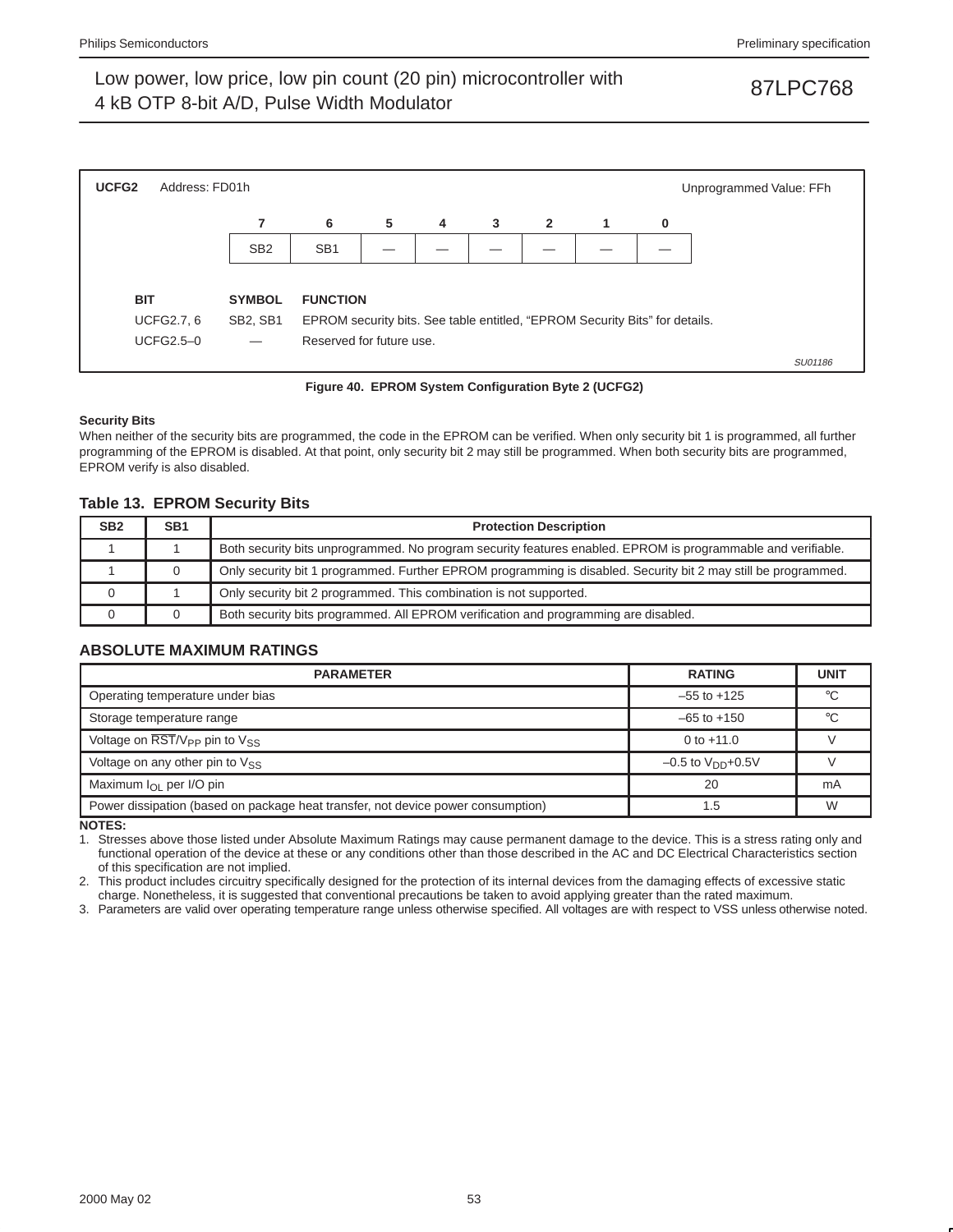### **DC ELECTRICAL CHARACTERISTICS**

 $V_{DD}$  = 2.7 V to 6.0 V unless otherwise specified;  $T_{amb}$  = 0°C to +70°C or –40°C to +85°C, unless otherwise specified.

|                        |                                                              |                                         |                     | <b>LIMITS</b>       |                     |                |
|------------------------|--------------------------------------------------------------|-----------------------------------------|---------------------|---------------------|---------------------|----------------|
| <b>SYMBOL</b>          | <b>PARAMETER</b>                                             | <b>TEST CONDITIONS</b>                  | <b>MIN</b>          | TYP <sup>1</sup>    | <b>MAX</b>          | <b>UNIT</b>    |
|                        |                                                              | 5.0 V, 20 MHz <sup>11</sup>             |                     | 15                  | 25                  | mA             |
| $I_{DD}$               | Power supply current, operating                              | 3.0 V, 10 MHz <sup>11</sup>             |                     | 4                   | $\overline{7}$      | mA             |
|                        |                                                              | 5.0 V, 20 MHz <sup>11</sup>             |                     | 6                   | 10                  | mA             |
| $I_{ID}$               | Power supply current, Idle mode                              | 3.0 V, 10 MHz <sup>11</sup>             |                     | 2                   | $\overline{4}$      | mA             |
|                        |                                                              | $5.0 V^{11}$                            |                     | $\mathbf{1}$        | 10                  | μA             |
| $I_{PD}$               | Power supply current, Power Down mode                        | 3.0 V <sup>11</sup>                     |                     | $\mathbf{1}$        | 5                   | μA             |
| V <sub>RAM</sub>       | RAM keep-alive voltage                                       |                                         | 1.5                 |                     |                     | $\vee$         |
|                        |                                                              | $4.0 V < V_{DD} < 6.0 V$                | $-0.5$              |                     | $0.2 VDD - 0.1$     | $\vee$         |
| $V_{IL}$               | Input low voltage (TTL input)                                | 2.7 V < V <sub>DD</sub> < 4.0 V         | $-0.5$              |                     | 0.7                 | $\overline{V}$ |
| V <sub>IL1</sub>       | Negative going threshold (Schmitt input)                     |                                         | $-0.5 V_{DD}$       | 0.4 V <sub>DD</sub> | 0.3 V <sub>DD</sub> | $\vee$         |
| V <sub>IH</sub>        | Input high voltage (TTL input)                               |                                         | $0.2 VDD+0.9$       |                     | $VDD+0.5$           | $\vee$         |
| V <sub>IH1</sub>       | Positive going threshold (Schmitt input)                     |                                         | 0.7 V <sub>DD</sub> | 0.6 V <sub>DD</sub> | $VDD+0.5$           | $\vee$         |
| <b>HYS</b>             | Hysteresis voltage                                           |                                         |                     | 0.2 V <sub>DD</sub> |                     | $\vee$         |
| <b>V<sub>OL</sub></b>  | Output low voltage all ports <sup>5, 9</sup>                 | $I_{OL}$ = 3.2 mA, $V_{DD}$ = 2.7 V     |                     |                     | 0.4                 | $\vee$         |
| $V_{OL1}$              | Output low voltage all ports <sup>5, 9</sup>                 | $I_{OL}$ = 20 mA, $V_{DD}$ = 2.7 V      |                     |                     | 1.0                 | $\vee$         |
|                        |                                                              | $I_{OH} = -20 \mu A$ , $V_{DD} = 2.7 V$ | $VDD - 0.7$         |                     |                     | $\vee$         |
| <b>V<sub>OH</sub></b>  | Output high voltage, all ports <sup>3</sup>                  | $I_{OH} = -30 \mu A$ , $V_{DD} = 4.5 V$ | $VDD - 0.7$         |                     |                     | $\vee$         |
| V <sub>OH1</sub>       | Output high voltage, all ports <sup>4</sup>                  | $I_{OH} = -1.0$ mA, $V_{DD} = 2.7$ V    | $VDD - 0.7$         |                     |                     | $\vee$         |
| C <sub>IO</sub>        | Input/Output pin capacitance <sup>10</sup>                   |                                         |                     |                     | 15                  | pF             |
| I <sub>IL</sub>        | Logical 0 input current, all ports <sup>8</sup>              | $V_{IN} = 0.4 V$                        |                     |                     | $-50$               | μA             |
| Ιų                     | Input leakage current, all ports <sup>7</sup>                | $V_{IN} = V_{IL}$ or $V_{IH}$           |                     |                     | ±2                  | μA             |
|                        |                                                              | $V_{IN}$ = 1.5 V at $V_{DD}$ = 3.0 V    | $-30$               |                     | $-250$              | μA             |
| I <sub>TL</sub>        | Logical 1 to 0 transition current, all ports <sup>3, 6</sup> | $V_{IN}$ = 2.0 V at $V_{DD}$ = 5.5 V    | $-150$              |                     | $-650$              | μA             |
| $R_{\tiny\mbox{RST}}$  | Internal reset pull-up resistor                              |                                         | 40                  |                     | 225                 | $k\Omega$      |
| V <sub>BO2.5</sub>     | Brownout trip voltage with BOV = $1^{12}$                    | $T_{amb} = 0$ °C to +70°C               | 2.45                | 2.5                 | 2.65                | $\vee$         |
| V <sub>BO3.8</sub>     | Brownout trip voltage with $BOV = 0$                         |                                         | 3.45                | 3.8                 | 3.90                | $\vee$         |
| <b>V<sub>REF</sub></b> | Bandgap reference voltage                                    |                                         | 1.11                | 1.26                | 1.41                | $\vee$         |
| $t_C$ ( $V_{REF}$ )    | Bandgap temperature coefficient                              |                                         |                     | tbd                 |                     | ppm/°C         |
| SS                     | Bandgap supply sensitivity                                   |                                         |                     | tbd                 |                     | $\%$ /V        |

**NOTES:**

1. Typical ratings are not guaranteed. The values listed are at room temperature, 5 V.

2. See other Figures for details.

Active mode:  $I_{CC(MAX)} =$  tbd

Idle mode:  $I_{CC(MAX)} =$  tbd

3. Ports in quasi-bidirectional mode with weak pull-up (applies to all port pins with pull-ups). Does not apply to open drain pins.

4. Ports in PUSH-PULL mode. Does not apply to open drain pins.

5. In all output modes except high impedance mode.

6. Port pins source a transition current when used in quasi-bidirectional mode and externally driven from 1 to 0. This current is highest when  $V_{IN}$  is approximately 2 V.

7. Measured with port in high impedance mode. Parameter is guaranteed but not tested at cold temperature.

8. Measured with port in quasi-bidirectional mode.

9. Under steady state (non-transient) conditions,  $I_{OL}$  must be externally limited as follows:<br>Maximum  $I_{OL}$  per port pin:  $20 \text{ mA}$ 

Maximum  $I_{OL}$  per port pin: 20 mA<br>Maximum total  $I_{OL}$  for all outputs: 20 mA

Maximum total  $I_{OL}$  for all outputs: 80 m/<br>Maximum total  $I_{OH}$  for all outputs: 5 mA

Maximum total  $I_{OH}$  for all outputs:

If  $I_{OL}$  exceeds the test condition,  $V_{OL}$  may exceed the related specification. Pins are not guaranteed to sink current greater than the listed test conditions.

10. Pin capacitance is characterized but not tested.

11. The  $I_{DD}$ ,  $I_{ID}$ , and  $I_{PD}$  specifications are measured using an external clock with the following functions disabled: comparators, brownout

detect, and watchdog timer. For  $V_{DD} = 3$  V, LPEP = 1. Refer to the appropriate figures on the following pages for additional current drawn by each of these functions and detailed graphs for other frequency and voltage combinations.

12. Devices initially operating at  $V_{DD} = 2.7V$  or above and at  $f_{OSC} = 10$  MHz or less are guaranteed to continue to execute instructions correctly at the brownout trip point. Initial power-on operation below  $\widetilde{V}_{DD} = 2.7$  V is not guaranteed.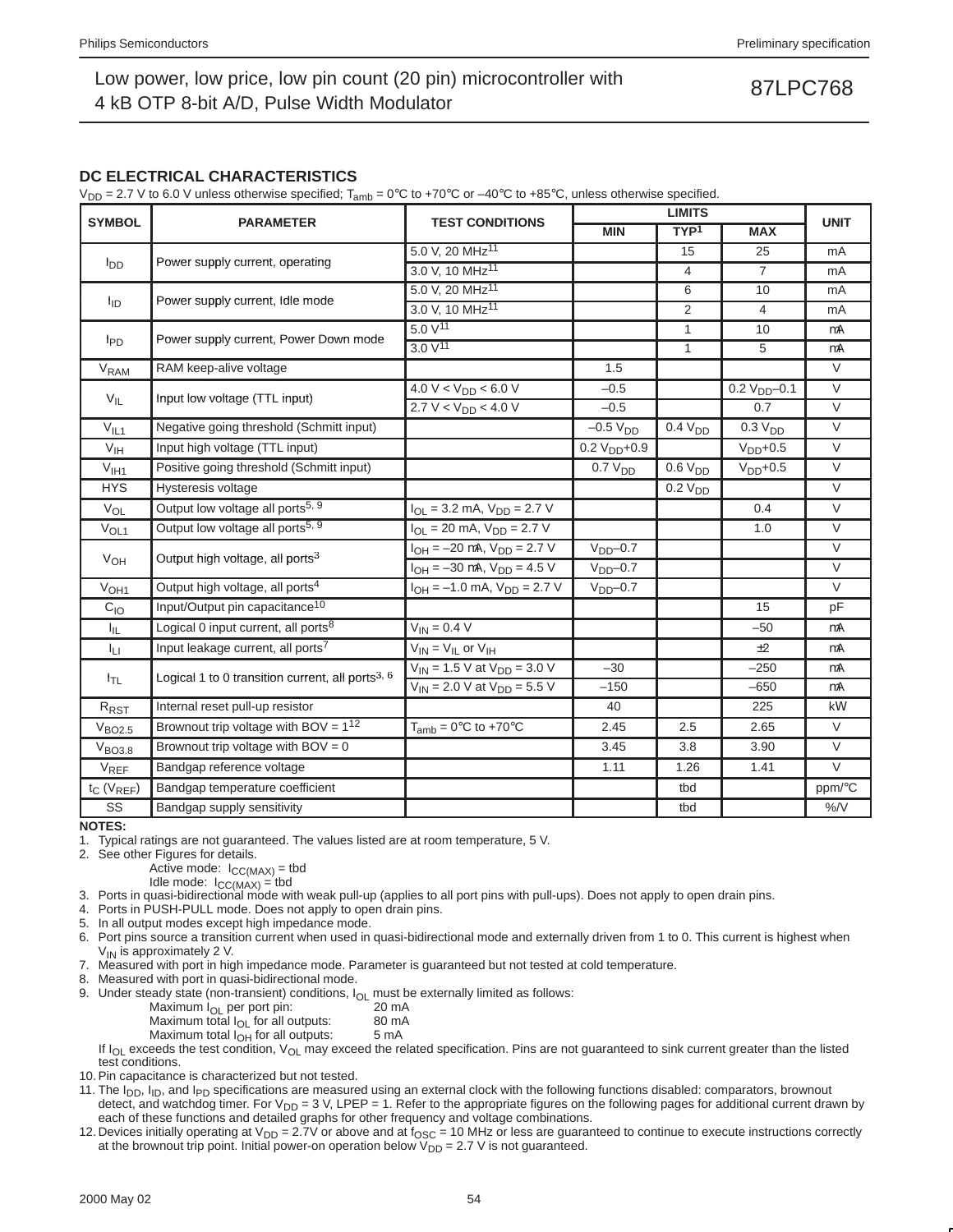### **COMPARATOR ELECTRICAL CHARACTERISTICS**

 $V_{DD}$  = 3.0 V to 6.0 V unless otherwise specified;  $T_{amb}$  = 0°C to +70°C or –40°C to +85°C, unless otherwise specified

| <b>SYMBOL</b> | <b>PARAMETER</b>                              | <b>TEST CONDITIONS</b> |                          | <b>UNIT</b> |            |    |  |
|---------------|-----------------------------------------------|------------------------|--------------------------|-------------|------------|----|--|
|               |                                               |                        | <b>TYP</b><br><b>MIN</b> |             | <b>MAX</b> |    |  |
| $V_{IO}$      | Offset voltage comparator inputs <sup>1</sup> |                        |                          |             | ±10        | mV |  |
| $V_{CR}$      | Common mode range comparator inputs           |                        |                          |             | $VDD-0.3$  |    |  |
| <b>CMRR</b>   | Common mode rejection ratio <sup>1</sup>      |                        |                          |             | $-50$      | dB |  |
|               | Response time                                 |                        |                          | 250         | 500        | ns |  |
|               | Comparator enable to output valid             |                        |                          |             | 10         | μs |  |
| Ш             | Input leakage current, comparator             | $0 < V_{IN} < V_{DD}$  |                          |             | ±10        | μA |  |

**NOTE:**

1. This parameter is guaranteed by characterization, but not tested in production.

## **A/D CONVERTER DC ELECTRICAL CHARACTERISTICS**

Vdd = 3.0V to 6.0V unless otherwise specified;

Tamb = 0 to +70 $\degree$ C for commercial, -40 $\degree$ C to +85 $\degree$ C for industrial, unless otherwise specified.

| <b>SYMBOL</b>    | <b>PARAMETER</b>                                       | <b>TEST CONDITIONS</b> |                | <b>LIMITS</b>  | <b>UNIT</b> |
|------------------|--------------------------------------------------------|------------------------|----------------|----------------|-------------|
|                  |                                                        |                        | <b>MIN</b>     | <b>MAX</b>     |             |
| $AV_{IN}$        | Analog input voltage                                   |                        | $V_{SS} - 0.2$ | $V_{DD}$ + 0.2 | $\vee$      |
| $R_{REF}$        | Resistance between V <sub>DD</sub> and V <sub>SS</sub> | A/D enabled            | tbd            | tbd            | $k\Omega$   |
| $C_{IA}$         | Analog input capacitance                               |                        |                | 15             | pF          |
| $DL_{e}$         | Differential non-linearity <sup>1,2,3</sup>            |                        |                | ±1             | <b>LSB</b>  |
| $IL_{e}$         | Integral non-linearity <sup>1,4</sup>                  |                        |                | ±1             | <b>LSB</b>  |
| OS <sub>e</sub>  | Offset error <sup>1,5</sup>                            |                        |                | $+2$           | <b>LSB</b>  |
| $G_e$            | Gain error <sup>1,6</sup>                              |                        |                | ±1             | $\%$        |
| $A_{e}$          | Absolute voltage error <sup>1,7</sup>                  |                        |                | ±1             | <b>LSB</b>  |
| M <sub>CTC</sub> | Channel-to-channel matching                            |                        |                | ±1             | <b>LSB</b>  |
| $C_{t}$          | Crosstalk between inputs of port <sup>8</sup>          | 0 - 100kHz             |                | $-60$          | dB          |
| $\blacksquare$   | Input slew rate                                        |                        |                | 100            | V/ms        |
| _____            | Input source impedance                                 |                        |                | 10             | $k\Omega$   |

**NOTES:**

1. Conditions: V<sub>SS</sub> = 0V; V<sub>DD</sub> = 5.12V.<br>2. The A/D is monotonic, there are no missing codes

3. The differential non-linearity  $(DL_e)$  is the difference between the actual step width and the ideal step width. See Figure 41.

4. The integral non-linearity  $(I_L)$  is the peak difference between the center of the steps of the actual and the ideal transfer curve after appropriate adjustment of gain and offset errors. See Figure 41.

5. The offset error (OS<sub>e</sub>) is the absolute difference between the straight line which fits the actual transfer curve (after removing gain error), and the straight line which fits the ideal transfer curve. See Figure 41.

6. The gain error  $(G_e)$  is the relative difference in percent between the straight line fitting the actual transfer curve (after removing offset error), and the straight line which fits the ideal transfer curve. Gain error is constant at every point on the transfer curve. See Figure 41.

7. The absolute voltage error (A<sub>e</sub>) is the maximum difference between the center of the steps of the actual transfer curve of the non-calibrated ADC and the ideal transfer curve.

8. This should be considered when both analog and digital signals are input simultaneously to A/D pins.

9. Changing the input voltage faster than this may cause erroneous readings.

10. A source impedance higher than this driving an A/D input may result in loss of precision and erroneous readings.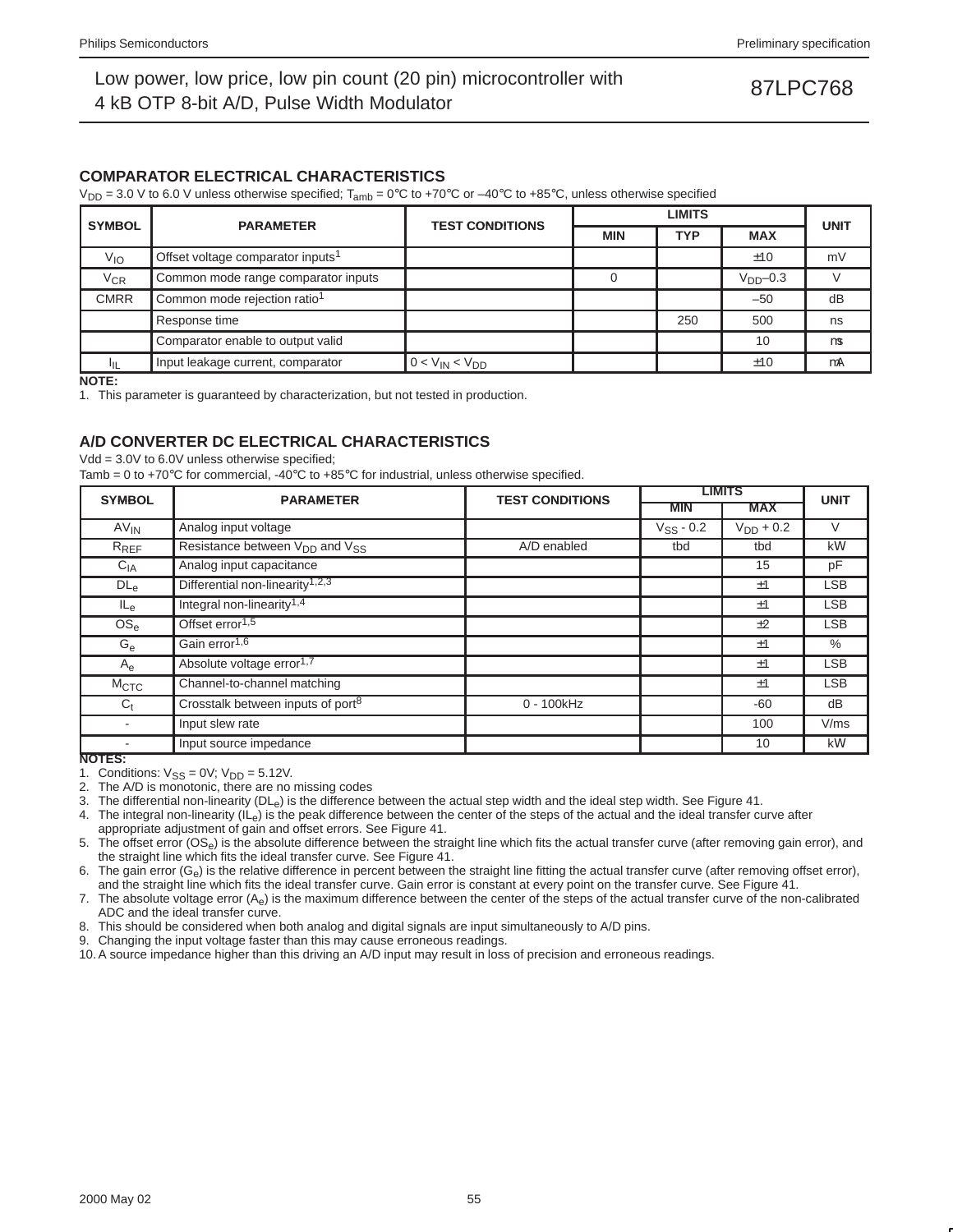

**Figure 41. A/D Conversion Characteristics**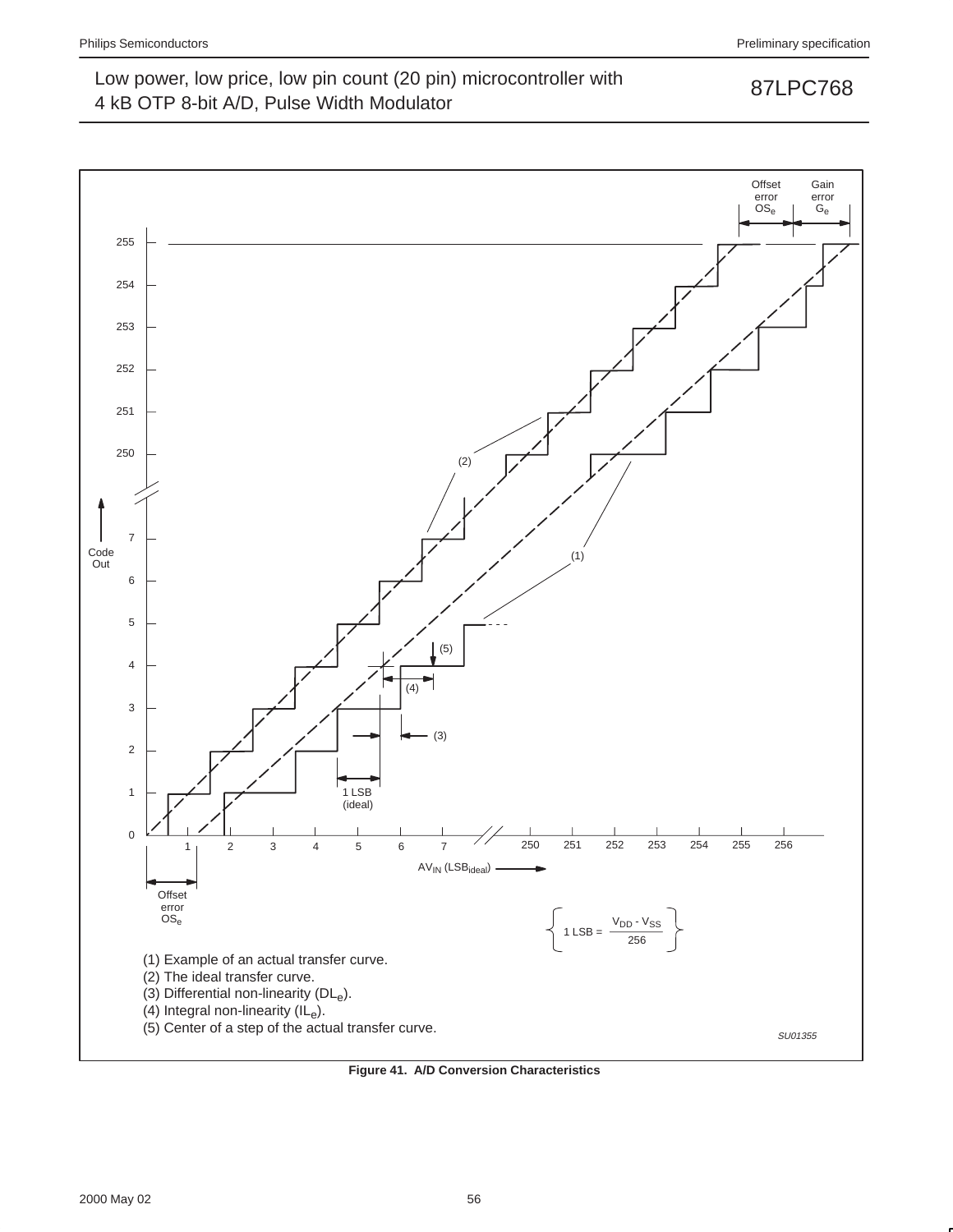### **AC ELECTRICAL CHARACTERISTICS**

T<sub>amb</sub> = 0°C to +70°C or -40°C to +85°C,  $V_{DD}$  = 2.7 V to 6.0 V unless otherwise specified,  $V_{SS}$  = 0 V<sup>1, 2, 3</sup>

| <b>SYMBOL</b>         | <b>FIGURE</b> | <b>PARAMETER</b>                                  | <b>LIMITS</b> |              | <b>UNIT</b> |
|-----------------------|---------------|---------------------------------------------------|---------------|--------------|-------------|
|                       |               |                                                   | <b>MIN</b>    | <b>MAX</b>   |             |
| <b>External Clock</b> |               |                                                   |               |              |             |
| $f_{\rm C}$           | 43            | Oscillator frequency ( $V_{DD}$ = 4.5 V to 6.0 V) | 0             | 20           | <b>MHz</b>  |
| $f_{\rm C}$           | 43            | Oscillator frequency ( $V_{DD}$ = 2.7 V to 6.0 V) | $\Omega$      | 10           | <b>MHz</b>  |
| $t_{\rm C}$           | 43            | Clock period and CPU timing cycle                 | $1/f_C$       |              | ns          |
| $t$ CHCX              | 43            | Clock high-time <sup>4</sup>                      | 20            |              | ns          |
| t <sub>CLCX</sub>     | 43            | Clock low time <sup>4</sup>                       | 20            |              | ns          |
| <b>Shift Register</b> |               |                                                   |               |              |             |
| t <sub>XLXL</sub>     | 42            | Serial port clock cycle time                      | $6t_C$        |              | ns          |
| $t_{\text{QVXH}}$     | 42            | Output data setup to clock rising edge            | $5t_C - 133$  |              | ns          |
| $t_{XHQX}$            | 42            | Output data hold after clock rising edge          | $1t_C - 80$   |              | ns          |
| <sup>t</sup> XHDV     | 42            | Input data setup to clock rising edge             |               | $5t_C - 133$ | ns          |
| $t_{XHDX}$            | 42            | Input data hold after clock rising edge           | $\Omega$      |              | ns          |

**NOTES:**

1. Parameters are valid over operating temperature range unless otherwise specified.

2. Load capacitance for all outputs =  $80$  pF.

3. Parts are guaranteed to operate down to 0 Hz.

4. Applies only to an external clock source, not when a crystal is connected to the X1 and X2 pins.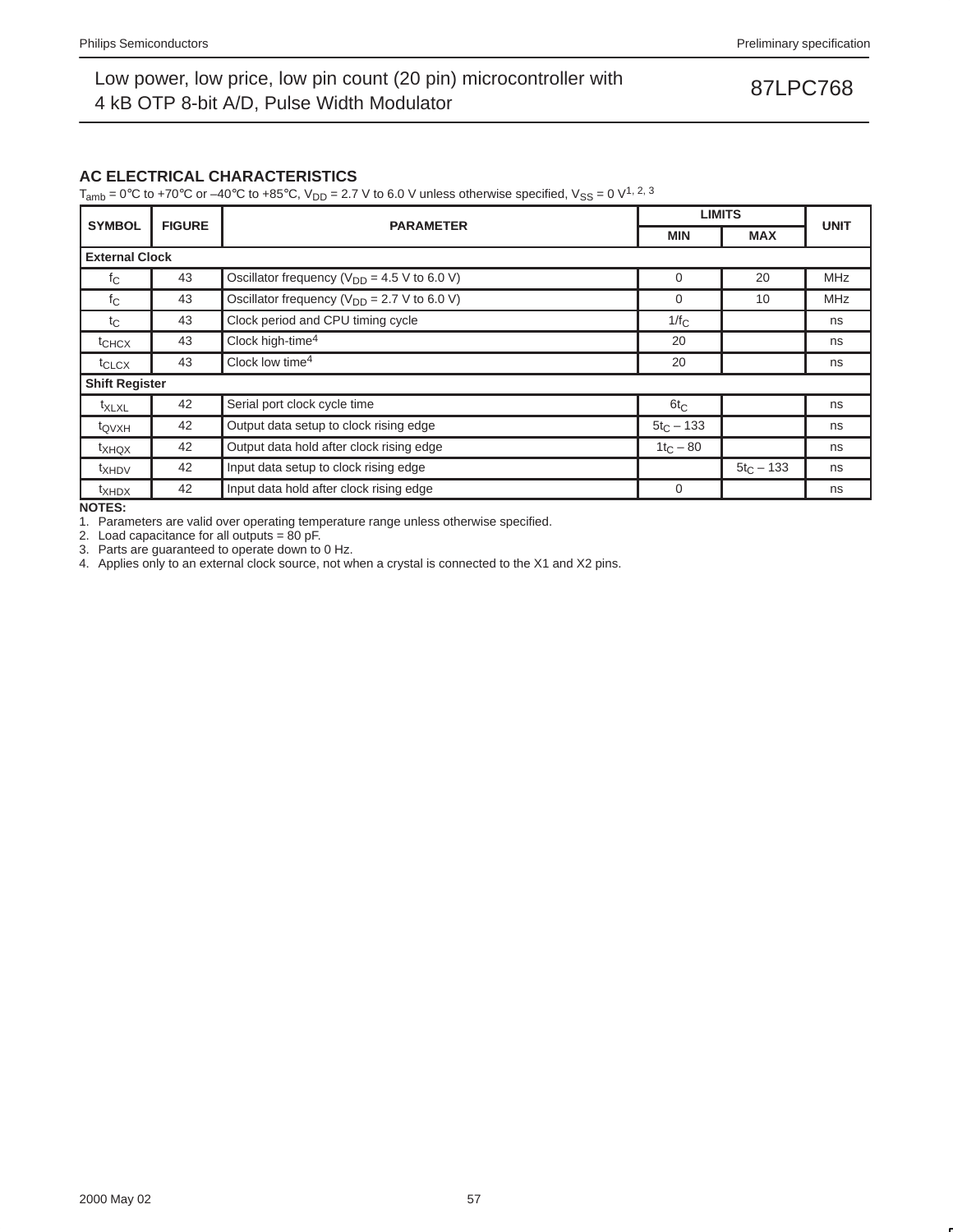

**Figure 42. Shift Register Mode Timing**



**Figure 43. External Clock Timing**



**Figure 44. Typical low frequency oscillator Idd at 25**°**C (See Note 1)**



**Figure 45. Typical medium frequency oscillator Idd at 25**°**C (See Note 1)**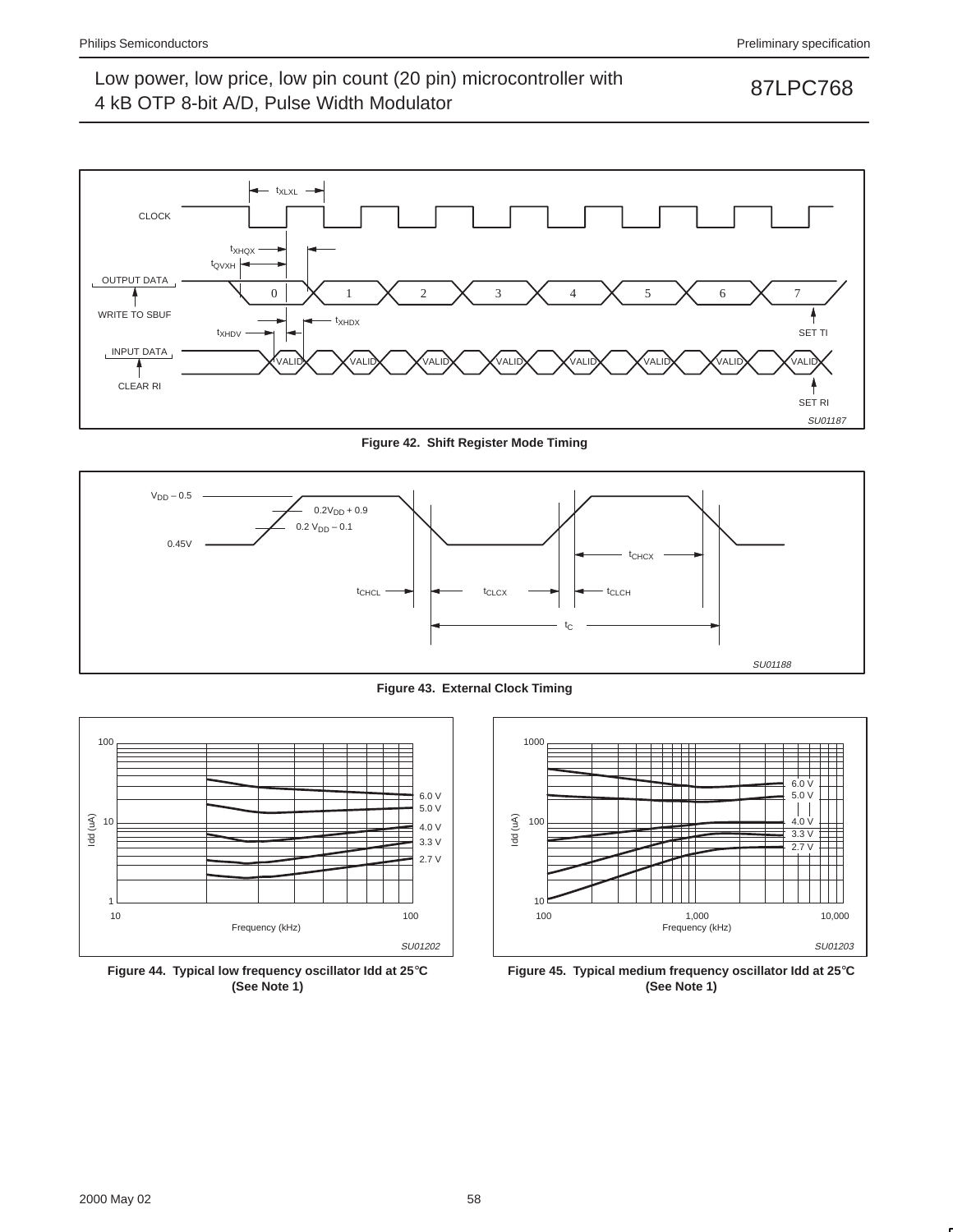

**Figure 46. Typical high frequency oscillator Idd versus frequency at 25**°**C (See Note 1)**



**Figure 47. Typical Active Idd versus frequency (external clock, 25**°**C, LPEP=0)**



**Figure 48. Typical Active Idd versus frequency (external clock, 25**°**C, LPEP=1)**



**Figure 49. Typical Idle Idd versus frequency (external clock, 25**°**C, LPEP=1)**



**Figure 50. Typical Idle Idd versus frequency (external clock, 25**°**C, LPEP=0)**

### **NOTE:**

1. Total Idd at sum of oscillator current and active or idle current shown in Figures 47, 48, 49 or 50 as appropriate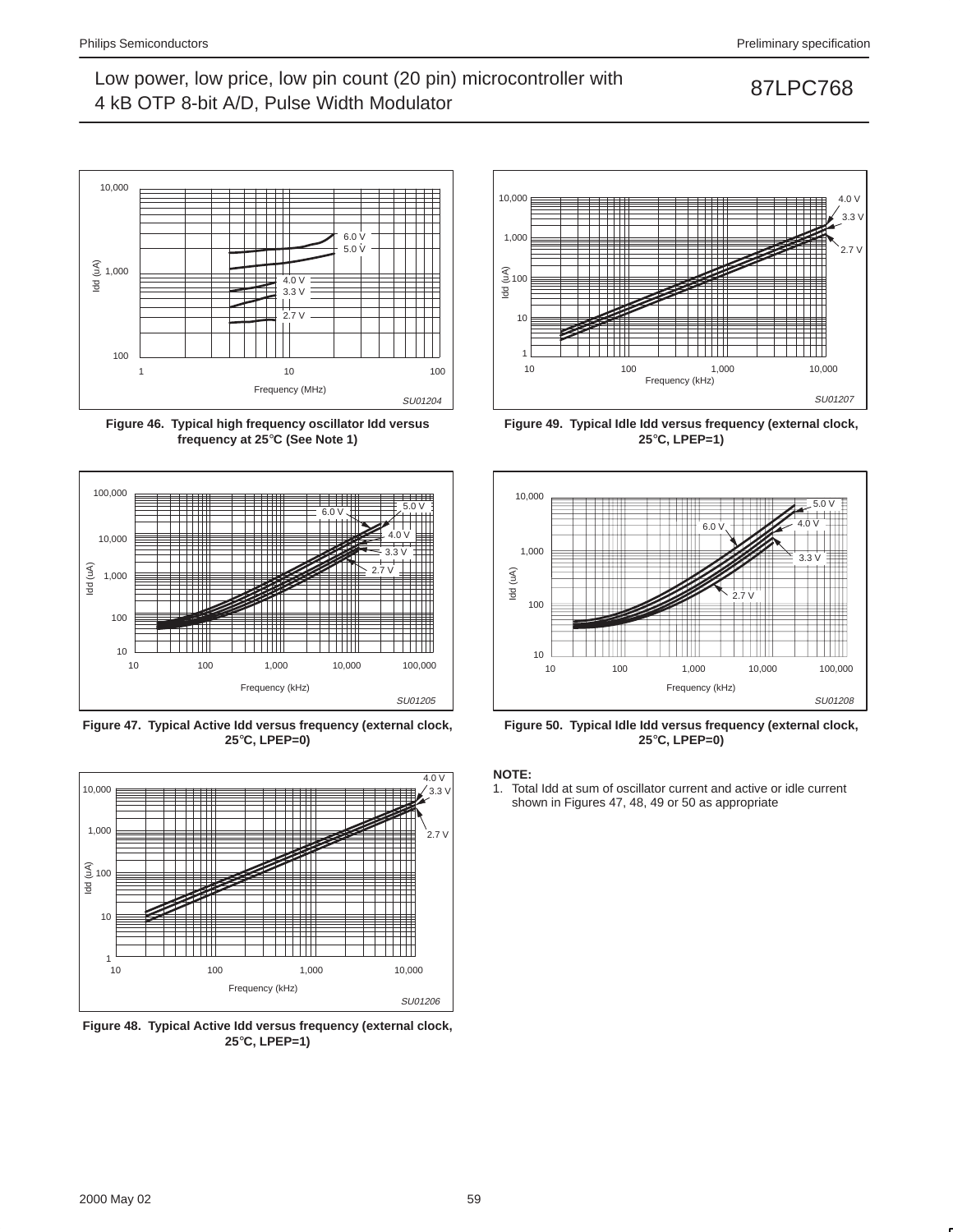

### DIMENSIONS (inch dimensions are derived from the original mm dimensions)

| <b>UNIT</b> | А<br>max. | A <sub>1</sub><br>min. | A <sub>2</sub><br>max. | b              | b,             | с              | (1)<br>יי ה    | E(1)         | е    | е.   |              | $M_E$        | $M_H$        | w     | $Z^{(1)}$<br>max. |
|-------------|-----------|------------------------|------------------------|----------------|----------------|----------------|----------------|--------------|------|------|--------------|--------------|--------------|-------|-------------------|
| mm          | 4.2       | 0.51                   | 3.2                    | 1.73<br>.30    | 0.53<br>0.38   | 0.36<br>0.23   | 26.92<br>26.54 | 6.40<br>6.22 | 2.54 | 7.62 | 3.60<br>3.05 | 8.25<br>7.80 | 10.0<br>8.3  | 0.254 | 2.0               |
| inches      | 0.17      | 0.020                  | 0.13                   | 0.068<br>0.051 | 0.021<br>0.015 | 0.014<br>0.009 | .060<br>.045   | 0.25<br>0.24 | 0.10 | 0.30 | 0.14<br>0.12 | 0.32<br>0.31 | 0.39<br>0.33 | 0.01  | 0.078             |

### Note

1. Plastic or metal protrusions of 0.25 mm maximum per side are not included.

| <b>OUTLINE</b> |            | <b>REFERENCES</b> | <b>EUROPEAN</b> | <b>ISSUE DATE</b> |                   |                             |
|----------------|------------|-------------------|-----------------|-------------------|-------------------|-----------------------------|
| <b>VERSION</b> | <b>IEC</b> | <b>JEDEC</b>      | <b>EIAJ</b>     |                   | <b>PROJECTION</b> |                             |
| SOT146-1       |            |                   | SC603           |                   | $\bigcirc$        | $-92 - 11 - 17$<br>95-05-24 |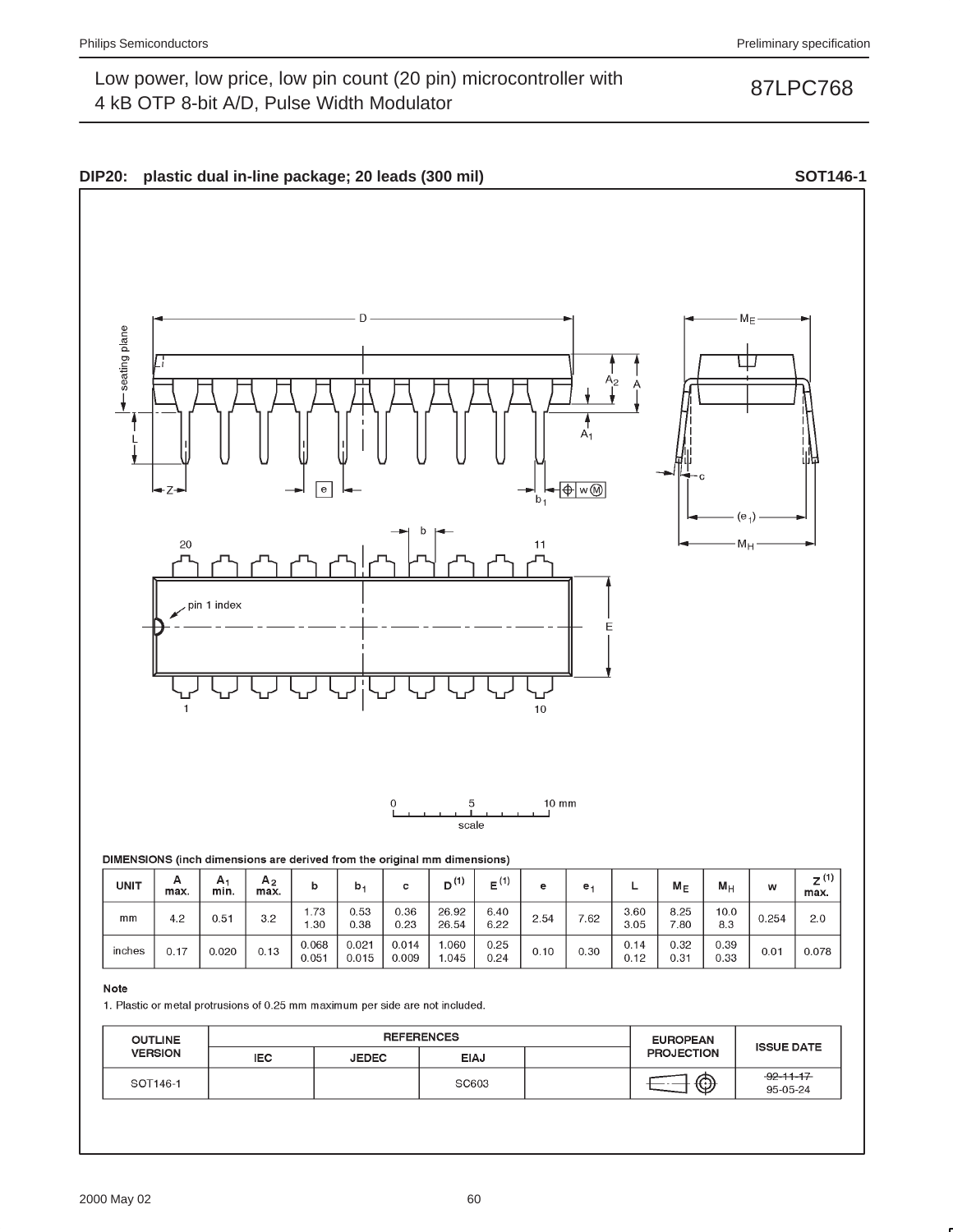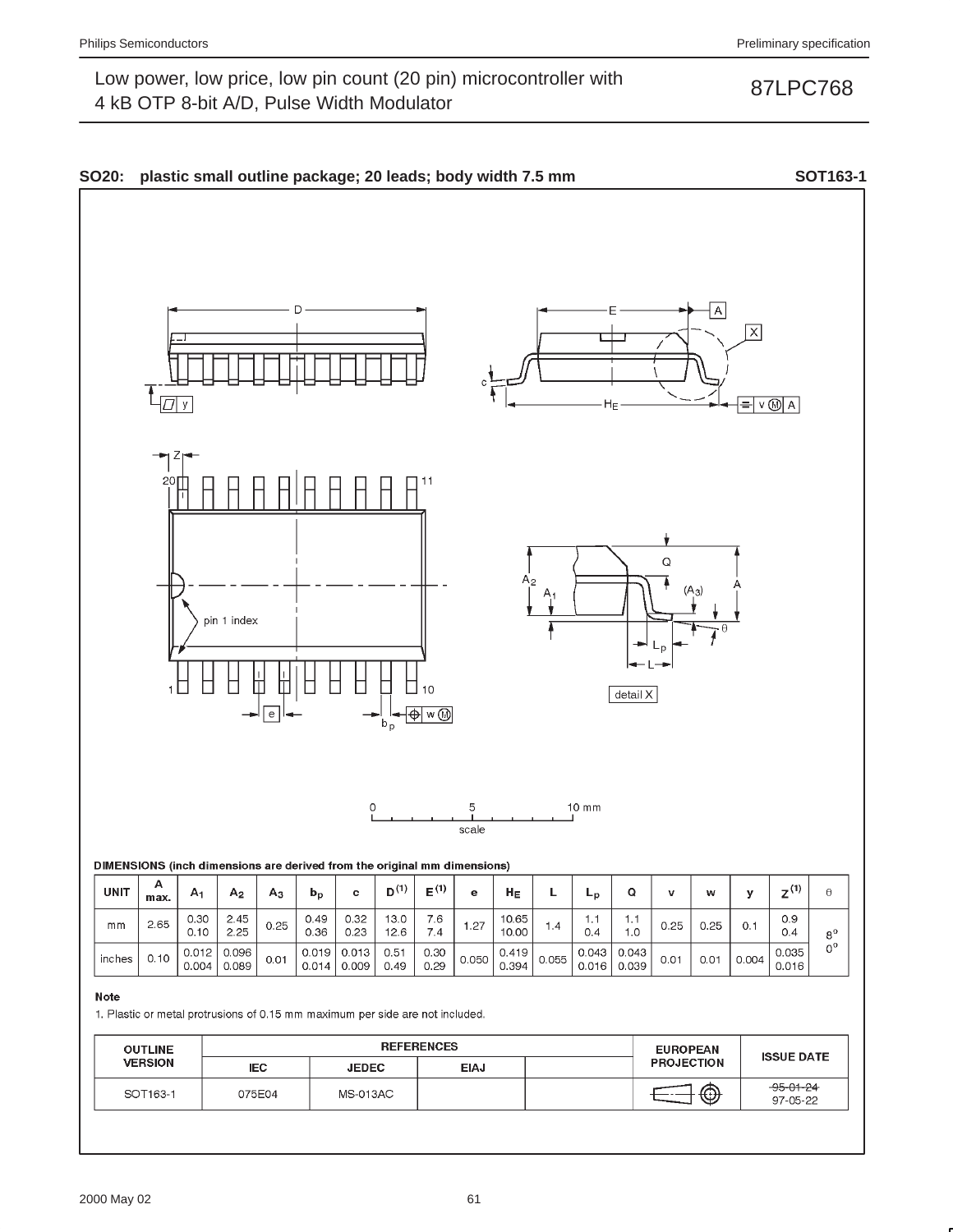**NOTES**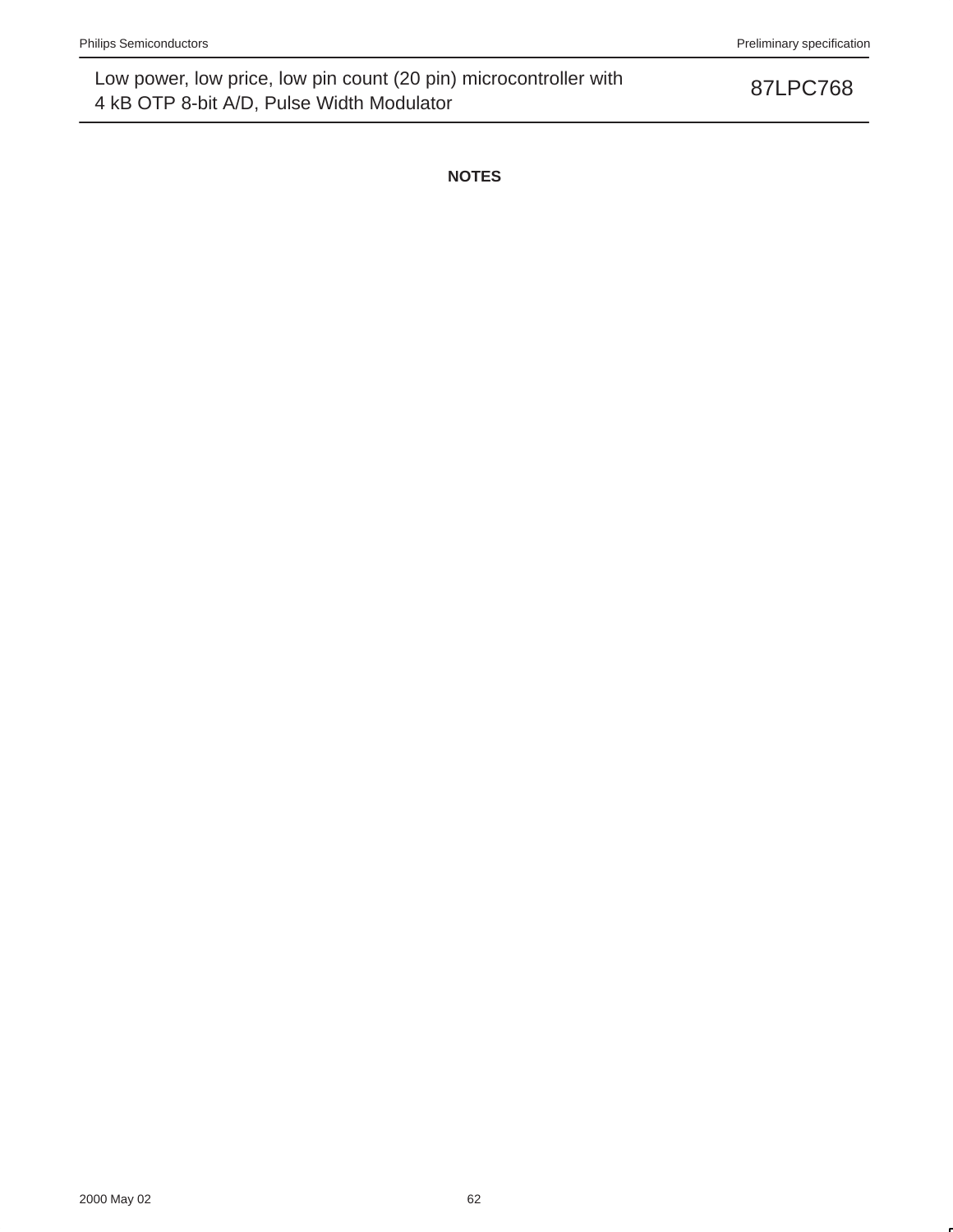**NOTES**